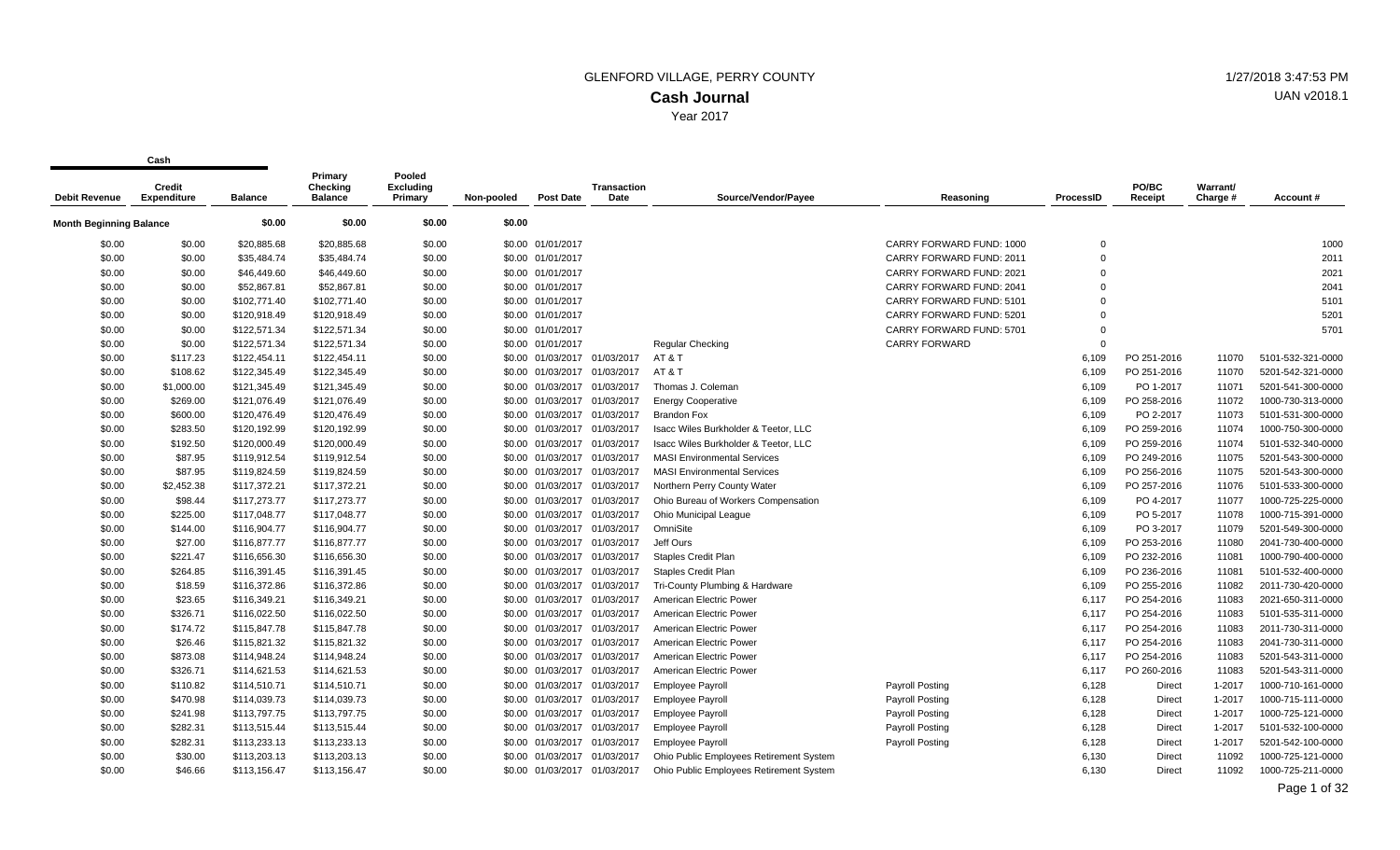| Debit Revenue | Credit<br><b>Expenditure</b> | <b>Balance</b> | Primary<br>Checking<br><b>Balance</b> | Pooled<br><b>Excluding</b><br>Primary | Non-pooled | <b>Post Date</b>             | <b>Transaction</b><br>Date   | Source/Vendor/Payee                     | Reasoning                                    | ProcessID | PO/BC<br>Receipt    | Warrant/<br>Charge # | Account #         |
|---------------|------------------------------|----------------|---------------------------------------|---------------------------------------|------------|------------------------------|------------------------------|-----------------------------------------|----------------------------------------------|-----------|---------------------|----------------------|-------------------|
| \$0.00        | \$35.00                      | \$113,121.47   | \$113,121.47                          | \$0.00                                |            | \$0.00 01/03/2017            | 01/03/2017                   | Ohio Public Employees Retirement System |                                              | 6,130     | Direct              | 11092                | 5101-532-100-0000 |
| \$0.00        | \$35.00                      | \$113,086.47   | \$113,086.47                          | \$0.00                                |            | \$0.00 01/03/2017 01/03/2017 |                              | Ohio Public Employees Retirement System |                                              | 6,130     | Direct              | 11092                | 5201-542-100-0000 |
| \$0.00        | \$46.67                      | \$113,039.80   | \$113,039.80                          | \$0.00                                |            | \$0.00 01/03/2017 01/03/2017 |                              | Ohio Public Employees Retirement System |                                              | 6,130     | Direct              | 11092                | 5101-532-211-0000 |
| \$0.00        | \$46.67                      | \$112,993.13   | \$112,993.13                          | \$0.00                                |            | \$0.00 01/03/2017            | 01/03/2017                   | Ohio Public Employees Retirement System |                                              | 6,130     | Direct              | 11092                | 5201-542-211-0000 |
| \$0.00        | \$10.71                      | \$112,982.42   | \$112,982.42                          | \$0.00                                |            | \$0.00 01/03/2017 01/03/2017 |                              | <b>Internal Revenue Service</b>         |                                              | 6,132     | Direct              | 11093                | 1000-710-161-0000 |
| \$0.00        | \$8.68                       | \$112,973.74   | \$112,973.74                          | \$0.00                                |            | \$0.00 01/03/2017 01/03/2017 |                              | Internal Revenue Service                |                                              | 6,132     | Direct              | 11093                | 1000-710-212-0000 |
| \$0.00        | \$2.03                       | \$112,971.71   | \$112,971.71                          | \$0.00                                |            | \$0.00 01/03/2017            | 01/03/2017                   | <b>Internal Revenue Service</b>         |                                              | 6,132     | Direct              | 11093                | 1000-710-213-0000 |
| \$0.00        | \$42.82                      | \$112,928.89   | \$112,928.89                          | \$0.00                                |            | \$0.00 01/03/2017            | 01/03/2017                   | <b>Internal Revenue Service</b>         |                                              | 6,132     | Direct              | 11093                | 1000-715-111-0000 |
| \$0.00        | \$34.71                      | \$112,894.18   | \$112,894.18                          | \$0.00                                |            | \$0.00 01/03/2017 01/03/2017 |                              | <b>Internal Revenue Service</b>         |                                              | 6,132     | Direct              | 11093                | 1000-715-212-0000 |
| \$0.00        | \$8.11                       | \$112,886.07   | \$112,886.07                          | \$0.00                                |            | \$0.00 01/03/2017            | 01/03/2017                   | Internal Revenue Service                |                                              | 6,132     | Direct              | 11093                | 1000-715-213-0000 |
| \$0.00        | \$76.47                      | \$112,809.60   | \$112,809.60                          | \$0.00                                |            | \$0.00 01/03/2017            | 01/03/2017                   | Internal Revenue Service                |                                              | 6,132     | Direct              | 11093                | 1000-725-121-0000 |
| \$0.00        | \$16.32                      | \$112,793.28   | \$112,793.28                          | \$0.00                                |            | \$0.00 01/03/2017 01/03/2017 |                              | <b>Internal Revenue Service</b>         |                                              | 6,132     | <b>Direct</b>       | 11093                | 1000-725-213-0000 |
| \$0.00        | \$89.22                      | \$112,704.06   | \$112,704.06                          | \$0.00                                |            | \$0.00 01/03/2017 01/03/2017 |                              | <b>Internal Revenue Service</b>         |                                              | 6,132     | <b>Direct</b>       | 11093                | 5101-532-100-0000 |
| \$0.00        | \$13.59                      | \$112,690.47   | \$112,690.47                          | \$0.00                                |            | \$0.00 01/03/2017            | 01/03/2017                   | <b>Internal Revenue Service</b>         |                                              | 6,132     | Direct              | 11093                | 5101-532-213-0000 |
| \$0.00        | \$89.22                      | \$112,601.25   | \$112,601.25                          | \$0.00                                |            | \$0.00 01/03/2017 01/03/2017 |                              | <b>Internal Revenue Service</b>         |                                              | 6,132     | Direct              | 11093                | 5201-542-100-0000 |
| \$0.00        | \$13.59                      | \$112,587.66   | \$112,587.66                          | \$0.00                                |            | \$0.00 01/03/2017 01/03/2017 |                              | Internal Revenue Service                |                                              | 6,132     | <b>Direct</b>       | 11093                | 5201-542-213-0000 |
| \$150.00      | \$0.00                       | \$112,737.66   | \$112,737.66                          | \$0.00                                |            | \$0.00 01/10/2017 01/10/2017 |                              | <b>GLENFORD VILLAGE</b>                 | <b>Attorney General Pat Ayers Collection</b> | 6,159     | <b>SR</b><br>1-2017 |                      | 5101-999-0000     |
| \$1,666.94    | \$0.00                       | \$114,404.60   | \$114,404.60                          | \$0.00                                |            | \$0.00 01/10/2017 01/10/2017 |                              | <b>GLENFORD VILLAGE</b>                 | Utility Bill Collection                      | 6,159     | <b>SR</b><br>2-2017 |                      | 5101-541-0000     |
| \$250.50      | \$0.00                       | \$114,655.10   | \$114,655.10                          | \$0.00                                |            |                              | \$0.00 01/10/2017 01/10/2017 | <b>GLENFORD VILLAGE</b>                 | <b>Utility Bill Collection</b>               | 6,159     | <b>SR</b><br>2-2017 |                      | 5101-891-0000     |
| \$1,944.80    | \$0.00                       | \$116,599.90   | \$116,599.90                          | \$0.00                                |            | \$0.00 01/10/2017 01/10/2017 |                              | <b>GLENFORD VILLAGE</b>                 | Utility Bill Collection                      | 6,159     | SR 2-2017           |                      | 5201-541-0000     |
| \$0.00        | \$209.56                     | \$116,390.34   | \$116,390.34                          | \$0.00                                |            | \$0.00 01/10/2017            | 01/10/2017                   | American Electric Power                 |                                              | 6,160     | PO 262-2016         | 11094                | 1000-130-311-0000 |
| \$0.00        | \$19.45                      | \$116,370.89   | \$116,370.89                          | \$0.00                                |            | \$0.00 01/10/2017 01/10/2017 |                              | <b>MASI Environmental Services</b>      |                                              | 6,160     | PO 261-2016         | 11095                | 5101-534-300-0000 |
| \$0.00        | \$4,711.40                   | \$111,659.49   | \$111,659.49                          | \$0.00                                |            | \$0.00 01/10/2017 01/10/2017 |                              | <b>Treasurer Of State</b>               |                                              | 6,160     | PO 6-2017           | 11096                | 5101-850-710-0000 |
| \$0.00        | \$215.20                     | \$111,444.29   | \$111,444.29                          | \$0.00                                |            | \$0.00 01/10/2017 01/10/2017 |                              | <b>Treasurer Of State</b>               |                                              | 6,160     | PO 6-2017           | 11096                | 5101-850-720-0000 |
| \$0.00        | \$15,000.00                  | \$96,444.29    | \$96,444.29                           | \$0.00                                |            | \$0.00 01/10/2017 01/10/2017 |                              | <b>Treasurer Of State</b>               |                                              | 6,160     | PO 6-2017           | 11096                | 5201-850-710-0000 |
| \$0.00        | \$227.50                     | \$96,216.79    | \$96,216.79                           | \$0.00                                |            | \$0.00 01/10/2017 01/10/2017 |                              | <b>US Postmaster</b>                    |                                              | 6,160     | PO 7-2017           | 11097                | 5101-532-322-0000 |
| \$0.00        | \$227.50                     | \$95,989.29    | \$95,989.29                           | \$0.00                                |            | \$0.00 01/10/2017 01/10/2017 |                              | <b>US Postmaster</b>                    |                                              | 6,160     | PO 7-2017           | 11097                | 5201-542-322-0000 |
| \$746.29      | \$0.00                       | \$96,735.58    | \$96,735.58                           | \$0.00                                |            | \$0.00 01/20/2017            | 01/20/2017                   | <b>GLENFORD VILLAGE</b>                 | Utility Bill Collection                      | 6,178     | 3-2017<br><b>SR</b> |                      | 5101-541-0000     |
| \$111.50      | \$0.00                       | \$96,847.08    | \$96,847.08                           | \$0.00                                |            | \$0.00 01/20/2017 01/20/2017 |                              | <b>GLENFORD VILLAGE</b>                 | Utility Bill Collection                      | 6,178     | 3-2017<br><b>SR</b> |                      | 5101-891-0000     |
| \$769.60      | \$0.00                       | \$97,616.68    | \$97,616.68                           | \$0.00                                |            | \$0.00 01/20/2017 01/20/2017 |                              | <b>GLENFORD VILLAGE</b>                 | Utility Bill Collection                      | 6,178     | <b>SR</b><br>3-2017 |                      | 5201-541-0000     |
| \$526.69      | \$0.00                       | \$98,143.37    | \$98,143.37                           | \$0.00                                |            | \$0.00 01/20/2017            | 01/20/2017                   | <b>GLENFORD VILLAGE</b>                 | Perry County Auditor Local Governme          | 6,178     | <b>SR</b><br>4-2017 |                      | 1000-211-0000     |
| \$1,354.60    | \$0.00                       | \$99,497.97    | \$99,497.97                           | \$0.00                                |            | \$0.00 01/20/2017 01/20/2017 |                              | <b>GLENFORD VILLAGE</b>                 | <b>Utility Bill Collection</b>               | 6,178     | <b>SR</b><br>5-2017 |                      | 5101-541-0000     |
| \$212.50      | \$0.00                       | \$99,710.47    | \$99,710.47                           | \$0.00                                |            | \$0.00 01/20/2017            | 01/20/2017                   | <b>GLENFORD VILLAGE</b>                 | <b>Utility Bill Collection</b>               | 6,178     | <b>SR</b><br>5-2017 |                      | 5101-891-0000     |
| \$1,528.80    | \$0.00                       | \$101,239.27   | \$101,239.27                          | \$0.00                                |            | \$0.00 01/20/2017            | 01/20/2017                   | <b>GLENFORD VILLAGE</b>                 | Utility Bill Collection                      | 6,178     | 5-2017<br><b>SR</b> |                      | 5201-541-0000     |
| \$143.19      | \$0.00                       | \$101,382.46   | \$101,382.46                          | \$0.00                                |            | \$0.00 01/20/2017 01/20/2017 |                              | <b>GLENFORD VILLAGE</b>                 | State of Ohio eft                            | 6,180     | 6-2017<br><b>SR</b> |                      | 2011-225-0000     |
| \$11.61       | \$0.00                       | \$101,394.07   | \$101,394.07                          | \$0.00                                |            | \$0.00 01/20/2017 01/20/2017 |                              | <b>GLENFORD VILLAGE</b>                 | State of Ohio eft                            | 6,180     | SR 6-2017           |                      | 2021-225-0000     |
| \$0.00        | \$124.88                     | \$101,269.19   | \$101,269.19                          | \$0.00                                |            |                              | \$0.00 01/20/2017 01/20/2017 | AT&T                                    |                                              | 6,188     | PO 9-2017           | 11098                | 5201-542-321-0000 |
| \$0.00        | \$1,011.41                   | \$100,257.78   | \$100,257.78                          | \$0.00                                |            | \$0.00 01/20/2017            | 01/20/2017                   | <b>HD Waterworks Supply</b>             |                                              | 6,188     | PO 246-2016         | 11099                | 5101-535-400-0000 |
| \$1,063.02    | \$0.00                       | \$101,320.80   | \$101,320.80                          | \$0.00                                |            | \$0.00 01/27/2017 01/27/2017 |                              | <b>GLENFORD VILLAGE</b>                 | <b>Utility Bill Collection</b>               | 6,336     | SR 7-2017           |                      | 5101-541-0000     |
| \$162.00      | \$0.00                       | \$101,482.80   | \$101,482.80                          | \$0.00                                |            | \$0.00 01/27/2017            | 01/27/2017                   | <b>GLENFORD VILLAGE</b>                 | Utility Bill Collection                      | 6,336     | <b>SR</b><br>7-2017 |                      | 5101-891-0000     |
| \$864.40      | \$0.00                       | \$102,347.20   | \$102,347.20                          | \$0.00                                |            | \$0.00 01/27/2017 01/27/2017 |                              | <b>GLENFORD VILLAGE</b>                 | Utility Bill Collection                      | 6.336     | SR 7-2017           |                      | 5201-541-0000     |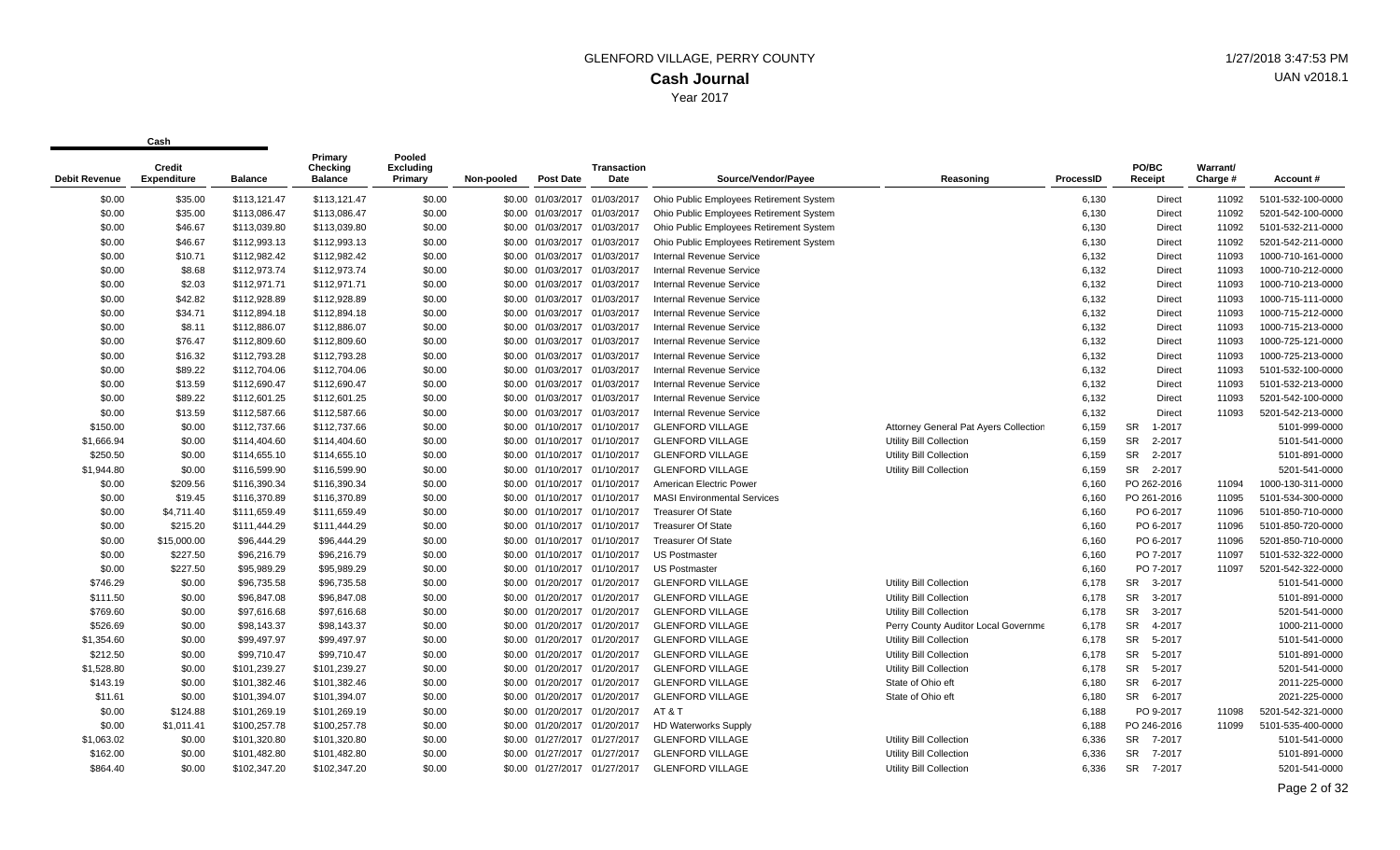| <b>Debit Revenue</b> | Credit<br><b>Expenditure</b> | <b>Balance</b>   | Primary<br>Checking<br><b>Balance</b> | Pooled<br><b>Excluding</b><br>Primary | Non-pooled | <b>Post Date</b>             | <b>Transaction</b><br>Date | Source/Vendor/Payee             | Reasoning                              | ProcessID | PO/BC<br>Receipt     | Warrant/<br>Charge # | Account#          |
|----------------------|------------------------------|------------------|---------------------------------------|---------------------------------------|------------|------------------------------|----------------------------|---------------------------------|----------------------------------------|-----------|----------------------|----------------------|-------------------|
| \$44.09              | \$0.00                       | \$102,391.29     | \$102,391.29                          | \$0.00                                |            | \$0.00 01/27/2017 01/27/2017 |                            | <b>GLENFORD VILLAGE</b>         | Perry County Auditor - Motor Vehicle   | 6,336     | <b>SR</b><br>8-2017  |                      | 2011-190-0000     |
| \$3.57               | \$0.00                       | \$102,394.86     | \$102,394.86                          | \$0.00                                |            | \$0.00 01/27/2017 01/27/2017 |                            | <b>GLENFORD VILLAGE</b>         | Perry County Auditor - Motor Vehicle   | 6,336     | 8-2017<br><b>SR</b>  |                      | 2021-190-0000     |
| \$225.10             | \$0.00                       | \$102,619.96     | \$102,619.96                          | \$0.00                                |            | \$0.00 01/27/2017 01/27/2017 |                            | <b>GLENFORD VILLAGE</b>         | <b>Utility Bill Collection</b>         | 6,336     | <b>SR</b><br>9-2017  |                      | 5101-541-0000     |
| \$32.50              | \$0.00                       | \$102,652.46     | \$102,652.46                          | \$0.00                                |            | \$0.00 01/27/2017 01/27/2017 |                            | <b>GLENFORD VILLAGE</b>         | <b>Utility Bill Collection</b>         | 6,336     | <b>SR</b><br>9-2017  |                      | 5101-891-0000     |
| \$114.40             | \$0.00                       | \$102,766.86     | \$102,766.86                          | \$0.00                                |            | \$0.00 01/27/2017 01/27/2017 |                            | <b>GLENFORD VILLAGE</b>         | <b>Utility Bill Collection</b>         | 6,336     | <b>SR</b><br>9-2017  |                      | 5201-541-0000     |
| \$307.81             | \$0.00                       | \$103,074.67     | \$103,074.67                          | \$0.00                                |            | \$0.00 01/27/2017 01/27/2017 |                            | <b>GLENFORD VILLAGE</b>         | State of Ohio EFT - Gasoline Excise ta | 6,336     | <b>SR</b><br>10-2017 |                      | 2011-225-0000     |
| \$24.96              | \$0.00                       | \$103,099.63     | \$103,099.63                          | \$0.00                                |            | \$0.00 01/27/2017 01/27/2017 |                            | <b>GLENFORD VILLAGE</b>         | State of Ohio EFT - Gasoline Excise ta | 6,336     | 10-2017<br><b>SR</b> |                      | 2021-225-0000     |
| \$0.00               | \$2.12                       | \$103,097.51     | \$103,097.51                          | \$0.00                                |            | \$0.00 01/27/2017 01/27/2017 |                            | Ohio Department of Taxation     |                                        | 6,362     | Direct               | 11100                | 1000-715-111-0000 |
| \$0.00               | \$7.59                       | \$103,089.92     | \$103,089.92                          | \$0.00                                |            | \$0.00 01/27/2017 01/27/2017 |                            | Ohio Department of Taxation     |                                        | 6,362     | Direct               | 11100                | 1000-725-121-0000 |
| \$0.00               | \$8.85                       | \$103,081.07     | \$103,081.07                          | \$0.00                                |            | \$0.00 01/27/2017 01/27/2017 |                            | Ohio Department of Taxation     |                                        | 6,362     | Direct               | 11100                | 5101-532-100-0000 |
| \$0.00               | \$8.85                       | \$103,072.22     | \$103,072.22                          | \$0.00                                |            | \$0.00 01/27/2017 01/27/2017 |                            | Ohio Department of Taxation     |                                        | 6,362     | Direct               | 11100                | 5201-542-100-0000 |
| \$0.00               | \$39.16                      | \$103,033.06     | \$103,033.06                          | \$0.00                                |            | \$0.00 01/27/2017 01/27/2017 |                            | <b>Internal Revenue Service</b> |                                        | 6,362     | Direct               | 11101                | 1000-715-111-0000 |
| \$0.00               | \$31.74                      | \$103,001.32     | \$103,001.32                          | \$0.00                                |            | \$0.00 01/27/2017 01/27/2017 |                            | <b>Internal Revenue Service</b> |                                        | 6,362     | Direct               | 11101                | 1000-715-212-0000 |
| \$0.00               | \$7.42                       | \$102,993.90     | \$102,993.90                          | \$0.00                                |            | \$0.00 01/27/2017 01/27/2017 |                            | <b>Internal Revenue Service</b> |                                        | 6,362     | Direct               | 11101                | 1000-715-213-0000 |
| \$0.00               | \$25.49                      | \$102,968.41     | \$102,968.41                          | \$0.00                                |            | \$0.00 01/27/2017 01/27/2017 |                            | <b>Internal Revenue Service</b> |                                        | 6,362     | Direct               | 11101                | 1000-725-121-0000 |
| \$0.00               | \$29.74                      | \$102,938.67     | \$102,938.67                          | \$0.00                                |            | \$0.00 01/27/2017 01/27/2017 |                            | <b>Internal Revenue Service</b> |                                        | 6,362     | Direct               | 11101                | 5101-532-100-0000 |
| \$0.00               | \$29.74                      | \$102,908.93     | \$102,908.93                          | \$0.00                                |            | \$0.00 01/27/2017 01/27/2017 |                            | <b>Internal Revenue Service</b> |                                        | 6,362     | <b>Direct</b>        | 11101                | 5201-542-100-0000 |
| \$0.00               | \$9.18                       | \$102,899.75     | \$102,899.75                          | \$0.00                                |            | \$0.00 01/27/2017 01/27/2017 |                            | Internal Revenue Service        |                                        | 6,362     | Direct               | 11101                | 1000-710-161-0000 |
| \$0.00               | \$7.44                       | \$102,892.31     | \$102,892.31                          | \$0.00                                |            | \$0.00 01/27/2017 01/27/2017 |                            | Internal Revenue Service        |                                        | 6,362     | Direct               | 11101                | 1000-710-212-0000 |
| \$0.00               | \$1.74                       | \$102,890.57     | \$102,890.57                          | \$0.00                                |            | \$0.00 01/27/2017 01/27/2017 |                            | <b>Internal Revenue Service</b> |                                        | 6,362     | <b>Direct</b>        | 11101                | 1000-710-213-0000 |
| \$0.00               | \$5.44                       | \$102,885.13     | \$102,885.13                          | \$0.00                                |            | \$0.00 01/27/2017 01/27/2017 |                            | Internal Revenue Service        |                                        | 6,362     | <b>Direct</b>        | 11101                | 1000-725-213-0000 |
| \$0.00               | \$4.53                       | \$102,880.60     | \$102,880.60                          | \$0.00                                |            | \$0.00 01/27/2017 01/27/2017 |                            | Internal Revenue Service        |                                        | 6,362     | <b>Direct</b>        | 11101                | 5101-532-213-0000 |
| \$0.00               | \$4.53                       | \$102,876.07     | \$102,876.07                          | \$0.00                                |            | \$0.00 01/27/2017 01/27/2017 |                            | <b>Internal Revenue Service</b> |                                        | 6,362     | Direct               | 11101                | 5201-542-213-0000 |
| \$0.00               | \$16.00                      | \$102,860.07     | \$102,860.07                          | \$0.00                                |            | \$0.00 01/30/2017 02/07/2017 |                            | <b>Treasurer Of State</b>       |                                        | 6,393     | PO 17-2017           | 2-2017               | 1000-725-391-0000 |
| \$261.64             | \$0.00                       | \$103,121.71     | \$103,121.71                          | \$0.00                                |            | \$0.00 01/31/2017 01/31/2017 |                            | <b>GLENFORD VILLAGE</b>         | <b>Utility Bill Collection</b>         | 6,375     | 11-2017<br>SR.       |                      | 5101-541-0000     |
| \$26.50              | \$0.00                       | \$103,148.21     | \$103,148.21                          | \$0.00                                |            | \$0.00 01/31/2017 01/31/2017 |                            | <b>GLENFORD VILLAGE</b>         | <b>Utility Bill Collection</b>         | 6,375     | <b>SR</b><br>11-2017 |                      | 5101-891-0000     |
| \$280.50             | \$0.00                       | \$103,428.71     | \$103,428.71                          | \$0.00                                |            | \$0.00 01/31/2017 01/31/2017 |                            | <b>GLENFORD VILLAGE</b>         | <b>Utility Bill Collection</b>         | 6,375     | <b>SR</b><br>11-2017 |                      | 5201-541-0000     |
| \$150.00             | \$0.00                       | \$103,578.71     | \$103,578.71                          | \$0.00                                |            | \$0.00 01/31/2017 01/31/2017 |                            | <b>GLENFORD VILLAGE</b>         | State Attorney General collection - Pa | 6,375     | <b>SR</b><br>12-2017 |                      | 5101-999-0000     |
| \$0.00               | \$0.00                       | \$103,578.71     | \$103,578.71                          | \$0.00                                |            | \$0.00 01/31/2017            | 02/24/2017                 | Post Bank Reconciliation        | ReconciliationDate:01/31/2017          | 6,432     |                      |                      |                   |
| \$12,977.51          | \$31.970.14                  | <b>Total for</b> | January                               |                                       |            |                              |                            |                                 |                                        |           |                      |                      |                   |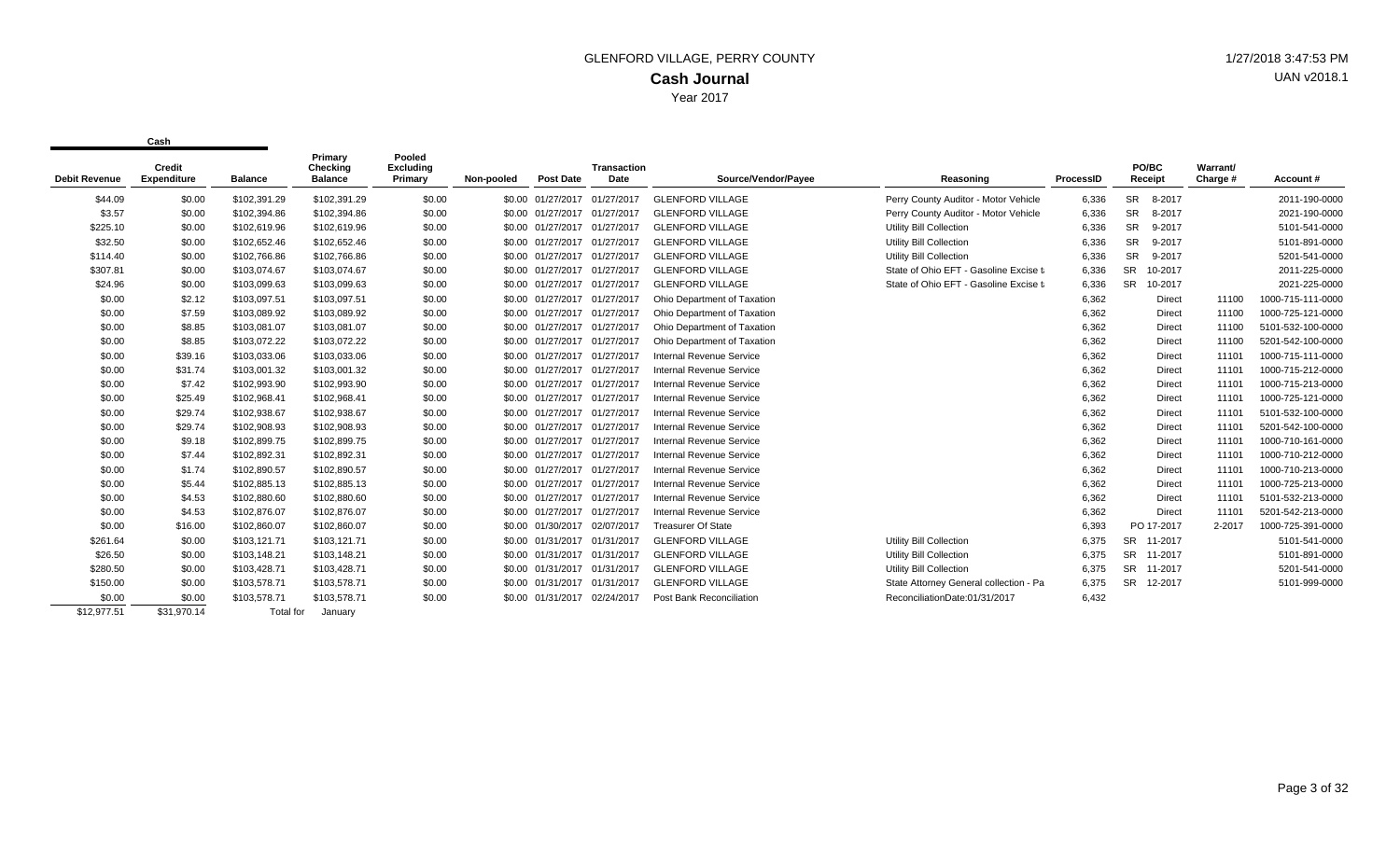| <b>Debit Revenue</b>    | <b>Credit</b><br><b>Expenditure</b> | <b>Balance</b> | Primary<br>Checking<br><b>Balance</b> | Pooled<br>Excluding<br>Primary | Non-pooled | <b>Post Date</b>  | Transaction<br>Date | Source/Vendor/Payee                     | Reasoning                      | <b>ProcessID</b> | PO/BC<br>Receipt     | Warrant/<br>Charge # | Account#          |
|-------------------------|-------------------------------------|----------------|---------------------------------------|--------------------------------|------------|-------------------|---------------------|-----------------------------------------|--------------------------------|------------------|----------------------|----------------------|-------------------|
| Month Beginning Balance |                                     | \$103,578.71   | \$103,578.71                          | \$0.00                         | \$0.00     |                   |                     |                                         |                                |                  |                      |                      |                   |
| \$0.00                  | \$198.89                            | \$103,379.82   | \$103,379.82                          | \$0.00                         |            | \$0.00 02/07/2017 | 02/07/2017          | American Electric Power                 |                                | 6,408            | PO 16-2017           | 11102                | 1000-130-311-0000 |
| \$0.00                  | \$162.16                            | \$103,217.66   | \$103,217.66                          | \$0.00                         |            | \$0.00 02/07/2017 | 02/07/2017          | American Electric Power                 |                                | 6,408            | PO 16-2017           | 11102                | 2011-730-311-0000 |
| \$0.00                  | \$23.72                             | \$103,193.94   | \$103,193.94                          | \$0.00                         |            | \$0.00 02/07/2017 | 02/07/2017          | American Electric Power                 |                                | 6,408            | PO 16-2017           | 11102                | 2021-650-311-0000 |
| \$0.00                  | \$23.46                             | \$103,170.48   | \$103,170.48                          | \$0.00                         |            | \$0.00 02/07/2017 | 02/07/2017          | American Electric Power                 |                                | 6,408            | PO 16-2017           | 11102                | 2041-730-311-0000 |
| \$0.00                  | \$310.76                            | \$102,859.72   | \$102,859.72                          | \$0.00                         |            | \$0.00 02/07/2017 | 02/07/2017          | American Electric Power                 |                                | 6,408            | PO 16-2017           | 11102                | 5101-535-311-0000 |
| \$0.00                  | \$870.36                            | \$101,989.36   | \$101,989.36                          | \$0.00                         |            | \$0.00 02/07/2017 | 02/07/2017          | American Electric Power                 |                                | 6,408            | PO 16-2017           | 11102                | 5201-543-311-0000 |
| \$0.00                  | \$107.68                            | \$101,881.68   | \$101,881.68                          | \$0.00                         |            | \$0.00 02/07/2017 | 02/07/2017          | AT&T                                    |                                | 6,408            | PO 14-2017           | 11103                | 5101-532-321-0000 |
| \$0.00                  | \$64.35                             | \$101,817.33   | \$101,817.33                          | \$0.00                         |            | \$0.00 02/07/2017 | 02/07/2017          | AT&T                                    |                                | 6,408            | PO 14-2017           | 11103                | 5201-542-321-0000 |
| \$0.00                  | \$34.61                             | \$101,782.72   | \$101,782.72                          | \$0.00                         |            | \$0.00 02/07/2017 | 02/07/2017          | AT&T                                    |                                | 6,408            | PO 15-2017           | 11103                | 5201-542-321-0000 |
| \$0.00                  | \$1,000.00                          | \$100,782.72   | \$100,782.72                          | \$0.00                         |            | \$0.00 02/07/2017 | 02/07/2017          | Thomas J. Coleman                       |                                | 6,408            | PO 23-2017           | 11104                | 5201-541-300-0000 |
| \$0.00                  | \$256.00                            | \$100,526.72   | \$100,526.72                          | \$0.00                         |            | \$0.00 02/07/2017 | 02/07/2017          | <b>Energy Cooperative</b>               |                                | 6,408            | PO 21-2017           | 11105                | 1000-730-313-0000 |
| \$0.00                  | \$600.00                            | \$99,926.72    | \$99,926.72                           | \$0.00                         |            | \$0.00 02/07/2017 | 02/07/2017          | <b>Brandon Fox</b>                      |                                | 6,408            | PO 24-2017           | 11106                | 5101-531-300-0000 |
| \$0.00                  | \$450.00                            | \$99,476.72    | \$99,476.72                           | \$0.00                         |            | \$0.00 02/07/2017 | 02/07/2017          | <b>Governmental Systems</b>             |                                | 6,408            | PO 12-2017           | 11107                | 5101-532-300-0000 |
| \$0.00                  | \$450.00                            | \$99,026.72    | \$99,026.72                           | \$0.00                         |            | \$0.00 02/07/2017 | 02/07/2017          | <b>Governmental Systems</b>             |                                | 6,408            | PO 12-2017           | 11107                | 5201-543-300-0000 |
| \$0.00                  | \$92.02                             | \$98,934.70    | \$98,934.70                           | \$0.00                         |            | \$0.00 02/07/2017 | 02/07/2017          | <b>MASI Environmental Services</b>      |                                | 6,408            | PO 11-2017           | 11108                | 5201-543-300-0000 |
| \$0.00                  | \$20.42                             | \$98,914.28    | \$98,914.28                           | \$0.00                         |            | \$0.00 02/07/2017 | 02/07/2017          | <b>MASI Environmental Services</b>      |                                | 6,408            | PO 20-2017           | 11108                | 5101-534-300-0000 |
| \$0.00                  | \$2,488.50                          | \$96,425.78    | \$96,425.78                           | \$0.00                         |            | \$0.00 02/07/2017 | 02/07/2017          | Northern Perry County Water             |                                | 6,408            | PO 18-2017           | 11109                | 5101-533-300-0000 |
| \$0.00                  | \$37.35                             | \$96,388.43    | \$96,388.43                           | \$0.00                         |            | \$0.00 02/07/2017 | 02/07/2017          | Ohio Bureau of Workers Compensation     |                                | 6,408            | PO 22-2017           | 11110                | 1000-725-225-0000 |
| \$0.00                  | \$295.00                            | \$96,093.43    | \$96,093.43                           | \$0.00                         |            | \$0.00 02/07/2017 | 02/07/2017          | Jeff Ours                               |                                | 6,408            | PO 13-2017           | 11111                | 2011-620-400-0000 |
| \$0.00                  | \$7.04                              | \$96,086.39    | \$96,086.39                           | \$0.00                         |            | \$0.00 02/07/2017 | 02/07/2017          | <b>Leonard Sheppard</b>                 |                                | 6,408            | PO 10-2017           | 11112                | 5201-542-322-0000 |
| \$0.00                  | \$45.00                             | \$96,041.39    | \$96,041.39                           | \$0.00                         |            | \$0.00 02/07/2017 | 02/07/2017          | Speedway LLC                            |                                | 6,408            | PO 250-2016          | 11113                | 2011-620-400-0000 |
| \$0.00                  | \$28.94                             | \$96,012.45    | \$96,012.45                           | \$0.00                         |            | \$0.00 02/07/2017 | 02/07/2017          | Staples Credit Plan                     |                                | 6,408            | PO 8-2017            | 11114                | 1000-790-400-0000 |
| \$0.00                  | \$390.63                            | \$95,621.82    | \$95,621.82                           | \$0.00                         |            | \$0.00 02/07/2017 | 02/07/2017          | <b>USA Bluebook</b>                     |                                | 6,408            | PO 19-2017           | 11115                | 5101-535-400-0000 |
| \$0.00                  | \$242.05                            | \$95,379.77    | \$95,379.77                           | \$0.00                         |            | \$0.00 02/07/2017 | 02/07/2017          | <b>Employee Payroll</b>                 | <b>Payroll Posting</b>         | 6,412            | Direct               | 3-2017               | 1000-725-121-0000 |
| \$0.00                  | \$282.39                            | \$95,097.38    | \$95,097.38                           | \$0.00                         |            | \$0.00 02/07/2017 | 02/07/2017          | <b>Employee Payroll</b>                 | <b>Payroll Posting</b>         | 6,412            | <b>Direct</b>        | 3-2017               | 5101-532-100-0000 |
| \$0.00                  | \$282.39                            | \$94,814.99    | \$94,814.99                           | \$0.00                         |            | \$0.00 02/07/2017 | 02/07/2017          | <b>Employee Payroll</b>                 | <b>Payroll Posting</b>         | 6,412            | <b>Direct</b>        | 3-2017               | 5201-542-100-0000 |
| \$0.00                  | \$25.42                             | \$94,789.57    | \$94,789.57                           | \$0.00                         |            | \$0.00 02/07/2017 | 02/07/2017          | <b>Internal Revenue Service</b>         |                                | 6,414            | <b>Direct</b>        | 11117                | 1000-725-121-0000 |
| \$0.00                  | \$5.44                              | \$94,784.13    | \$94,784.13                           | \$0.00                         |            | \$0.00 02/07/2017 | 02/07/2017          | <b>Internal Revenue Service</b>         |                                | 6,414            | Direct               | 11117                | 1000-725-213-0000 |
| \$0.00                  | \$29.66                             | \$94,754.47    | \$94,754.47                           | \$0.00                         |            | \$0.00 02/07/2017 | 02/07/2017          | Internal Revenue Service                |                                | 6,414            | Direct               | 11117                | 5101-532-100-0000 |
| \$0.00                  | \$29.66                             | \$94,724.81    | \$94,724.81                           | \$0.00                         |            | \$0.00 02/07/2017 | 02/07/2017          | <b>Internal Revenue Service</b>         |                                | 6,414            | Direct               | 11117                | 5201-542-100-0000 |
| \$0.00                  | \$4.53                              | \$94,720.28    | \$94,720.28                           | \$0.00                         |            | \$0.00 02/07/2017 | 02/07/2017          | Internal Revenue Service                |                                | 6,414            | Direct               | 11117                | 5101-532-213-0000 |
| \$0.00                  | \$4.53                              | \$94,715.75    | \$94,715.75                           | \$0.00                         |            | \$0.00 02/07/2017 | 02/07/2017          | <b>Internal Revenue Service</b>         |                                | 6,414            | <b>Direct</b>        | 11117                | 5201-542-213-0000 |
| \$0.00                  | \$30.00                             | \$94,685.75    | \$94,685.75                           | \$0.00                         |            | \$0.00 02/07/2017 | 02/07/2017          | Ohio Public Employees Retirement System |                                | 6,416            | Direct               | 11118                | 1000-725-121-0000 |
| \$0.00                  | \$46.66                             | \$94,639.09    | \$94,639.09                           | \$0.00                         |            | \$0.00 02/07/2017 | 02/07/2017          | Ohio Public Employees Retirement System |                                | 6,416            | Direct               | 11118                | 1000-725-211-0000 |
| \$0.00                  | \$35.00                             | \$94,604.09    | \$94,604.09                           | \$0.00                         |            | \$0.00 02/07/2017 | 02/07/2017          | Ohio Public Employees Retirement System |                                | 6,416            | Direct               | 11118                | 5101-532-100-0000 |
| \$0.00                  | \$46.67                             | \$94,557.42    | \$94,557.42                           | \$0.00                         |            | \$0.00 02/07/2017 | 02/07/2017          | Ohio Public Employees Retirement System |                                | 6,416            | <b>Direct</b>        | 11118                | 5101-532-211-0000 |
| \$0.00                  | \$35.00                             | \$94,522.42    | \$94,522.42                           | \$0.00                         |            | \$0.00 02/07/2017 | 02/07/2017          | Ohio Public Employees Retirement System |                                | 6,416            | Direct               | 11118                | 5201-542-100-0000 |
| \$0.00                  | \$46.67                             | \$94,475.75    | \$94,475.75                           | \$0.00                         |            | \$0.00 02/07/2017 | 02/07/2017          | Ohio Public Employees Retirement System |                                | 6,416            | <b>Direct</b>        | 11118                | 5201-542-211-0000 |
| \$967.25                | \$0.00                              | \$95.443.00    | \$95,443.00                           | \$0.00                         |            | \$0.00 02/07/2017 | 02/07/2017          | <b>GLENFORD VILLAGE</b>                 | <b>Utility Bill Collection</b> | 6.419            | <b>SR</b><br>13-2017 |                      | 5101-541-0000     |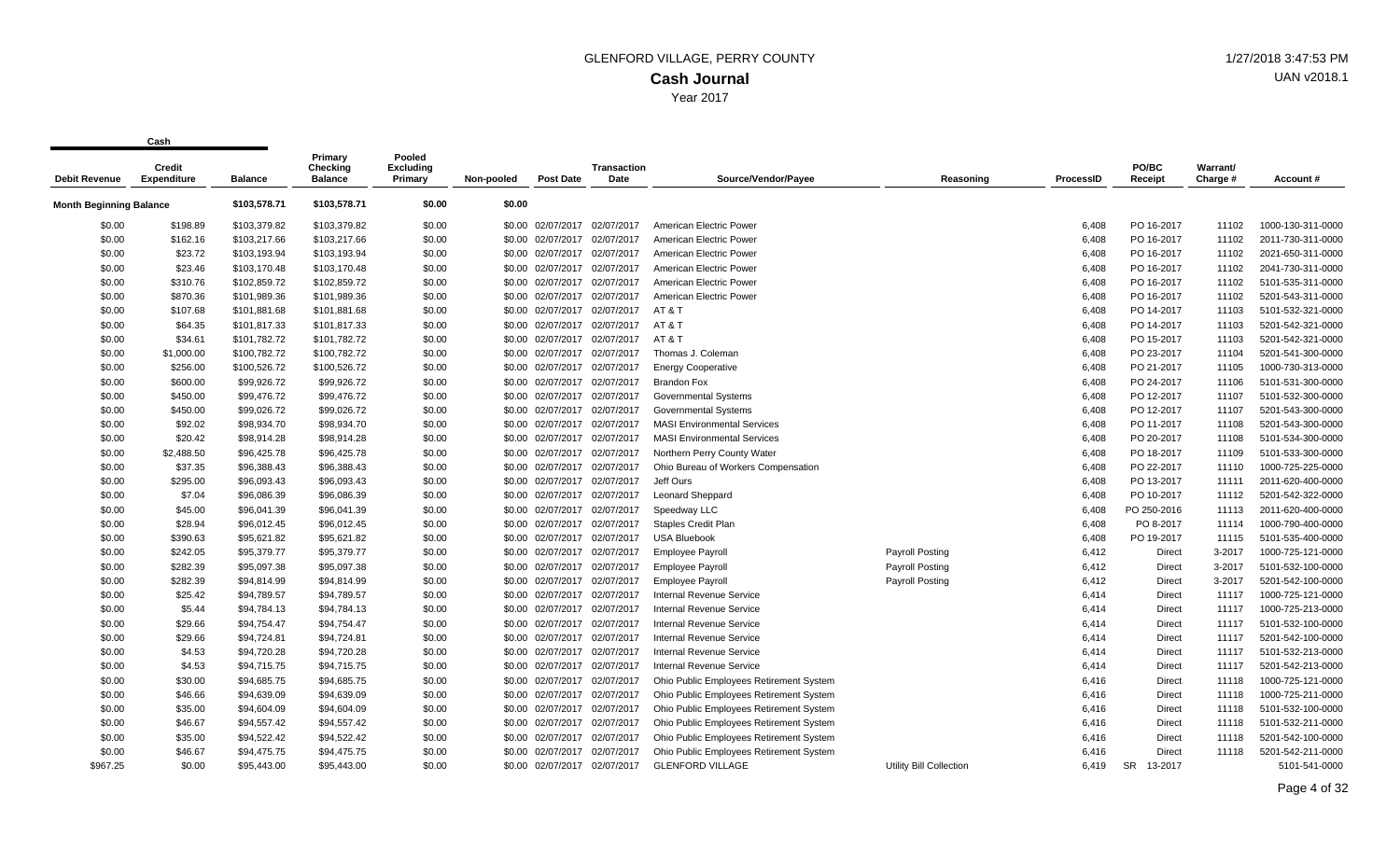| <b>Debit Revenue</b> | Credit<br><b>Expenditure</b> | <b>Balance</b> | Primary<br>Checking<br><b>Balance</b> | Pooled<br><b>Excluding</b><br>Primary | Non-pooled | <b>Post Date</b>  | <b>Transaction</b><br>Date | Source/Vendor/Payee      | Reasoning                              | ProcessID | <b>PO/BC</b><br>Receipt | Warrant/<br>Charge # | Account#          |
|----------------------|------------------------------|----------------|---------------------------------------|---------------------------------------|------------|-------------------|----------------------------|--------------------------|----------------------------------------|-----------|-------------------------|----------------------|-------------------|
| \$160.50             | \$0.00                       | \$95,603.50    | \$95,603.50                           | \$0.00                                |            | \$0.00 02/07/2017 | 02/07/2017                 | <b>GLENFORD VILLAGE</b>  | <b>Utility Bill Collection</b>         | 6,419     | SR.<br>13-2017          |                      | 5101-891-0000     |
| \$798.40             | \$0.00                       | \$96.401.90    | \$96,401.90                           | \$0.00                                |            | \$0.00 02/07/2017 | 02/07/2017                 | <b>GLENFORD VILLAGE</b>  | <b>Utility Bill Collection</b>         | 6,419     | SR.<br>13-2017          |                      | 5201-541-0000     |
| \$753.05             | \$0.00                       | \$97,154.95    | \$97,154.95                           | \$0.00                                |            | \$0.00 02/24/2017 | 02/24/2017                 | <b>GLENFORD VILLAGE</b>  | Utility Bill Collection                | 6,429     | 14-2017<br>SR.          |                      | 5101-541-0000     |
| \$125.50             | \$0.00                       | \$97,280.45    | \$97,280.45                           | \$0.00                                |            | \$0.00 02/24/2017 | 02/24/2017                 | <b>GLENFORD VILLAGE</b>  | <b>Utility Bill Collection</b>         | 6,429     | <b>SR</b><br>14-2017    |                      | 5101-891-0000     |
| \$497.20             | \$0.00                       | \$97,777.65    | \$97,777.65                           | \$0.00                                |            | \$0.00 02/24/2017 | 02/24/2017                 | <b>GLENFORD VILLAGE</b>  | <b>Utility Bill Collection</b>         | 6,429     | <b>SR</b><br>14-2017    |                      | 5201-541-0000     |
| \$50.00              | \$0.00                       | \$97,827.65    | \$97,827.65                           | \$0.00                                |            | \$0.00 02/24/2017 | 02/24/2017                 | <b>GLENFORD VILLAGE</b>  | Park Donation - Hoover Center          | 6,429     | SR.<br>15-2017          |                      | 2041-820-0000     |
| \$763.52             | \$0.00                       | \$98,591.17    | \$98,591.17                           | \$0.00                                |            | \$0.00 02/24/2017 | 02/24/2017                 | <b>GLENFORD VILLAGE</b>  | <b>Utility Bill Collection</b>         | 6,429     | 16-2017<br><b>SR</b>    |                      | 5101-541-0000     |
| \$96.50              | \$0.00                       | \$98,687.67    | \$98,687.67                           | \$0.00                                |            | \$0.00 02/24/2017 | 02/24/2017                 | <b>GLENFORD VILLAGE</b>  | <b>Utility Bill Collection</b>         | 6,429     | <b>SR</b><br>16-2017    |                      | 5101-891-0000     |
| \$1,669.20           | \$0.00                       | \$100,356.87   | \$100,356.87                          | \$0.00                                |            | \$0.00 02/24/2017 | 02/24/2017                 | <b>GLENFORD VILLAGE</b>  | <b>Utility Bill Collection</b>         | 6,429     | SR.<br>16-2017          |                      | 5201-541-0000     |
| \$1,438.17           | \$0.00                       | \$101,795.04   | \$101,795.04                          | \$0.00                                |            | \$0.00 02/24/2017 | 02/24/2017                 | <b>GLENFORD VILLAGE</b>  | <b>Utility Bill Collection</b>         | 6,429     | <b>SR</b><br>17-2017    |                      | 5101-541-0000     |
| \$204.50             | \$0.00                       | \$101.999.54   | \$101,999.54                          | \$0.00                                |            | \$0.00 02/24/2017 | 02/24/2017                 | <b>GLENFORD VILLAGE</b>  | <b>Utility Bill Collection</b>         | 6.429     | <b>SR</b><br>17-2017    |                      | 5101-891-0000     |
| \$1,276.10           | \$0.00                       | \$103,275.64   | \$103,275.64                          | \$0.00                                |            | \$0.00 02/24/2017 | 02/24/2017                 | <b>GLENFORD VILLAGE</b>  | <b>Utility Bill Collection</b>         | 6,429     | <b>SR</b><br>17-2017    |                      | 5201-541-0000     |
| \$576.17             | \$0.00                       | \$103,851.81   | \$103,851.81                          | \$0.00                                |            | \$0.00 02/24/2017 | 02/24/2017                 | <b>GLENFORD VILLAGE</b>  | Perry County Auditor - Local Governm   | 6,429     | <b>SR</b><br>18-2017    |                      | 1000-211-0000     |
| \$1,543.20           | \$0.00                       | \$105,395.01   | \$105,395.01                          | \$0.00                                |            | \$0.00 02/24/2017 | 02/24/2017                 | <b>GLENFORD VILLAGE</b>  | <b>Utility Bill Collection</b>         | 6,429     | <b>SR</b><br>19-2017    |                      | 5101-541-0000     |
| \$260.00             | \$0.00                       | \$105,655.01   | \$105,655.01                          | \$0.00                                |            | \$0.00 02/24/2017 | 02/24/2017                 | <b>GLENFORD VILLAGE</b>  | Utility Bill Collection                | 6,429     | 19-2017<br>SR.          |                      | 5101-891-0000     |
| \$1,756.80           | \$0.00                       | \$107,411.81   | \$107,411.81                          | \$0.00                                |            | \$0.00 02/24/2017 | 02/24/2017                 | <b>GLENFORD VILLAGE</b>  | <b>Utility Bill Collection</b>         | 6,429     | SR.<br>19-2017          |                      | 5201-541-0000     |
| \$538.16             | \$0.00                       | \$107.949.97   | \$107,949.97                          | \$0.00                                |            | \$0.00 02/24/2017 | 02/24/2017                 | <b>GLENFORD VILLAGE</b>  | State of Ohio EFT payments             | 6,431     | <b>SR</b><br>20-2017    |                      | 2011-225-0000     |
| \$43.64              | \$0.00                       | \$107,993.61   | \$107,993.61                          | \$0.00                                |            | \$0.00 02/24/2017 | 02/24/2017                 | <b>GLENFORD VILLAGE</b>  | State of Ohio EFT payments             | 6,431     | <b>SR</b><br>20-2017    |                      | 2021-225-0000     |
| \$0.00               | \$124.93                     | \$107,868.68   | \$107,868.68                          | \$0.00                                |            | \$0.00 02/24/2017 | 02/24/2017                 | AT & T                   |                                        | 6,440     | PO 25-2017              | 11119                | 5101-532-321-0000 |
| \$57.11              | \$0.00                       | \$107,925.79   | \$107,925.79                          | \$0.00                                |            | \$0.00 02/28/2017 | 02/28/2017                 | <b>GLENFORD VILLAGE</b>  | <b>Utility Bill Collection</b>         | 6,446     | SR.<br>21-2017          |                      | 5101-541-0000     |
| \$10.50              | \$0.00                       | \$107,936.29   | \$107,936.29                          | \$0.00                                |            | \$0.00 02/28/2017 | 02/28/2017                 | <b>GLENFORD VILLAGE</b>  | <b>Utility Bill Collection</b>         | 6,446     | 21-2017<br><b>SR</b>    |                      | 5101-891-0000     |
| \$119.57             | \$0.00                       | \$108,055.86   | \$108,055.86                          | \$0.00                                |            | \$0.00 02/28/2017 | 02/28/2017                 | <b>GLENFORD VILLAGE</b>  | Perry Cty Auditor Motor Vehicle collec | 6,446     | SR.<br>22-2017          |                      | 2011-190-0000     |
| \$9.70               | \$0.00                       | \$108,065.56   | \$108,065.56                          | \$0.00                                |            | \$0.00 02/28/2017 | 02/28/2017                 | <b>GLENFORD VILLAGE</b>  | Perry Cty Auditor Motor Vehicle collec | 6,446     | SR.<br>22-2017          |                      | 2021-190-0000     |
| \$0.00               | \$0.00                       | \$108,065.56   | \$108,065.56                          | \$0.00                                |            | \$0.00 02/28/2017 | 03/10/2017                 | Post Bank Reconciliation | ReconciliationDate:02/28/2017          | 6,502     |                         |                      |                   |
| \$13,714.74          | \$9,227.89                   | Total for      | February                              |                                       |            |                   |                            |                          |                                        |           |                         |                      |                   |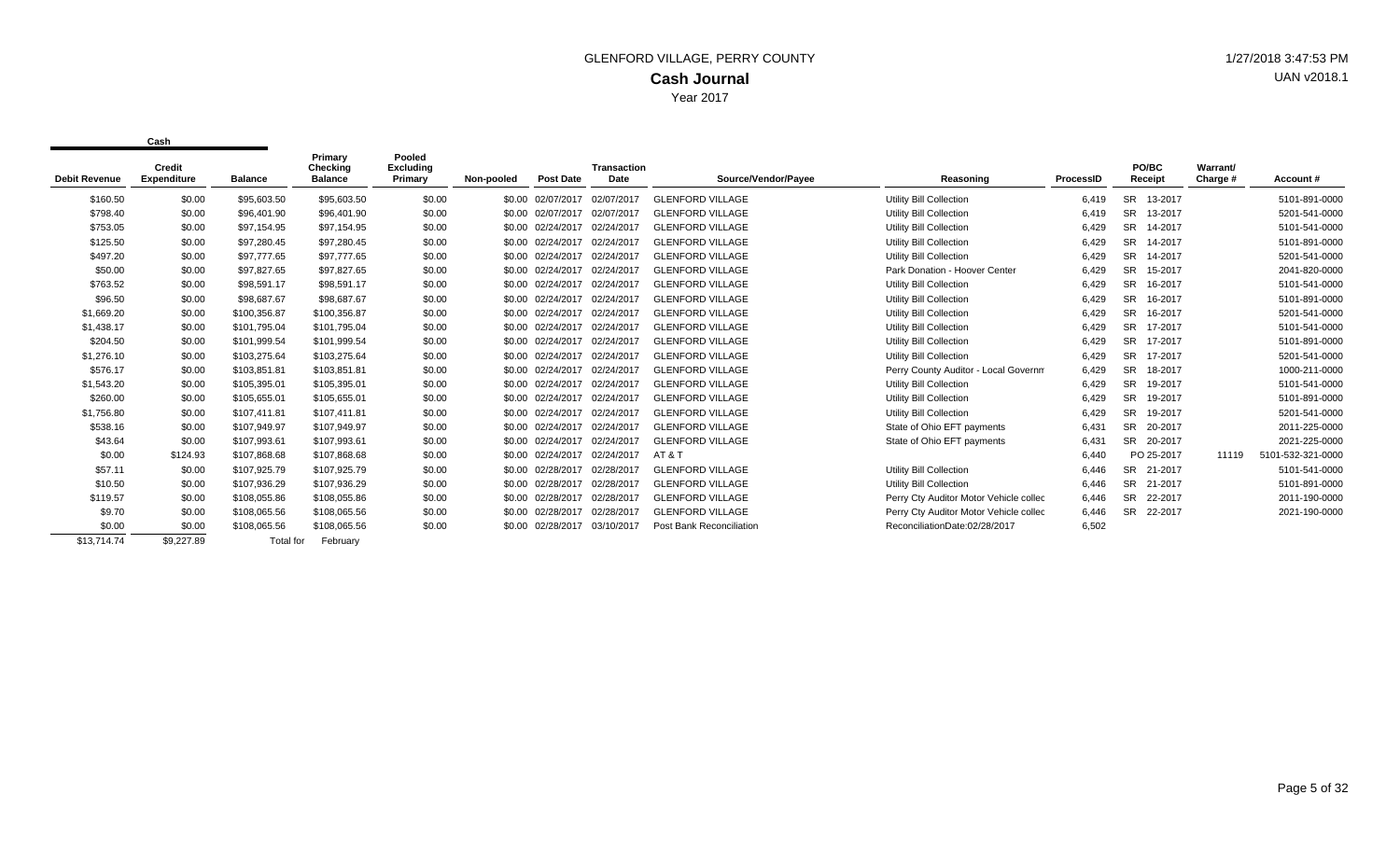|                                | Credit             |                | Primary<br>Checking | Pooled<br><b>Excluding</b> |            |                              | Transaction                  |                                         |                                |                  | PO/BC                | Warrant/ |                   |
|--------------------------------|--------------------|----------------|---------------------|----------------------------|------------|------------------------------|------------------------------|-----------------------------------------|--------------------------------|------------------|----------------------|----------|-------------------|
| <b>Debit Revenue</b>           | <b>Expenditure</b> | <b>Balance</b> | <b>Balance</b>      | Primary                    | Non-pooled | <b>Post Date</b>             | Date                         | Source/Vendor/Payee                     | Reasoning                      | <b>ProcessID</b> | Receipt              | Charge # | Account #         |
| <b>Month Beginning Balance</b> |                    | \$108,065.56   | \$108,065.56        | \$0.00                     | \$0.00     |                              |                              |                                         |                                |                  |                      |          |                   |
| \$339.42                       | \$0.00             | \$108,404.98   | \$108,404.98        | \$0.00                     |            | \$0.00 03/03/2017            | 03/03/2017                   | <b>GLENFORD VILLAGE</b>                 | Utility Bill Collection        | 6.451            | <b>SR</b><br>23-2017 |          | 5101-541-0000     |
| \$51.50                        | \$0.00             | \$108,456.48   | \$108,456.48        | \$0.00                     |            | \$0.00 03/03/2017            | 03/03/2017                   | <b>GLENFORD VILLAGE</b>                 | <b>Utility Bill Collection</b> | 6,451            | <b>SR</b><br>23-2017 |          | 5101-891-0000     |
| \$109.20                       | \$0.00             | \$108,565.68   | \$108,565.68        | \$0.00                     |            | \$0.00 03/03/2017 03/03/2017 |                              | <b>GLENFORD VILLAGE</b>                 | Utility Bill Collection        | 6,451            | SR 23-2017           |          | 5201-541-0000     |
| \$0.00                         | \$28.00            | \$108,537.68   | \$108,537.68        | \$0.00                     |            |                              | \$0.00 03/07/2017 03/07/2017 | APG Media of Ohio LLC                   |                                | 6,493            | PO 38-2017           | 11120    | 1000-745-341-0000 |
| \$0.00                         | \$90.10            | \$108,447.58   | \$108,447.58        | \$0.00                     |            | \$0.00 03/07/2017            | 03/07/2017                   | AT&T                                    |                                | 6,493            | PO 30-2017           | 11121    | 5101-532-321-0000 |
| \$0.00                         | \$151.62           | \$108,295.96   | \$108,295.96        | \$0.00                     |            | \$0.00 03/07/2017            | 03/07/2017                   | <b>AT &amp; T</b>                       |                                | 6,493            | PO 30-2017           | 11121    | 5201-542-321-0000 |
| \$0.00                         | \$129.82           | \$108,166.14   | \$108,166.14        | \$0.00                     |            |                              | \$0.00 03/07/2017 03/07/2017 | American Electric Power                 |                                | 6,493            | PO 31-2017           | 11122    | 2011-730-311-0000 |
| \$0.00                         | \$27.85            | \$108,138.29   | \$108,138.29        | \$0.00                     |            | \$0.00 03/07/2017            | 03/07/2017                   | American Electric Power                 |                                | 6,493            | PO 31-2017           | 11122    | 2021-650-311-0000 |
| \$0.00                         | \$27.60            | \$108,110.69   | \$108,110.69        | \$0.00                     |            | \$0.00 03/07/2017            | 03/07/2017                   | American Electric Power                 |                                | 6,493            | PO 31-2017           | 11122    | 2041-730-311-0000 |
| \$0.00                         | \$262.91           | \$107,847.78   | \$107,847.78        | \$0.00                     |            | \$0.00 03/07/2017 03/07/2017 |                              | American Electric Power                 |                                | 6,493            | PO 31-2017           | 11122    | 5101-535-311-0000 |
| \$0.00                         | \$737.50           | \$107,110.28   | \$107,110.28        | \$0.00                     |            | \$0.00 03/07/2017            | 03/07/2017                   | American Electric Power                 |                                | 6,493            | PO 31-2017           | 11122    | 5201-543-311-0000 |
| \$0.00                         | \$185.25           | \$106,925.03   | \$106,925.03        | \$0.00                     |            | \$0.00 03/07/2017            | 03/07/2017                   | American Electric Power                 |                                | 6,493            | PO 43-2017           | 11122    | 1000-130-311-0000 |
| \$0.00                         | \$1,000.00         | \$105,925.03   | \$105,925.03        | \$0.00                     |            | \$0.00 03/07/2017 03/07/2017 |                              | Thomas J. Coleman                       |                                | 6,493            | PO 40-2017           | 11123    | 5201-541-300-0000 |
| \$0.00                         | \$249.00           | \$105,676.03   | \$105,676.03        | \$0.00                     |            | \$0.00 03/07/2017 03/07/2017 |                              | <b>Energy Cooperative</b>               |                                | 6,493            | PO 34-2017           | 11124    | 1000-730-313-0000 |
| \$0.00                         | \$600.00           | \$105,076.03   | \$105,076.03        | \$0.00                     |            | \$0.00 03/07/2017            | 03/07/2017                   | <b>Brandon Fox</b>                      |                                | 6,493            | PO 39-2017           | 11125    | 5101-531-300-0000 |
| \$0.00                         | \$75.00            | \$105,001.03   | \$105,001.03        | \$0.00                     |            | \$0.00 03/07/2017 03/07/2017 |                              | Gibson Electric                         |                                | 6,493            | PO 35-2017           | 11126    | 2011-730-431-0000 |
| \$0.00                         | \$139.42           | \$104,861.61   | \$104,861.61        | \$0.00                     |            | \$0.00 03/07/2017 03/07/2017 |                              | <b>HD Waterworks Supply</b>             |                                | 6,493            | PO 32-2017           | 11127    | 5101-535-400-0000 |
| \$0.00                         | \$200.00           | \$104,661.61   | \$104,661.61        | \$0.00                     |            | \$0.00 03/07/2017            | 03/07/2017                   | John K. Leohner Co., Inc                |                                | 6,493            | PO 28-2017           | 11128    | 2011-630-400-0000 |
| \$0.00                         | \$109.06           | \$104,552.55   | \$104,552.55        | \$0.00                     |            | \$0.00 03/07/2017            | 03/07/2017                   | <b>MASI Environmental Services</b>      |                                | 6,493            | PO 26-2017           | 11129    | 5201-549-300-0000 |
| \$0.00                         | \$54.53            | \$104,498.02   | \$104,498.02        | \$0.00                     |            | \$0.00 03/07/2017 03/07/2017 |                              | <b>MASI Environmental Services</b>      |                                | 6,493            | PO 44-2017           | 11129    | 5201-549-300-0000 |
| \$0.00                         | \$2,398.37         | \$102,099.65   | \$102,099.65        | \$0.00                     |            | \$0.00 03/07/2017            | 03/07/2017                   | Northern Perry County Water             |                                | 6,493            | PO 33-2017           | 11130    | 5101-533-300-0000 |
| \$0.00                         | \$50.69            | \$102,048.96   | \$102,048.96        | \$0.00                     |            | \$0.00 03/07/2017            | 03/07/2017                   | <b>Staples Credit Plan</b>              |                                | 6,493            | PO 36-2017           | 11131    | 5101-532-400-0000 |
| \$0.00                         | \$11.36            | \$102,037.60   | \$102,037.60        | \$0.00                     |            | \$0.00 03/07/2017 03/07/2017 |                              | Tri-County Plumbing & Hardware          |                                | 6,493            | PO 41-2017           | 11132    | 2011-730-420-0000 |
| \$0.00                         | \$40.49            | \$101,997.11   | \$101,997.11        | \$0.00                     |            | \$0.00 03/07/2017 03/07/2017 |                              | Underwood's Inc.                        |                                | 6,493            | PO 42-2017           | 11133    | 2011-730-420-0000 |
| \$0.00                         | \$242.05           | \$101,755.06   | \$101,755.06        | \$0.00                     |            | \$0.00 03/07/2017            | 03/07/2017                   | Employee Payroll                        | Payroll Posting                | 6,496            | Direct               | 4-2017   | 1000-725-121-0000 |
| \$0.00                         | \$282.39           | \$101.472.67   | \$101,472.67        | \$0.00                     |            | \$0.00 03/07/2017            | 03/07/2017                   | <b>Employee Payroll</b>                 | Payroll Posting                | 6,496            | <b>Direct</b>        | 4-2017   | 5101-532-100-0000 |
| \$0.00                         | \$282.39           | \$101,190.28   | \$101,190.28        | \$0.00                     |            | \$0.00 03/07/2017 03/07/2017 |                              | <b>Employee Payroll</b>                 | <b>Payroll Posting</b>         | 6,496            | Direct               | 4-2017   | 5201-542-100-0000 |
| \$0.00                         | \$30.00            | \$101,160.28   | \$101,160.28        | \$0.00                     |            | \$0.00 03/07/2017            | 03/07/2017                   | Ohio Public Employees Retirement System |                                | 6,498            | Direct               | 11135    | 1000-725-121-0000 |
| \$0.00                         | \$35.00            | \$101,125.28   | \$101,125.28        | \$0.00                     |            | \$0.00 03/07/2017            | 03/07/2017                   | Ohio Public Employees Retirement System |                                | 6,498            | Direct               | 11135    | 5101-532-100-0000 |
| \$0.00                         | \$35.00            | \$101,090.28   | \$101,090.28        | \$0.00                     |            | \$0.00 03/07/2017 03/07/2017 |                              | Ohio Public Employees Retirement System |                                | 6,498            | Direct               | 11135    | 5201-542-100-0000 |
| \$0.00                         | \$46.66            | \$101,043.62   | \$101,043.62        | \$0.00                     |            | \$0.00 03/07/2017            | 03/07/2017                   | Ohio Public Employees Retirement System |                                | 6,498            | Direct               | 11135    | 1000-725-211-0000 |
| \$0.00                         | \$46.67            | \$100,996.95   | \$100,996.95        | \$0.00                     |            | \$0.00 03/07/2017            | 03/07/2017                   | Ohio Public Employees Retirement System |                                | 6,498            | Direct               | 11135    | 5101-532-211-0000 |
| \$0.00                         | \$46.67            | \$100,950.28   | \$100,950.28        | \$0.00                     |            | \$0.00 03/07/2017 03/07/2017 |                              | Ohio Public Employees Retirement System |                                | 6,498            | Direct               | 11135    | 5201-542-211-0000 |
| \$0.00                         | \$25.42            | \$100,924.86   | \$100,924.86        | \$0.00                     |            | \$0.00 03/07/2017 03/07/2017 |                              | <b>Internal Revenue Service</b>         |                                | 6,500            | Direct               | 11136    | 1000-725-121-0000 |
| \$0.00                         | \$5.44             | \$100,919.42   | \$100,919.42        | \$0.00                     |            | \$0.00 03/07/2017            | 03/07/2017                   | <b>Internal Revenue Service</b>         |                                | 6,500            | Direct               | 11136    | 1000-725-213-0000 |
| \$0.00                         | \$29.66            | \$100,889.76   | \$100,889.76        | \$0.00                     |            | \$0.00 03/07/2017            | 03/07/2017                   | <b>Internal Revenue Service</b>         |                                | 6,500            | Direct               | 11136    | 5101-532-100-0000 |
| \$0.00                         | \$4.53             | \$100,885.23   | \$100,885.23        | \$0.00                     |            | \$0.00 03/07/2017            | 03/07/2017                   | <b>Internal Revenue Service</b>         |                                | 6,500            | Direct               | 11136    | 5101-532-213-0000 |
| \$0.00                         | \$29.66            | \$100,855.57   | \$100,855.57        | \$0.00                     |            | \$0.00 03/07/2017            | 03/07/2017                   | <b>Internal Revenue Service</b>         |                                | 6,500            | <b>Direct</b>        | 11136    | 5201-542-100-0000 |
| \$0.00                         | \$4.53             | \$100,851.04   | \$100,851.04        | \$0.00                     |            | \$0.00 03/07/2017 03/07/2017 |                              | <b>Internal Revenue Service</b>         |                                | 6.500            | <b>Direct</b>        | 11136    | 5201-542-213-0000 |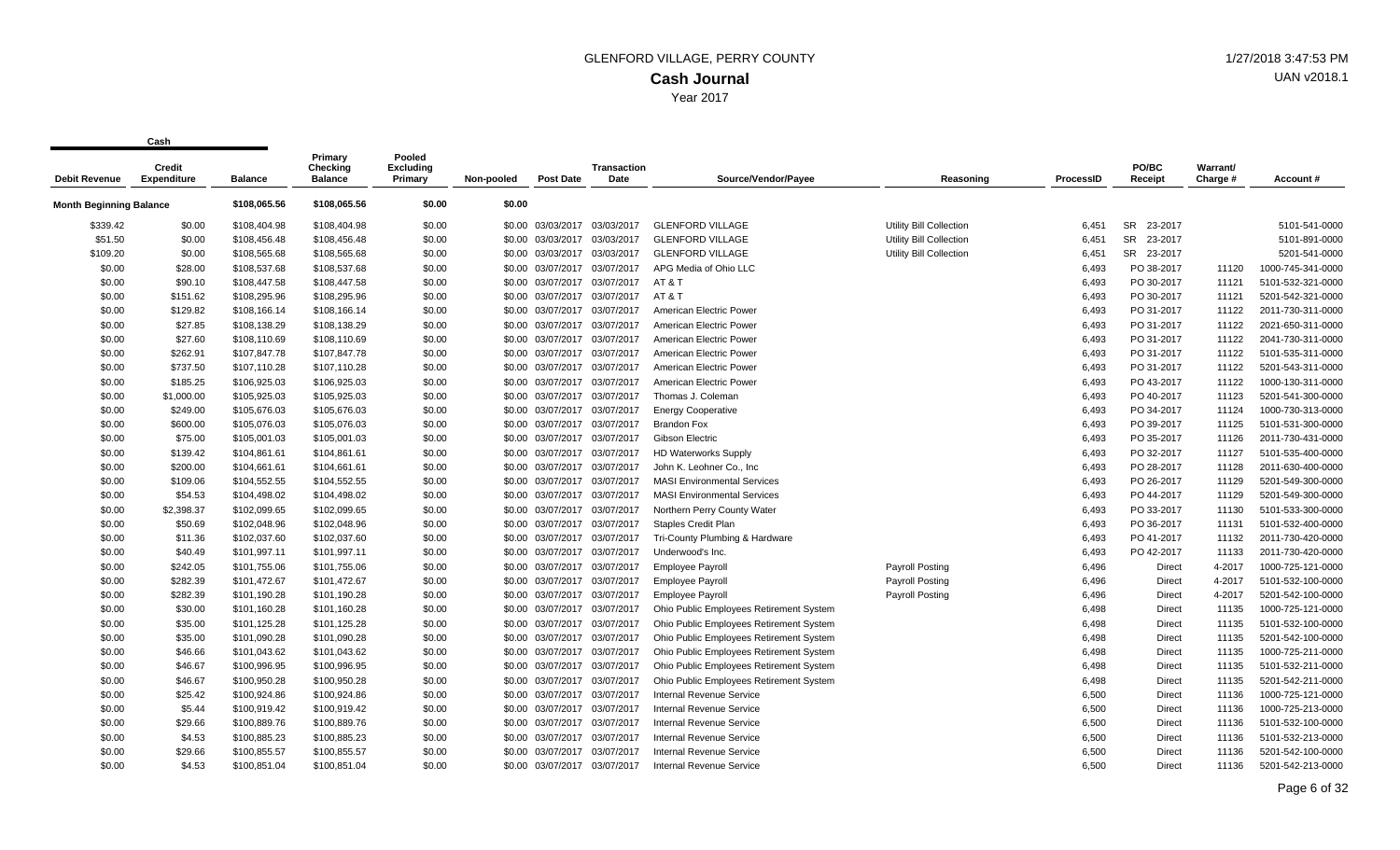| <b>Debit Revenue</b> | Credit<br><b>Expenditure</b> | <b>Balance</b> | Primary<br>Checkina<br><b>Balance</b> | Pooled<br><b>Excluding</b><br>Primary | Non-pooled | <b>Post Date</b>             | <b>Transaction</b><br>Date | Source/Vendor/Pavee                  | Reasoning                                | ProcessID | PO/BC<br>Receipt     | Warrant/<br>Charge # | Account#          |
|----------------------|------------------------------|----------------|---------------------------------------|---------------------------------------|------------|------------------------------|----------------------------|--------------------------------------|------------------------------------------|-----------|----------------------|----------------------|-------------------|
|                      |                              |                |                                       |                                       |            |                              |                            |                                      |                                          |           |                      |                      |                   |
| \$0.00               | \$33.00                      | \$100,818.04   | \$100,818.04                          | \$0.00                                |            | \$0.00 03/10/2017            | 03/10/2017                 | <b>Treasurer Of State</b>            |                                          | 6,512     | PO 46-2017           | 5-2017               | 1000-745-341-0000 |
| \$0.00               | \$26.50                      | \$100,791.54   | \$100,791.54                          | \$0.00                                |            | \$0.00 03/10/2017 03/10/2017 |                            | <b>US Bank</b>                       |                                          | 6,512     | PO 47-2017           | 6-2017               | 1000-745-341-0000 |
| \$901.36             | \$0.00                       | \$101,692.90   | \$101,692.90                          | \$0.00                                |            | \$0.00 03/10/2017            | 03/10/2017                 | <b>GLENFORD VILLAGE</b>              | Utility Bill Collection                  | 6,515     | SR 24-2017           |                      | 5101-541-0000     |
| \$235.10             | \$0.00                       | \$101,928.00   | \$101,928.00                          | \$0.00                                |            | \$0.00 03/10/2017            | 03/10/2017                 | <b>GLENFORD VILLAGE</b>              | <b>Utility Bill Collection</b>           | 6,515     | <b>SR</b><br>24-2017 |                      | 5101-891-0000     |
| \$260.00             | \$0.00                       | \$102,188.00   | \$102,188.00                          | \$0.00                                |            | \$0.00 03/10/2017            | 03/10/2017                 | <b>GLENFORD VILLAGE</b>              | Utility Bill Collection                  | 6,515     | <b>SR</b><br>24-2017 |                      | 5201-541-0000     |
| \$684.63             | \$0.00                       | \$102,872.63   | \$102,872.63                          | \$0.00                                |            | \$0.00 03/10/2017 03/10/2017 |                            | <b>GLENFORD VILLAGE</b>              | Utility Bill Collection                  | 6,515     | SR<br>25-2017        |                      | 5101-541-0000     |
| \$122.00             | \$0.00                       | \$102,994.63   | \$102,994.63                          | \$0.00                                |            | \$0.00 03/10/2017 03/10/2017 |                            | <b>GLENFORD VILLAGE</b>              | Utility Bill Collection                  | 6,515     | <b>SR</b><br>25-2017 |                      | 5101-891-0000     |
| \$322.40             | \$0.00                       | \$103,317.03   | \$103,317.03                          | \$0.00                                |            | \$0.00 03/10/2017 03/10/2017 |                            | <b>GLENFORD VILLAGE</b>              | Utility Bill Collection                  | 6,515     | SR 25-2017           |                      | 5201-541-0000     |
| \$0.00               | \$125.02                     | \$103,192.01   | \$103,192.01                          | \$0.00                                |            | \$0.00 03/14/2017 03/14/2017 |                            | AT&T                                 |                                          | 6,523     | PO 49-2017           | 11137                | 5201-542-321-0000 |
| \$0.00               | \$52.50                      | \$103,139.51   | \$103,139.51                          | \$0.00                                |            | \$0.00 03/14/2017 03/14/2017 |                            | Isacc Wiles Burkholder & Teetor, LLC |                                          | 6,523     | PO 50-2017           | 11138                | 1000-750-300-0000 |
| \$578.76             | \$0.00                       | \$103,718.27   | \$103,718.27                          | \$0.00                                |            | \$0.00 03/28/2017            | 03/28/2017                 | <b>GLENFORD VILLAGE</b>              | Utility Bill Collection                  | 6,532     | SR 26-2017           |                      | 5101-541-0000     |
| \$87.50              | \$0.00                       | \$103,805.77   | \$103,805.77                          | \$0.00                                |            | \$0.00 03/28/2017 03/28/2017 |                            | <b>GLENFORD VILLAGE</b>              | <b>Utility Bill Collection</b>           | 6,532     | SR 26-2017           |                      | 5101-891-0000     |
| \$528.30             | \$0.00                       | \$104,334.07   | \$104,334.07                          | \$0.00                                |            | \$0.00 03/28/2017            | 03/28/2017                 | <b>GLENFORD VILLAGE</b>              | <b>Utility Bill Collection</b>           | 6,532     | SR 26-2017           |                      | 5201-541-0000     |
| \$854.05             | \$0.00                       | \$105,188.12   | \$105,188.12                          | \$0.00                                |            | \$0.00 03/28/2017 03/28/2017 |                            | <b>GLENFORD VILLAGE</b>              | Utility Bill Collections                 | 6,532     | SR 27-2017           |                      | 5101-541-0000     |
| \$146.00             | \$0.00                       | \$105.334.12   | \$105,334.12                          | \$0.00                                |            | \$0.00 03/28/2017            | 03/28/2017                 | <b>GLENFORD VILLAGE</b>              | <b>Utility Bill Collections</b>          | 6,532     | SR 27-2017           |                      | 5101-891-0000     |
| \$1,310.40           | \$0.00                       | \$106,644.52   | \$106,644.52                          | \$0.00                                |            | \$0.00 03/28/2017 03/28/2017 |                            | <b>GLENFORD VILLAGE</b>              | <b>Utility Bill Collections</b>          | 6,532     | SR 27-2017           |                      | 5201-541-0000     |
| \$432.55             | \$0.00                       | \$107.077.07   | \$107,077.07                          | \$0.00                                |            | \$0.00 03/28/2017            | 03/28/2017                 | <b>GLENFORD VILLAGE</b>              | Perry County Auditor - Local Governm     | 6,532     | SR 28-2017           |                      | 1000-211-0000     |
| \$67.67              | \$0.00                       | \$107,144.74   | \$107,144.74                          | \$0.00                                |            | \$0.00 03/28/2017            | 03/28/2017                 | <b>GLENFORD VILLAGE</b>              | Perry County Auditor - Local Governm     | 6,532     | SR<br>28-2017        |                      | 2011-190-0000     |
| \$5.49               | \$0.00                       | \$107,150.23   | \$107,150.23                          | \$0.00                                |            | \$0.00 03/28/2017            | 03/28/2017                 | <b>GLENFORD VILLAGE</b>              | Perry County Auditor - Local Governm     | 6,532     | <b>SR</b><br>28-2017 |                      | 2021-190-0000     |
| \$200.00             | \$0.00                       | \$107.350.23   | \$107,350.23                          | \$0.00                                |            | \$0.00 03/28/2017            | 03/28/2017                 | <b>GLENFORD VILLAGE</b>              | Perry County Auditor - Local Governm     | 6,532     | <b>SR</b><br>28-2017 |                      | 5101-999-0000     |
| \$1,156.99           | \$0.00                       | \$108,507.22   | \$108,507.22                          | \$0.00                                |            | \$0.00 03/28/2017            | 03/28/2017                 | <b>GLENFORD VILLAGE</b>              | Utility Bill Collection                  | 6,532     | SR 29-2017           |                      | 5101-541-0000     |
| \$196.00             | \$0.00                       | \$108,703.22   | \$108,703.22                          | \$0.00                                |            | \$0.00 03/28/2017            | 03/28/2017                 | <b>GLENFORD VILLAGE</b>              | <b>Utility Bill Collection</b>           | 6,532     | SR 29-2017           |                      | 5101-891-0000     |
| \$2,049.20           | \$0.00                       | \$110,752.42   | \$110,752.42                          | \$0.00                                |            | \$0.00 03/28/2017 03/28/2017 |                            | <b>GLENFORD VILLAGE</b>              | Utility Bill Collection                  | 6,532     | SR 29-2017           |                      | 5201-541-0000     |
| \$2,700.00           | \$0.00                       | \$113,452.42   | \$113,452.42                          | \$0.00                                |            | \$0.00 03/28/2017 03/28/2017 |                            | <b>GLENFORD VILLAGE</b>              | Utility Bill Collection and Water Tap Fe | 6,532     | SR 30-2017           |                      | 5101-542-0000     |
| \$267.51             | \$0.00                       | \$113,719.93   | \$113,719.93                          | \$0.00                                |            | \$0.00 03/28/2017 03/28/2017 |                            | <b>GLENFORD VILLAGE</b>              | Utility Bill Collection and Water Tap Fe | 6,532     | SR 30-2017           |                      | 5101-541-0000     |
| \$31.00              | \$0.00                       | \$113,750.93   | \$113,750.93                          | \$0.00                                |            | \$0.00 03/28/2017            | 03/28/2017                 | <b>GLENFORD VILLAGE</b>              | Utility Bill Collection and Water Tap Fe | 6,532     | <b>SR</b><br>30-2017 |                      | 5101-891-0000     |
| \$52.00              | \$0.00                       | \$113,802.93   | \$113,802.93                          | \$0.00                                |            | \$0.00 03/28/2017            | 03/28/2017                 | <b>GLENFORD VILLAGE</b>              | Utility Bill Collection and Water Tap Fe | 6,532     | SR 30-2017           |                      | 5201-541-0000     |
| \$11.91              | \$0.00                       | \$113,814.84   | \$113,814.84                          | \$0.00                                |            | \$0.00 03/28/2017            | 03/28/2017                 | <b>GLENFORD VILLAGE</b>              | Perry County Auditor - Motor Vehicle     | 6,532     | <b>SR</b><br>31-2017 |                      | 2011-190-0000     |
| \$0.97               | \$0.00                       | \$113,815.81   | \$113,815.81                          | \$0.00                                |            | \$0.00 03/28/2017            | 03/28/2017                 | <b>GLENFORD VILLAGE</b>              | Perry County Auditor - Motor Vehicle     | 6,532     | SR 31-2017           |                      | 2021-190-0000     |
| \$723.55             | \$0.00                       | \$114,539.36   | \$114,539.36                          | \$0.00                                |            | \$0.00 03/28/2017            | 03/28/2017                 | <b>GLENFORD VILLAGE</b>              | Utility Bill Collection                  | 6,532     | SR 32-2017           |                      | 5101-541-0000     |
| \$58.50              | \$0.00                       | \$114,597.86   | \$114,597.86                          | \$0.00                                |            | \$0.00 03/28/2017 03/28/2017 |                            | <b>GLENFORD VILLAGE</b>              | Utility Bill Collection                  | 6,532     | SR 32-2017           |                      | 5101-891-0000     |
| \$171.60             | \$0.00                       | \$114,769.46   | \$114,769.46                          | \$0.00                                |            | \$0.00 03/28/2017            | 03/28/2017                 | <b>GLENFORD VILLAGE</b>              | Utility Bill Collection                  | 6,532     | SR 32-2017           |                      | 5201-541-0000     |
| \$484.64             | \$0.00                       | \$115,254.10   | \$115,254.10                          | \$0.00                                |            | \$0.00 03/28/2017 03/28/2017 |                            | <b>GLENFORD VILLAGE</b>              | State of Ohio                            | 6,534     | SR 33-2017           |                      | 2011-225-0000     |
| \$39.29              | \$0.00                       | \$115,293.39   | \$115,293.39                          | \$0.00                                |            | \$0.00 03/28/2017            | 03/28/2017                 | <b>GLENFORD VILLAGE</b>              | State of Ohio                            | 6,534     | SR 33-2017           |                      | 2021-225-0000     |
| \$0.00               | \$22.00                      | \$115,271.39   | \$115,271.39                          | \$0.00                                |            | \$0.00 03/29/2017            | 03/29/2017                 | <b>Treasurer Of State</b>            |                                          | 6,550     | PO 57-2017           | 7-2017               | 5101-745-341-0000 |
| \$0.00               | \$0.00                       | \$115,271.39   | \$115,271.39                          | \$0.00                                |            | \$0.00 03/31/2017            | 04/29/2017                 | Post Bank Reconciliation             | ReconciliationDate:03/31/2017            | 6,653     |                      |                      |                   |
| \$15,179.49          | \$7.973.66                   | Total for      | March                                 |                                       |            |                              |                            |                                      |                                          |           |                      |                      |                   |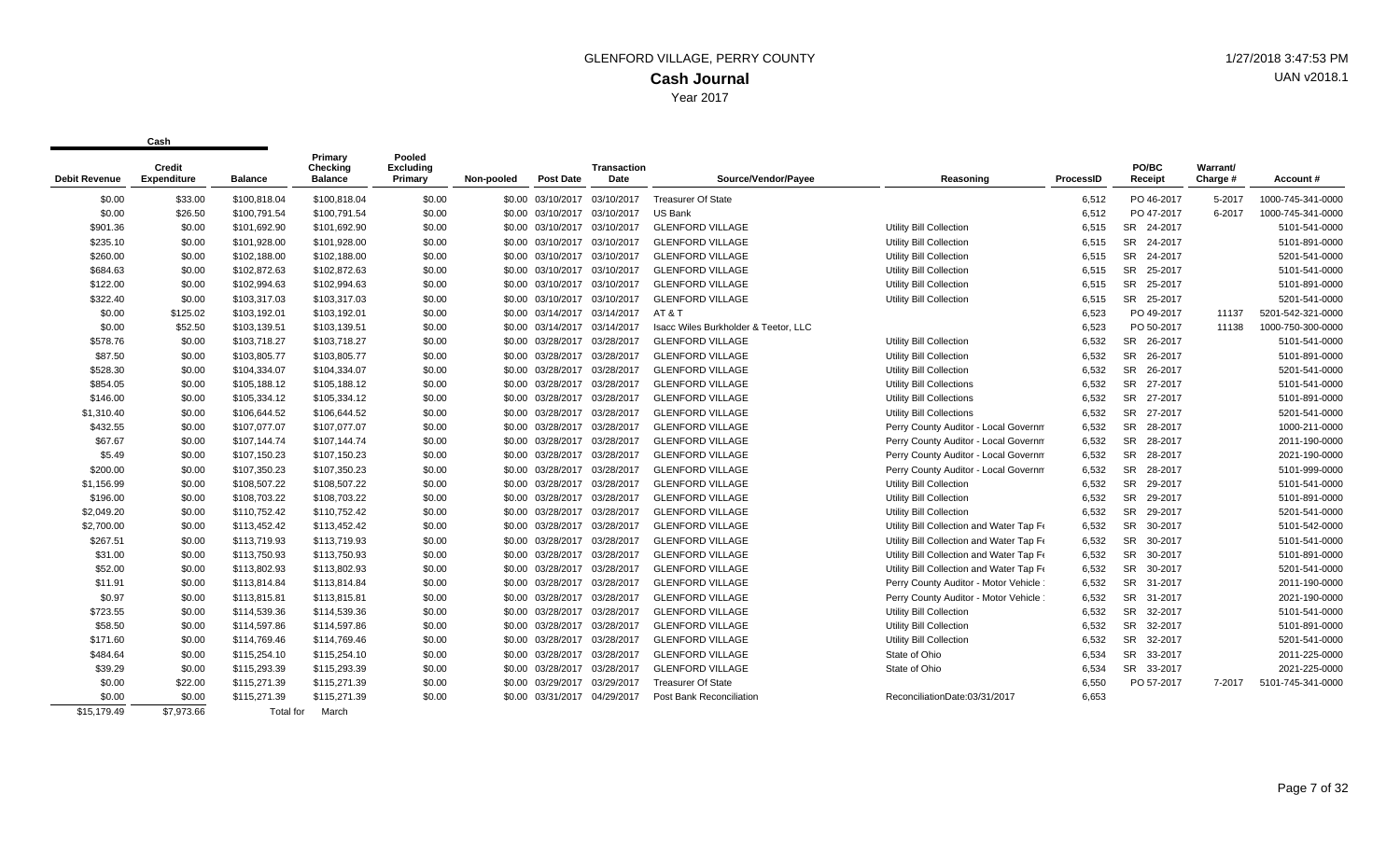| <b>Debit Revenue</b>           | <b>Credit</b><br><b>Expenditure</b> | <b>Balance</b> | Primary<br>Checking<br><b>Balance</b> | Pooled<br><b>Excluding</b><br>Primary | Non-pooled | <b>Post Date</b>             | <b>Transaction</b><br>Date   | Source/Vendor/Payee                     | Reasoning       | ProcessID | PO/BC<br>Receipt | Warrant/<br>Charge # | Account#          |
|--------------------------------|-------------------------------------|----------------|---------------------------------------|---------------------------------------|------------|------------------------------|------------------------------|-----------------------------------------|-----------------|-----------|------------------|----------------------|-------------------|
| <b>Month Beginning Balance</b> |                                     | \$115,271.39   | \$115,271.39                          | \$0.00                                | \$0.00     |                              |                              |                                         |                 |           |                  |                      |                   |
| \$0.00                         | \$845.63                            | \$114,425.76   | \$114,425.76                          | \$0.00                                |            | \$0.00 04/04/2017            | 04/04/2017                   | American Electric Power                 |                 | 6,581     | PO 59-2017       | 11139                | 5201-543-311-0000 |
| \$0.00                         | \$240.26                            | \$114,185.50   | \$114,185.50                          | \$0.00                                | \$0.00     | 04/04/2017                   | 04/04/2017                   | American Electric Power                 |                 | 6,581     | PO 59-2017       | 11139                | 5101-535-311-0000 |
| \$0.00                         | \$118.05                            | \$114,067.45   | \$114,067.45                          | \$0.00                                |            | \$0.00 04/04/2017 04/04/2017 |                              | American Electric Power                 |                 | 6,581     | PO 59-2017       | 11139                | 2011-730-311-0000 |
| \$0.00                         | \$27.64                             | \$114,039.81   | \$114,039.81                          | \$0.00                                |            | \$0.00 04/04/2017            | 04/04/2017                   | American Electric Power                 |                 | 6,581     | PO 59-2017       | 11139                | 2021-650-311-0000 |
| \$0.00                         | \$27.47                             | \$114,012.34   | \$114,012.34                          | \$0.00                                | \$0.00     | 04/04/2017                   | 04/04/2017                   | American Electric Power                 |                 | 6,581     | PO 59-2017       | 11139                | 2041-730-311-0000 |
| \$0.00                         | \$107.68                            | \$113,904.66   | \$113,904.66                          | \$0.00                                |            | \$0.00 04/04/2017            | 04/04/2017                   | AT&T                                    |                 | 6,581     | PO 54-2017       | 11140                | 5101-532-321-0000 |
| \$0.00                         | \$75.08                             | \$113,829.58   | \$113,829.58                          | \$0.00                                |            |                              | \$0.00 04/04/2017 04/04/2017 | AT&T                                    |                 | 6,581     | PO 54-2017       | 11140                | 5201-542-321-0000 |
| \$0.00                         | \$34.66                             | \$113,794.92   | \$113,794.92                          | \$0.00                                |            | \$0.00 04/04/2017            | 04/04/2017                   | AT&T                                    |                 | 6,581     | PO 62-2017       | 11140                | 5201-542-321-0000 |
| \$0.00                         | \$1,000.00                          | \$112,794.92   | \$112,794.92                          | \$0.00                                |            | \$0.00 04/04/2017            | 04/04/2017                   | Thomas J. Coleman                       |                 | 6,581     | PO 66-2017       | 11141                | 5201-541-300-0000 |
| \$0.00                         | \$115.00                            | \$112,679.92   | \$112,679.92                          | \$0.00                                |            | \$0.00 04/04/2017            | 04/04/2017                   | CompManagement, Inc.                    |                 | 6,581     | PO 55-2017       | 11142                | 1000-790-300-0000 |
| \$0.00                         | \$238.00                            | \$112,441.92   | \$112,441.92                          | \$0.00                                |            | \$0.00 04/04/2017            | 04/04/2017                   | <b>Energy Cooperative</b>               |                 | 6,581     | PO 65-2017       | 11143                | 1000-730-313-0000 |
| \$0.00                         | \$1,750.00                          | \$110,691.92   | \$110,691.92                          | \$0.00                                |            | \$0.00 04/04/2017            | 04/04/2017                   | <b>Flowers Excavating LLC</b>           |                 | 6,581     | PO 63-2017       | 11144                | 5101-535-300-0000 |
| \$0.00                         | \$600.00                            | \$110,091.92   | \$110,091.92                          | \$0.00                                |            | \$0.00 04/04/2017 04/04/2017 |                              | <b>Brandon Fox</b>                      |                 | 6,581     | PO 67-2017       | 11145                | 5101-531-300-0000 |
| \$0.00                         | \$158.51                            | \$109,933.41   | \$109,933.41                          | \$0.00                                |            | \$0.00 04/04/2017 04/04/2017 |                              | <b>HD Waterworks Supply</b>             |                 | 6,581     | PO 51-2017       | 11146                | 5101-535-400-0000 |
| \$0.00                         | \$223.83                            | \$109,709.58   | \$109,709.58                          | \$0.00                                |            | \$0.00 04/04/2017            | 04/04/2017                   | Bob Henry                               |                 | 6,581     | PO 45-2017       | 11147                | 2011-730-420-0000 |
| \$0.00                         | \$210.00                            | \$109,499.58   | \$109,499.58                          | \$0.00                                |            | \$0.00 04/04/2017            | 04/04/2017                   | <b>Bob Henry</b>                        |                 | 6,581     | PO 45-2017       | 11147                | 2011-730-431-0000 |
| \$0.00                         | \$391.50                            | \$109,108.08   | \$109,108.08                          | \$0.00                                |            | \$0.00 04/04/2017 04/04/2017 |                              | Isacc Wiles Burkholder & Teetor, LLC    |                 | 6,581     | PO 68-2017       | 11148                | 1000-750-300-0000 |
| \$0.00                         | \$20.42                             | \$109,087.66   | \$109,087.66                          | \$0.00                                |            | \$0.00 04/04/2017            | 04/04/2017                   | <b>MASI Environmental Services</b>      |                 | 6,581     | PO 48-2017       | 11149                | 5101-534-300-0000 |
| \$0.00                         | \$92.02                             | \$108,995.64   | \$108,995.64                          | \$0.00                                |            | \$0.00 04/04/2017            | 04/04/2017                   | <b>MASI Environmental Services</b>      |                 | 6,581     | PO 52-2017       | 11149                | 5201-543-300-0000 |
| \$0.00                         | \$2,358.12                          | \$106,637.52   | \$106,637.52                          | \$0.00                                |            | \$0.00 04/04/2017 04/04/2017 |                              | Northern Perry County Water             |                 | 6,581     | PO 60-2017       | 11150                | 5101-533-300-0000 |
| \$0.00                         | \$136.78                            | \$106,500.74   | \$106,500.74                          | \$0.00                                |            | \$0.00 04/04/2017 04/04/2017 |                              | John Clouse                             |                 | 6,581     | PO 56-2017       | 11151                | 2011-730-420-0000 |
| \$0.00                         | \$31.39                             | \$106,469.35   | \$106,469.35                          | \$0.00                                |            | \$0.00 04/04/2017 04/04/2017 |                              | <b>Staples Credit Plan</b>              |                 | 6,581     | PO 37-2017       | 11152                | 5201-542-400-0000 |
| \$0.00                         | \$37.76                             | \$106,431.59   | \$106,431.59                          | \$0.00                                |            | \$0.00 04/04/2017            | 04/04/2017                   | Speedway LLC                            |                 | 6,581     | PO 29-2017       | 11153                | 2011-620-400-0000 |
| \$0.00                         | \$200.00                            | \$106,231.59   | \$106,231.59                          | \$0.00                                |            | \$0.00 04/04/2017            | 04/04/2017                   | <b>Treasurer Of State</b>               |                 | 6,581     | PO 58-2017       | 11154                | 1000-725-348-0000 |
| \$0.00                         | \$19.23                             | \$106,212.36   | \$106,212.36                          | \$0.00                                |            | \$0.00 04/04/2017            | 04/04/2017                   | Tri-County Plumbing & Hardware          |                 | 6,581     | PO 64-2017       | 11155                | 2011-730-420-0000 |
| \$0.00                         | \$110.82                            | \$106,101.54   | \$106,101.54                          | \$0.00                                |            | \$0.00 04/04/2017            | 04/04/2017                   | <b>Employee Payroll</b>                 | Payroll Posting | 6,591     | Direct           | 8-2017               | 1000-710-161-0000 |
| \$0.00                         | \$426.91                            | \$105,674.63   | \$105,674.63                          | \$0.00                                |            | \$0.00 04/04/2017 04/04/2017 |                              | <b>Employee Payroll</b>                 | Payroll Posting | 6,591     | Direct           | 8-2017               | 1000-715-111-0000 |
| \$0.00                         | \$242.05                            | \$105,432.58   | \$105,432.58                          | \$0.00                                |            | \$0.00 04/04/2017            | 04/04/2017                   | <b>Employee Payroll</b>                 | Payroll Posting | 6,591     | Direct           | 8-2017               | 1000-725-121-0000 |
| \$0.00                         | \$282.39                            | \$105,150.19   | \$105,150.19                          | \$0.00                                |            | \$0.00 04/04/2017            | 04/04/2017                   | <b>Employee Payroll</b>                 | Payroll Posting | 6,591     | Direct           | 8-2017               | 5101-532-100-0000 |
| \$0.00                         | \$282.39                            | \$104,867.80   | \$104,867.80                          | \$0.00                                |            | \$0.00 04/04/2017            | 04/04/2017                   | <b>Employee Payroll</b>                 | Payroll Posting | 6,591     | Direct           | 8-2017               | 5201-542-100-0000 |
| \$0.00                         | \$30.00                             | \$104,837.80   | \$104,837.80                          | \$0.00                                |            | \$0.00 04/04/2017            | 04/04/2017                   | Ohio Public Employees Retirement System |                 | 6,593     | Direct           | 11164                | 1000-725-121-0000 |
| \$0.00                         | \$46.66                             | \$104,791.14   | \$104,791.14                          | \$0.00                                |            | \$0.00 04/04/2017 04/04/2017 |                              | Ohio Public Employees Retirement System |                 | 6,593     | Direct           | 11164                | 1000-725-211-0000 |
| \$0.00                         | \$35.00                             | \$104,756.14   | \$104,756.14                          | \$0.00                                |            | \$0.00 04/04/2017            | 04/04/2017                   | Ohio Public Employees Retirement System |                 | 6,593     | Direct           | 11164                | 5101-532-100-0000 |
| \$0.00                         | \$35.00                             | \$104,721.14   | \$104,721.14                          | \$0.00                                |            | \$0.00 04/04/2017 04/04/2017 |                              | Ohio Public Employees Retirement System |                 | 6,593     | Direct           | 11164                | 5201-542-100-0000 |
| \$0.00                         | \$46.67                             | \$104,674.47   | \$104,674.47                          | \$0.00                                |            | \$0.00 04/04/2017            | 04/04/2017                   | Ohio Public Employees Retirement System |                 | 6,593     | Direct           | 11164                | 5101-532-211-0000 |
| \$0.00                         | \$46.67                             | \$104,627.80   | \$104,627.80                          | \$0.00                                |            | \$0.00 04/04/2017            | 04/04/2017                   | Ohio Public Employees Retirement System |                 | 6,593     | Direct           | 11164                | 5201-542-211-0000 |
| \$0.00                         | \$9.18                              | \$104,618.62   | \$104,618.62                          | \$0.00                                |            | \$0.00 04/04/2017            | 04/04/2017                   | Internal Revenue Service                |                 | 6,595     | Direct           | 11165                | 1000-710-161-0000 |
| \$0.00                         | \$7.44                              | \$104,611.18   | \$104,611.18                          | \$0.00                                |            | \$0.00 04/04/2017            | 04/04/2017                   | <b>Internal Revenue Service</b>         |                 | 6,595     | Direct           | 11165                | 1000-710-212-0000 |
| \$0.00                         | \$1.74                              | \$104,609.44   | \$104,609.44                          | \$0.00                                |            | \$0.00 04/04/2017            | 04/04/2017                   | <b>Internal Revenue Service</b>         |                 | 6,595     | Direct           | 11165                | 1000-710-213-0000 |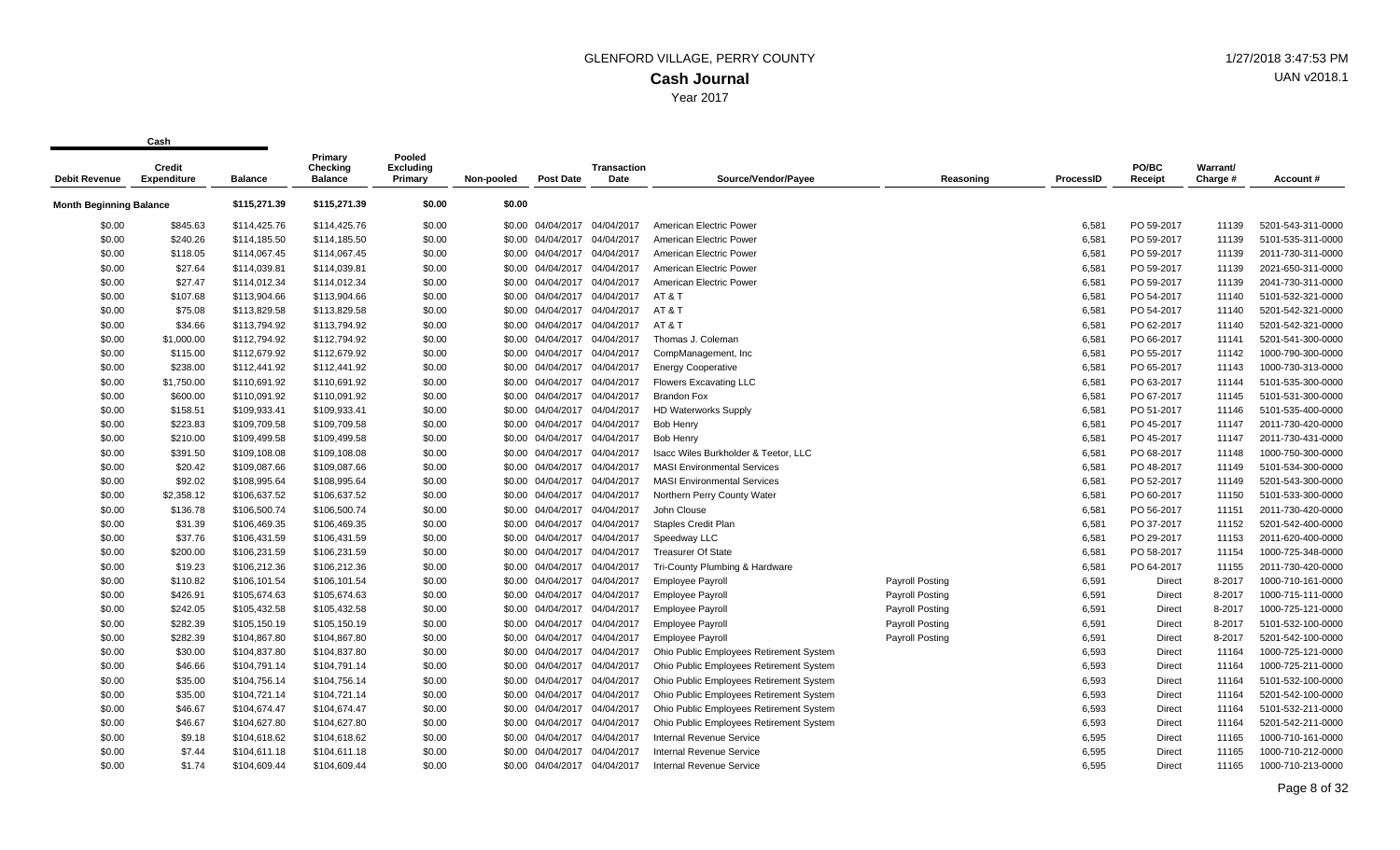| Debit Revenue | Credit<br><b>Expenditure</b> | <b>Balance</b> | Primary<br>Checking<br><b>Balance</b> | Pooled<br><b>Excluding</b><br>Primary | Non-pooled | <b>Post Date</b>             | <b>Transaction</b><br>Date | Source/Vendor/Payee             | Reasoning                             | ProcessID | PO/BC<br>Receipt     | Warrant/<br>Charge # | Account#          |
|---------------|------------------------------|----------------|---------------------------------------|---------------------------------------|------------|------------------------------|----------------------------|---------------------------------|---------------------------------------|-----------|----------------------|----------------------|-------------------|
| \$0.00        | \$35.50                      | \$104,573.94   | \$104,573.94                          | \$0.00                                |            | \$0.00 04/04/2017            | 04/04/2017                 | Internal Revenue Service        |                                       | 6,595     | Direct               | 11165                | 1000-715-111-0000 |
| \$0.00        | \$28.77                      | \$104,545.17   | \$104,545.17                          | \$0.00                                |            | \$0.00 04/04/2017 04/04/2017 |                            | <b>Internal Revenue Service</b> |                                       | 6,595     | <b>Direct</b>        | 11165                | 1000-715-212-0000 |
| \$0.00        | \$6.73                       | \$104,538.44   | \$104,538.44                          | \$0.00                                |            | \$0.00 04/04/2017 04/04/2017 |                            | <b>Internal Revenue Service</b> |                                       | 6,595     | Direct               | 11165                | 1000-715-213-0000 |
| \$0.00        | \$25.42                      | \$104,513.02   | \$104,513.02                          | \$0.00                                |            | \$0.00 04/04/2017            | 04/04/2017                 | <b>Internal Revenue Service</b> |                                       | 6,595     | Direct               | 11165                | 1000-725-121-0000 |
| \$0.00        | \$5.44                       | \$104,507.58   | \$104,507.58                          | \$0.00                                |            | \$0.00 04/04/2017 04/04/2017 |                            | Internal Revenue Service        |                                       | 6,595     | Direct               | 11165                | 1000-725-213-0000 |
| \$0.00        | \$29.66                      | \$104,477.92   | \$104,477.92                          | \$0.00                                |            | \$0.00 04/04/2017 04/04/2017 |                            | Internal Revenue Service        |                                       | 6,595     | Direct               | 11165                | 5101-532-100-0000 |
| \$0.00        | \$4.53                       | \$104,473.39   | \$104,473.39                          | \$0.00                                |            | \$0.00 04/04/2017 04/04/2017 |                            | <b>Internal Revenue Service</b> |                                       | 6,595     | Direct               | 11165                | 5101-532-213-0000 |
| \$0.00        | \$29.66                      | \$104,443.73   | \$104,443.73                          | \$0.00                                |            | \$0.00 04/04/2017            | 04/04/2017                 | <b>Internal Revenue Service</b> |                                       | 6,595     | Direct               | 11165                | 5201-542-100-0000 |
| \$0.00        | \$4.53                       | \$104,439.20   | \$104,439.20                          | \$0.00                                |            | \$0.00 04/04/2017 04/04/2017 |                            | <b>Internal Revenue Service</b> |                                       | 6,595     | Direct               | 11165                | 5201-542-213-0000 |
| \$0.00        | \$1.86                       | \$104,437.34   | \$104,437.34                          | \$0.00                                |            | \$0.00 04/04/2017 04/04/2017 |                            | Ohio Department of Taxation     |                                       | 6,597     | Direct               | 11166                | 1000-715-111-0000 |
| \$0.00        | \$7.59                       | \$104,429.75   | \$104,429.75                          | \$0.00                                |            | \$0.00 04/04/2017 04/04/2017 |                            | Ohio Department of Taxation     |                                       | 6,597     | <b>Direct</b>        | 11166                | 1000-725-121-0000 |
| \$0.00        | \$8.85                       | \$104,420.90   | \$104,420.90                          | \$0.00                                |            | \$0.00 04/04/2017 04/04/2017 |                            | Ohio Department of Taxation     |                                       | 6,597     | <b>Direct</b>        | 11166                | 5101-532-100-0000 |
| \$0.00        | \$8.85                       | \$104,412.05   | \$104,412.05                          | \$0.00                                |            | \$0.00 04/04/2017 04/04/2017 |                            | Ohio Department of Taxation     |                                       | 6,597     | <b>Direct</b>        | 11166                | 5201-542-100-0000 |
| \$7,386.53    | \$0.00                       | \$111,798.58   | \$111,798.58                          | \$0.00                                |            | \$0.00 04/11/2017 04/11/2017 |                            | <b>GLENFORD VILLAGE</b>         | !st Half Property Tax Receipts        | 6,607     | 34-2017<br><b>SR</b> |                      | 1000-110-0000     |
| \$1,039.59    | \$0.00                       | \$112,838.17   | \$112,838.17                          | \$0.00                                |            | \$0.00 04/11/2017 04/11/2017 |                            | <b>GLENFORD VILLAGE</b>         | !st Half Property Tax Receipts        | 6,607     | <b>SR</b><br>34-2017 |                      | 2011-110-0000     |
| \$734.31      | \$0.00                       | \$113,572.48   | \$113,572.48                          | \$0.00                                |            | \$0.00 04/11/2017 04/11/2017 |                            | <b>GLENFORD VILLAGE</b>         | <b>Utility Bill Collection</b>        | 6,607     | SR 35-2017           |                      | 5101-541-0000     |
| \$126.00      | \$0.00                       | \$113,698.48   | \$113,698.48                          | \$0.00                                |            | \$0.00 04/11/2017 04/11/2017 |                            | <b>GLENFORD VILLAGE</b>         | Utility Bill Collection               | 6,607     | <b>SR</b><br>35-2017 |                      | 5101-891-0000     |
| \$473.20      | \$0.00                       | \$114,171.68   | \$114,171.68                          | \$0.00                                |            | \$0.00 04/11/2017 04/11/2017 |                            | <b>GLENFORD VILLAGE</b>         | Utility Bill Collection               | 6,607     | <b>SR</b><br>35-2017 |                      | 5201-541-0000     |
| \$150.00      | \$0.00                       | \$114.321.68   | \$114,321.68                          | \$0.00                                |            | \$0.00 04/11/2017 04/11/2017 |                            | <b>GLENFORD VILLAGE</b>         | Attorney General - Pat Ayers reimburs | 6,607     | SR 36-2017           |                      | 5101-999-0000     |
| \$1,690.28    | \$0.00                       | \$116,011.96   | \$116,011.96                          | \$0.00                                |            | \$0.00 04/11/2017 04/11/2017 |                            | <b>GLENFORD VILLAGE</b>         | Utility Bill Collection               | 6,607     | SR 37-2017           |                      | 5101-541-0000     |
| \$236.00      | \$0.00                       | \$116,247.96   | \$116,247.96                          | \$0.00                                |            | \$0.00 04/11/2017 04/11/2017 |                            | <b>GLENFORD VILLAGE</b>         | Utility Bill Collection               | 6,607     | SR 37-2017           |                      | 5101-891-0000     |
| \$3,546.40    | \$0.00                       | \$119,794.36   | \$119,794.36                          | \$0.00                                |            | \$0.00 04/11/2017 04/11/2017 |                            | <b>GLENFORD VILLAGE</b>         | Utility Bill Collection               | 6,607     | SR 37-2017           |                      | 5201-541-0000     |
| \$0.00        | \$300.11                     | \$119,494.25   | \$119,494.25                          | \$0.00                                |            | \$0.00 04/11/2017 04/11/2017 |                            | Perry County Auditor            |                                       | 6,625     | PO 78-2017           | 9-2017               | 1000-725-344-0000 |
| \$0.00        | \$57.43                      | \$119,436.82   | \$119,436.82                          | \$0.00                                |            | \$0.00 04/11/2017 04/11/2017 |                            | Perry County Auditor            |                                       | 6,625     | PO 78-2017           | 9-2017               | 2011-620-344-0000 |
| \$0.00        | \$16.50                      | \$119,420.32   | \$119,420.32                          | \$0.00                                |            | \$0.00 04/11/2017 04/11/2017 |                            | <b>Treasurer Of State</b>       |                                       | 6,625     | PO 75-2017           | 10-2017              | 1000-725-391-0000 |
| \$0.00        | \$187.61                     | \$119,232.71   | \$119,232.71                          | \$0.00                                |            | \$0.00 04/18/2017 04/18/2017 |                            | American Electric Power         |                                       | 6,640     | PO 70-2017           | 11167                | 1000-130-311-0000 |
| \$0.00        | \$125.17                     | \$119,107.54   | \$119,107.54                          | \$0.00                                |            | \$0.00 04/18/2017 04/18/2017 |                            | AT&T                            |                                       | 6,640     | PO 79-2017           | 11168                | 5201-542-321-0000 |
| \$0.00        | \$294.00                     | \$118,813.54   | \$118,813.54                          | \$0.00                                |            | \$0.00 04/18/2017 04/18/2017 |                            | <b>Treasurer Of State</b>       |                                       | 6,640     | PO 71-2017           | 11169                | 1000-745-343-0000 |
| \$0.00        | \$18.02                      | \$118,795.52   | \$118,795.52                          | \$0.00                                |            | \$0.00 04/18/2017 04/18/2017 |                            | Underwood's Inc.                |                                       | 6,640     | PO 72-2017           | 11170                | 2041-730-400-0000 |
| \$0.00        | \$49.00                      | \$118,746.52   | \$118,746.52                          | \$0.00                                |            | \$0.00 04/18/2017 04/18/2017 |                            | <b>US Postmaster</b>            |                                       | 6,640     | PO 77-2017           | 11171                | 2011-620-400-0000 |
| \$495.66      | \$0.00                       | \$119,242.18   | \$119,242.18                          | \$0.00                                |            | \$0.00 04/29/2017 04/29/2017 |                            | <b>GLENFORD VILLAGE</b>         | Perry County Auditor Local Governme   | 6,652     | SR 38-2017           |                      | 1000-211-0000     |
| \$1,247.69    | \$0.00                       | \$120,489.87   | \$120,489.87                          | \$0.00                                |            | \$0.00 04/29/2017 04/29/2017 |                            | <b>GLENFORD VILLAGE</b>         | <b>Uitlity Bill Collection</b>        | 6,652     | <b>SR</b><br>39-2017 |                      | 5101-541-0000     |
| \$196.50      | \$0.00                       | \$120,686.37   | \$120,686.37                          | \$0.00                                |            | \$0.00 04/29/2017 04/29/2017 |                            | <b>GLENFORD VILLAGE</b>         | Uitlity Bill Collection               | 6,652     | SR 39-2017           |                      | 5101-891-0000     |
| \$1,565.20    | \$0.00                       | \$122,251.57   | \$122,251.57                          | \$0.00                                |            | \$0.00 04/29/2017 04/29/2017 |                            | <b>GLENFORD VILLAGE</b>         | Uitlity Bill Collection               | 6,652     | <b>SR</b><br>39-2017 |                      | 5201-541-0000     |
| \$251.57      | \$0.00                       | \$122,503.14   | \$122,503.14                          | \$0.00                                | \$0.00     | 04/29/2017                   | 04/29/2017                 | <b>GLENFORD VILLAGE</b>         | Perry County Aud - Motor Vehicle      | 6,652     | <b>SR</b><br>40-2017 |                      | 2011-190-0000     |
| \$20.39       | \$0.00                       | \$122.523.53   | \$122.523.53                          | \$0.00                                |            | \$0.00 04/29/2017 04/29/2017 |                            | <b>GLENFORD VILLAGE</b>         | Perry County Aud - Motor Vehicle      | 6,652     | SR 40-2017           |                      | 2021-190-0000     |
| \$1,108.99    | \$0.00                       | \$123,632.52   | \$123,632.52                          | \$0.00                                |            | \$0.00 04/29/2017 04/29/2017 |                            | <b>GLENFORD VILLAGE</b>         | Utility Bill Collection               | 6,652     | SR 41-2017           |                      | 5101-541-0000     |
| \$180.00      | \$0.00                       | \$123,812.52   | \$123,812.52                          | \$0.00                                |            | \$0.00 04/29/2017 04/29/2017 |                            | <b>GLENFORD VILLAGE</b>         | <b>Utility Bill Collection</b>        | 6,652     | SR 41-2017           |                      | 5101-891-0000     |
| \$1,092.00    | \$0.00                       | \$124,904.52   | \$124,904.52                          | \$0.00                                |            | \$0.00 04/29/2017            | 04/29/2017                 | <b>GLENFORD VILLAGE</b>         | <b>Utility Bill Collection</b>        | 6,652     | SR 41-2017           |                      | 5201-541-0000     |
| \$479.16      | \$0.00                       | \$125,383.68   | \$125,383.68                          | \$0.00                                |            | \$0.00 04/29/2017 04/29/2017 |                            | <b>GLENFORD VILLAGE</b>         | Utility Bill Collection               | 6.652     | <b>SR</b><br>42-2017 |                      | 5101-541-0000     |
| \$76.50       | \$0.00                       | \$125.460.18   | \$125,460.18                          | \$0.00                                |            | \$0.00 04/29/2017            | 04/29/2017                 | <b>GLENFORD VILLAGE</b>         | Utility Bill Collection               | 6.652     | <b>SR</b><br>42-2017 |                      | 5101-891-0000     |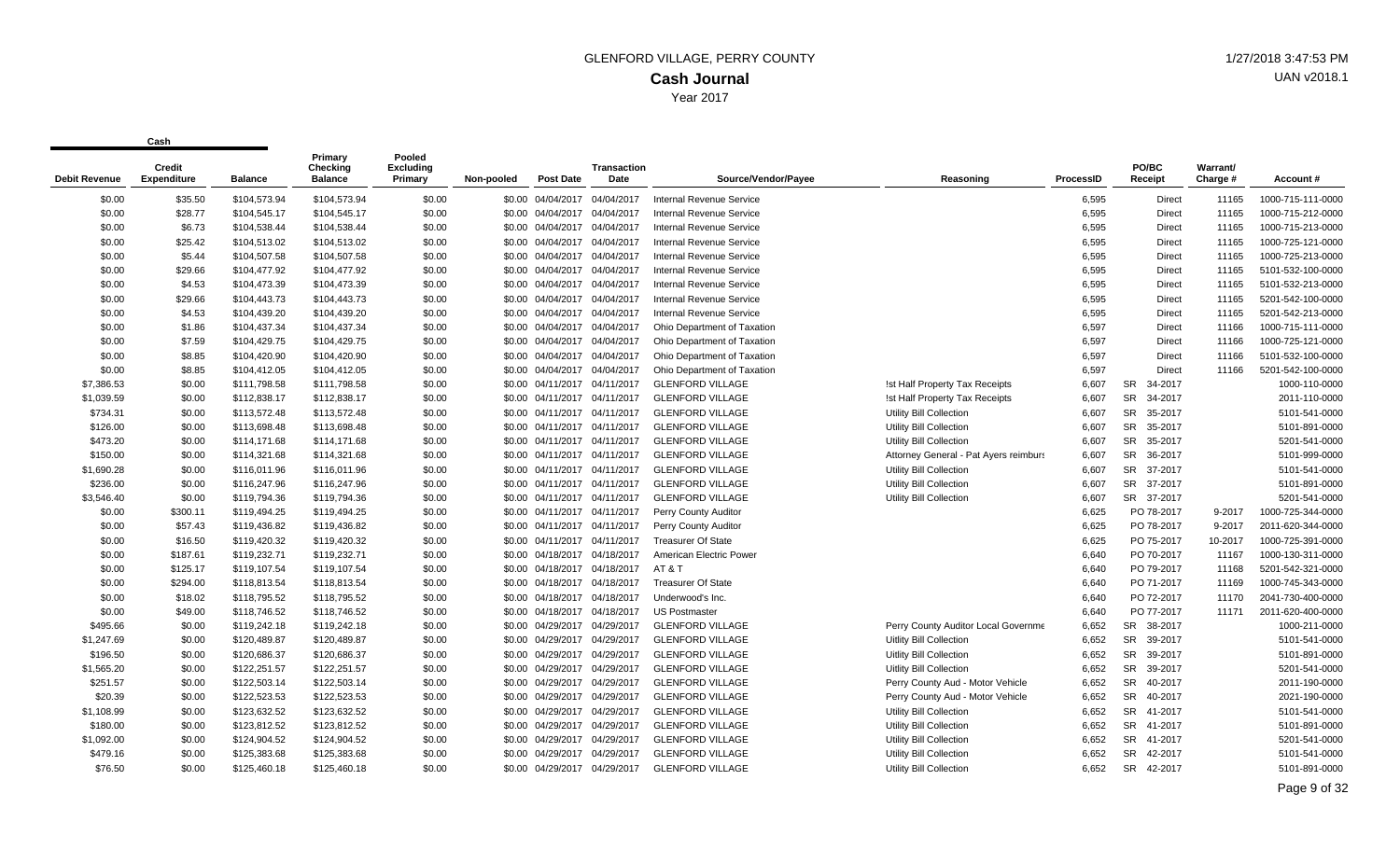|                      | Cash                                |              |                                       |                                       |            |                              |                            |                          |                                       |           |                  |                      |               |
|----------------------|-------------------------------------|--------------|---------------------------------------|---------------------------------------|------------|------------------------------|----------------------------|--------------------------|---------------------------------------|-----------|------------------|----------------------|---------------|
| <b>Debit Revenue</b> | <b>Credit</b><br><b>Expenditure</b> | Balance      | Primary<br>Checking<br><b>Balance</b> | Pooled<br><b>Excluding</b><br>Primary | Non-pooled | Post Date                    | <b>Transaction</b><br>Date | Source/Vendor/Pavee      | Reasoning                             | ProcessID | PO/BC<br>Receipt | Warrant/<br>Charge # | Account#      |
| \$562.06             | \$0.00                              | \$126.022.24 | \$126,022.24                          | \$0.00                                |            | \$0.00 04/29/2017            | 04/29/2017                 | <b>GLENFORD VILLAGE</b>  | Utility Bill Collection               | 6.652     | SR 42-2017       |                      | 5201-541-0000 |
| \$428.08             | \$0.00                              | \$126,450.32 | \$126,450.32                          | \$0.00                                |            | \$0.00 04/29/2017            | 04/29/2017                 | <b>GLENFORD VILLAGE</b>  | 4/15 - State & Local Govt Highway -14 | 6,652     | SR 43-2017       |                      | 2011-225-0000 |
| \$34.70              | \$0.00                              | \$126,485.02 | \$126,485.02                          | \$0.00                                |            | \$0.00 04/29/2017            | 04/29/2017                 | <b>GLENFORD VILLAGE</b>  | 4/15 - State & Local Govt Highway -14 | 6,652     | SR 43-2017       |                      | 2021-225-0000 |
| \$0.00               | \$0.00                              | \$126,485.02 | \$126,485.02                          | \$0.00                                |            | \$0.00 04/30/2017 05/26/2017 |                            | Post Bank Reconciliation | ReconciliationDate:04/30/2017         | 6,751     |                  |                      |               |
| \$23,120.81          | \$11,907.18                         | Total for    | April                                 |                                       |            |                              |                            |                          |                                       |           |                  |                      |               |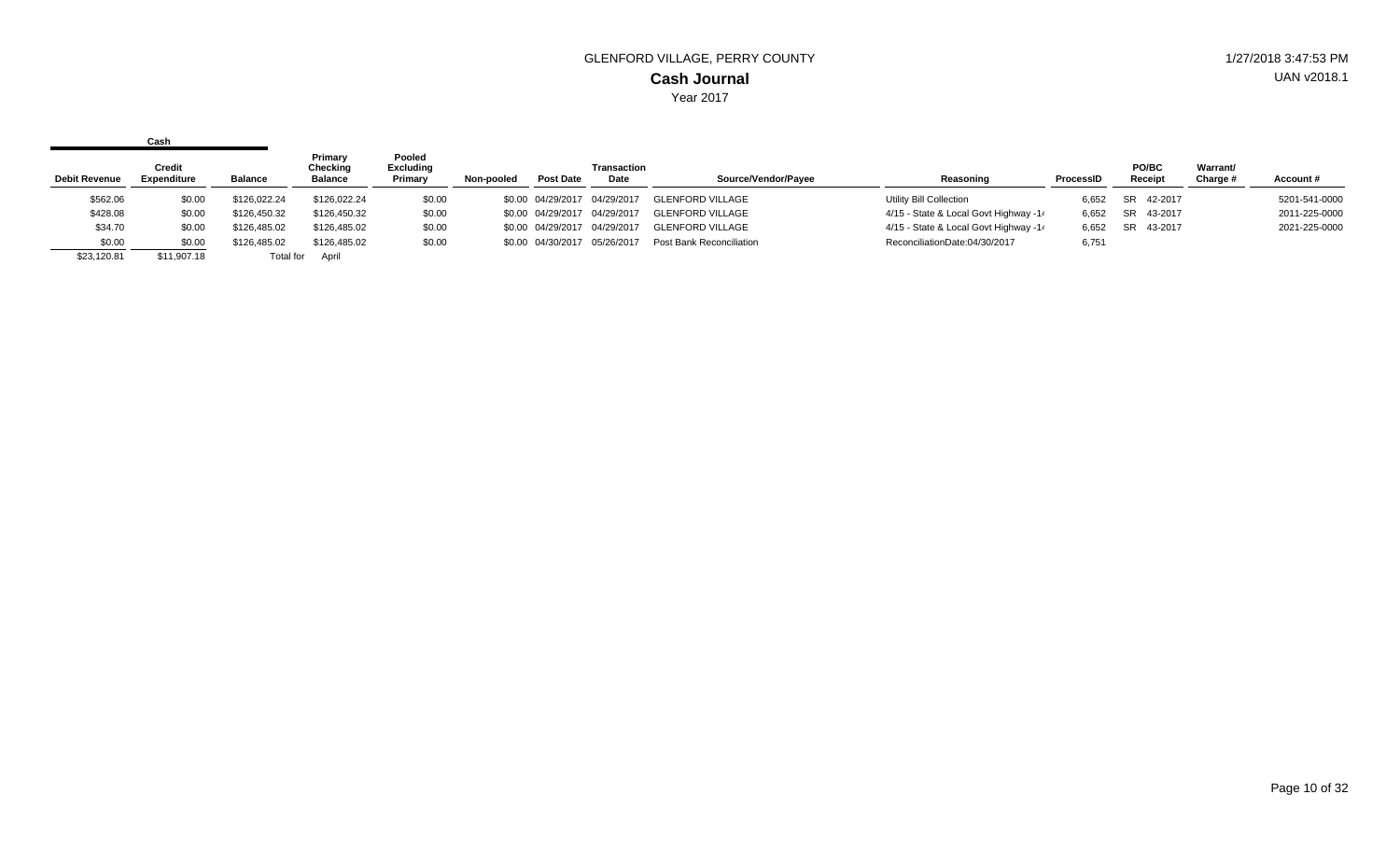| <b>Debit Revenue</b>           | Credit<br><b>Expenditure</b> | <b>Balance</b> | Primary<br>Checking<br><b>Balance</b> | Pooled<br>Excluding<br>Primary | Non-pooled | <b>Post Date</b>             | <b>Transaction</b><br>Date | Source/Vendor/Payee                      | Reasoning | <b>ProcessID</b> | PO/BC<br>Receipt | Warrant/<br>Charge # | Account #         |
|--------------------------------|------------------------------|----------------|---------------------------------------|--------------------------------|------------|------------------------------|----------------------------|------------------------------------------|-----------|------------------|------------------|----------------------|-------------------|
| <b>Month Beginning Balance</b> |                              | \$126,485.02   | \$126,485.02                          | \$0.00                         | \$0.00     |                              |                            |                                          |           |                  |                  |                      |                   |
| \$0.00                         | \$850.79                     | \$125,634.23   | \$125,634.23                          | \$0.00                         |            | \$0.00 05/02/2017            | 05/02/2017                 | American Electric Power                  |           | 6,679            | PO 85-2017       | 11172                | 5201-543-311-0000 |
| \$0.00                         | \$125.98                     | \$125,508.25   | \$125,508.25                          | \$0.00                         | \$0.00     | 05/02/2017                   | 05/02/2017                 | American Electric Power                  |           | 6,679            | PO 85-2017       | 11172                | 2011-730-311-0000 |
| \$0.00                         | \$27.96                      | \$125,480.29   | \$125,480.29                          | \$0.00                         |            | \$0.00 05/02/2017            | 05/02/2017                 | American Electric Power                  |           | 6,679            | PO 85-2017       | 11172                | 2021-650-311-0000 |
| \$0.00                         | \$201.99                     | \$125,278.30   | \$125,278.30                          | \$0.00                         |            | \$0.00 05/02/2017            | 05/02/2017                 | American Electric Power                  |           | 6,679            | PO 85-2017       | 11172                | 5101-535-311-0000 |
| \$0.00                         | \$37.41                      | \$125,240.89   | \$125,240.89                          | \$0.00                         |            | \$0.00 05/02/2017            | 05/02/2017                 | American Electric Power                  |           | 6,679            | PO 85-2017       | 11172                | 2041-730-311-0000 |
| \$0.00                         | \$113.86                     | \$125,127.03   | \$125,127.03                          | \$0.00                         |            | \$0.00 05/02/2017            | 05/02/2017                 | AT&T                                     |           | 6,679            | PO 84-2017       | 11173                | 5101-532-321-0000 |
| \$0.00                         | \$109.74                     | \$125,017.29   | \$125,017.29                          | \$0.00                         |            | \$0.00 05/02/2017            | 05/02/2017                 | AT&T                                     |           | 6,679            | PO 84-2017       | 11173                | 5201-542-321-0000 |
| \$0.00                         | \$67.57                      | \$124,949.72   | \$124,949.72                          | \$0.00                         |            | \$0.00 05/02/2017            | 05/02/2017                 | <b>Brian Butler</b>                      |           | 6,679            | PO 69-2017       | 11174                | 2011-730-420-0000 |
| \$0.00                         | \$74.02                      | \$124,875.70   | \$124,875.70                          | \$0.00                         |            | \$0.00 05/02/2017            | 05/02/2017                 | <b>Brian Butler</b>                      |           | 6,679            | PO 82-2017       | 11174                | 5201-549-400-0000 |
| \$0.00                         | \$600.00                     | \$124,275.70   | \$124,275.70                          | \$0.00                         |            | \$0.00 05/02/2017            | 05/02/2017                 | <b>Brandon Fox</b>                       |           | 6,679            | PO 89-2017       | 11175                | 5101-531-300-0000 |
| \$0.00                         | \$1,000.00                   | \$123,275.70   | \$123,275.70                          | \$0.00                         |            | \$0.00 05/02/2017            | 05/02/2017                 | Thomas J. Coleman                        |           | 6,679            | PO 88-2017       | 11176                | 5201-541-300-0000 |
| \$0.00                         | \$20.42                      | \$123,255.28   | \$123,255.28                          | \$0.00                         |            | \$0.00 05/02/2017            | 05/02/2017                 | <b>MASI Environmental Services</b>       |           | 6,679            | PO 73-2017       | 11177                | 5101-534-300-0000 |
| \$0.00                         | \$54.53                      | \$123,200.75   | \$123,200.75                          | \$0.00                         |            | \$0.00 05/02/2017            | 05/02/2017                 | <b>MASI Environmental Services</b>       |           | 6,679            | PO 73-2017       | 11177                | 5201-543-300-0000 |
| \$0.00                         | \$54.53                      | \$123,146.22   | \$123,146.22                          | \$0.00                         |            | \$0.00 05/02/2017            | 05/02/2017                 | <b>MASI Environmental Services</b>       |           | 6,679            | PO 81-2017       | 11177                | 5201-543-300-0000 |
| \$0.00                         | \$2,659.46                   | \$120,486.76   | \$120,486.76                          | \$0.00                         |            | \$0.00 05/02/2017            | 05/02/2017                 | Northern Perry County Water              |           | 6,679            | PO 87-2017       | 11178                | 5101-533-300-0000 |
| \$0.00                         | \$600.00                     | \$119,886.76   | \$119,886.76                          | \$0.00                         |            | \$0.00 05/02/2017 05/02/2017 |                            | Ohio Municipal Joint Self-Insurance Pool |           | 6,679            | PO 76-2017       | 11179                | 1000-725-351-0000 |
| \$0.00                         | \$600.00                     | \$119,286.76   | \$119,286.76                          | \$0.00                         |            | \$0.00 05/02/2017            | 05/02/2017                 | Ohio Municipal Joint Self-Insurance Pool |           | 6,679            | PO 76-2017       | 11179                | 2011-730-352-0000 |
| \$0.00                         | \$1,098.00                   | \$118,188.76   | \$118,188.76                          | \$0.00                         |            | \$0.00 05/02/2017            | 05/02/2017                 | Ohio Municipal Joint Self-Insurance Pool |           | 6,679            | PO 76-2017       | 11179                | 5101-539-351-0000 |
| \$0.00                         | \$1,098.00                   | \$117,090.76   | \$117,090.76                          | \$0.00                         |            | \$0.00 05/02/2017            | 05/02/2017                 | Ohio Municipal Joint Self-Insurance Pool |           | 6,679            | PO 76-2017       | 11179                | 5201-543-350-0000 |
| \$0.00                         | \$293.76                     | \$116,797.00   | \$116,797.00                          | \$0.00                         |            | \$0.00 05/02/2017            | 05/02/2017                 | Ridgeview Lumber & Supply                |           | 6,679            | PO 80-2017       | 11180                | 5101-535-400-0000 |
| \$0.00                         | \$22.30                      | \$116,774.70   | \$116,774.70                          | \$0.00                         |            | \$0.00 05/02/2017            | 05/02/2017                 | <b>Leonard Sheppard</b>                  |           | 6,679            | PO 86-2017       | 11181                | 2011-730-420-0000 |
| \$0.00                         | \$63.60                      | \$116,711.10   | \$116,711.10                          | \$0.00                         |            | \$0.00 05/02/2017            | 05/02/2017                 | Staples Credit Plan                      |           | 6,679            | PO 74-2017       | 11182                | 5101-532-400-0000 |
| \$0.00                         | \$45.98                      | \$116,665.12   | \$116,665.12                          | \$0.00                         |            | \$0.00 05/02/2017            | 05/02/2017                 | Speedway LLC                             |           | 6,679            | PO 61-2017       | 11183                | 2011-630-400-0000 |
| \$0.00                         | $-$125.98$                   | \$116,791.10   | \$116,791.10                          | \$0.00                         |            | \$0.00 05/02/2017            | 05/02/2017                 | American Electric Power                  |           | 6,680            | PO 85-2017       | 11172                | 2011-730-311-0000 |
| \$0.00                         | $-$27.96$                    | \$116,819.06   | \$116,819.06                          | \$0.00                         |            | \$0.00 05/02/2017            | 05/02/2017                 | American Electric Power                  |           | 6,680            | PO 85-2017       | 11172                | 2021-650-311-0000 |
| \$0.00                         | $-$37.41$                    | \$116,856.47   | \$116,856.47                          | \$0.00                         |            | \$0.00 05/02/2017            | 05/02/2017                 | American Electric Power                  |           | 6,680            | PO 85-2017       | 11172                | 2041-730-311-0000 |
| \$0.00                         | $-$201.99$                   | \$117,058.46   | \$117,058.46                          | \$0.00                         |            | \$0.00 05/02/2017            | 05/02/2017                 | American Electric Power                  |           | 6,680            | PO 85-2017       | 11172                | 5101-535-311-0000 |
| \$0.00                         | $-$ \$850.79                 | \$117,909.25   | \$117,909.25                          | \$0.00                         |            | \$0.00 05/02/2017            | 05/02/2017                 | American Electric Power                  |           | 6,680            | PO 85-2017       | 11172                | 5201-543-311-0000 |
| \$0.00                         | $-$113.86$                   | \$118,023.11   | \$118,023.11                          | \$0.00                         |            | \$0.00 05/02/2017            | 05/02/2017                 | AT&T                                     |           | 6,680            | PO 84-2017       | 11173                | 5101-532-321-0000 |
| \$0.00                         | $-$109.74$                   | \$118,132.85   | \$118,132.85                          | \$0.00                         |            | \$0.00 05/02/2017            | 05/02/2017                 | AT&T                                     |           | 6,680            | PO 84-2017       | 11173                | 5201-542-321-0000 |
| \$0.00                         | $-$67.57$                    | \$118,200.42   | \$118,200.42                          | \$0.00                         |            | \$0.00 05/02/2017            | 05/02/2017                 | <b>Brian Butler</b>                      |           | 6,680            | PO 69-2017       | 11174                | 2011-730-420-0000 |
| \$0.00                         | $-$74.02$                    | \$118,274.44   | \$118,274.44                          | \$0.00                         |            | \$0.00 05/02/2017            | 05/02/2017                 | <b>Brian Butler</b>                      |           | 6,680            | PO 82-2017       | 11174                | 5201-549-400-0000 |
| \$0.00                         | $-$600.00$                   | \$118,874.44   | \$118,874.44                          | \$0.00                         |            | \$0.00 05/02/2017            | 05/02/2017                 | <b>Brandon Fox</b>                       |           | 6,680            | PO 89-2017       | 11175                | 5101-531-300-0000 |
| \$0.00                         | $-$1,000.00$                 | \$119,874.44   | \$119,874.44                          | \$0.00                         |            | \$0.00 05/02/2017            | 05/02/2017                 | Thomas J. Coleman                        |           | 6,680            | PO 88-2017       | 11176                | 5201-541-300-0000 |
| \$0.00                         | $-$20.42$                    | \$119,894.86   | \$119,894.86                          | \$0.00                         |            | \$0.00 05/02/2017            | 05/02/2017                 | <b>MASI Environmental Services</b>       |           | 6,680            | PO 73-2017       | 11177                | 5101-534-300-0000 |
| \$0.00                         | $-$54.53$                    | \$119,949.39   | \$119,949.39                          | \$0.00                         |            | \$0.00 05/02/2017            | 05/02/2017                 | <b>MASI Environmental Services</b>       |           | 6,680            | PO 73-2017       | 11177                | 5201-543-300-0000 |
| \$0.00                         | $-$54.53$                    | \$120,003.92   | \$120,003.92                          | \$0.00                         |            | \$0.00 05/02/2017            | 05/02/2017                 | <b>MASI Environmental Services</b>       |           | 6,680            | PO 81-2017       | 11177                | 5201-543-300-0000 |
| \$0.00                         | $-$2,659.46$                 | \$122,663.38   | \$122,663.38                          | \$0.00                         |            | \$0.00 05/02/2017            | 05/02/2017                 | Northern Perry County Water              |           | 6,680            | PO 87-2017       | 11178                | 5101-533-300-0000 |
| \$0.00                         | $-$600.00$                   | \$123,263.38   | \$123,263.38                          | \$0.00                         |            | \$0.00 05/02/2017            | 05/02/2017                 | Ohio Municipal Joint Self-Insurance Pool |           | 6,680            | PO 76-2017       | 11179                | 1000-725-351-0000 |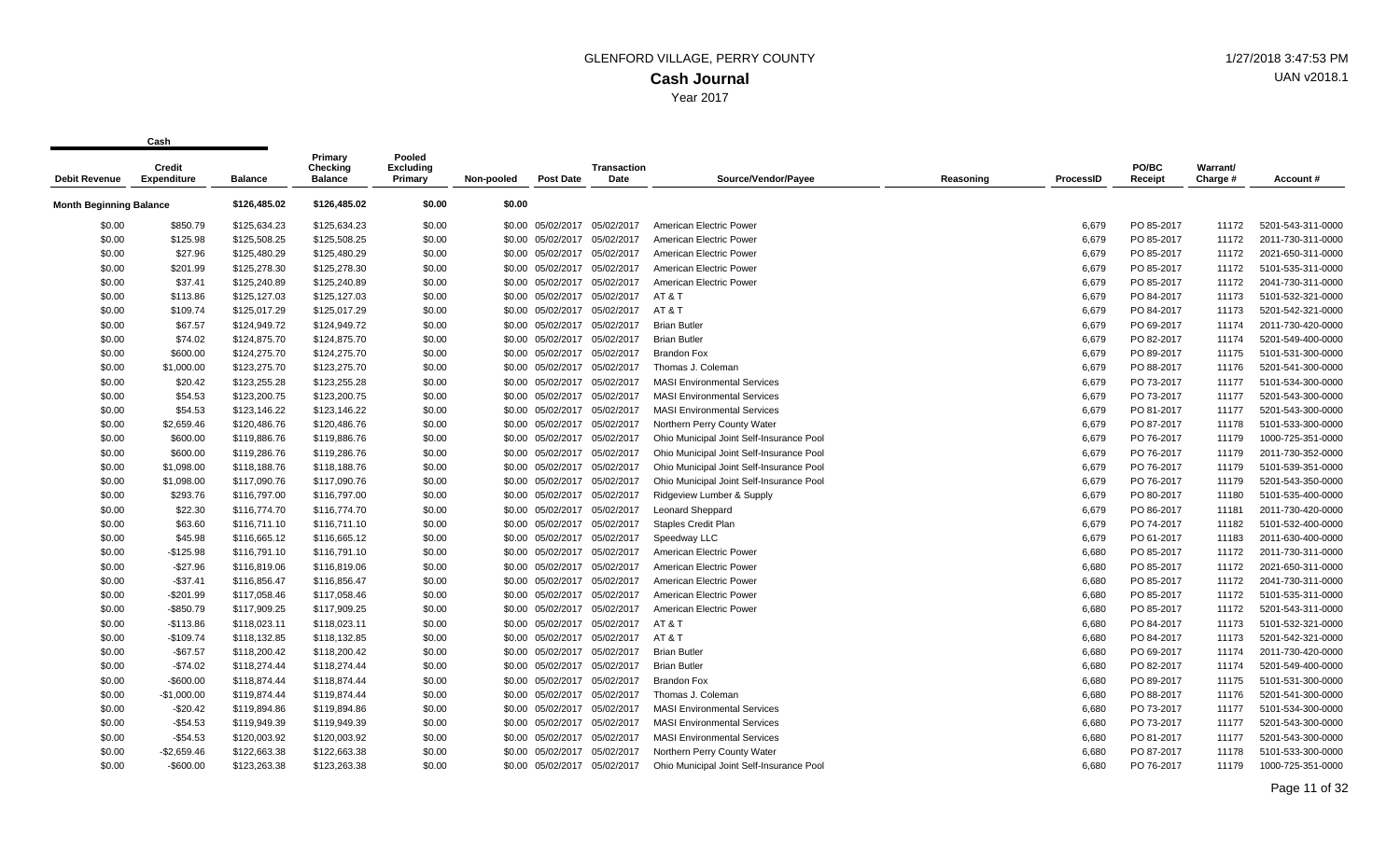| <b>Debit Revenue</b> | <b>Credit</b><br><b>Expenditure</b> | <b>Balance</b> | Primary<br>Checking<br><b>Balance</b> | Pooled<br><b>Excluding</b><br>Primary | Non-pooled | <b>Post Date</b>             | <b>Transaction</b><br>Date | Source/Vendor/Payee                      | Reasoning                      | <b>ProcessID</b> | PO/BC<br>Receipt     | <b>Warrant/</b><br>Charge # | Account#          |
|----------------------|-------------------------------------|----------------|---------------------------------------|---------------------------------------|------------|------------------------------|----------------------------|------------------------------------------|--------------------------------|------------------|----------------------|-----------------------------|-------------------|
| \$0.00               | $-$600.00$                          | \$123,863.38   | \$123,863.38                          | \$0.00                                |            | \$0.00 05/02/2017            | 05/02/2017                 | Ohio Municipal Joint Self-Insurance Pool |                                | 6,680            | PO 76-2017           | 11179                       | 2011-730-352-0000 |
| \$0.00               | $-$1,098.00$                        | \$124,961.38   | \$124,961.38                          | \$0.00                                |            | \$0.00 05/02/2017            | 05/02/2017                 | Ohio Municipal Joint Self-Insurance Pool |                                | 6,680            | PO 76-2017           | 11179                       | 5101-539-351-0000 |
| \$0.00               | $-$1,098.00$                        | \$126,059.38   | \$126,059.38                          | \$0.00                                |            | \$0.00 05/02/2017            | 05/02/2017                 | Ohio Municipal Joint Self-Insurance Pool |                                | 6,680            | PO 76-2017           | 11179                       | 5201-543-350-0000 |
| \$0.00               | $-$293.76$                          | \$126,353.14   | \$126,353.14                          | \$0.00                                |            | \$0.00 05/02/2017 05/02/2017 |                            | Ridgeview Lumber & Supply                |                                | 6,680            | PO 80-2017           | 11180                       | 5101-535-400-0000 |
| \$0.00               | $-$ \$22.30                         | \$126,375.44   | \$126,375.44                          | \$0.00                                |            | \$0.00 05/02/2017 05/02/2017 |                            | <b>Leonard Sheppard</b>                  |                                | 6,680            | PO 86-2017           | 11181                       | 2011-730-420-0000 |
| \$0.00               | $-$63.60$                           | \$126,439.04   | \$126,439.04                          | \$0.00                                |            | \$0.00 05/02/2017 05/02/2017 |                            | Staples Credit Plan                      |                                | 6,680            | PO 74-2017           | 11182                       | 5101-532-400-0000 |
| \$0.00               | $-$45.98$                           | \$126,485.02   | \$126,485.02                          | \$0.00                                |            | \$0.00 05/02/2017 05/02/2017 |                            | Speedway LLC                             |                                | 6,680            | PO 61-2017           | 11183                       | 2011-630-400-0000 |
| \$0.00               | \$67.57                             | \$126,417.45   | \$126,417.45                          | \$0.00                                |            | \$0.00 05/02/2017 05/02/2017 |                            | <b>Brian Butler</b>                      |                                | 6,698            | PO 69-2017           | 11184                       | 2011-730-420-0000 |
| \$0.00               | \$74.02                             | \$126,343.43   | \$126,343.43                          | \$0.00                                |            | \$0.00 05/02/2017            | 05/02/2017                 | <b>Brian Butler</b>                      |                                | 6,698            | PO 82-2017           | 11184                       | 5201-549-400-0000 |
| \$0.00               | \$20.42                             | \$126,323.01   | \$126,323.01                          | \$0.00                                |            | \$0.00 05/02/2017 05/02/2017 |                            | <b>MASI Environmental Services</b>       |                                | 6,698            | PO 73-2017           | 11185                       | 5101-534-300-0000 |
| \$0.00               | \$54.53                             | \$126,268.48   | \$126,268.48                          | \$0.00                                |            | \$0.00 05/02/2017 05/02/2017 |                            | <b>MASI Environmental Services</b>       |                                | 6,698            | PO 73-2017           | 11185                       | 5201-543-300-0000 |
| \$0.00               | \$54.53                             | \$126,213.95   | \$126,213.95                          | \$0.00                                |            | \$0.00 05/02/2017            | 05/02/2017                 | <b>MASI Environmental Services</b>       |                                | 6,698            | PO 81-2017           | 11185                       | 5201-543-300-0000 |
| \$0.00               | \$600.00                            | \$125,613.95   | \$125,613.95                          | \$0.00                                |            | \$0.00 05/02/2017 05/02/2017 |                            | Ohio Municipal Joint Self-Insurance Pool |                                | 6,698            | PO 76-2017           | 11186                       | 1000-725-351-0000 |
| \$0.00               | \$600.00                            | \$125,013.95   | \$125,013.95                          | \$0.00                                |            | \$0.00 05/02/2017 05/02/2017 |                            | Ohio Municipal Joint Self-Insurance Pool |                                | 6,698            | PO 76-2017           | 11186                       | 2011-730-352-0000 |
| \$0.00               | \$1,098.00                          | \$123,915.95   | \$123,915.95                          | \$0.00                                |            | \$0.00 05/02/2017            | 05/02/2017                 | Ohio Municipal Joint Self-Insurance Pool |                                | 6,698            | PO 76-2017           | 11186                       | 5101-539-351-0000 |
| \$0.00               | \$1,098.00                          | \$122,817.95   | \$122,817.95                          | \$0.00                                |            | \$0.00 05/02/2017 05/02/2017 |                            | Ohio Municipal Joint Self-Insurance Pool |                                | 6,698            | PO 76-2017           | 11186                       | 5201-543-350-0000 |
| \$0.00               | \$45.98                             | \$122,771.97   | \$122,771.97                          | \$0.00                                |            | \$0.00 05/02/2017 05/02/2017 |                            | Speedway LLC                             |                                | 6,698            | PO 61-2017           | 11187                       | 2011-630-400-0000 |
| \$0.00               | \$600.00                            | \$122,171.97   | \$122,171.97                          | \$0.00                                |            | \$0.00 05/02/2017 05/02/2017 |                            | <b>Brandon Fox</b>                       |                                | 6,698            | PO 89-2017           | 11188                       | 5101-531-300-0000 |
| \$0.00               | \$1,000.00                          | \$121,171.97   | \$121,171.97                          | \$0.00                                |            | \$0.00 05/02/2017 05/02/2017 |                            | Thomas J. Coleman                        |                                | 6,698            | PO 88-2017           | 11189                       | 5201-541-300-0000 |
| \$375.00             | \$0.00                              | \$121,546.97   | \$121,546.97                          | \$0.00                                |            | \$0.00 05/09/2017 05/09/2017 |                            | <b>GLENFORD VILLAGE</b>                  | <b>Henderson Park Donation</b> | 6,708            | 44-2017<br><b>SR</b> |                             | 2041-820-0000     |
| \$327.30             | \$0.00                              | \$121,874.27   | \$121,874.27                          | \$0.00                                |            | \$0.00 05/09/2017            | 05/09/2017                 | <b>GLENFORD VILLAGE</b>                  | Utility Bill Collection        | 6,708            | 45-2017<br>SR        |                             | 5101-541-0000     |
| \$55.50              | \$0.00                              | \$121,929.77   | \$121,929.77                          | \$0.00                                |            | \$0.00 05/09/2017            | 05/09/2017                 | <b>GLENFORD VILLAGE</b>                  | Utility Bill Collection        | 6,708            | SR<br>45-2017        |                             | 5101-891-0000     |
| \$107.20             | \$0.00                              | \$122,036.97   | \$122,036.97                          | \$0.00                                |            | \$0.00 05/09/2017 05/09/2017 |                            | <b>GLENFORD VILLAGE</b>                  | Utility Bill Collection        | 6,708            | <b>SR</b><br>45-2017 |                             | 5201-541-0000     |
| \$5.00               | \$0.00                              | \$122,041.97   | \$122,041.97                          | \$0.00                                |            | \$0.00 05/09/2017 05/09/2017 |                            | <b>GLENFORD VILLAGE</b>                  | PARK DONATION - 45.00          | 6,708            | <b>SR</b><br>46-2017 |                             | 1000-999-0000     |
| \$45.00              | \$0.00                              | \$122,086.97   | \$122,086.97                          | \$0.00                                |            | \$0.00 05/09/2017            | 05/09/2017                 | <b>GLENFORD VILLAGE</b>                  | PARK DONATION - 45.00          | 6,708            | <b>SR</b><br>46-2017 |                             | 2041-820-0000     |
| \$359.80             | \$0.00                              | \$122,446.77   | \$122,446.77                          | \$0.00                                |            | \$0.00 05/09/2017 05/09/2017 |                            | <b>GLENFORD VILLAGE</b>                  | Liquor License                 | 6,708            | <b>SR</b><br>47-2017 |                             | 1000-224-0000     |
| \$1,449.57           | \$0.00                              | \$123,896.34   | \$123,896.34                          | \$0.00                                |            | \$0.00 05/09/2017 05/09/2017 |                            | <b>GLENFORD VILLAGE</b>                  | Utility Bill Collection        | 6,708            | <b>SR</b><br>48-2017 |                             | 5101-541-0000     |
| \$212.50             | \$0.00                              | \$124,108.84   | \$124,108.84                          | \$0.00                                |            | \$0.00 05/09/2017            | 05/09/2017                 | <b>GLENFORD VILLAGE</b>                  | <b>Utility Bill Collection</b> | 6,708            | <b>SR</b><br>48-2017 |                             | 5101-891-0000     |
| \$582.40             | \$0.00                              | \$124,691.24   | \$124,691.24                          | \$0.00                                |            | \$0.00 05/09/2017 05/09/2017 |                            | <b>GLENFORD VILLAGE</b>                  | Utility Bill Collection        | 6,708            | SR 48-2017           |                             | 5201-541-0000     |
| \$0.00               | \$850.79                            | \$123,840.45   | \$123,840.45                          | \$0.00                                |            | \$0.00 05/12/2017 05/12/2017 |                            | American Electric Power                  |                                | 6,734            | PO 85-2017           | 11190                       | 5201-543-311-0000 |
| \$0.00               | \$201.99                            | \$123,638.46   | \$123,638.46                          | \$0.00                                |            | \$0.00 05/12/2017            | 05/12/2017                 | American Electric Power                  |                                | 6,734            | PO 85-2017           | 11190                       | 5101-535-311-0000 |
| \$0.00               | \$27.96                             | \$123,610.50   | \$123,610.50                          | \$0.00                                |            | \$0.00 05/12/2017 05/12/2017 |                            | American Electric Power                  |                                | 6,734            | PO 85-2017           | 11190                       | 2021-650-311-0000 |
| \$0.00               | \$125.98                            | \$123,484.52   | \$123,484.52                          | \$0.00                                |            | \$0.00 05/12/2017 05/12/2017 |                            | American Electric Power                  |                                | 6,734            | PO 85-2017           | 11190                       | 2011-730-311-0000 |
| \$0.00               | \$37.41                             | \$123,447.11   | \$123,447.11                          | \$0.00                                |            | \$0.00 05/12/2017 05/12/2017 |                            | American Electric Power                  |                                | 6,734            | PO 85-2017           | 11190                       | 2041-730-311-0000 |
| \$0.00               | \$177.16                            | \$123,269.95   | \$123,269.95                          | \$0.00                                |            | \$0.00 05/12/2017 05/12/2017 |                            | American Electric Power                  |                                | 6,734            | PO 94-2017           | 11190                       | 1000-130-311-0000 |
| \$0.00               | \$113.86                            | \$123,156.09   | \$123,156.09                          | \$0.00                                |            | \$0.00 05/12/2017 05/12/2017 |                            | AT&T                                     |                                | 6,734            | PO 84-2017           | 11191                       | 5101-532-321-0000 |
| \$0.00               | \$109.74                            | \$123,046.35   | \$123,046.35                          | \$0.00                                |            | \$0.00 05/12/2017 05/12/2017 |                            | AT&T                                     |                                | 6,734            | PO 84-2017           | 11191                       | 5201-542-321-0000 |
| \$0.00               | \$125.18                            | \$122,921.17   | \$122,921.17                          | \$0.00                                |            | \$0.00 05/12/2017            | 05/12/2017                 | AT&T                                     |                                | 6,734            | PO 97-2017           | 11191                       | 5201-542-321-0000 |
| \$0.00               | \$99.00                             | \$122,822.17   | \$122,822.17                          | \$0.00                                |            | \$0.00 05/12/2017 05/12/2017 |                            | <b>Energy Cooperative</b>                |                                | 6,734            | PO 91-2017           | 11192                       | 1000-730-313-0000 |
| \$0.00               | \$22.30                             | \$122,799.87   | \$122,799.87                          | \$0.00                                |            | \$0.00 05/12/2017 05/12/2017 |                            | <b>Leonard Sheppard</b>                  |                                | 6,734            | PO 86-2017           | 11193                       | 2011-730-420-0000 |
| \$0.00               | \$2,659.46                          | \$120.140.41   | \$120,140.41                          | \$0.00                                |            | \$0.00 05/12/2017 05/12/2017 |                            | Northern Perry County Water              |                                | 6.734            | PO 87-2017           | 11194                       | 5101-533-300-0000 |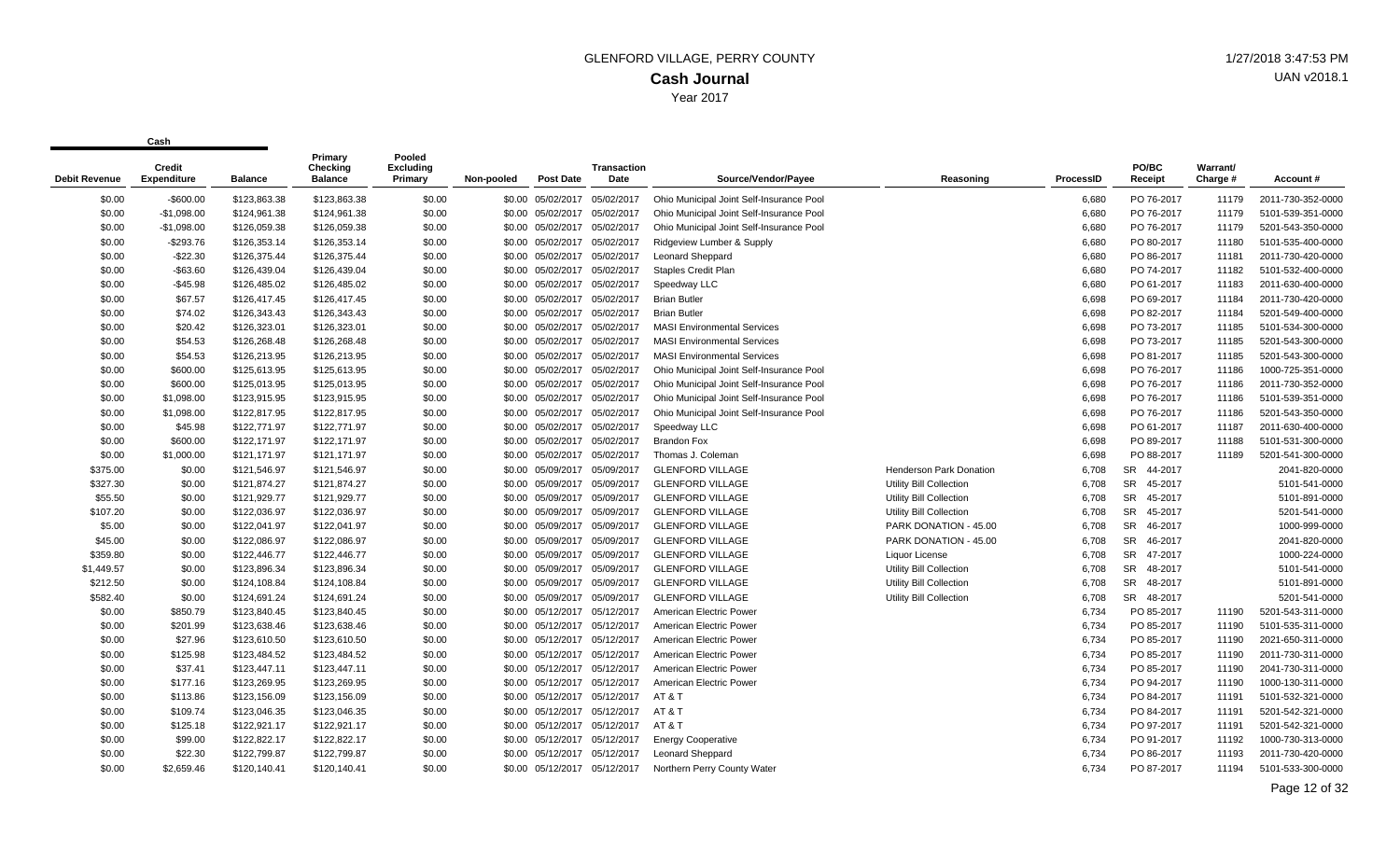| <b>Debit Revenue</b> | <b>Credit</b><br><b>Expenditure</b> | <b>Balance</b> | Primary<br>Checking<br><b>Balance</b> | Pooled<br><b>Excluding</b><br>Primary | Non-pooled | <b>Post Date</b>             | <b>Transaction</b><br>Date | Source/Vendor/Payee                     | Reasoning                             | <b>ProcessID</b> | PO/BC<br>Receipt     | Warrant/<br>Charge # | Account #         |
|----------------------|-------------------------------------|----------------|---------------------------------------|---------------------------------------|------------|------------------------------|----------------------------|-----------------------------------------|---------------------------------------|------------------|----------------------|----------------------|-------------------|
| \$0.00               | \$293.76                            | \$119,846.65   | \$119,846.65                          | \$0.00                                |            | \$0.00 05/12/2017            | 05/12/2017                 | Ridgeview Lumber & Supply               |                                       | 6,734            | PO 80-2017           | 11195                | 5101-535-400-0000 |
| \$0.00               | \$63.60                             | \$119,783.05   | \$119,783.05                          | \$0.00                                |            | \$0.00 05/12/2017            | 05/12/2017                 | Staples Credit Plan                     |                                       | 6,734            | PO 74-2017           | 11196                | 5101-532-400-0000 |
| \$0.00               | \$79.07                             | \$119,703.98   | \$119,703.98                          | \$0.00                                |            | \$0.00 05/12/2017            | 05/12/2017                 | Tri-County Plumbing & Hardware          |                                       | 6,734            | PO 92-2017           | 11197                | 5101-535-400-0000 |
| \$0.00               | \$79.06                             | \$119,624.92   | \$119,624.92                          | \$0.00                                |            | \$0.00 05/12/2017            | 05/12/2017                 | Tri-County Plumbing & Hardware          |                                       | 6,734            | PO 92-2017           | 11197                | 5201-542-400-0000 |
| \$0.00               | \$242.05                            | \$119,382.87   | \$119,382.87                          | \$0.00                                |            | \$0.00 05/12/2017            | 05/12/2017                 | <b>Employee Payroll</b>                 | Payroll Posting                       | 6,737            | Direct               | 11-2017              | 1000-725-121-0000 |
| \$0.00               | \$282.39                            | \$119,100.48   | \$119,100.48                          | \$0.00                                |            | \$0.00 05/12/2017            | 05/12/2017                 | <b>Employee Payroll</b>                 | Payroll Posting                       | 6,737            | Direct               | 11-2017              | 5101-532-100-0000 |
| \$0.00               | \$282.39                            | \$118,818.09   | \$118,818.09                          | \$0.00                                |            | \$0.00 05/12/2017            | 05/12/2017                 | <b>Employee Payroll</b>                 | Payroll Posting                       | 6,737            | Direct               | 11-2017              | 5201-542-100-0000 |
| \$0.00               | \$30.00                             | \$118,788.09   | \$118,788.09                          | \$0.00                                |            | \$0.00 05/12/2017 05/12/2017 |                            | Ohio Public Employees Retirement System |                                       | 6,739            | Direct               | 11199                | 1000-725-121-0000 |
| \$0.00               | \$35.00                             | \$118,753.09   | \$118,753.09                          | \$0.00                                |            | \$0.00 05/12/2017            | 05/12/2017                 | Ohio Public Employees Retirement System |                                       | 6,739            | <b>Direct</b>        | 11199                | 5101-532-100-0000 |
| \$0.00               | \$35.00                             | \$118,718.09   | \$118,718.09                          | \$0.00                                |            | \$0.00 05/12/2017            | 05/12/2017                 | Ohio Public Employees Retirement System |                                       | 6,739            | Direct               | 11199                | 5201-542-100-0000 |
| \$0.00               | \$46.66                             | \$118,671.43   | \$118,671.43                          | \$0.00                                |            | \$0.00 05/12/2017            | 05/12/2017                 | Ohio Public Employees Retirement System |                                       | 6,739            | Direct               | 11199                | 1000-725-211-0000 |
| \$0.00               | \$46.67                             | \$118,624.76   | \$118,624.76                          | \$0.00                                |            | \$0.00 05/12/2017            | 05/12/2017                 | Ohio Public Employees Retirement System |                                       | 6,739            | Direct               | 11199                | 5101-532-211-0000 |
| \$0.00               | \$46.67                             | \$118,578.09   | \$118,578.09                          | \$0.00                                |            | \$0.00 05/12/2017            | 05/12/2017                 | Ohio Public Employees Retirement System |                                       | 6,739            | Direct               | 11199                | 5201-542-211-0000 |
| \$0.00               | \$25.42                             | \$118,552.67   | \$118,552.67                          | \$0.00                                |            | \$0.00 05/12/2017            | 05/12/2017                 | Internal Revenue Service                |                                       | 6,741            | Direct               | 11200                | 1000-725-121-0000 |
| \$0.00               | \$5.44                              | \$118,547.23   | \$118,547.23                          | \$0.00                                |            | \$0.00 05/12/2017 05/12/2017 |                            | <b>Internal Revenue Service</b>         |                                       | 6,741            | <b>Direct</b>        | 11200                | 1000-725-213-0000 |
| \$0.00               | \$29.66                             | \$118,517.57   | \$118,517.57                          | \$0.00                                |            | \$0.00 05/12/2017            | 05/12/2017                 | <b>Internal Revenue Service</b>         |                                       | 6,741            | Direct               | 11200                | 5101-532-100-0000 |
| \$0.00               | \$4.53                              | \$118.513.04   | \$118,513.04                          | \$0.00                                |            | \$0.00 05/12/2017            | 05/12/2017                 | <b>Internal Revenue Service</b>         |                                       | 6,741            | <b>Direct</b>        | 11200                | 5101-532-213-0000 |
| \$0.00               | \$29.66                             | \$118,483.38   | \$118,483.38                          | \$0.00                                |            | \$0.00 05/12/2017 05/12/2017 |                            | <b>Internal Revenue Service</b>         |                                       | 6,741            | <b>Direct</b>        | 11200                | 5201-542-100-0000 |
| \$0.00               | \$4.53                              | \$118,478.85   | \$118,478.85                          | \$0.00                                |            | \$0.00 05/12/2017            | 05/12/2017                 | <b>Internal Revenue Service</b>         |                                       | 6,741            | <b>Direct</b>        | 11200                | 5201-542-213-0000 |
| \$1,246.99           | \$0.00                              | \$119,725.84   | \$119,725.84                          | \$0.00                                |            | \$0.00 05/26/2017            | 05/26/2017                 | <b>GLENFORD VILLAGE</b>                 | Utility Bill Collection               | 6,749            | 49-2017<br><b>SR</b> |                      | 5101-541-0000     |
| \$1,034.80           | \$0.00                              | \$120,760.64   | \$120,760.64                          | \$0.00                                |            | \$0.00 05/26/2017            | 05/26/2017                 | <b>GLENFORD VILLAGE</b>                 | Utility Bill Collection               | 6,749            | <b>SR</b><br>49-2017 |                      | 5201-541-0000     |
| \$173.00             | \$0.00                              | \$120,933.64   | \$120,933.64                          | \$0.00                                |            | \$0.00 05/26/2017 05/26/2017 |                            | <b>GLENFORD VILLAGE</b>                 | Utility Bill Collection               | 6,749            | SR<br>49-2017        |                      | 5101-891-0000     |
| \$661.51             | \$0.00                              | \$121,595.15   | \$121,595.15                          | \$0.00                                |            | \$0.00 05/26/2017            | 05/26/2017                 | <b>GLENFORD VILLAGE</b>                 | Perry County Auditor                  | 6,749            | SR<br>50-2017        |                      | 1000-211-0000     |
| \$136.02             | \$0.00                              | \$121,731.17   | \$121,731.17                          | \$0.00                                |            | \$0.00 05/26/2017            | 05/26/2017                 | <b>GLENFORD VILLAGE</b>                 | Perry County Auditor                  | 6,749            | <b>SR</b><br>50-2017 |                      | 2011-190-0000     |
| \$11.03              | \$0.00                              | \$121,742.20   | \$121,742.20                          | \$0.00                                |            | \$0.00 05/26/2017            | 05/26/2017                 | <b>GLENFORD VILLAGE</b>                 | Perry County Auditor                  | 6,749            | <b>SR</b><br>50-2017 |                      | 2021-190-0000     |
| \$70.00              | \$0.00                              | \$121,812.20   | \$121,812.20                          | \$0.00                                |            | \$0.00 05/26/2017            | 05/26/2017                 | <b>GLENFORD VILLAGE</b>                 | Park Donation                         | 6,749            | <b>SR</b><br>51-2017 |                      | 2041-820-0000     |
| \$2,193.69           | \$0.00                              | \$124,005.89   | \$124,005.89                          | \$0.00                                |            | \$0.00 05/26/2017            | 05/26/2017                 | <b>GLENFORD VILLAGE</b>                 | Utility Bill Collection               | 6,749            | <b>SR</b><br>52-2017 |                      | 5101-541-0000     |
| \$281.00             | \$0.00                              | \$124,286.89   | \$124,286.89                          | \$0.00                                |            | \$0.00 05/26/2017            | 05/26/2017                 | <b>GLENFORD VILLAGE</b>                 | Utility Bill Collection               | 6,749            | <b>SR</b><br>52-2017 |                      | 5101-891-0000     |
| \$2,934.00           | \$0.00                              | \$127,220.89   | \$127,220.89                          | \$0.00                                |            | \$0.00 05/26/2017            | 05/26/2017                 | <b>GLENFORD VILLAGE</b>                 | Utility Bill Collection               | 6,749            | <b>SR</b><br>52-2017 |                      | 5201-541-0000     |
| \$150.00             | \$0.00                              | \$127,370.89   | \$127,370.89                          | \$0.00                                |            | \$0.00 05/26/2017            | 05/26/2017                 | <b>GLENFORD VILLAGE</b>                 | Attorney General - Past Ayers reimbul | 6,749            | <b>SR</b><br>53-2017 |                      | 5101-999-0000     |
| \$494.62             | \$0.00                              | \$127,865.51   | \$127,865.51                          | \$0.00                                |            | \$0.00 05/26/2017            | 05/26/2017                 | <b>GLENFORD VILLAGE</b>                 | Utility Bill Collection               | 6,749            | <b>SR</b><br>54-2017 |                      | 5101-541-0000     |
| \$62.00              | \$0.00                              | \$127,927.51   | \$127,927.51                          | \$0.00                                |            | \$0.00 05/26/2017            | 05/26/2017                 | <b>GLENFORD VILLAGE</b>                 | Utility Bill Collection               | 6,749            | <b>SR</b><br>54-2017 |                      | 5101-891-0000     |
| \$343.20             | \$0.00                              | \$128,270.71   | \$128,270.71                          | \$0.00                                |            | \$0.00 05/26/2017            | 05/26/2017                 | <b>GLENFORD VILLAGE</b>                 | Utility Bill Collection               | 6,749            | <b>SR</b><br>54-2017 |                      | 5201-541-0000     |
| \$55.00              | \$0.00                              | \$128,325.71   | \$128,325.71                          | \$0.00                                |            | \$0.00 05/26/2017            | 05/26/2017                 | <b>GLENFORD VILLAGE</b>                 | 55. Park Donation                     | 6,754            | <b>SR</b><br>55-2017 |                      | 2041-820-0000     |
| \$351.43             | \$0.00                              | \$128,677.14   | \$128,677.14                          | \$0.00                                |            | \$0.00 05/30/2017            | 05/30/2017                 | <b>GLENFORD VILLAGE</b>                 | State of Ohio direct EFT              | 6,759            | <b>SR</b><br>56-2017 |                      | 1000-110-0000     |
| \$518.04             | \$0.00                              | \$129,195.18   | \$129,195.18                          | \$0.00                                |            | \$0.00 05/30/2017            | 05/30/2017                 | <b>GLENFORD VILLAGE</b>                 | State of Ohio direct EFT              | 6,759            | <b>SR</b><br>56-2017 |                      | 2011-225-0000     |
| \$42.00              | \$0.00                              | \$129,237.18   | \$129,237.18                          | \$0.00                                |            | \$0.00 05/30/2017            | 05/30/2017                 | <b>GLENFORD VILLAGE</b>                 | State of Ohio direct EFT              | 6,759            | <b>SR</b><br>56-2017 |                      | 2021-225-0000     |
| \$40.00              | \$0.00                              | \$129,277.18   | \$129,277.18                          | \$0.00                                |            | \$0.00 05/30/2017            | 05/30/2017                 | <b>GLENFORD VILLAGE</b>                 | Park Donation- Shelly                 | 6,759            | <b>SR</b><br>57-2017 |                      | 2041-820-0000     |
| \$206.03             | \$0.00                              | \$129,483.21   | \$129,483.21                          | \$0.00                                |            | \$0.00 05/30/2017            | 05/30/2017                 | <b>GLENFORD VILLAGE</b>                 | <b>Utility Bill Collections</b>       | 6,759            | <b>SR</b><br>58-2017 |                      | 5101-541-0000     |
| \$30.00              | \$0.00                              | \$129,513.21   | \$129,513.21                          | \$0.00                                |            | \$0.00 05/30/2017            | 05/30/2017                 | <b>GLENFORD VILLAGE</b>                 | <b>Utility Bill Collections</b>       | 6.759            | <b>SR</b><br>58-2017 |                      | 5101-891-0000     |
| \$364.00             | \$0.00                              | \$129,877.21   | \$129,877.21                          | \$0.00                                |            | \$0.00 05/30/2017            | 05/30/2017                 | <b>GLENFORD VILLAGE</b>                 | <b>Utility Bill Collections</b>       | 6.759            | <b>SR</b><br>58-2017 |                      | 5201-541-0000     |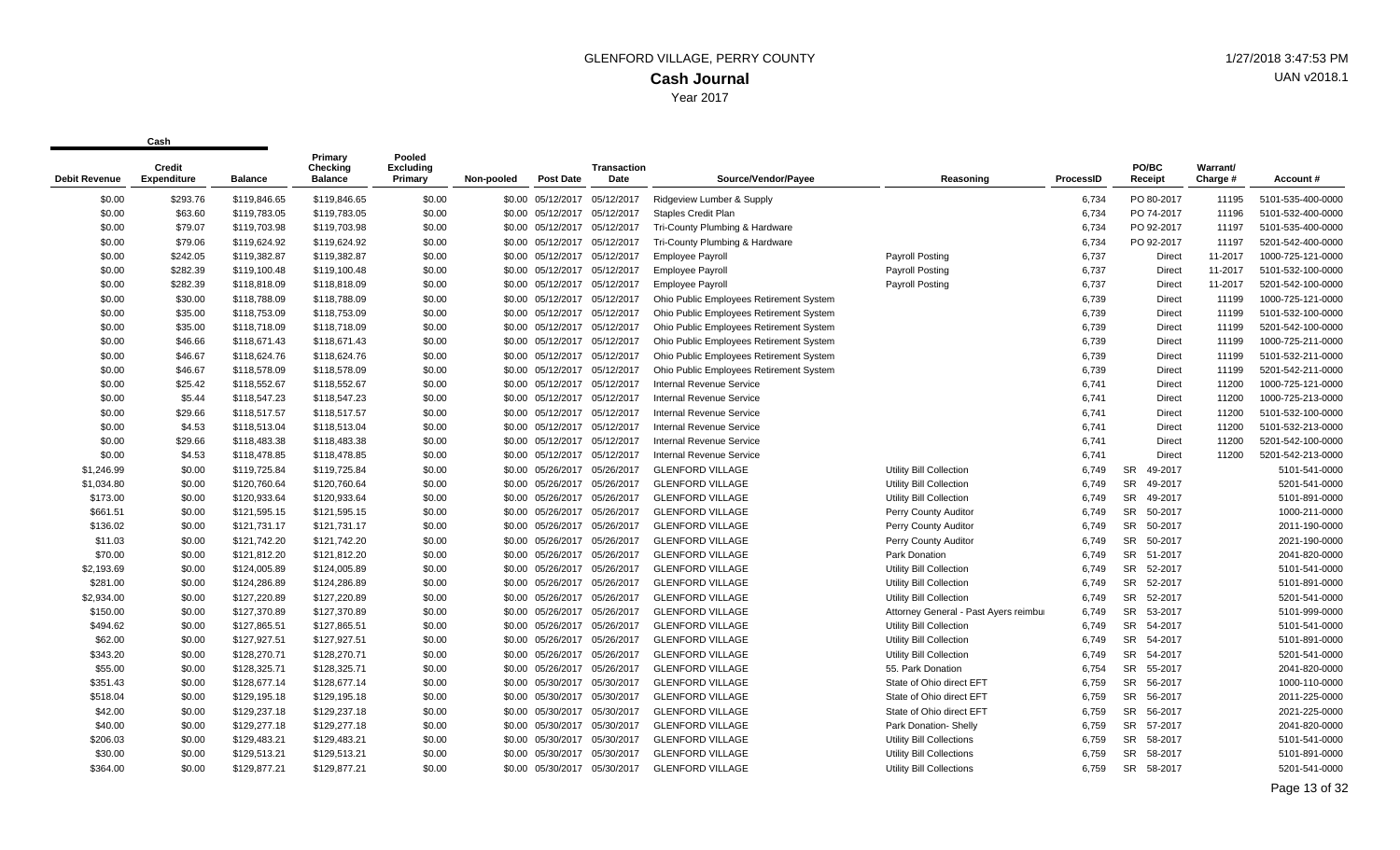|                      | Cash                         |                |                                       |                                       |            |                              |                            |                           |           |           |                   |                      |                   |
|----------------------|------------------------------|----------------|---------------------------------------|---------------------------------------|------------|------------------------------|----------------------------|---------------------------|-----------|-----------|-------------------|----------------------|-------------------|
| <b>Debit Revenue</b> | Credit<br><b>Expenditure</b> | <b>Balance</b> | Primary<br>Checking<br><b>Balance</b> | Pooled<br><b>Excluding</b><br>Primary | Non-pooled | <b>Post Date</b>             | <b>Transaction</b><br>Date | Source/Vendor/Payee       | Reasoning | ProcessID | PO/BC<br>Receipt  | Warrant/<br>Charge # | Account#          |
| \$0.00               | \$27.00                      | \$129,850.21   | \$129,850.21                          | \$0.00                                |            | \$0.00 05/30/2017 05/30/2017 |                            | US Bank                   |           | 6.772     | PO 103-2017       | 12-2017              | 1000-745-341-0000 |
| \$0.00               | \$33.52                      | \$129,816.69   | \$129,816.69                          | \$0.00                                |            | \$0.00 05/30/2017 05/30/2017 |                            | <b>Treasurer Of State</b> |           |           | 6,772 PO 102-2017 | 13-2017              | 1000-745-341-0000 |
| \$14,917.63          | \$11,585.96                  | Total for      | May                                   |                                       |            |                              |                            |                           |           |           |                   |                      |                   |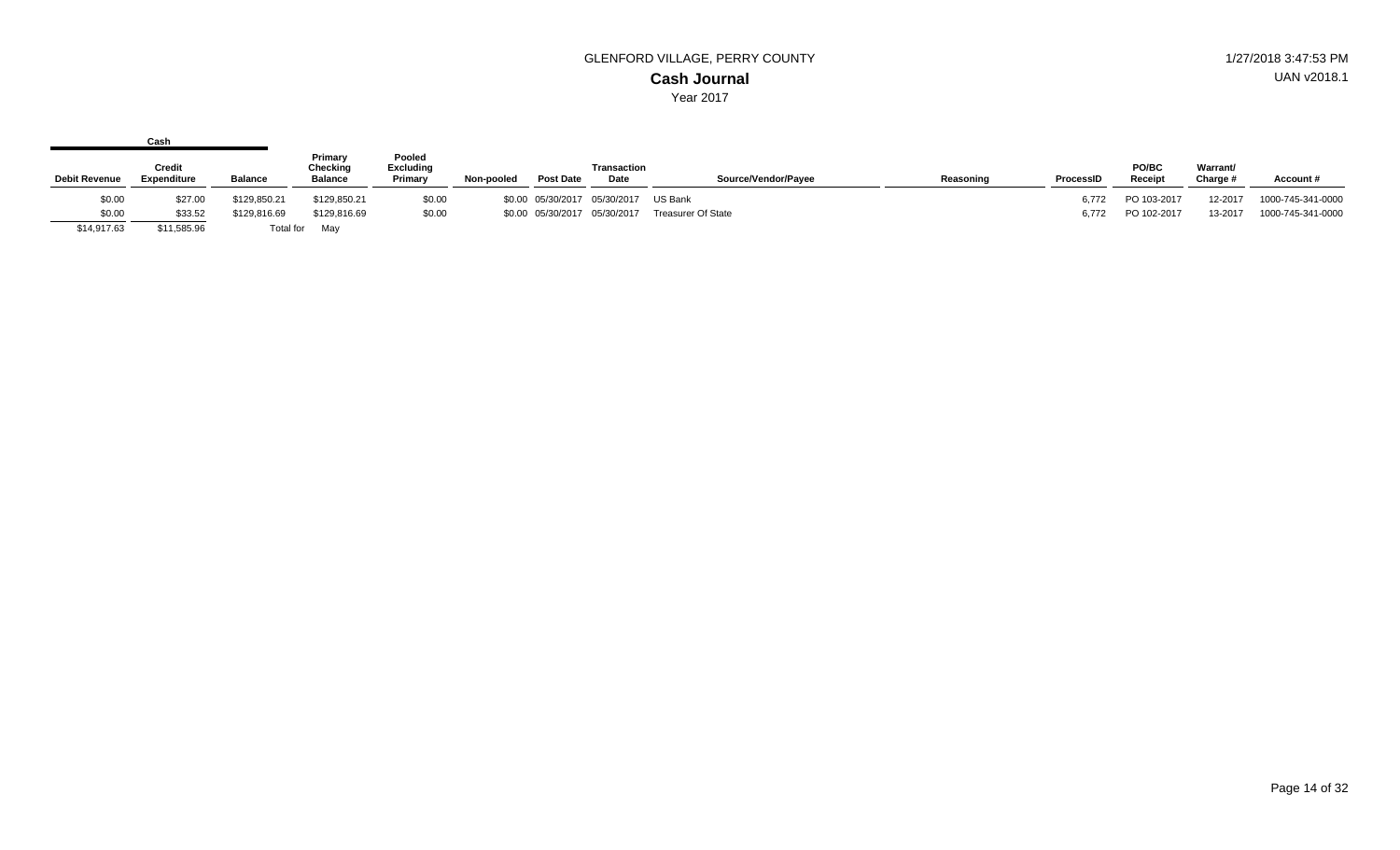| <b>Debit Revenue</b>           | Credit<br><b>Expenditure</b> | <b>Balance</b> | Primary<br>Checking<br><b>Balance</b> | Pooled<br><b>Excluding</b><br>Primary | Non-pooled | <b>Post Date</b>  | Transaction<br>Date | Source/Vendor/Payee                     | Reasoning                     | <b>ProcessID</b> | PO/BC<br>Receipt | Warrant/<br>Charge # | Account#          |
|--------------------------------|------------------------------|----------------|---------------------------------------|---------------------------------------|------------|-------------------|---------------------|-----------------------------------------|-------------------------------|------------------|------------------|----------------------|-------------------|
|                                |                              |                |                                       |                                       |            |                   |                     |                                         |                               |                  |                  |                      |                   |
| <b>Month Beginning Balance</b> |                              | \$129,816.69   | \$129,816.69                          | \$0.00                                | \$0.00     |                   |                     |                                         |                               |                  |                  |                      |                   |
| \$0.00                         | \$0.00                       | \$129,816.69   | \$129,816.69                          | \$0.00                                |            | \$0.00 06/01/2017 | 07/08/2017          | Post Bank Reconciliation                | ReconciliationDate:06/01/2017 | 6,889            |                  |                      |                   |
| \$0.00                         | \$87.14                      | \$129,729.55   | \$129,729.55                          | \$0.00                                |            | \$0.00 06/06/2017 | 06/06/2017          | American Electric Power                 |                               | 6,805            | PO 101-2017      | 11201                | 2011-730-311-0000 |
| \$0.00                         | \$24.47                      | \$129,705.08   | \$129,705.08                          | \$0.00                                |            | \$0.00 06/06/2017 | 06/06/2017          | American Electric Power                 |                               | 6,805            | PO 101-2017      | 11201                | 2021-650-311-0000 |
| \$0.00                         | \$167.38                     | \$129,537.70   | \$129,537.70                          | \$0.00                                |            | \$0.00 06/06/2017 | 06/06/2017          | American Electric Power                 |                               | 6,805            | PO 101-2017      | 11201                | 5101-535-311-0000 |
| \$0.00                         | \$35.03                      | \$129,502.67   | \$129,502.67                          | \$0.00                                |            | \$0.00 06/06/2017 | 06/06/2017          | American Electric Power                 |                               | 6,805            | PO 101-2017      | 11201                | 2041-730-311-0000 |
| \$0.00                         | \$169.03                     | \$129,333.64   | \$129,333.64                          | \$0.00                                |            | \$0.00 06/06/2017 | 06/06/2017          | American Electric Power                 |                               | 6,805            | PO 107-2017      | 11201                | 1000-130-311-0000 |
| \$0.00                         | \$757.71                     | \$128,575.93   | \$128,575.93                          | \$0.00                                |            | \$0.00 06/06/2017 | 06/06/2017          | American Electric Power                 |                               | 6,805            | PO 101-2017      | 11201                | 5201-543-311-0000 |
| \$0.00                         | \$123.19                     | \$128,452.74   | \$128,452.74                          | \$0.00                                |            | \$0.00 06/06/2017 | 06/06/2017          | AT&T                                    |                               | 6,805            | PO 105-2017      | 11202                | 5101-532-321-0000 |
| \$0.00                         | \$124.40                     | \$128,328.34   | \$128,328.34                          | \$0.00                                |            | \$0.00 06/06/2017 | 06/06/2017          | AT&T                                    |                               | 6,805            | PO 105-2017      | 11202                | 5201-542-321-0000 |
| \$0.00                         | \$278.25                     | \$128,050.09   | \$128,050.09                          | \$0.00                                |            | \$0.00 06/06/2017 | 06/06/2017          | <b>Brinda's Direct Trucking</b>         |                               | 6,805            | PO 93-2017       | 11203                | 5101-535-400-0000 |
| \$0.00                         | \$1,000.00                   | \$127,050.09   | \$127,050.09                          | \$0.00                                |            | \$0.00 06/06/2017 | 06/06/2017          | Thomas J. Coleman                       |                               | 6,805            | PO 114-2017      | 11204                | 5201-541-300-0000 |
| \$0.00                         | \$72.00                      | \$126,978.09   | \$126,978.09                          | \$0.00                                |            | \$0.00 06/06/2017 | 06/06/2017          | <b>Energy Cooperative</b>               |                               | 6,805            | PO 109-2017      | 11205                | 1000-730-313-0000 |
| \$0.00                         | \$600.00                     | \$126,378.09   | \$126,378.09                          | \$0.00                                |            | \$0.00 06/06/2017 | 06/06/2017          | <b>Brandon Fox</b>                      |                               | 6,805            | PO 113-2017      | 11206                | 5101-531-300-0000 |
| \$0.00                         | \$120.00                     | \$126,258.09   | \$126,258.09                          | \$0.00                                |            | \$0.00 06/06/2017 | 06/06/2017          | <b>HD Waterworks Supply</b>             |                               | 6,805            | PO 117-2017      | 11207                | 5101-535-400-0000 |
| \$0.00                         | \$120.00                     | \$126,138.09   | \$126,138.09                          | \$0.00                                |            | \$0.00 06/06/2017 | 06/06/2017          | <b>Hanley Business Forms</b>            |                               | 6,805            | PO 90-2017       | 11208                | 1000-790-400-0000 |
| \$0.00                         | \$31.00                      | \$126,107.09   | \$126,107.09                          | \$0.00                                |            | \$0.00 06/06/2017 | 06/06/2017          | <b>Hanley Business Forms</b>            |                               | 6,805            | PO 99-2017       | 11208                | 1000-790-400-0000 |
| \$0.00                         | \$108.00                     | \$125,999.09   | \$125,999.09                          | \$0.00                                |            | \$0.00 06/06/2017 | 06/06/2017          | Isacc Wiles Burkholder & Teetor, LLC    |                               | 6,805            | PO 115-2017      | 11209                | 5101-745-341-0000 |
| \$0.00                         | \$20.42                      | \$125,978.67   | \$125,978.67                          | \$0.00                                |            | \$0.00 06/06/2017 | 06/06/2017          | <b>MASI Environmental Services</b>      |                               | 6,805            | PO 95-2017       | 11210                | 5101-534-300-0000 |
| \$0.00                         | \$20.42                      | \$125,958.25   | \$125,958.25                          | \$0.00                                |            | \$0.00 06/06/2017 | 06/06/2017          | <b>MASI Environmental Services</b>      |                               | 6,805            | PO 116-2017      | 11210                | 5101-534-300-0000 |
| \$0.00                         | \$54.53                      | \$125,903.72   | \$125,903.72                          | \$0.00                                |            | \$0.00 06/06/2017 | 06/06/2017          | <b>MASI Environmental Services</b>      |                               | 6,805            | PO 95-2017       | 11210                | 5201-543-300-0000 |
| \$0.00                         | \$92.02                      | \$125,811.70   | \$125,811.70                          | \$0.00                                |            | \$0.00 06/06/2017 | 06/06/2017          | <b>MASI Environmental Services</b>      |                               | 6,805            | PO 116-2017      | 11210                | 5201-543-300-0000 |
| \$0.00                         | \$2,651.55                   | \$123,160.15   | \$123,160.15                          | \$0.00                                |            | \$0.00 06/06/2017 | 06/06/2017          | Northern Perry County Water             |                               | 6,805            | PO 110-2017      | 11211                | 5101-533-300-0000 |
| \$0.00                         | \$18.46                      | \$123,141.69   | \$123,141.69                          | \$0.00                                |            | \$0.00 06/06/2017 | 06/06/2017          | Leonard Sheppard                        |                               | 6,805            | PO 98-2017       | 11212                | 1000-790-400-0000 |
| \$0.00                         | \$69.42                      | \$123,072.27   | \$123,072.27                          | \$0.00                                |            | \$0.00 06/06/2017 | 06/06/2017          | <b>Leonard Sheppard</b>                 |                               | 6,805            | PO 112-2017      | 11212                | 2011-730-420-0000 |
| \$0.00                         | \$50.58                      | \$123,021.69   | \$123,021.69                          | \$0.00                                |            | \$0.00 06/06/2017 | 06/06/2017          | Speedway LLC                            |                               | 6,805            | PO 83-2017       | 11213                | 2011-730-420-0000 |
| \$0.00                         | \$294.00                     | \$122,727.69   | \$122,727.69                          | \$0.00                                |            | \$0.00 06/06/2017 | 06/06/2017          | <b>Treasurer Of State</b>               |                               | 6,805            | PO 108-2017      | 11214                | 1000-745-343-0000 |
| \$0.00                         | \$65.28                      | \$122,662.41   | \$122,662.41                          | \$0.00                                |            | \$0.00 06/06/2017 | 06/06/2017          | <b>USA Bluebook</b>                     |                               | 6,805            | PO 104-2017      | 11215                | 5101-535-400-0000 |
| \$0.00                         | \$62.95                      | \$122,599.46   | \$122,599.46                          | \$0.00                                |            | \$0.00 06/06/2017 | 06/06/2017          | Underwood's Inc.                        |                               | 6,805            | PO 111-2017      | 11216                | 2011-730-420-0000 |
| \$0.00                         | \$242.05                     | \$122,357.41   | \$122,357.41                          | \$0.00                                |            | \$0.00 06/06/2017 | 06/06/2017          | <b>Employee Payroll</b>                 | <b>Payroll Posting</b>        | 6,814            | Direct           | 14-2017              | 1000-725-121-0000 |
| \$0.00                         | \$282.39                     | \$122,075.02   | \$122,075.02                          | \$0.00                                |            | \$0.00 06/06/2017 | 06/06/2017          | <b>Employee Payroll</b>                 | <b>Payroll Posting</b>        | 6,814            | <b>Direct</b>    | 14-2017              | 5101-532-100-0000 |
| \$0.00                         | \$282.39                     | \$121,792.63   | \$121,792.63                          | \$0.00                                |            | \$0.00 06/06/2017 | 06/06/2017          | <b>Employee Payroll</b>                 | <b>Payroll Posting</b>        | 6,814            | <b>Direct</b>    | 14-2017              | 5201-542-100-0000 |
| \$0.00                         | \$25.42                      | \$121,767.21   | \$121,767.21                          | \$0.00                                |            | \$0.00 06/06/2017 | 06/06/2017          | <b>Internal Revenue Service</b>         |                               | 6,816            | Direct           | 11218                | 1000-725-121-0000 |
| \$0.00                         | \$29.66                      | \$121.737.55   | \$121,737.55                          | \$0.00                                |            | \$0.00 06/06/2017 | 06/06/2017          | Internal Revenue Service                |                               | 6,816            | <b>Direct</b>    | 11218                | 5101-532-100-0000 |
| \$0.00                         | \$5.44                       | \$121,732.11   | \$121,732.11                          | \$0.00                                |            | \$0.00 06/06/2017 | 06/06/2017          | <b>Internal Revenue Service</b>         |                               | 6,816            | Direct           | 11218                | 1000-725-213-0000 |
| \$0.00                         | \$4.53                       | \$121,727.58   | \$121,727.58                          | \$0.00                                |            | \$0.00 06/06/2017 | 06/06/2017          | <b>Internal Revenue Service</b>         |                               | 6,816            | Direct           | 11218                | 5101-532-213-0000 |
| \$0.00                         | \$29.66                      | \$121,697.92   | \$121,697.92                          | \$0.00                                |            | \$0.00 06/06/2017 | 06/06/2017          | Internal Revenue Service                |                               | 6,816            | Direct           | 11218                | 5201-542-100-0000 |
| \$0.00                         | \$4.53                       | \$121,693.39   | \$121,693.39                          | \$0.00                                |            | \$0.00 06/06/2017 | 06/06/2017          | <b>Internal Revenue Service</b>         |                               | 6,816            | Direct           | 11218                | 5201-542-213-0000 |
| \$0.00                         | \$30.00                      | \$121,663.39   | \$121,663.39                          | \$0.00                                |            | \$0.00 06/06/2017 | 06/06/2017          | Ohio Public Employees Retirement System |                               | 6,818            | <b>Direct</b>    | 11219                | 1000-725-121-0000 |
| \$0.00                         | \$46.66                      | \$121.616.73   | \$121,616.73                          | \$0.00                                |            | \$0.00 06/06/2017 | 06/06/2017          | Ohio Public Employees Retirement System |                               | 6.818            | <b>Direct</b>    | 11219                | 1000-725-211-0000 |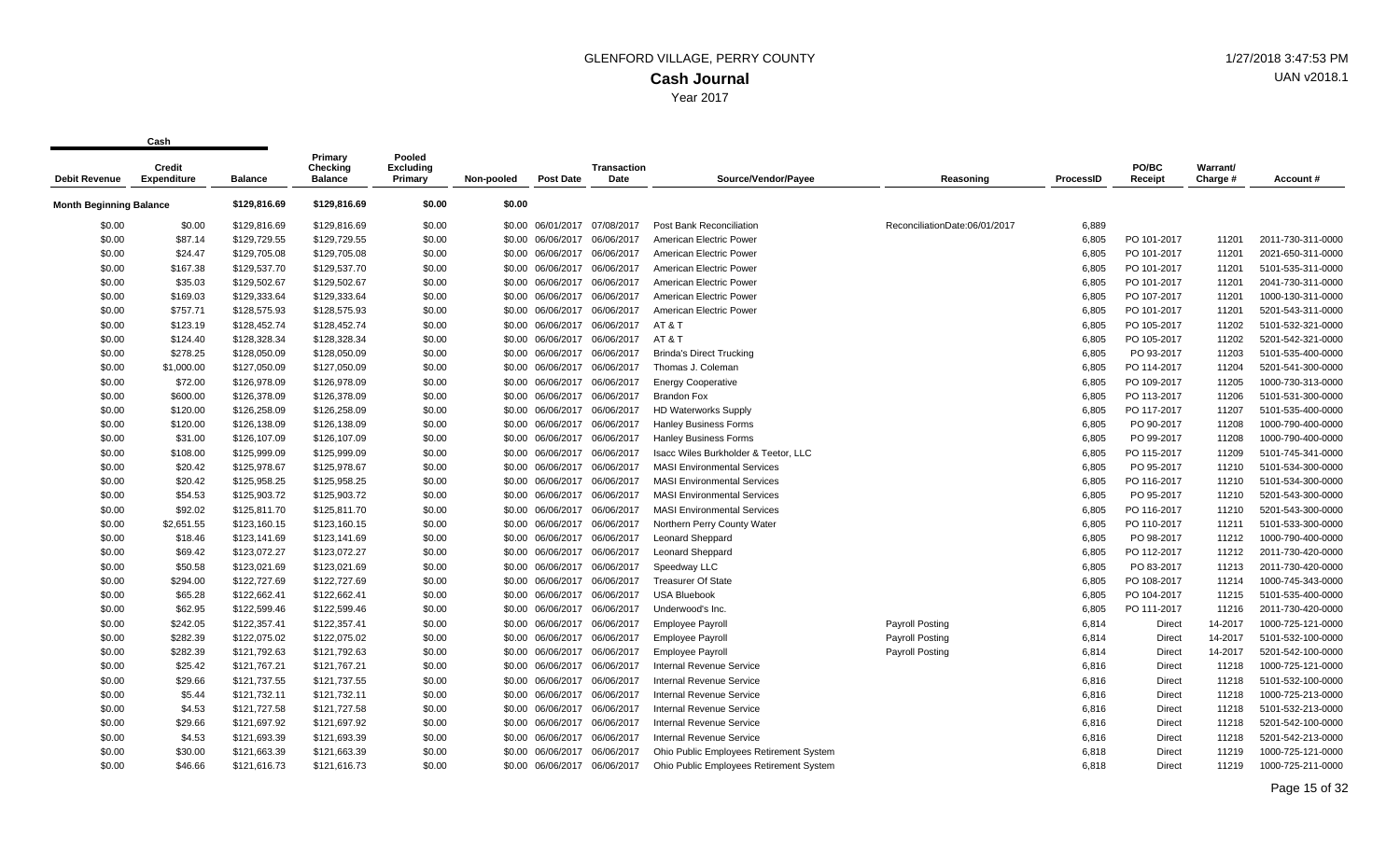| <b>Debit Revenue</b> | Credit<br><b>Expenditure</b> | <b>Balance</b> | Primary<br>Checking<br><b>Balance</b> | Pooled<br><b>Excluding</b><br>Primary | Non-pooled | <b>Post Date</b>             | Transaction<br>Date | Source/Vendor/Payee                     | Reasoning                               | ProcessID | PO/BC<br>Receipt     | Warrant/<br>Charge # | Account#          |
|----------------------|------------------------------|----------------|---------------------------------------|---------------------------------------|------------|------------------------------|---------------------|-----------------------------------------|-----------------------------------------|-----------|----------------------|----------------------|-------------------|
| \$0.00               | \$35.00                      | \$121,581.73   | \$121,581.73                          | \$0.00                                |            | \$0.00 06/06/2017            | 06/06/2017          | Ohio Public Employees Retirement System |                                         | 6,818     | Direct               | 11219                | 5101-532-100-0000 |
| \$0.00               | \$46.67                      | \$121,535.06   | \$121,535.06                          | \$0.00                                |            | \$0.00 06/06/2017            | 06/06/2017          | Ohio Public Employees Retirement System |                                         | 6,818     | Direct               | 11219                | 5101-532-211-0000 |
| \$0.00               | \$35.00                      | \$121,500.06   | \$121,500.06                          | \$0.00                                |            | \$0.00 06/06/2017            | 06/06/2017          | Ohio Public Employees Retirement System |                                         | 6,818     | Direct               | 11219                | 5201-542-100-0000 |
| \$0.00               | \$46.67                      | \$121,453.39   | \$121,453.39                          | \$0.00                                |            | \$0.00 06/06/2017            | 06/06/2017          | Ohio Public Employees Retirement System |                                         | 6,818     | Direct               | 11219                | 5201-542-211-0000 |
| \$0.00               | \$5,000.00                   | \$116,453.39   | \$116,453.39                          | \$0.00                                |            | \$0.00 06/06/2017            | 06/06/2017          | Commodore Bank                          |                                         | 6,828     | PO 119-2017          | 11220                | 5101-800-590-0000 |
| \$0.00               | $-$5,000.00$                 | \$121,453.39   | \$121,453.39                          | \$0.00                                |            | \$0.00 06/09/2017            | 06/09/2017          | Commodore Bank                          | This wasn't the appropriate way to har  | 6,835     | PO 119-2017          | 11220                | 5101-800-590-0000 |
| \$0.00               | \$5,000.00                   | \$116,453.39   | \$116,453.39                          | \$0.00                                |            | \$0.00 06/09/2017            | 06/09/2017          | Commodore Bank                          | I shouldn't have adjusted I should just | 6,837     | PO 119-2017          | 11220                | 5101-800-590-0000 |
| \$0.00               | \$125.18                     | \$116,328.21   | \$116,328.21                          | \$0.00                                |            | \$0.00 06/16/2017            | 06/16/2017          | AT&T                                    |                                         | 6,855     | PO 123-2017          | 11221                | 5201-542-321-0000 |
| \$50.00              | \$0.00                       | \$116,378.21   | \$116,378.21                          | \$0.00                                |            | \$0.00 06/16/2017            | 06/16/2017          | <b>GLENFORD VILLAGE</b>                 | Park Donation                           | 6,867     | SR 59-2017           |                      | 2041-820-0000     |
| \$721.54             | \$0.00                       | \$117,099.75   | \$117,099.75                          | \$0.00                                |            | \$0.00 06/16/2017            | 06/16/2017          | <b>GLENFORD VILLAGE</b>                 | <b>Utility Bill Collection</b>          | 6,867     | SR 60-2017           |                      | 5101-541-0000     |
| \$107.50             | \$0.00                       | \$117,207.25   | \$117,207.25                          | \$0.00                                |            | \$0.00 06/16/2017            | 06/16/2017          | <b>GLENFORD VILLAGE</b>                 | <b>Utility Bill Collection</b>          | 6,867     | SR 60-2017           |                      | 5101-891-0000     |
| \$517.20             | \$0.00                       | \$117,724.45   | \$117,724.45                          | \$0.00                                |            | \$0.00 06/16/2017            | 06/16/2017          | <b>GLENFORD VILLAGE</b>                 | Utility Bill Collection                 | 6,867     | SR 60-2017           |                      | 5201-541-0000     |
| \$568.03             | \$0.00                       | \$118,292.48   | \$118,292.48                          | \$0.00                                |            | \$0.00 06/16/2017            | 06/16/2017          | <b>GLENFORD VILLAGE</b>                 | Utility Bill Collection                 | 6,867     | SR 61-2017           |                      | 5101-541-0000     |
| \$96.00              | \$0.00                       | \$118,388.48   | \$118,388.48                          | \$0.00                                |            | \$0.00 06/16/2017            | 06/16/2017          | <b>GLENFORD VILLAGE</b>                 | <b>Utility Bill Collection</b>          | 6,867     | SR 61-2017           |                      | 5101-891-0000     |
| \$213.20             | \$0.00                       | \$118,601.68   | \$118,601.68                          | \$0.00                                |            | \$0.00 06/16/2017 06/16/2017 |                     | <b>GLENFORD VILLAGE</b>                 | <b>Utility Bill Collection</b>          | 6,867     | SR 61-2017           |                      | 5201-541-0000     |
| \$50.00              | \$0.00                       | \$118,651.68   | \$118,651.68                          | \$0.00                                |            | \$0.00 06/16/2017 06/16/2017 |                     | <b>GLENFORD VILLAGE</b>                 | Park Donation                           | 6,867     | SR 62-2017           |                      | 2041-820-0000     |
| \$738.56             | \$0.00                       | \$119,390.24   | \$119,390.24                          | \$0.00                                |            | \$0.00 06/16/2017            | 06/16/2017          | <b>GLENFORD VILLAGE</b>                 | <b>Utility Bill Collection</b>          | 6,867     | SR 63-2017           |                      | 5101-541-0000     |
| \$116.50             | \$0.00                       | \$119,506.74   | \$119,506.74                          | \$0.00                                |            | \$0.00 06/16/2017 06/16/2017 |                     | <b>GLENFORD VILLAGE</b>                 | <b>Utility Bill Collection</b>          | 6,867     | SR 63-2017           |                      | 5101-891-0000     |
| \$821.60             | \$0.00                       | \$120,328.34   | \$120,328.34                          | \$0.00                                |            | \$0.00 06/16/2017            | 06/16/2017          | <b>GLENFORD VILLAGE</b>                 | Utility Bill Collection                 | 6,867     | SR 63-2017           |                      | 5201-541-0000     |
| \$325.00             | \$0.00                       | \$120,653.34   | \$120,653.34                          | \$0.00                                |            | \$0.00 06/16/2017            | 06/16/2017          | <b>GLENFORD VILLAGE</b>                 | Park Donation - \$325                   | 6,867     | SR 64-2017           |                      | 2041-820-0000     |
| \$300.68             | \$0.00                       | \$120,954.02   | \$120,954.02                          | \$0.00                                |            | \$0.00 06/16/2017            | 06/16/2017          | <b>GLENFORD VILLAGE</b>                 | Park Donation - \$325                   | 6,867     | SR 64-2017           |                      | 5101-543-0000     |
| \$930.99             | \$0.00                       | \$121,885.01   | \$121,885.01                          | \$0.00                                |            | \$0.00 06/16/2017 06/16/2017 |                     | <b>GLENFORD VILLAGE</b>                 | Utility Bill Collection                 | 6,867     | SR 65-2017           |                      | 5101-541-0000     |
| \$152.50             | \$0.00                       | \$122,037.51   | \$122,037.51                          | \$0.00                                |            | \$0.00 06/16/2017            | 06/16/2017          | <b>GLENFORD VILLAGE</b>                 | Utility Bill Collection                 | 6,867     | SR 65-2017           |                      | 5101-891-0000     |
| \$832.00             | \$0.00                       | \$122,869.51   | \$122,869.51                          | \$0.00                                |            | \$0.00 06/16/2017            | 06/16/2017          | <b>GLENFORD VILLAGE</b>                 | <b>Utility Bill Collection</b>          | 6.867     | SR 65-2017           |                      | 5201-541-0000     |
| \$0.00               | \$830.12                     | \$122,039.39   | \$122,039.39                          | \$0.00                                |            | \$0.00 06/27/2017            | 06/27/2017          | Ohio Water Development Authority        |                                         | 6,878     | PO 120-2017          | 11222                | 5201-850-710-0000 |
| \$0.00               | \$50.50                      | \$121,988.89   | \$121,988.89                          | \$0.00                                |            | \$0.00 06/27/2017            | 06/27/2017          | Speedway LLC                            |                                         | 6,878     | PO 96-2017           | 11223                | 2011-730-420-0000 |
| \$0.00               | \$64.70                      | \$121,924.19   | \$121,924.19                          | \$0.00                                |            | \$0.00 06/27/2017            | 06/27/2017          | Speedway LLC                            |                                         | 6,878     | PO 100-2017          | 11223                | 2011-730-420-0000 |
| \$0.00               | \$4,782.07                   | \$117,142.12   | \$117,142.12                          | \$0.00                                |            | \$0.00 06/27/2017            | 06/27/2017          | <b>Treasurer Of State</b>               |                                         | 6,878     | PO 121-2017          | 11224                | 5101-850-710-0000 |
| \$0.00               | \$144.53                     | \$116,997.59   | \$116,997.59                          | \$0.00                                |            | \$0.00 06/27/2017 06/27/2017 |                     | <b>Treasurer Of State</b>               |                                         | 6,878     | PO 121-2017          | 11224                | 5101-850-720-0000 |
| \$0.00               | \$15,000.00                  | \$101,997.59   | \$101,997.59                          | \$0.00                                |            | \$0.00 06/27/2017            | 06/27/2017          | <b>Treasurer Of State</b>               |                                         | 6,878     | PO 122-2017          | 11224                | 5201-850-710-0000 |
| \$920.23             | \$0.00                       | \$102,917.82   | \$102,917.82                          | \$0.00                                |            | \$0.00 06/27/2017            | 06/27/2017          | <b>GLENFORD VILLAGE</b>                 | Utility Bill Collection                 | 6,883     | SR 66-2017           |                      | 5101-541-0000     |
| \$136.50             | \$0.00                       | \$103,054.32   | \$103,054.32                          | \$0.00                                |            | \$0.00 06/27/2017            | 06/27/2017          | <b>GLENFORD VILLAGE</b>                 | <b>Utility Bill Collection</b>          | 6,883     | SR 66-2017           |                      | 5101-891-0000     |
| \$1,080.80           | \$0.00                       | \$104,135.12   | \$104,135.12                          | \$0.00                                |            | \$0.00 06/27/2017            | 06/27/2017          | <b>GLENFORD VILLAGE</b>                 | Utility Bill Collection                 | 6,883     | SR 66-2017           |                      | 5201-541-0000     |
| \$505.75             | \$0.00                       | \$104,640.87   | \$104,640.87                          | \$0.00                                |            | \$0.00 06/27/2017            | 06/27/2017          | <b>GLENFORD VILLAGE</b>                 | State & Local Highway - 193.62          | 6,883     | <b>SR</b><br>67-2017 |                      | 2011-225-0000     |
| \$41.01              | \$0.00                       | \$104,681.88   | \$104,681.88                          | \$0.00                                |            | \$0.00 06/27/2017            | 06/27/2017          | <b>GLENFORD VILLAGE</b>                 | State & Local Highway - 193.62          | 6,883     | SR 67-2017           |                      | 2021-225-0000     |
| \$533.37             | \$0.00                       | \$105,215.25   | \$105,215.25                          | \$0.00                                |            | \$0.00 06/27/2017            | 06/27/2017          | <b>GLENFORD VILLAGE</b>                 | Motor Vehicle - 209.02                  | 6.883     | SR 68-2017           |                      | 1000-211-0000     |
| \$193.34             | \$0.00                       | \$105,408.59   | \$105,408.59                          | \$0.00                                |            | \$0.00 06/27/2017            | 06/27/2017          | <b>GLENFORD VILLAGE</b>                 | Motor Vehicle - 209.02                  | 6,883     | SR 68-2017           |                      | 2011-190-0000     |
| \$15.68              | \$0.00                       | \$105,424.27   | \$105,424.27                          | \$0.00                                |            | \$0.00 06/27/2017            | 06/27/2017          | <b>GLENFORD VILLAGE</b>                 | Motor Vehicle - 209.02                  | 6,883     | SR 68-2017           |                      | 2021-190-0000     |
| \$65.00              | \$0.00                       | \$105,489.27   | \$105,489.27                          | \$0.00                                |            | \$0.00 06/27/2017            | 06/27/2017          | <b>GLENFORD VILLAGE</b>                 | Motor Vehicle - 209.02                  | 6.883     | SR 68-2017           |                      | 2041-820-0000     |
| \$880.64             | \$0.00                       | \$106,369.91   | \$106,369.91                          | \$0.00                                |            | \$0.00 06/27/2017            | 06/27/2017          | <b>GLENFORD VILLAGE</b>                 | <b>Utility Bill Collection</b>          | 6.883     | SR 69-2017           |                      | 5101-541-0000     |
| \$115.50             | \$0.00                       | \$106.485.41   | \$106.485.41                          | \$0.00                                |            | \$0.00 06/27/2017            | 06/27/2017          | <b>GLENFORD VILLAGE</b>                 | Utility Bill Collection                 | 6.883     | <b>SR</b><br>69-2017 |                      | 5101-891-0000     |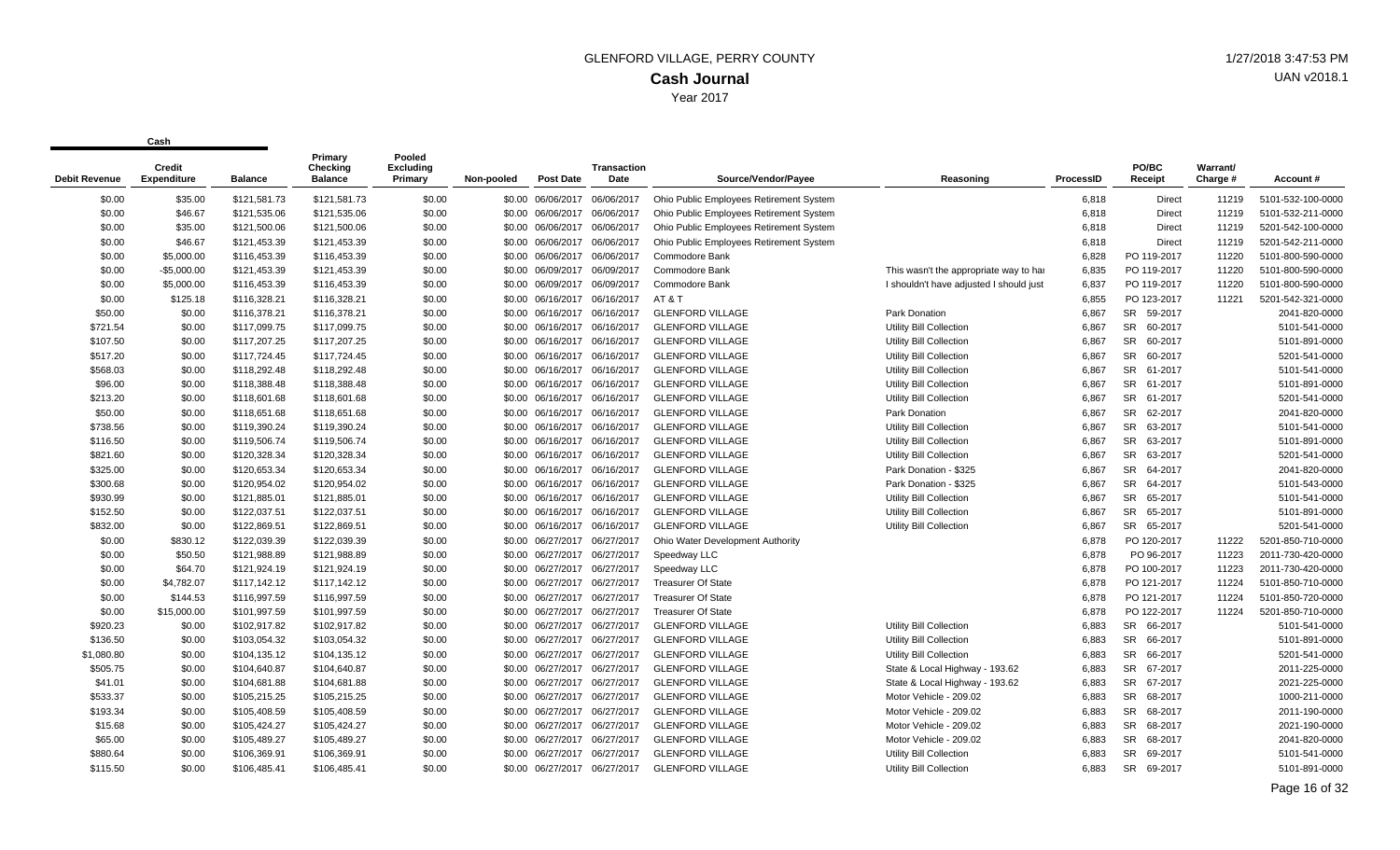|                      | Cash                  |                |                                       |                                       |            |                   |                            |                          |                                        |           |                  |                             |               |
|----------------------|-----------------------|----------------|---------------------------------------|---------------------------------------|------------|-------------------|----------------------------|--------------------------|----------------------------------------|-----------|------------------|-----------------------------|---------------|
| <b>Debit Revenue</b> | Credit<br>Expenditure | <b>Balance</b> | Primary<br>Checking<br><b>Balance</b> | Pooled<br><b>Excluding</b><br>Primary | Non-pooled | Post Date         | <b>Transaction</b><br>Date | Source/Vendor/Payee      | Reasoning                              | ProcessID | PO/BC<br>Receipt | <b>Warrant/</b><br>Charge # | Account#      |
| \$658.40             | \$0.00                | \$107.143.81   | \$107.143.81                          | \$0.00                                |            | \$0.00 06/27/2017 | 06/27/2017                 | <b>GLENFORD VILLAGE</b>  | Utility Bill Collection                | 6.883     | SR 69-2017       |                             | 5201-541-0000 |
| \$150.00             | \$0.00                | \$107.293.81   | \$107,293.81                          | \$0.00                                |            | \$0.00 06/30/2017 | 06/30/2017                 | <b>GLENFORD VILLAGE</b>  | Attorney General - Pat Ayers collectio | 6,887     | SR 70-2017       |                             | 5101-999-0000 |
| \$528.57             | \$0.00                | \$107,822.38   | \$107,822.38                          | \$0.00                                |            | \$0.00 06/30/2017 | 06/30/2017                 | <b>GLENFORD VILLAGE</b>  | Utility Bill Collection                | 6,887     | SR 71-2017       |                             | 5101-541-0000 |
| \$21.50              | \$0.00                | \$107.843.88   | \$107,843.88                          | \$0.00                                |            | \$0.00 06/30/2017 | 06/30/2017                 | <b>GLENFORD VILLAGE</b>  | Utility Bill Collection                | 6,887     | 71-2017<br>SR    |                             | 5101-891-0000 |
| \$373.33             | \$0.00                | \$108,217.21   | \$108.217.21                          | \$0.00                                |            | \$0.00 06/30/2017 | 06/30/2017                 | <b>GLENFORD VILLAGE</b>  | Utility Bill Collection                | 6.887     | SR 71-2017       |                             | 5201-541-0000 |
| \$0.00               | \$0.00                | \$108,217.21   | \$108,217.21                          | \$0.00                                |            | \$0.00 06/30/2017 | 08/01/2017                 | Post Bank Reconciliation | ReconciliationDate:06/30/2017          | 7,000     |                  |                             |               |
| \$12,760.92          | \$34,360,40           | Total for      | June                                  |                                       |            |                   |                            |                          |                                        |           |                  |                             |               |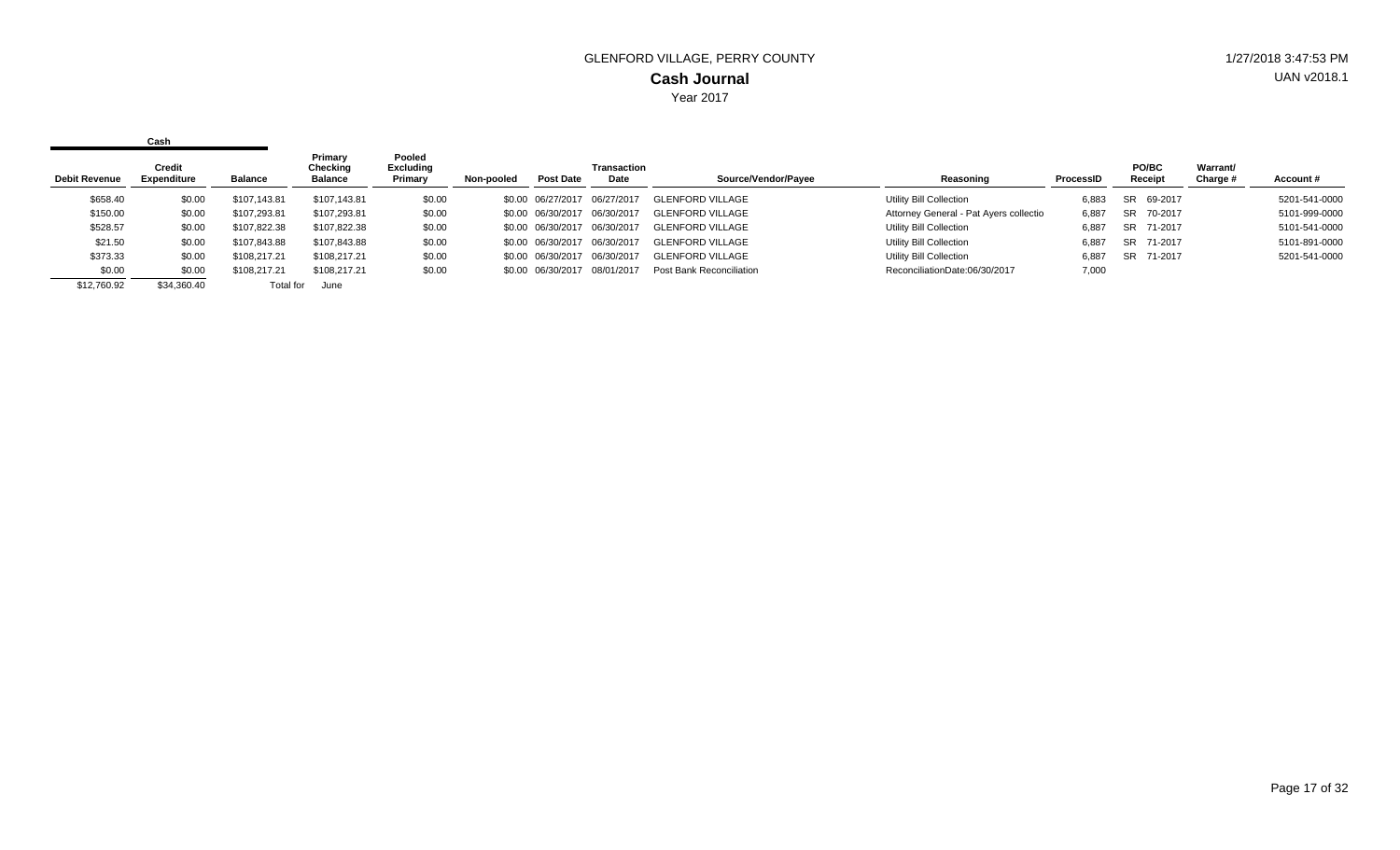| <b>Debit Revenue</b>           | Credit<br><b>Expenditure</b> | <b>Balance</b> | Primary<br>Checking<br><b>Balance</b> | Pooled<br><b>Excluding</b><br>Primary | Non-pooled | <b>Post Date</b>             | <b>Transaction</b><br>Date | Source/Vendor/Payee                     | Reasoning       | <b>ProcessID</b> | PO/BC<br>Receipt | Warrant/<br>Charge # | Account #         |
|--------------------------------|------------------------------|----------------|---------------------------------------|---------------------------------------|------------|------------------------------|----------------------------|-----------------------------------------|-----------------|------------------|------------------|----------------------|-------------------|
| <b>Month Beginning Balance</b> |                              | \$108,217.21   | \$108,217.21                          | \$0.00                                | \$0.00     |                              |                            |                                         |                 |                  |                  |                      |                   |
| \$0.00                         | \$823.17                     | \$107,394.04   | \$107,394.04                          | \$0.00                                |            | \$0.00 07/11/2017 07/11/2017 |                            | American Electric Power                 |                 | 6.949            | PO 128-2017      | 11226                | 5201-543-311-0000 |
| \$0.00                         | \$56.60                      | \$107,337.44   | \$107,337.44                          | \$0.00                                |            | \$0.00 07/11/2017            | 07/11/2017                 | American Electric Power                 |                 | 6,949            | PO 128-2017      | 11226                | 2011-730-311-0000 |
| \$0.00                         | \$19.09                      | \$107,318.35   | \$107,318.35                          | \$0.00                                |            | \$0.00 07/11/2017 07/11/2017 |                            | American Electric Power                 |                 | 6,949            | PO 128-2017      | 11226                | 2021-650-311-0000 |
| \$0.00                         | \$157.51                     | \$107,160.84   | \$107,160.84                          | \$0.00                                |            | \$0.00 07/11/2017 07/11/2017 |                            | American Electric Power                 |                 | 6,949            | PO 136-2017      | 11226                | 1000-130-311-0000 |
| \$0.00                         | \$27.00                      | \$107,133.84   | \$107,133.84                          | \$0.00                                |            | \$0.00 07/11/2017 07/11/2017 |                            | American Electric Power                 |                 | 6,949            | PO 128-2017      | 11226                | 2041-730-311-0000 |
| \$0.00                         | \$133.28                     | \$107,000.56   | \$107,000.56                          | \$0.00                                |            | \$0.00 07/11/2017            | 07/11/2017                 | American Electric Power                 |                 | 6,949            | PO 128-2017      | 11226                | 5101-535-311-0000 |
| \$0.00                         | \$123.19                     | \$106,877.37   | \$106,877.37                          | \$0.00                                |            | \$0.00 07/11/2017 07/11/2017 |                            | AT&T                                    |                 | 6.949            | PO 127-2017      | 11227                | 5101-532-321-0000 |
| \$0.00                         | \$84.74                      | \$106,792.63   | \$106,792.63                          | \$0.00                                |            | \$0.00 07/11/2017 07/11/2017 |                            | AT&T                                    |                 | 6,949            | PO 127-2017      | 11227                | 5201-542-321-0000 |
| \$0.00                         | \$34.66                      | \$106,757.97   | \$106,757.97                          | \$0.00                                |            | \$0.00 07/11/2017            | 07/11/2017                 | AT & T                                  |                 | 6,949            | PO 132-2017      | 11227                | 5201-542-321-0000 |
| \$0.00                         | \$127.10                     | \$106,630.87   | \$106,630.87                          | \$0.00                                |            | \$0.00 07/11/2017 07/11/2017 |                            | AT & T                                  |                 | 6,949            | PO 139-2017      | 11227                | 5201-542-321-0000 |
| \$0.00                         | \$1,000.00                   | \$105,630.87   | \$105,630.87                          | \$0.00                                |            | \$0.00 07/11/2017 07/11/2017 |                            | Thomas J. Coleman                       |                 | 6,949            | PO 138-2017      | 11228                | 5101-531-300-0000 |
| \$0.00                         | \$42.00                      | \$105,588.87   | \$105,588.87                          | \$0.00                                |            | \$0.00 07/11/2017            | 07/11/2017                 | <b>Energy Cooperative</b>               |                 | 6,949            | PO 135-2017      | 11229                | 1000-730-313-0000 |
| \$0.00                         | \$600.00                     | \$104,988.87   | \$104,988.87                          | \$0.00                                |            | \$0.00 07/11/2017 07/11/2017 |                            | <b>Brandon Fox</b>                      |                 | 6,949            | PO 137-2017      | 11230                | 5101-531-300-0000 |
| \$0.00                         | \$20.42                      | \$104,968.45   | \$104,968.45                          | \$0.00                                |            | \$0.00 07/11/2017 07/11/2017 |                            | <b>MASI Environmental Services</b>      |                 | 6.949            | PO 125-2017      | 11231                | 5101-534-300-0000 |
| \$0.00                         | \$184.35                     | \$104,784.10   | \$104,784.10                          | \$0.00                                |            | \$0.00 07/11/2017 07/11/2017 |                            | <b>MASI Environmental Services</b>      |                 | 6,949            | PO 125-2017      | 11231                | 5201-543-300-0000 |
| \$0.00                         | \$20.42                      | \$104,763.68   | \$104,763.68                          | \$0.00                                |            | \$0.00 07/11/2017 07/11/2017 |                            | <b>MASI Environmental Services</b>      |                 | 6,949            | PO 126-2017      | 11231                | 5101-534-300-0000 |
| \$0.00                         | \$44.29                      | \$104,719.39   | \$104,719.39                          | \$0.00                                |            | \$0.00 07/11/2017 07/11/2017 |                            | <b>MASI Environmental Services</b>      |                 | 6,949            | PO 131-2017      | 11231                | 5201-543-300-0000 |
| \$0.00                         | \$3,399.41                   | \$101,319.98   | \$101,319.98                          | \$0.00                                |            | \$0.00 07/11/2017 07/11/2017 |                            | Northern Perry County Water             |                 | 6,949            | PO 130-2017      | 11232                | 5101-533-300-0000 |
| \$0.00                         | \$80.00                      | \$101,239.98   | \$101,239.98                          | \$0.00                                |            | \$0.00 07/11/2017            | 07/11/2017                 | Jeff Ours                               |                 | 6,949            | PO 142-2017      | 11233                | 2041-730-430-0000 |
| \$0.00                         | \$225.00                     | \$101,014.98   | \$101,014.98                          | \$0.00                                |            | \$0.00 07/11/2017 07/11/2017 |                            | Perry County Engineer's Office          |                 | 6.949            | PO 133-2017      | 11234                | 2011-620-430-0000 |
| \$0.00                         | \$24.82                      | \$100,990.16   | \$100,990.16                          | \$0.00                                |            | \$0.00 07/11/2017 07/11/2017 |                            | <b>Staples Credit Plan</b>              |                 | 6,949            | PO 106-2017      | 11235                | 2041-730-400-0000 |
| \$0.00                         | \$105.97                     | \$100,884.19   | \$100,884.19                          | \$0.00                                |            | \$0.00 07/11/2017 07/11/2017 |                            | <b>Staples Credit Plan</b>              |                 | 6,949            | PO 106-2017      | 11235                | 5101-532-400-0000 |
| \$0.00                         | \$35.78                      | \$100,848.41   | \$100,848.41                          | \$0.00                                |            | \$0.00 07/11/2017 07/11/2017 |                            | Underwood's Inc.                        |                 | 6,949            | PO 134-2017      | 11236                | 2011-730-420-0000 |
| \$0.00                         | \$170.00                     | \$100,678.41   | \$100,678.41                          | \$0.00                                |            | \$0.00 07/11/2017 07/11/2017 |                            | <b>US Postmaster</b>                    |                 | 6,949            | PO 140-2017      | 11237                | 5101-532-322-0000 |
| \$0.00                         | \$170.00                     | \$100,508.41   | \$100,508.41                          | \$0.00                                |            | \$0.00 07/11/2017            | 07/11/2017                 | <b>US Postmaster</b>                    |                 | 6,949            | PO 140-2017      | 11237                | 5201-542-322-0000 |
| \$0.00                         | \$110.82                     | \$100,397.59   | \$100,397.59                          | \$0.00                                |            | \$0.00 07/11/2017            | 07/11/2017                 | <b>Employee Payroll</b>                 | Payroll Posting | 6,960            | Direct           | 15-2017              | 1000-710-161-0000 |
| \$0.00                         | \$441.51                     | \$99,956.08    | \$99,956.08                           | \$0.00                                |            | \$0.00 07/11/2017 07/11/2017 |                            | <b>Employee Payroll</b>                 | Payroll Posting | 6,960            | Direct           | 15-2017              | 1000-715-111-0000 |
| \$0.00                         | \$242.05                     | \$99,714.03    | \$99,714.03                           | \$0.00                                |            | \$0.00 07/11/2017 07/11/2017 |                            | <b>Employee Payroll</b>                 | Payroll Posting | 6,960            | Direct           | 15-2017              | 1000-725-121-0000 |
| \$0.00                         | \$282.39                     | \$99,431.64    | \$99,431.64                           | \$0.00                                |            | \$0.00 07/11/2017            | 07/11/2017                 | <b>Employee Payroll</b>                 | Payroll Posting | 6,960            | Direct           | 15-2017              | 5101-532-100-0000 |
| \$0.00                         | \$282.39                     | \$99,149.25    | \$99,149.25                           | \$0.00                                |            | \$0.00 07/11/2017 07/11/2017 |                            | <b>Employee Payroll</b>                 | Payroll Posting | 6,960            | Direct           | 15-2017              | 5201-542-100-0000 |
| \$0.00                         | \$30.00                      | \$99,119.25    | \$99,119.25                           | \$0.00                                |            | \$0.00 07/11/2017 07/11/2017 |                            | Ohio Public Employees Retirement System |                 | 6,962            | Direct           | 11246                | 1000-725-121-0000 |
| \$0.00                         | \$35.00                      | \$99,084.25    | \$99,084.25                           | \$0.00                                |            | \$0.00 07/11/2017 07/11/2017 |                            | Ohio Public Employees Retirement System |                 | 6,962            | Direct           | 11246                | 5101-532-100-0000 |
| \$0.00                         | \$35.00                      | \$99,049.25    | \$99,049.25                           | \$0.00                                |            | \$0.00 07/11/2017 07/11/2017 |                            | Ohio Public Employees Retirement System |                 | 6,962            | Direct           | 11246                | 5201-542-100-0000 |
| \$0.00                         | \$46.66                      | \$99,002.59    | \$99,002.59                           | \$0.00                                |            | \$0.00 07/11/2017 07/11/2017 |                            | Ohio Public Employees Retirement System |                 | 6,962            | Direct           | 11246                | 1000-725-211-0000 |
| \$0.00                         | \$46.67                      | \$98,955.92    | \$98,955.92                           | \$0.00                                |            | \$0.00 07/11/2017            | 07/11/2017                 | Ohio Public Employees Retirement System |                 | 6,962            | Direct           | 11246                | 5101-532-211-0000 |
| \$0.00                         | \$46.67                      | \$98,909.25    | \$98,909.25                           | \$0.00                                |            | \$0.00 07/11/2017 07/11/2017 |                            | Ohio Public Employees Retirement System |                 | 6,962            | Direct           | 11246                | 5201-542-211-0000 |
| \$0.00                         | \$36.72                      | \$98,872.53    | \$98,872.53                           | \$0.00                                |            | \$0.00 07/11/2017 07/11/2017 |                            | <b>Internal Revenue Service</b>         |                 | 6,965            | Direct           | 11247                | 1000-715-111-0000 |
| \$0.00                         | \$6.96                       | \$98,865.57    | \$98,865.57                           | \$0.00                                |            | \$0.00 07/11/2017            | 07/11/2017                 | Internal Revenue Service                |                 | 6,965            | Direct           | 11247                | 1000-715-213-0000 |
| \$0.00                         | \$29.76                      | \$98,835.81    | \$98,835.81                           | \$0.00                                |            | \$0.00 07/11/2017 07/11/2017 |                            | <b>Internal Revenue Service</b>         |                 | 6.965            | Direct           | 11247                | 1000-715-212-0000 |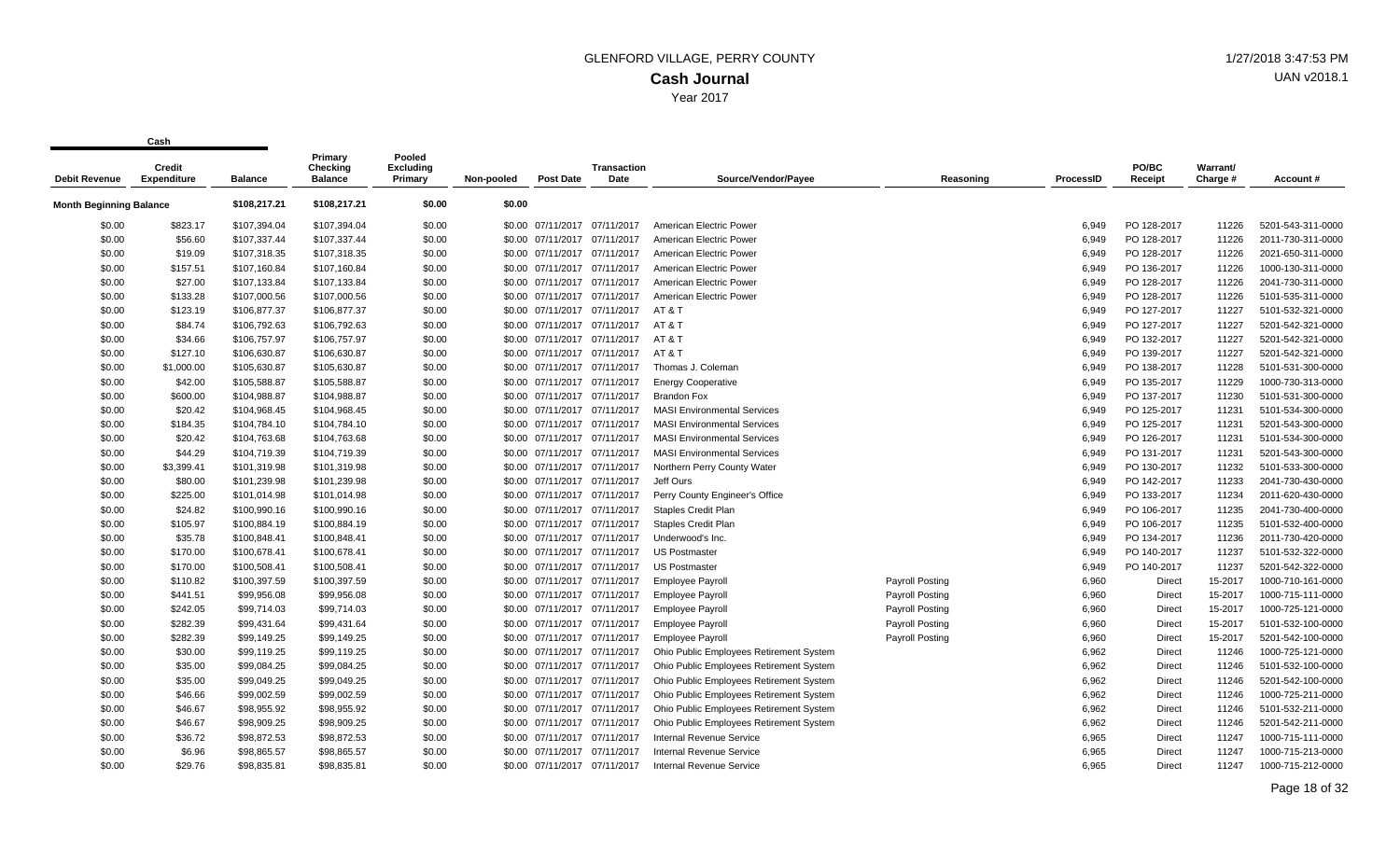|                      | Credit             |                | Primary<br>Checking | Pooled<br><b>Excluding</b> |            |                              | <b>Transaction</b> |                                 |                                         |           | PO/BC         | Warrant/ |                   |
|----------------------|--------------------|----------------|---------------------|----------------------------|------------|------------------------------|--------------------|---------------------------------|-----------------------------------------|-----------|---------------|----------|-------------------|
| <b>Debit Revenue</b> | <b>Expenditure</b> | <b>Balance</b> | <b>Balance</b>      | Primary                    | Non-pooled | <b>Post Date</b>             | Date               | Source/Vendor/Pavee             | Reasoning                               | ProcessID | Receipt       | Charge # | Account#          |
| \$0.00               | \$9.18             | \$98,826.63    | \$98,826.63         | \$0.00                     |            | \$0.00 07/11/2017 07/11/2017 |                    | Internal Revenue Service        |                                         | 6,965     | <b>Direct</b> | 11247    | 1000-710-161-0000 |
| \$0.00               | \$1.74             | \$98,824.89    | \$98,824.89         | \$0.00                     |            | \$0.00 07/11/2017 07/11/2017 |                    | <b>Internal Revenue Service</b> |                                         | 6,965     | <b>Direct</b> | 11247    | 1000-710-213-0000 |
| \$0.00               | \$25.42            | \$98,799.47    | \$98,799.47         | \$0.00                     |            | \$0.00 07/11/2017 07/11/2017 |                    | <b>Internal Revenue Service</b> |                                         | 6,965     | <b>Direct</b> | 11247    | 1000-725-121-0000 |
| \$0.00               | \$5.44             | \$98,794.03    | \$98,794.03         | \$0.00                     |            | \$0.00 07/11/2017 07/11/2017 |                    | <b>Internal Revenue Service</b> |                                         | 6,965     | <b>Direct</b> | 11247    | 1000-725-213-0000 |
| \$0.00               | \$29.66            | \$98,764.37    | \$98,764.37         | \$0.00                     |            | \$0.00 07/11/2017 07/11/2017 |                    | <b>Internal Revenue Service</b> |                                         | 6,965     | <b>Direct</b> | 11247    | 5101-532-100-0000 |
| \$0.00               | \$4.53             | \$98,759.84    | \$98,759.84         | \$0.00                     |            | \$0.00 07/11/2017 07/11/2017 |                    | <b>Internal Revenue Service</b> |                                         | 6,965     | <b>Direct</b> | 11247    | 5101-532-213-0000 |
| \$0.00               | \$29.66            | \$98,730.18    | \$98,730.18         | \$0.00                     |            | \$0.00 07/11/2017 07/11/2017 |                    | <b>Internal Revenue Service</b> |                                         | 6,965     | <b>Direct</b> | 11247    | 5201-542-100-0000 |
| \$0.00               | \$4.53             | \$98,725.65    | \$98,725.65         | \$0.00                     |            | \$0.00 07/11/2017 07/11/2017 |                    | <b>Internal Revenue Service</b> |                                         | 6,965     | <b>Direct</b> | 11247    | 5201-542-213-0000 |
| \$0.00               | \$7.44             | \$98,718.21    | \$98,718.21         | \$0.00                     |            | \$0.00 07/11/2017 07/11/2017 |                    | <b>Internal Revenue Service</b> |                                         | 6,965     | <b>Direct</b> | 11247    | 1000-710-212-0000 |
| \$0.00               | \$1.59             | \$98,716.62    | \$98,716.62         | \$0.00                     |            | \$0.00 07/11/2017 07/11/2017 |                    | Ohio Department of Taxation     |                                         | 6,965     | <b>Direct</b> | 11248    | 1000-715-111-0000 |
| \$0.00               | \$2.53             | \$98,714.09    | \$98,714.09         | \$0.00                     |            | \$0.00 07/11/2017 07/11/2017 |                    | Ohio Department of Taxation     |                                         | 6,965     | <b>Direct</b> | 11248    | 1000-725-121-0000 |
| \$0.00               | \$2.95             | \$98,711.14    | \$98,711.14         | \$0.00                     |            | \$0.00 07/11/2017 07/11/2017 |                    | Ohio Department of Taxation     |                                         | 6,965     | <b>Direct</b> | 11248    | 5101-532-100-0000 |
| \$0.00               | \$2.95             | \$98,708.19    | \$98,708.19         | \$0.00                     |            | \$0.00 07/11/2017 07/11/2017 |                    | Ohio Department of Taxation     |                                         | 6,965     | Direct        | 11248    | 5201-542-100-0000 |
| \$0.00               | \$5.06             | \$98,703.13    | \$98,703.13         | \$0.00                     |            | \$0.00 07/11/2017 07/11/2017 |                    | Ohio Department of Taxation     |                                         | 6,968     | <b>Direct</b> | 11249    | 1000-725-121-0000 |
| \$0.00               | \$5.90             | \$98,697.23    | \$98,697.23         | \$0.00                     |            | \$0.00 07/11/2017 07/11/2017 |                    | Ohio Department of Taxation     |                                         | 6,968     | <b>Direct</b> | 11249    | 5101-532-100-0000 |
| \$0.00               | \$5.90             | \$98,691.33    | \$98,691.33         | \$0.00                     |            | \$0.00 07/11/2017 07/11/2017 |                    | Ohio Department of Taxation     |                                         | 6,968     | <b>Direct</b> | 11249    | 5201-542-100-0000 |
| \$0.00               | \$80.11            | \$98,611.22    | \$98,611.22         | \$0.00                     |            | \$0.00 07/21/2017 07/21/2017 |                    | <b>Brian Butler</b>             |                                         | 6,980     | PO 143-2017   | 11250    | 2011-730-420-0000 |
| \$0.00               | \$278.97           | \$98,332.25    | \$98,332.25         | \$0.00                     |            | \$0.00 07/21/2017 07/21/2017 |                    | <b>Brian Butler</b>             |                                         | 6,980     | PO 143-2017   | 11250    | 2041-730-400-0000 |
| \$1,438.62           | \$0.00             | \$99,770.87    | \$99,770.87         | \$0.00                     |            | \$0.00 07/21/2017 07/21/2017 |                    | <b>GLENFORD VILLAGE</b>         | <b>Utility Billing Collection</b>       | 6,984     | SR 72-2017    |          | 5101-541-0000     |
| \$212.00             | \$0.00             | \$99,982.87    | \$99,982.87         | \$0.00                     |            | \$0.00 07/21/2017 07/21/2017 |                    | <b>GLENFORD VILLAGE</b>         | Utility Billing Collection              | 6,984     | SR 72-2017    |          | 5101-891-0000     |
| \$1,112.80           | \$0.00             | \$101,095.67   | \$101,095.67        | \$0.00                     |            | \$0.00 07/21/2017 07/21/2017 |                    | <b>GLENFORD VILLAGE</b>         | <b>Utility Billing Collection</b>       | 6,984     | SR 72-2017    |          | 5201-541-0000     |
| \$3,055.57           | \$0.00             | \$104,151.24   | \$104,151.24        | \$0.00                     |            | \$0.00 07/21/2017 07/21/2017 |                    | <b>GLENFORD VILLAGE</b>         | Utility Bill Collection                 | 6,984     | SR 73-2017    |          | 5101-541-0000     |
| \$464.50             | \$0.00             | \$104,615.74   | \$104,615.74        | \$0.00                     |            | \$0.00 07/21/2017 07/21/2017 |                    | <b>GLENFORD VILLAGE</b>         | Utility Bill Collection                 | 6,984     | SR 73-2017    |          | 5101-891-0000     |
| \$4,104.00           | \$0.00             | \$108,719.74   | \$108,719.74        | \$0.00                     |            | \$0.00 07/21/2017 07/21/2017 |                    | <b>GLENFORD VILLAGE</b>         | Utility Bill Collection                 | 6,984     | SR 73-2017    |          | 5201-541-0000     |
| \$532.38             | \$0.00             | \$109,252.12   | \$109,252.12        | \$0.00                     |            | \$0.00 07/21/2017 07/21/2017 |                    | <b>GLENFORD VILLAGE</b>         | Perry County Auditor - Local Gov. 532   | 6,984     | SR 74-2017    |          | 1000-211-0000     |
| \$405.18             | \$0.00             | \$109,657.30   | \$109,657.30        | \$0.00                     |            | \$0.00 07/21/2017 07/21/2017 |                    | <b>GLENFORD VILLAGE</b>         | Perry County Auditor - Local Gov. 532   | 6,984     | SR 74-2017    |          | 5101-543-0000     |
| \$85.04              | \$0.00             | \$109.742.34   | \$109,742.34        | \$0.00                     |            | \$0.00 07/21/2017 07/21/2017 |                    | <b>GLENFORD VILLAGE</b>         | Perry County Auditor - Local Gov. 532   | 6,984     | SR 74-2017    |          | 1000-999-0000     |
| \$85.00              | \$0.00             | \$109,827.34   | \$109,827.34        | \$0.00                     |            | \$0.00 07/21/2017 07/21/2017 |                    | <b>GLENFORD VILLAGE</b>         | Perry County Auditor - Local Gov. 532   | 6,984     | SR 74-2017    |          | 2041-820-0000     |
| \$142.39             | \$0.00             | \$109,969.73   | \$109,969.73        | \$0.00                     |            | \$0.00 07/25/2017 07/25/2017 |                    | <b>GLENFORD VILLAGE</b>         | Utility Bill Collection                 | 6,988     | SR 75-2017    |          | 5101-541-0000     |
| \$26.00              | \$0.00             | \$109,995.73   | \$109,995.73        | \$0.00                     |            | \$0.00 07/25/2017 07/25/2017 |                    | <b>GLENFORD VILLAGE</b>         | Utility Bill Collection                 | 6,988     | SR 75-2017    |          | 5101-891-0000     |
| \$166.40             | \$0.00             | \$110,162.13   | \$110,162.13        | \$0.00                     |            | \$0.00 07/25/2017 07/25/2017 |                    | <b>GLENFORD VILLAGE</b>         | Utility Bill Collection                 | 6,988     | SR 75-2017    |          | 5201-541-0000     |
| \$74.56              | \$0.00             | \$110,236.69   | \$110,236.69        | \$0.00                     |            | \$0.00 07/25/2017 07/25/2017 |                    | <b>GLENFORD VILLAGE</b>         | Perry County Auditor - Motor Vehicle    | 6,988     | SR 76-2017    |          | 2011-190-0000     |
| \$6.05               | \$0.00             | \$110,242.74   | \$110,242.74        | \$0.00                     |            | \$0.00 07/25/2017 07/25/2017 |                    | <b>GLENFORD VILLAGE</b>         | Perry County Auditor - Motor Vehicle    | 6,988     | SR 76-2017    |          | 2021-190-0000     |
| \$296.25             | \$0.00             | \$110,538.99   | \$110,538.99        | \$0.00                     |            | \$0.00 07/28/2017 07/28/2017 |                    | <b>GLENFORD VILLAGE</b>         | Utility Bill Collection                 | 6,995     | SR 77-2017    |          | 5101-541-0000     |
| \$51.00              | \$0.00             | \$110,589.99   | \$110,589.99        | \$0.00                     |            | \$0.00 07/28/2017 07/28/2017 |                    | <b>GLENFORD VILLAGE</b>         | Utility Bill Collection                 | 6,995     | SR 77-2017    |          | 5101-891-0000     |
| \$40.00              | \$0.00             | \$110,629.99   | \$110,629.99        | \$0.00                     |            | \$0.00 07/28/2017 07/28/2017 |                    | <b>GLENFORD VILLAGE</b>         | Utility Bill Collection                 | 6,995     | SR 77-2017    |          | 5201-541-0000     |
| \$509.34             | \$0.00             | \$111,139.33   | \$111,139.33        | \$0.00                     |            | \$0.00 07/28/2017 07/28/2017 |                    | <b>GLENFORD VILLAGE</b>         | State of Ohio - Highway -per gallon - 1 | 6,997     | SR 78-2017    |          | 2011-225-0000     |
| \$41.30              | \$0.00             | \$111,180.63   | \$111,180.63        | \$0.00                     |            | \$0.00 07/28/2017 07/28/2017 |                    | <b>GLENFORD VILLAGE</b>         | State of Ohio - Highway -per gallon - 1 | 6,997     | SR 78-2017    |          | 2021-225-0000     |
| \$12,848.38          | \$9,884.96         | Total for      | July                |                            |            |                              |                    |                                 |                                         |           |               |          |                   |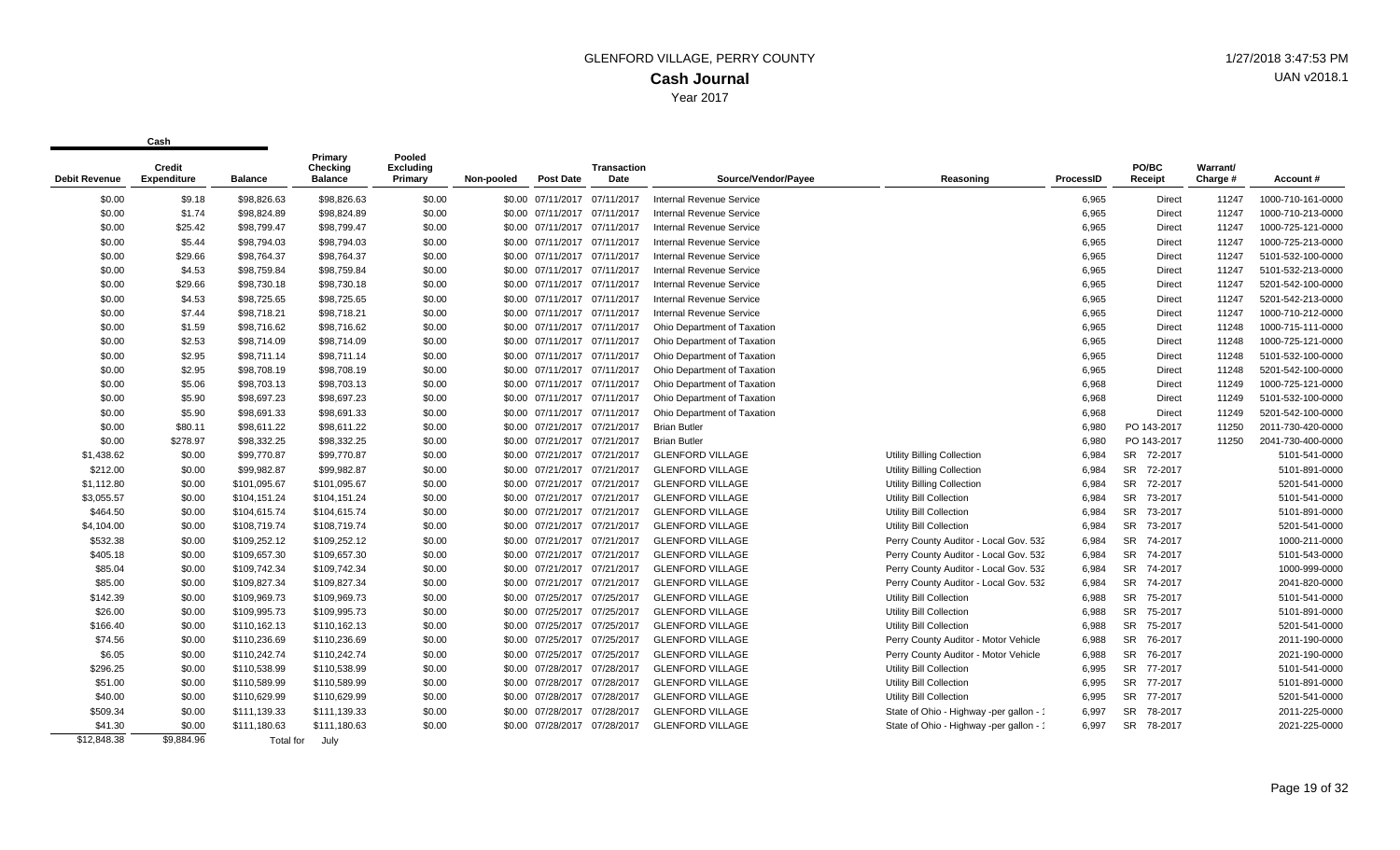| <b>Debit Revenue</b>           | Credit<br><b>Expenditure</b> | <b>Balance</b> | Primary<br>Checking<br><b>Balance</b> | Pooled<br>Excluding<br>Primary | Non-pooled | <b>Post Date</b>             | <b>Transaction</b><br>Date | Source/Vendor/Payee                     | Reasoning       | <b>ProcessID</b> | PO/BC<br>Receipt | Warrant/<br>Charge # | Account#          |
|--------------------------------|------------------------------|----------------|---------------------------------------|--------------------------------|------------|------------------------------|----------------------------|-----------------------------------------|-----------------|------------------|------------------|----------------------|-------------------|
| <b>Month Beginning Balance</b> |                              | \$111,180.63   | \$111,180.63                          | \$0.00                         | \$0.00     |                              |                            |                                         |                 |                  |                  |                      |                   |
| \$0.00                         | \$61.80                      | \$111,118.83   | \$111,118.83                          | \$0.00                         |            | \$0.00 08/01/2017            | 08/01/2017                 | American Electric Power                 |                 | 7.024            | PO 149-2017      | 11251                | 2011-730-311-0000 |
| \$0.00                         | \$22.08                      | \$111,096.75   | \$111,096.75                          | \$0.00                         | \$0.00     | 08/01/2017                   | 08/01/2017                 | American Electric Power                 |                 | 7.024            | PO 149-2017      | 11251                | 2021-650-311-0000 |
| \$0.00                         | \$40.62                      | \$111,056.13   | \$111,056.13                          | \$0.00                         |            | \$0.00 08/01/2017 08/01/2017 |                            | American Electric Power                 |                 | 7,024            | PO 149-2017      | 11251                | 2041-730-311-0000 |
| \$0.00                         | \$159.66                     | \$110,896.47   | \$110,896.47                          | \$0.00                         |            | \$0.00 08/01/2017            | 08/01/2017                 | American Electric Power                 |                 | 7,024            | PO 149-2017      | 11251                | 5101-535-311-0000 |
| \$0.00                         | \$772.05                     | \$110,124.42   | \$110,124.42                          | \$0.00                         |            | \$0.00 08/01/2017            | 08/01/2017                 | American Electric Power                 |                 | 7,024            | PO 149-2017      | 11251                | 5201-543-311-0000 |
| \$0.00                         | \$123.10                     | \$110,001.32   | \$110,001.32                          | \$0.00                         |            | \$0.00 08/01/2017 08/01/2017 |                            | AT&T                                    |                 | 7,024            | PO 154-2017      | 11252                | 5101-532-321-0000 |
| \$0.00                         | \$124.40                     | \$109,876.92   | \$109,876.92                          | \$0.00                         |            | \$0.00 08/01/2017 08/01/2017 |                            | AT & T                                  |                 | 7,024            | PO 154-2017      | 11252                | 5201-542-321-0000 |
| \$0.00                         | \$1,000.00                   | \$108,876.92   | \$108,876.92                          | \$0.00                         |            | \$0.00 08/01/2017            | 08/01/2017                 | Thomas J. Coleman                       |                 | 7,024            | PO 152-2017      | 11253                | 5201-541-300-0000 |
| \$0.00                         | \$600.00                     | \$108,276.92   | \$108,276.92                          | \$0.00                         |            | \$0.00 08/01/2017            | 08/01/2017                 | <b>Brandon Fox</b>                      |                 | 7,024            | PO 153-2017      | 11254                | 5101-531-300-0000 |
| \$0.00                         | \$34.56                      | \$108,242.36   | \$108,242.36                          | \$0.00                         |            | \$0.00 08/01/2017            | 08/01/2017                 | <b>HD Waterworks Supply</b>             |                 | 7.024            | PO 141-2017      | 11255                | 5101-535-400-0000 |
| \$0.00                         | \$520.00                     | \$107,722.36   | \$107,722.36                          | \$0.00                         |            | \$0.00 08/01/2017            | 08/01/2017                 | Charles Harris & Associates Inc.        |                 | 7,024            | PO 148-2017      | 11256                | 1000-745-342-0000 |
| \$0.00                         | \$520.00                     | \$107,202.36   | \$107,202.36                          | \$0.00                         |            | \$0.00 08/01/2017            | 08/01/2017                 | Charles Harris & Associates Inc.        |                 | 7,024            | PO 148-2017      | 11256                | 2011-745-342-0000 |
| \$0.00                         | \$520.00                     | \$106,682.36   | \$106,682.36                          | \$0.00                         |            | \$0.00 08/01/2017 08/01/2017 |                            | Charles Harris & Associates Inc.        |                 | 7,024            | PO 148-2017      | 11256                | 5101-745-341-0000 |
| \$0.00                         | \$520.00                     | \$106,162.36   | \$106,162.36                          | \$0.00                         |            | \$0.00 08/01/2017            | 08/01/2017                 | Charles Harris & Associates Inc.        |                 | 7,024            | PO 148-2017      | 11256                | 5201-745-342-0000 |
| \$0.00                         | \$20.42                      | \$106,141.94   | \$106,141.94                          | \$0.00                         |            | \$0.00 08/01/2017            | 08/01/2017                 | <b>MASI Environmental Services</b>      |                 | 7.024            | PO 146-2017      | 11257                | 5101-534-300-0000 |
| \$0.00                         | \$110.92                     | \$106,031.02   | \$106,031.02                          | \$0.00                         |            | \$0.00 08/01/2017 08/01/2017 |                            | <b>MASI Environmental Services</b>      |                 | 7.024            | PO 146-2017      | 11257                | 5201-543-300-0000 |
| \$0.00                         | \$2,342.98                   | \$103,688.04   | \$103,688.04                          | \$0.00                         |            | \$0.00 08/01/2017 08/01/2017 |                            | Northern Perry County Water             |                 | 7,024            | PO 150-2017      | 11258                | 5101-533-300-0000 |
| \$0.00                         | \$38.62                      | \$103,649.42   | \$103,649.42                          | \$0.00                         |            | \$0.00 08/01/2017            | 08/01/2017                 | Speedway LLC                            |                 | 7,024            | PO 124-2017      | 11259                | 2011-630-400-0000 |
| \$0.00                         | \$42.74                      | \$103,606.68   | \$103,606.68                          | \$0.00                         |            | \$0.00 08/01/2017            | 08/01/2017                 | Speedway LLC                            |                 | 7,024            | PO 129-2017      | 11259                | 2011-730-420-0000 |
| \$0.00                         | \$36.90                      | \$103,569.78   | \$103,569.78                          | \$0.00                         |            | \$0.00 08/01/2017 08/01/2017 |                            | <b>Treasurer Of State</b>               |                 | 7,024            | PO 151-2017      | 11260                | 1000-745-342-0000 |
| \$0.00                         | \$200.00                     | \$103,369.78   | \$103,369.78                          | \$0.00                         |            | \$0.00 08/01/2017            | 08/01/2017                 | <b>Treasurer Of State</b>               |                 | 7,024            | PO 147-2017      | 11261                | 5201-542-391-0000 |
| \$0.00                         | \$125.00                     | \$103,244.78   | \$103,244.78                          | \$0.00                         |            | \$0.00 08/01/2017            | 08/01/2017                 | Wichert Insurance                       |                 | 7,024            | PO 145-2017      | 11262                | 1000-790-300-0000 |
| \$0.00                         | \$242.05                     | \$103,002.73   | \$103,002.73                          | \$0.00                         |            | \$0.00 08/01/2017            | 08/01/2017                 | <b>Employee Payroll</b>                 | Payroll Posting | 7,027            | Direct           | 16-2017              | 1000-725-121-0000 |
| \$0.00                         | \$282.39                     | \$102,720.34   | \$102,720.34                          | \$0.00                         |            | \$0.00 08/01/2017            | 08/01/2017                 | <b>Employee Payroll</b>                 | Payroll Posting | 7,027            | Direct           | 16-2017              | 5101-532-100-0000 |
| \$0.00                         | \$282.39                     | \$102,437.95   | \$102,437.95                          | \$0.00                         |            | \$0.00 08/01/2017            | 08/01/2017                 | <b>Employee Payroll</b>                 | Payroll Posting | 7,027            | Direct           | 16-2017              | 5201-542-100-0000 |
| \$0.00                         | \$25.42                      | \$102,412.53   | \$102,412.53                          | \$0.00                         |            | \$0.00 08/01/2017 08/01/2017 |                            | Internal Revenue Service                |                 | 7,029            | Direct           | 11264                | 1000-725-121-0000 |
| \$0.00                         | \$5.44                       | \$102,407.09   | \$102,407.09                          | \$0.00                         |            | \$0.00 08/01/2017 08/01/2017 |                            | <b>Internal Revenue Service</b>         |                 | 7,029            | Direct           | 11264                | 1000-725-213-0000 |
| \$0.00                         | \$29.66                      | \$102,377.43   | \$102,377.43                          | \$0.00                         |            | \$0.00 08/01/2017            | 08/01/2017                 | <b>Internal Revenue Service</b>         |                 | 7,029            | Direct           | 11264                | 5101-532-100-0000 |
| \$0.00                         | \$4.53                       | \$102,372.90   | \$102,372.90                          | \$0.00                         |            | \$0.00 08/01/2017            | 08/01/2017                 | <b>Internal Revenue Service</b>         |                 | 7,029            | Direct           | 11264                | 5101-532-213-0000 |
| \$0.00                         | \$29.66                      | \$102,343.24   | \$102,343.24                          | \$0.00                         |            | \$0.00 08/01/2017            | 08/01/2017                 | Internal Revenue Service                |                 | 7,029            | Direct           | 11264                | 5201-542-100-0000 |
| \$0.00                         | \$4.53                       | \$102,338.71   | \$102,338.71                          | \$0.00                         |            | \$0.00 08/01/2017            | 08/01/2017                 | <b>Internal Revenue Service</b>         |                 | 7,029            | Direct           | 11264                | 5201-542-213-0000 |
| \$0.00                         | \$30.00                      | \$102,308.71   | \$102,308.71                          | \$0.00                         |            | \$0.00 08/01/2017            | 08/01/2017                 | Ohio Public Employees Retirement System |                 | 7,031            | Direct           | 11265                | 1000-725-121-0000 |
| \$0.00                         | \$46.66                      | \$102,262.05   | \$102,262.05                          | \$0.00                         |            | \$0.00 08/01/2017 08/01/2017 |                            | Ohio Public Employees Retirement System |                 | 7,031            | Direct           | 11265                | 1000-725-211-0000 |
| \$0.00                         | \$35.00                      | \$102,227.05   | \$102,227.05                          | \$0.00                         |            | \$0.00 08/01/2017            | 08/01/2017                 | Ohio Public Employees Retirement System |                 | 7,031            | Direct           | 11265                | 5101-532-100-0000 |
| \$0.00                         | \$35.00                      | \$102,192.05   | \$102,192.05                          | \$0.00                         |            | \$0.00 08/01/2017            | 08/01/2017                 | Ohio Public Employees Retirement System |                 | 7,031            | Direct           | 11265                | 5201-542-100-0000 |
| \$0.00                         | \$46.67                      | \$102,145.38   | \$102,145.38                          | \$0.00                         |            | \$0.00 08/01/2017            | 08/01/2017                 | Ohio Public Employees Retirement System |                 | 7,031            | Direct           | 11265                | 5101-532-211-0000 |
| \$0.00                         | \$46.67                      | \$102,098.71   | \$102,098.71                          | \$0.00                         |            | \$0.00 08/01/2017            | 08/01/2017                 | Ohio Public Employees Retirement System |                 | 7,031            | <b>Direct</b>    | 11265                | 5201-542-211-0000 |
| \$0.00                         | \$100.00                     | \$101,998.71   | \$101,998.71                          | \$0.00                         |            | \$0.00 08/01/2017            | 08/01/2017                 | <b>Brian Butler</b>                     |                 | 7.035            | PO 155-2017      | 11266                | 2041-730-400-0000 |
| \$60.00                        | \$0.00                       | \$102,058.71   | \$102,058.71                          | \$0.00                         |            | \$0.00 08/01/2017 08/01/2017 |                            | <b>GLENFORD VILLAGE</b>                 | Park Donation   | 7.038            | SR 79-2017       |                      | 2041-820-0000     |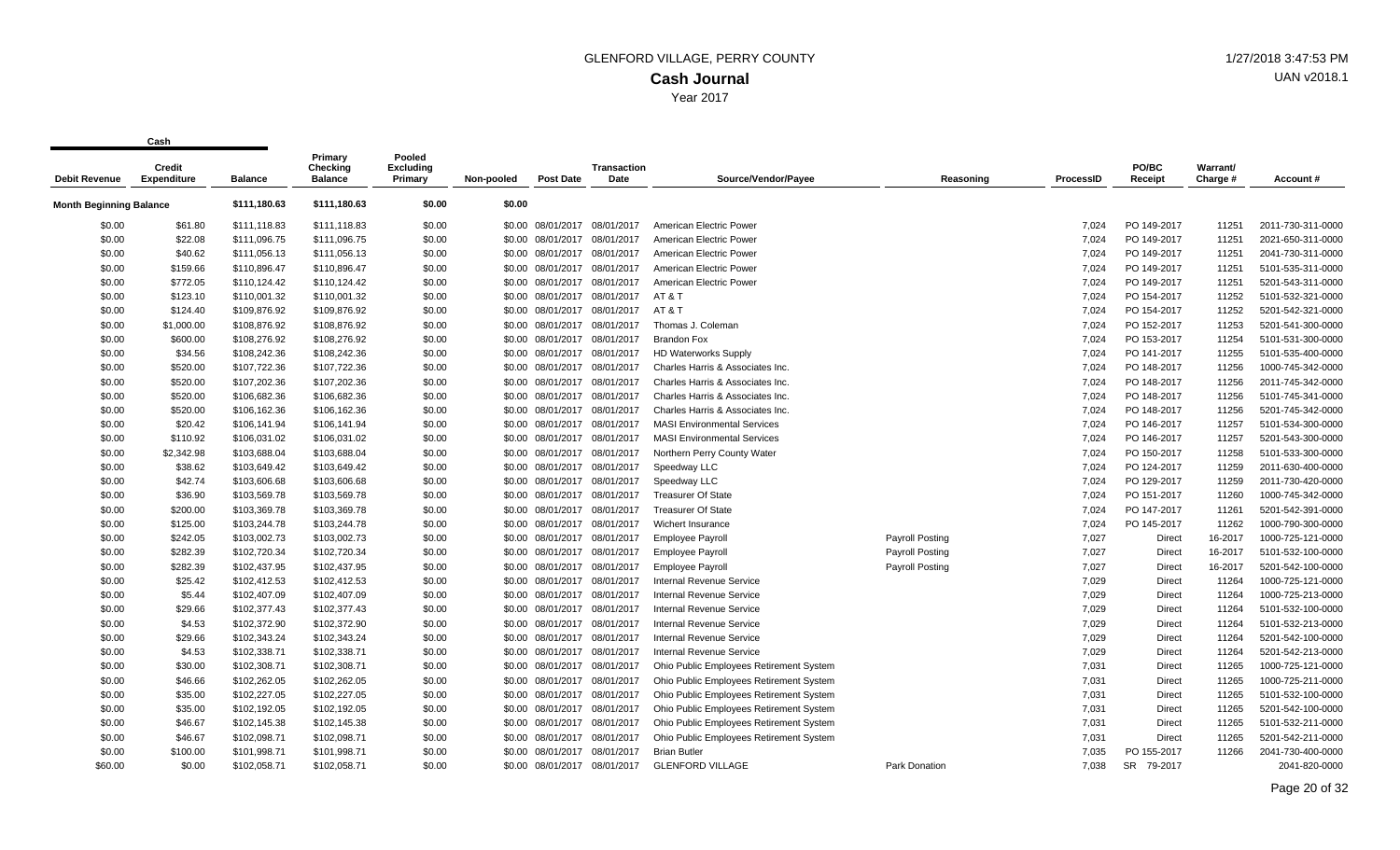| <b>Debit Revenue</b> | Credit<br><b>Expenditure</b> | <b>Balance</b> | Primary<br>Checking<br><b>Balance</b> | Pooled<br><b>Excluding</b><br>Primary | Non-pooled | <b>Post Date</b>             | Transaction<br>Date | Source/Vendor/Payee                      | Reasoning                              | ProcessID | PO/BC<br>Receipt     | Warrant/<br>Charge # | Account#          |
|----------------------|------------------------------|----------------|---------------------------------------|---------------------------------------|------------|------------------------------|---------------------|------------------------------------------|----------------------------------------|-----------|----------------------|----------------------|-------------------|
| \$348.71             | \$0.00                       | \$102,407.42   | \$102,407.42                          | \$0.00                                |            | \$0.00 08/01/2017            | 08/01/2017          | <b>GLENFORD VILLAGE</b>                  | Utility Bill Collection                | 7,038     | SR 80-2017           |                      | 5101-541-0000     |
| \$46.50              | \$0.00                       | \$102,453.92   | \$102,453.92                          | \$0.00                                |            | \$0.00 08/01/2017 08/01/2017 |                     | <b>GLENFORD VILLAGE</b>                  | <b>Utility Bill Collection</b>         | 7,038     | SR 80-2017           |                      | 5101-891-0000     |
| \$442.00             | \$0.00                       | \$102,895.92   | \$102,895.92                          | \$0.00                                |            | \$0.00 08/01/2017            | 08/01/2017          | <b>GLENFORD VILLAGE</b>                  | <b>Utility Bill Collection</b>         | 7,038     | SR 80-2017           |                      | 5201-541-0000     |
| \$0.00               | \$0.00                       | \$102.895.92   | \$102,895.92                          | \$0.00                                |            | \$0.00 08/01/2017            | 09/05/2017          | Post Bank Reconciliation                 | ReconciliationDate:08/01/2017          | 7.140     |                      |                      |                   |
| \$7.60               | \$0.00                       | \$102.903.52   | \$102.903.52                          | \$0.00                                |            | \$0.00 08/04/2017            | 08/04/2017          | <b>GLENFORD VILLAGE</b>                  | <b>Bulk Water</b>                      | 7.042     | SR 81-2017           |                      | 5101-543-0000     |
| \$597.92             | \$0.00                       | \$103,501.44   | \$103,501.44                          | \$0.00                                |            | \$0.00 08/04/2017            | 08/04/2017          | <b>GLENFORD VILLAGE</b>                  | <b>Utility Bill Collection</b>         | 7,042     | <b>SR</b><br>82-2017 |                      | 5101-541-0000     |
| \$104.00             | \$0.00                       | \$103,605.44   | \$103,605.44                          | \$0.00                                |            | \$0.00 08/04/2017            | 08/04/2017          | <b>GLENFORD VILLAGE</b>                  | <b>Utility Bill Collection</b>         | 7,042     | <b>SR</b><br>82-2017 |                      | 5201-541-0000     |
| \$85.50              | \$0.00                       | \$103,690.94   | \$103,690.94                          | \$0.00                                |            | \$0.00 08/04/2017            | 08/04/2017          | <b>GLENFORD VILLAGE</b>                  | <b>Utility Bill Collection</b>         | 7.042     | <b>SR</b><br>82-2017 |                      | 5101-891-0000     |
| \$180.25             | \$0.00                       | \$103,871.19   | \$103,871.19                          | \$0.00                                |            | \$0.00 08/08/2017 08/11/2017 |                     | <b>GLENFORD VILLAGE</b>                  | Park Donation                          | 7,049     | <b>SR</b><br>86-2017 |                      | 2041-820-0000     |
| \$150.00             | \$0.00                       | \$104,021.19   | \$104,021.19                          | \$0.00                                |            | \$0.00 08/11/2017            | 08/11/2017          | <b>GLENFORD VILLAGE</b>                  | Attorney General: Pat Ayers Reimburs   | 7,047     | <b>SR</b><br>83-2017 |                      | 5101-999-0000     |
| \$1,045.59           | \$0.00                       | \$105,066.78   | \$105,066.78                          | \$0.00                                |            | \$0.00 08/11/2017            | 08/11/2017          | <b>GLENFORD VILLAGE</b>                  | <b>Utility Bill Collection</b>         | 7,047     | <b>SR</b><br>84-2017 |                      | 5101-541-0000     |
| \$121.50             | \$0.00                       | \$105,188.28   | \$105,188.28                          | \$0.00                                |            | \$0.00 08/11/2017            | 08/11/2017          | <b>GLENFORD VILLAGE</b>                  | <b>Utility Bill Collection</b>         | 7.047     | SR 84-2017           |                      | 5101-891-0000     |
| \$2.792.40           | \$0.00                       | \$107,980.68   | \$107,980.68                          | \$0.00                                |            | \$0.00 08/11/2017            | 08/11/2017          | <b>GLENFORD VILLAGE</b>                  | <b>Utility Bill Collection</b>         | 7.047     | SR 84-2017           |                      | 5201-541-0000     |
| \$1,486.60           | \$0.00                       | \$109,467.28   | \$109,467.28                          | \$0.00                                |            | \$0.00 08/11/2017            | 08/11/2017          | <b>GLENFORD VILLAGE</b>                  | <b>Utility Bill Collection</b>         | 7.047     | <b>SR</b><br>85-2017 |                      | 5101-541-0000     |
| \$294.50             | \$0.00                       | \$109,761.78   | \$109,761.78                          | \$0.00                                |            | \$0.00 08/11/2017 08/11/2017 |                     | <b>GLENFORD VILLAGE</b>                  | <b>Utility Bill Collection</b>         | 7,047     | SR 85-2017           |                      | 5101-891-0000     |
| \$513.90             | \$0.00                       | \$110,275.68   | \$110,275.68                          | \$0.00                                |            | \$0.00 08/11/2017            | 08/11/2017          | <b>GLENFORD VILLAGE</b>                  | Utility Bill Collection                | 7,047     | <b>SR</b><br>85-2017 |                      | 5201-541-0000     |
| \$4,986.01           | \$0.00                       | \$115,261.69   | \$115,261.69                          | \$0.00                                |            | \$0.00 08/22/2017            | 08/22/2017          | <b>GLENFORD VILLAGE</b>                  | Perry County Auditor - 2nd R/E Settler | 7,056     | <b>SR</b><br>87-2017 |                      | 1000-110-0000     |
| \$706.19             | \$0.00                       | \$115,967.88   | \$115,967.88                          | \$0.00                                |            | \$0.00 08/22/2017            | 08/22/2017          | <b>GLENFORD VILLAGE</b>                  | Perry County Auditor - 2nd R/E Settler | 7,056     | SR 87-2017           |                      | 2011-110-0000     |
| \$100.72             | \$0.00                       | \$116,068.60   | \$116,068.60                          | \$0.00                                |            | \$0.00 08/22/2017            | 08/22/2017          | <b>GLENFORD VILLAGE</b>                  | Perry County Auditor - 2nd R/E Settler | 7,056     | SR 87-2017           |                      | 2011-190-0000     |
| \$470.28             | \$0.00                       | \$116,538.88   | \$116,538.88                          | \$0.00                                |            | \$0.00 08/22/2017            | 08/22/2017          | <b>GLENFORD VILLAGE</b>                  | Perry County Auditor - 2nd R/E Settler | 7,056     | <b>SR</b><br>87-2017 |                      | 1000-211-0000     |
| \$125.00             | \$0.00                       | \$116,663.88   | \$116,663.88                          | \$0.00                                |            | \$0.00 08/22/2017            | 08/22/2017          | <b>GLENFORD VILLAGE</b>                  | Perry County Auditor - 2nd R/E Settler | 7,056     | <b>SR</b><br>87-2017 |                      | 1000-222-0000     |
| \$8.17               | \$0.00                       | \$116,672.05   | \$116,672.05                          | \$0.00                                |            | \$0.00 08/22/2017            | 08/22/2017          | <b>GLENFORD VILLAGE</b>                  | Perry County Auditor - 2nd R/E Settler | 7,056     | SR 87-2017           |                      | 2021-190-0000     |
| \$2,143.18           | \$0.00                       | \$118,815.23   | \$118,815.23                          | \$0.00                                |            | \$0.00 08/22/2017            | 08/22/2017          | <b>GLENFORD VILLAGE</b>                  | Utility Bill Collection                | 7.056     | SR 88-2017           |                      | 5101-541-0000     |
| \$310.00             | \$0.00                       | \$119,125.23   | \$119,125.23                          | \$0.00                                |            | \$0.00 08/22/2017            | 08/22/2017          | <b>GLENFORD VILLAGE</b>                  | <b>Utility Bill Collection</b>         | 7,056     | SR 88-2017           |                      | 5101-891-0000     |
| \$1,959.60           | \$0.00                       | \$121,084.83   | \$121,084.83                          | \$0.00                                |            | \$0.00 08/22/2017            | 08/22/2017          | <b>GLENFORD VILLAGE</b>                  | <b>Utility Bill Collection</b>         | 7,056     | SR 88-2017           |                      | 5201-541-0000     |
| \$0.00               | \$137.20                     | \$120,947.63   | \$120,947.63                          | \$0.00                                |            | \$0.00 08/22/2017            | 08/22/2017          | Perry County Auditor                     |                                        | 7,080     | PO 166-2017          | 17-2017              | 1000-725-344-0000 |
| \$0.00               | \$19.06                      | \$120,928.57   | \$120,928.57                          | \$0.00                                |            | \$0.00 08/22/2017            | 08/22/2017          | Perry County Auditor                     |                                        | 7,080     | PO 166-2017          | 17-2017              | 2011-620-344-0000 |
| \$0.00               | \$165.83                     | \$120,762.74   | \$120,762.74                          | \$0.00                                |            | \$0.00 08/22/2017            | 08/22/2017          | American Electric Power                  |                                        | 7.086     | PO 156-2017          | 11267                | 1000-130-311-0000 |
| \$0.00               | \$129.92                     | \$120,632.82   | \$120,632.82                          | \$0.00                                |            | \$0.00 08/22/2017 08/22/2017 |                     | AT&T                                     |                                        | 7.086     | PO 162-2017          | 11268                | 5201-542-321-0000 |
| \$0.00               | \$35.00                      | \$120,597.82   | \$120,597.82                          | \$0.00                                |            | \$0.00 08/22/2017            | 08/22/2017          | <b>Energy Cooperative</b>                |                                        | 7.086     | PO 157-2017          | 11269                | 1000-730-313-0000 |
| \$0.00               | \$40.00                      | \$120,557.82   | \$120,557.82                          | \$0.00                                |            | \$0.00 08/22/2017            | 08/22/2017          | <b>TCCI Laboratories. Inc.</b>           |                                        | 7,086     | PO 163-2017          | 11270                | 5101-534-300-0000 |
| \$0.00               | \$36.90                      | \$120,520.92   | \$120,520.92                          | \$0.00                                |            | \$0.00 08/22/2017            | 08/22/2017          | <b>Treasurer Of State</b>                |                                        | 7.086     | PO 159-2017          | 11271                | 1000-745-342-0000 |
| \$0.60               | \$0.00                       | \$120,521.52   | \$120,521.52                          | \$0.00                                |            | \$0.00 08/23/2017            | 08/29/2017          | Positive Adjustment for GLENFORD VILLAGE | Bank found Ck 1669 - Marcum .60 cer    | 7,090     | SR 88-2017           |                      | 5101-541-0000     |
| \$477.78             | \$0.00                       | \$120,999.30   | \$120,999.30                          | \$0.00                                |            | \$0.00 08/25/2017            | 08/29/2017          | <b>GLENFORD VILLAGE</b>                  | Utility Bill Collection                | 7,095     | 89-2017<br>SR        |                      | 5101-541-0000     |
| \$139.00             | \$0.00                       | \$121,138.30   | \$121,138.30                          | \$0.00                                |            | \$0.00 08/25/2017            | 08/29/2017          | <b>GLENFORD VILLAGE</b>                  | Utility Bill Collection                | 7,095     | SR 89-2017           |                      | 5101-891-0000     |
| \$668.60             | \$0.00                       | \$121,806.90   | \$121,806.90                          | \$0.00                                |            | \$0.00 08/25/2017            | 08/29/2017          | <b>GLENFORD VILLAGE</b>                  | Utility Bill Collection                | 7,095     | SR<br>89-2017        |                      | 5201-541-0000     |
| \$132.77             | \$0.00                       | \$121,939.67   | \$121,939.67                          | \$0.00                                |            | \$0.00 08/29/2017            | 08/29/2017          | <b>GLENFORD VILLAGE</b>                  | <b>Utility Bill Collection</b>         | 7,095     | <b>SR</b><br>90-2017 |                      | 5101-541-0000     |
| \$21.50              | \$0.00                       | \$121,961.17   | \$121,961.17                          | \$0.00                                |            | \$0.00 08/29/2017            | 08/29/2017          | <b>GLENFORD VILLAGE</b>                  | <b>Utility Bill Collection</b>         | 7.095     | SR 90-2017           |                      | 5101-891-0000     |
| \$171.60             | \$0.00                       | \$122,132.77   | \$122,132.77                          | \$0.00                                |            | \$0.00 08/29/2017            | 08/29/2017          | <b>GLENFORD VILLAGE</b>                  | Utility Bill Collection                | 7.095     | SR 90-2017           |                      | 5201-541-0000     |
| \$6.95               | \$0.00                       | \$122,139.72   | \$122,139.72                          | \$0.00                                |            | \$0.00 08/29/2017            | 08/29/2017          | <b>GLENFORD VILLAGE</b>                  | Park Donations - 135.00                | 7.095     | SR 91-2017           |                      | 1000-110-0000     |
| \$135.00             | \$0.00                       | \$122,274.72   | \$122,274.72                          | \$0.00                                |            | \$0.00 08/29/2017            | 08/29/2017          | <b>GLENFORD VILLAGE</b>                  | Park Donations - 135.00                | 7.095     | SR 91-2017           |                      | 2041-820-0000     |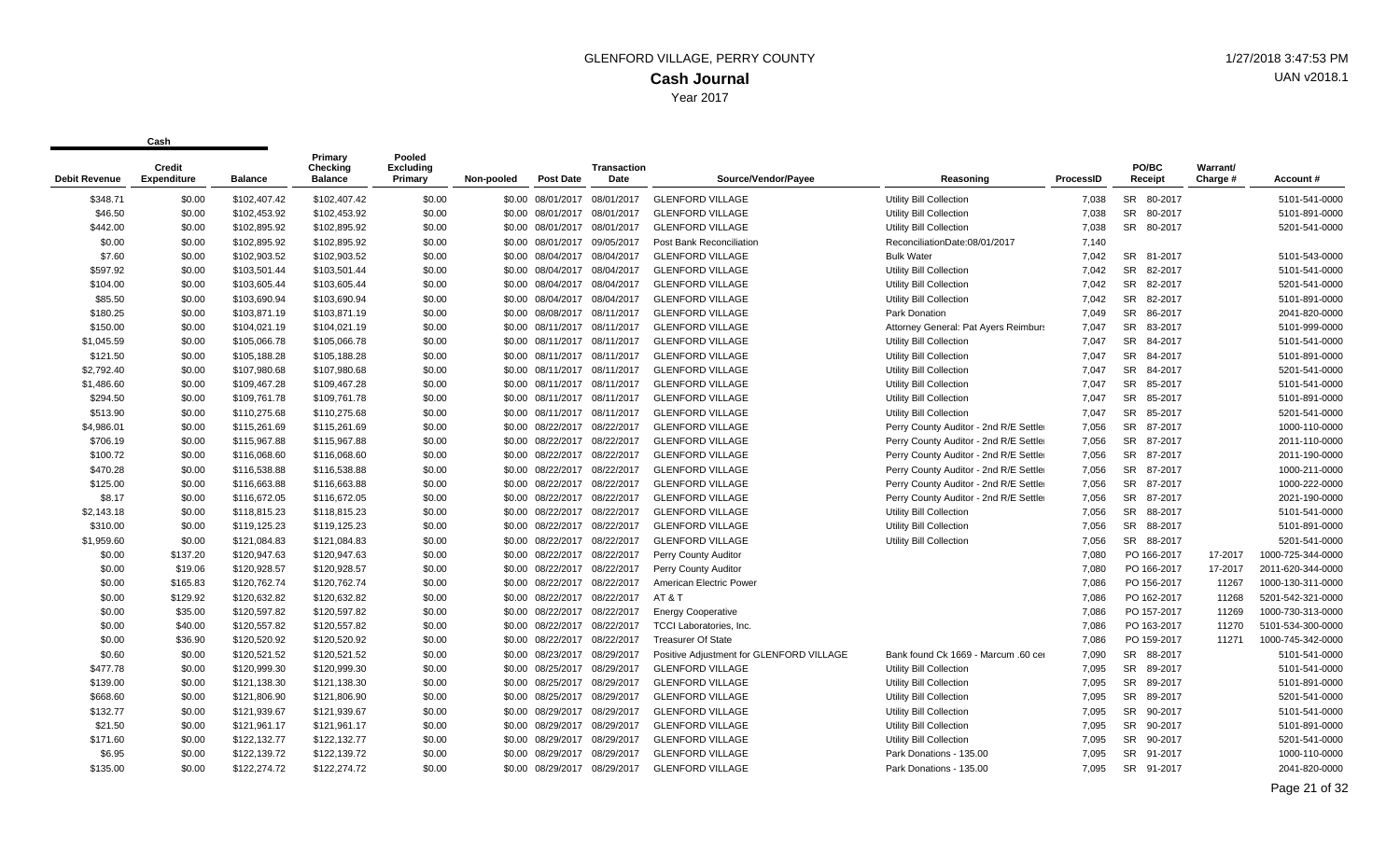|                      | Cash                         |                |                                       |                                       |            |                              |                              |                          |                                       |           |                  |                      |               |
|----------------------|------------------------------|----------------|---------------------------------------|---------------------------------------|------------|------------------------------|------------------------------|--------------------------|---------------------------------------|-----------|------------------|----------------------|---------------|
| <b>Debit Revenue</b> | Credit<br><b>Expenditure</b> | <b>Balance</b> | Primary<br>Checking<br><b>Balance</b> | Pooled<br><b>Excluding</b><br>Primary | Non-pooled | <b>Post Date</b>             | Transaction<br>Date          | Source/Vendor/Pavee      | Reasoning                             | ProcessID | PO/BC<br>Receipt | Warrant/<br>Charge # | Account#      |
| \$534.35             | \$0.00                       | \$122,809.07   | \$122,809.07                          | \$0.00                                |            | \$0.00 08/29/2017 08/29/2017 |                              | <b>GLENFORD VILLAGE</b>  | State of Ohio - State & Local Highway | 7.095     | SR 92-2017       |                      | 2011-225-0000 |
| \$43.33              | \$0.00                       | \$122,852.40   | \$122,852.40                          | \$0.00                                |            | \$0.00 08/29/2017 08/29/2017 |                              | <b>GLENFORD VILLAGE</b>  | State of Ohio - State & Local Highway | 7,095     | SR 92-2017       |                      | 2011-225-0000 |
| \$0.00               | \$0.00                       | \$122.852.40   | \$122,852.40                          | \$0.00                                |            |                              | \$0.00 08/31/2017 09/26/2017 | Post Bank Reconciliation | ReconciliationDate:08/31/2017         | 7,223     |                  |                      |               |
| \$21,417.60          | \$9,745.83                   | Total for      | August                                |                                       |            |                              |                              |                          |                                       |           |                  |                      |               |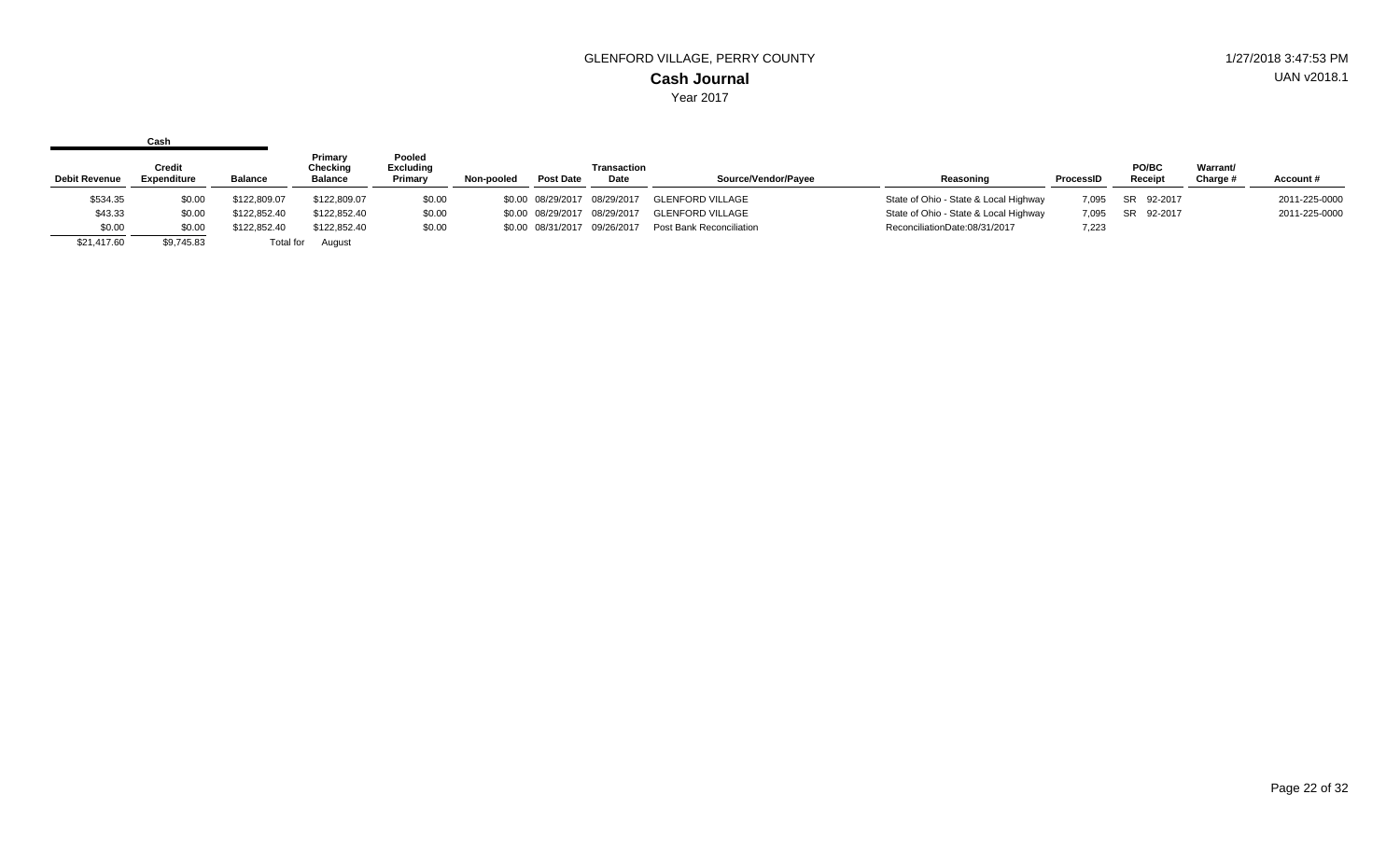| <b>Debit Revenue</b>           | <b>Credit</b><br><b>Expenditure</b> | <b>Balance</b> | Primary<br><b>Checking</b><br><b>Balance</b> | Pooled<br><b>Excluding</b><br>Primary | Non-pooled | <b>Post Date</b>  | Transaction<br>Date          | Source/Vendor/Payee                     | Reasoning              | <b>ProcessID</b> | PO/BC<br>Receipt | Warrant/<br>Charge # | Account#          |
|--------------------------------|-------------------------------------|----------------|----------------------------------------------|---------------------------------------|------------|-------------------|------------------------------|-----------------------------------------|------------------------|------------------|------------------|----------------------|-------------------|
| <b>Month Beginning Balance</b> |                                     | \$122,852.40   | \$122,852.40                                 | \$0.00                                | \$0.00     |                   |                              |                                         |                        |                  |                  |                      |                   |
| \$0.00                         | \$62.10                             | \$122,790.30   | \$122,790.30                                 | \$0.00                                |            | \$0.00 09/05/2017 | 09/05/2017                   | American Electric Power                 |                        | 7.132            | PO 168-2017      | 11272                | 2011-730-311-0000 |
| \$0.00                         | \$22.20                             | \$122,768.10   | \$122,768.10                                 | \$0.00                                |            | \$0.00 09/05/2017 | 09/05/2017                   | American Electric Power                 |                        | 7,132            | PO 168-2017      | 11272                | 2021-650-311-0000 |
| \$0.00                         | \$38.06                             | \$122,730.04   | \$122,730.04                                 | \$0.00                                |            | \$0.00 09/05/2017 | 09/05/2017                   | American Electric Power                 |                        | 7,132            | PO 168-2017      | 11272                | 2041-730-311-0000 |
| \$0.00                         | \$127.56                            | \$122,602.48   | \$122,602.48                                 | \$0.00                                |            | \$0.00 09/05/2017 | 09/05/2017                   | American Electric Power                 |                        | 7,132            | PO 168-2017      | 11272                | 5101-535-311-0000 |
| \$0.00                         | \$751.16                            | \$121,851.32   | \$121,851.32                                 | \$0.00                                |            | \$0.00 09/05/2017 | 09/05/2017                   | American Electric Power                 |                        | 7,132            | PO 168-2017      | 11272                | 5201-543-311-0000 |
| \$0.00                         | \$113.77                            | \$121,737.55   | \$121,737.55                                 | \$0.00                                |            | \$0.00 09/05/2017 | 09/05/2017                   | AT&T                                    |                        | 7,132            | PO 169-2017      | 11273                | 5101-532-321-0000 |
| \$0.00                         | \$109.74                            | \$121,627.81   | \$121,627.81                                 | \$0.00                                |            |                   | \$0.00 09/05/2017 09/05/2017 | AT&T                                    |                        | 7,132            | PO 169-2017      | 11273                | 5201-542-321-0000 |
| \$0.00                         | \$16.92                             | \$121,610.89   | \$121,610.89                                 | \$0.00                                |            | \$0.00 09/05/2017 | 09/05/2017                   | <b>Brian Butler</b>                     |                        | 7,132            | PO 175-2017      | 11274                | 1000-790-400-0000 |
| \$0.00                         | \$1,000.00                          | \$120,610.89   | \$120,610.89                                 | \$0.00                                |            | \$0.00 09/05/2017 | 09/05/2017                   | Thomas J. Coleman                       |                        | 7,132            | PO 178-2017      | 11275                | 5201-541-300-0000 |
| \$0.00                         | \$36.71                             | \$120,574.18   | \$120,574.18                                 | \$0.00                                |            | \$0.00 09/05/2017 | 09/05/2017                   | <b>Energy Cooperative</b>               |                        | 7,132            | PO 171-2017      | 11276                | 1000-730-313-0000 |
| \$0.00                         | \$124.00                            | \$120,450.18   | \$120,450.18                                 | \$0.00                                |            | \$0.00 09/05/2017 | 09/05/2017                   | Federal Licensing Inc.                  |                        | 7,132            | PO 176-2017      | 11277                | 5101-532-320-0000 |
| \$0.00                         | \$600.00                            | \$119,850.18   | \$119,850.18                                 | \$0.00                                |            | \$0.00 09/05/2017 | 09/05/2017                   | <b>Brandon Fox</b>                      |                        | 7.132            | PO 177-2017      | 11278                | 5101-531-300-0000 |
| \$0.00                         | \$27.17                             | \$119,823.01   | \$119,823.01                                 | \$0.00                                |            |                   | \$0.00 09/05/2017 09/05/2017 | <b>MASI Environmental Services</b>      |                        | 7,132            | PO 167-2017      | 11279                | 5101-534-300-0000 |
| \$0.00                         | \$44.29                             | \$119,778.72   | \$119,778.72                                 | \$0.00                                |            | \$0.00 09/05/2017 | 09/05/2017                   | <b>MASI Environmental Services</b>      |                        | 7,132            | PO 158-2017      | 11279                | 5201-549-300-0000 |
| \$0.00                         | \$44.29                             | \$119,734.43   | \$119,734.43                                 | \$0.00                                |            | \$0.00 09/05/2017 | 09/05/2017                   | <b>MASI Environmental Services</b>      |                        | 7,132            | PO 170-2017      | 11279                | 5201-543-300-0000 |
| \$0.00                         | \$110.92                            | \$119,623.51   | \$119,623.51                                 | \$0.00                                |            | \$0.00 09/05/2017 | 09/05/2017                   | <b>MASI Environmental Services</b>      |                        | 7,132            | PO 164-2017      | 11279                | 5201-549-300-0000 |
| \$0.00                         | \$3,100.82                          | \$116,522.69   | \$116,522.69                                 | \$0.00                                |            | \$0.00 09/05/2017 | 09/05/2017                   | Northern Perry County Water             |                        | 7,132            | PO 180-2017      | 11280                | 5101-533-300-0000 |
| \$0.00                         | \$13,725.00                         | \$102,797.69   | \$102,797.69                                 | \$0.00                                |            | \$0.00 09/05/2017 | 09/05/2017                   | Mid Atlantic Storage Systems, Inc.      |                        | 7,132            | PO 53-2017       | 11281                | 5101-539-430-0000 |
| \$0.00                         | \$1,760.00                          | \$101,037.69   | \$101,037.69                                 | \$0.00                                |            | \$0.00 09/05/2017 | 09/05/2017                   | Slone's Tree Service                    |                        | 7,132            | PO 173-2017      | 11282                | 2011-730-300-0000 |
| \$0.00                         | \$740.00                            | \$100,297.69   | \$100,297.69                                 | \$0.00                                |            | \$0.00 09/05/2017 | 09/05/2017                   | Slone's Tree Service                    |                        | 7,132            | PO 173-2017      | 11282                | 2041-730-300-0000 |
| \$0.00                         | \$46.20                             | \$100,251.49   | \$100,251.49                                 | \$0.00                                |            | \$0.00 09/05/2017 | 09/05/2017                   | Speedway LLC                            |                        | 7,132            | PO 144-2017      | 11283                | 2011-620-400-0000 |
| \$0.00                         | \$45.69                             | \$100,205.80   | \$100,205.80                                 | \$0.00                                |            | \$0.00 09/05/2017 | 09/05/2017                   | Speedway LLC                            |                        | 7,132            | PO 160-2017      | 11283                | 2011-620-400-0000 |
| \$0.00                         | \$257.10                            | \$99,948.70    | \$99,948.70                                  | \$0.00                                |            | \$0.00 09/05/2017 | 09/05/2017                   | <b>Treasurer Of State</b>               |                        | 7,132            | PO 179-2017      | 11284                | 1000-745-343-0000 |
| \$0.00                         | \$27.76                             | \$99,920.94    | \$99,920.94                                  | \$0.00                                |            | \$0.00 09/05/2017 | 09/05/2017                   | Tri-County Plumbing & Hardware          |                        | 7,132            | PO 172-2017      | 11285                | 1000-790-400-0000 |
| \$0.00                         | \$21.99                             | \$99,898.95    | \$99,898.95                                  | \$0.00                                |            | \$0.00 09/05/2017 | 09/05/2017                   | Tri-County Plumbing & Hardware          |                        | 7,132            | PO 172-2017      | 11285                | 5101-535-400-0000 |
| \$0.00                         | \$40.53                             | \$99,858.42    | \$99,858.42                                  | \$0.00                                |            | \$0.00 09/05/2017 | 09/05/2017                   | Underwood's Inc.                        |                        | 7,132            | PO 174-2017      | 11286                | 2041-730-400-0000 |
| \$0.00                         | \$242.05                            | \$99,616.37    | \$99,616.37                                  | \$0.00                                |            | \$0.00 09/05/2017 | 09/05/2017                   | <b>Employee Payroll</b>                 | <b>Payroll Posting</b> | 7,135            | Direct           | 18-2017              | 1000-725-121-0000 |
| \$0.00                         | \$282.39                            | \$99,333.98    | \$99,333.98                                  | \$0.00                                |            | \$0.00 09/05/2017 | 09/05/2017                   | <b>Employee Payroll</b>                 | <b>Payroll Posting</b> | 7,135            | Direct           | 18-2017              | 5101-532-100-0000 |
| \$0.00                         | \$282.39                            | \$99,051.59    | \$99,051.59                                  | \$0.00                                |            | \$0.00 09/05/2017 | 09/05/2017                   | <b>Employee Payroll</b>                 | <b>Payroll Posting</b> | 7,135            | Direct           | 18-2017              | 5201-542-100-0000 |
| \$0.00                         | \$30.00                             | \$99,021.59    | \$99,021.59                                  | \$0.00                                |            | \$0.00 09/05/2017 | 09/05/2017                   | Ohio Public Employees Retirement System |                        | 7,137            | Direct           | 11288                | 1000-725-121-0000 |
| \$0.00                         | \$35.00                             | \$98,986.59    | \$98,986.59                                  | \$0.00                                |            | \$0.00 09/05/2017 | 09/05/2017                   | Ohio Public Employees Retirement System |                        | 7,137            | Direct           | 11288                | 5101-532-100-0000 |
| \$0.00                         | \$35.00                             | \$98,951.59    | \$98,951.59                                  | \$0.00                                |            | \$0.00 09/05/2017 | 09/05/2017                   | Ohio Public Employees Retirement System |                        | 7,137            | Direct           | 11288                | 5201-542-100-0000 |
| \$0.00                         | \$46.66                             | \$98,904.93    | \$98,904.93                                  | \$0.00                                |            | \$0.00 09/05/2017 | 09/05/2017                   | Ohio Public Employees Retirement System |                        | 7,137            | Direct           | 11288                | 1000-725-211-0000 |
| \$0.00                         | \$46.67                             | \$98,858.26    | \$98,858.26                                  | \$0.00                                |            | \$0.00 09/05/2017 | 09/05/2017                   | Ohio Public Employees Retirement System |                        | 7,137            | Direct           | 11288                | 5101-532-211-0000 |
| \$0.00                         | \$46.67                             | \$98,811.59    | \$98,811.59                                  | \$0.00                                |            | \$0.00 09/05/2017 | 09/05/2017                   | Ohio Public Employees Retirement System |                        | 7,137            | Direct           | 11288                | 5201-542-211-0000 |
| \$0.00                         | \$25.42                             | \$98,786.17    | \$98,786.17                                  | \$0.00                                |            | \$0.00 09/05/2017 | 09/05/2017                   | Internal Revenue Service                |                        | 7,139            | Direct           | 11289                | 1000-725-121-0000 |
| \$0.00                         | \$5.44                              | \$98,780.73    | \$98,780.73                                  | \$0.00                                |            | \$0.00 09/05/2017 | 09/05/2017                   | <b>Internal Revenue Service</b>         |                        | 7,139            | Direct           | 11289                | 1000-725-213-0000 |
| \$0.00                         | \$29.66                             | \$98,751.07    | \$98,751.07                                  | \$0.00                                |            | \$0.00 09/05/2017 | 09/05/2017                   | Internal Revenue Service                |                        | 7,139            | Direct           | 11289                | 5101-532-100-0000 |
| \$0.00                         | \$4.53                              | \$98.746.54    | \$98.746.54                                  | \$0.00                                |            | \$0.00 09/05/2017 | 09/05/2017                   | <b>Internal Revenue Service</b>         |                        | 7.139            | <b>Direct</b>    | 11289                | 5101-532-213-0000 |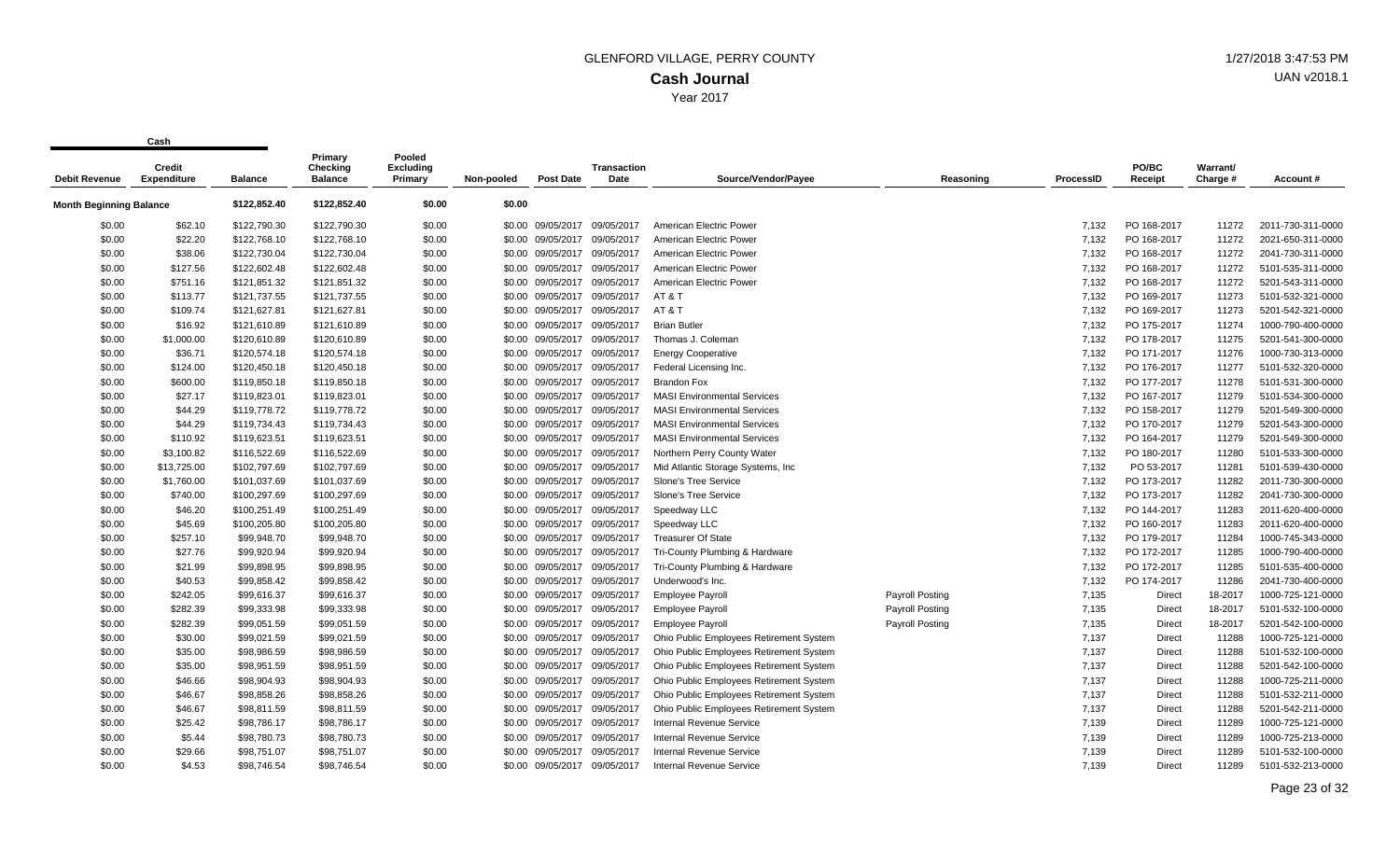| <b>Debit Revenue</b> | <b>Credit</b><br><b>Expenditure</b> | <b>Balance</b> | Primary<br><b>Checking</b><br><b>Balance</b> | Pooled<br><b>Excluding</b><br>Primary | Non-pooled | <b>Post Date</b>             | <b>Transaction</b><br><b>Date</b> | Source/Vendor/Payee       | Reasoning                              | ProcessID | PO/BC<br>Receipt     | Warrant/<br>Charge # | Account#          |
|----------------------|-------------------------------------|----------------|----------------------------------------------|---------------------------------------|------------|------------------------------|-----------------------------------|---------------------------|----------------------------------------|-----------|----------------------|----------------------|-------------------|
| \$0.00               | \$29.66                             | \$98,716.88    | \$98,716.88                                  | \$0.00                                |            | \$0.00 09/05/2017            | 09/05/2017                        | Internal Revenue Service  |                                        | 7,139     | <b>Direct</b>        | 11289                | 5201-542-100-0000 |
| \$0.00               | \$4.53                              | \$98,712.35    | \$98,712.35                                  | \$0.00                                |            | \$0.00 09/05/2017            | 09/05/2017                        | Internal Revenue Service  |                                        | 7,139     | <b>Direct</b>        | 11289                | 5201-542-213-0000 |
| \$0.00               | \$49.50                             | \$98,662.85    | \$98,662.85                                  | \$0.00                                |            | \$0.00 09/12/2017            | 09/12/2017                        | US Bank                   |                                        | 7,172     | PO 188-2017          | 19-2017              | 1000-725-391-0000 |
| \$1,372.70           | \$0.00                              | \$100,035.55   | \$100,035.55                                 | \$0.00                                |            | \$0.00 09/12/2017 09/12/2017 |                                   | <b>GLENFORD VILLAGE</b>   | Utility Bill collections               | 7,176     | <b>SR</b><br>93-2017 |                      | 5101-541-0000     |
| \$254.50             | \$0.00                              | \$100,290.05   | \$100,290.05                                 | \$0.00                                |            | \$0.00 09/12/2017 09/12/2017 |                                   | <b>GLENFORD VILLAGE</b>   | Utility Bill collections               | 7.176     | <b>SR</b><br>93-2017 |                      | 5101-891-0000     |
| \$873.60             | \$0.00                              | \$101,163.65   | \$101,163.65                                 | \$0.00                                |            | \$0.00 09/12/2017 09/12/2017 |                                   | <b>GLENFORD VILLAGE</b>   | Utility Bill collections               | 7,176     | <b>SR</b><br>93-2017 |                      | 5201-541-0000     |
| \$50.00              | \$0.00                              | \$101,213.65   | \$101,213.65                                 | \$0.00                                |            | \$0.00 09/12/2017            | 09/12/2017                        | <b>GLENFORD VILLAGE</b>   | Park Donation                          | 7,176     | <b>SR</b><br>94-2017 |                      | 2041-820-0000     |
| \$785.54             | \$0.00                              | \$101,999.19   | \$101,999.19                                 | \$0.00                                |            | \$0.00 09/12/2017            | 09/12/2017                        | <b>GLENFORD VILLAGE</b>   | Utility Bill Collection                | 7,176     | <b>SR</b><br>95-2017 |                      | 5101-541-0000     |
| \$71.00              | \$0.00                              | \$102,070.19   | \$102,070.19                                 | \$0.00                                |            | \$0.00 09/12/2017 09/12/2017 |                                   | <b>GLENFORD VILLAGE</b>   | Utility Bill Collection                | 7.176     | <b>SR</b><br>95-2017 |                      | 5101-891-0000     |
| \$208.00             | \$0.00                              | \$102,278.19   | \$102,278.19                                 | \$0.00                                |            | \$0.00 09/12/2017            | 09/12/2017                        | <b>GLENFORD VILLAGE</b>   | Utility Bill Collection                | 7.176     | SR 95-2017           |                      | 5201-541-0000     |
| \$0.00               | $-$5,000.00$                        | \$107,278.19   | \$107,278.19                                 | \$0.00                                |            | \$0.00 09/12/2017 09/22/2017 |                                   | Commodore Bank            | Repair June mistake - check was not    | 7,205     | PO 119-2017          | 11220                | 5101-800-590-0000 |
| \$0.00               | \$20.00                             | \$107,258.19   | \$107,258.19                                 | \$0.00                                |            | \$0.00 09/15/2017            | 09/15/2017                        | US Bank                   |                                        | 7.182     | PO 190-2017          | 20-2017              | 1000-725-391-0000 |
| \$0.00               | \$169.91                            | \$107,088.28   | \$107,088.28                                 | \$0.00                                |            | \$0.00 09/15/2017            | 09/15/2017                        | American Electric Power   |                                        | 7,186     | PO 184-2017          | 11290                | 1000-130-311-0000 |
| \$0.00               | \$142.08                            | \$106,946.20   | \$106,946.20                                 | \$0.00                                |            | \$0.00 09/15/2017 09/15/2017 |                                   | <b>AT &amp; T</b>         |                                        | 7,186     | PO 186-2017          | 11291                | 5201-542-321-0000 |
| \$0.00               | \$23.49                             | \$106,922.71   | \$106,922.71                                 | \$0.00                                |            | \$0.00 09/15/2017 09/15/2017 |                                   | Commodore Bank - Credit   |                                        | 7,186     | PO 165-2017          | 11292                | 5201-542-400-0000 |
| \$238.40             | \$0.00                              | \$107,161.11   | \$107,161.11                                 | \$0.00                                |            | \$0.00 09/15/2017            | 09/15/2017                        | <b>GLENFORD VILLAGE</b>   | Attorney General - Pat Ayers payment   | 7,195     | SR 96-2017           |                      | 5101-999-0000     |
| \$1,032.39           | \$0.00                              | \$108,193.50   | \$108,193.50                                 | \$0.00                                |            | \$0.00 09/15/2017            | 09/15/2017                        | <b>GLENFORD VILLAGE</b>   | <b>Utility Bill Collection</b>         | 7,195     | <b>SR</b><br>97-2017 |                      | 5101-541-0000     |
| \$149.50             | \$0.00                              | \$108,343.00   | \$108,343.00                                 | \$0.00                                |            | \$0.00 09/15/2017 09/15/2017 |                                   | <b>GLENFORD VILLAGE</b>   | <b>Utility Bill Collection</b>         | 7,195     | <b>SR</b><br>97-2017 |                      | 5101-891-0000     |
| \$977.60             | \$0.00                              | \$109,320.60   | \$109,320.60                                 | \$0.00                                |            | \$0.00 09/15/2017 09/15/2017 |                                   | <b>GLENFORD VILLAGE</b>   | Utility Bill Collection                | 7,195     | SR 97-2017           |                      | 5201-541-0000     |
| \$0.00               | \$19.81                             | \$109,300.79   | \$109,300.79                                 | \$0.00                                |            | \$0.00 09/15/2017 09/15/2017 |                                   | <b>Treasurer Of State</b> |                                        | 7,199     | PO 192-2017          | 21-2017              | 1000-715-391-0000 |
| \$0.00               | $-$124.00$                          | \$109,424.79   | \$109,424.79                                 | \$0.00                                |            | \$0.00 09/22/2017            | 09/22/2017                        | Federal Licensing Inc.    |                                        | 7,206     | PO 176-2017          | 11277                | 5101-532-320-0000 |
| \$479.83             | \$0.00                              | \$109,904.62   | \$109,904.62                                 | \$0.00                                |            | \$0.00 09/26/2017            | 09/26/2017                        | <b>GLENFORD VILLAGE</b>   | Park Donation - 50.00                  | 7,212     | <b>SR</b><br>98-2017 |                      | 1000-211-0000     |
| \$50.00              | \$0.00                              | \$109,954.62   | \$109,954.62                                 | \$0.00                                |            | \$0.00 09/26/2017            | 09/26/2017                        | <b>GLENFORD VILLAGE</b>   | Park Donation - 50.00                  | 7,212     | <b>SR</b><br>98-2017 |                      | 2041-820-0000     |
| \$2,601.95           | \$0.00                              | \$112,556.57   | \$112,556.57                                 | \$0.00                                |            | \$0.00 09/26/2017            | 09/26/2017                        | <b>GLENFORD VILLAGE</b>   | Utility Bill Collection                | 7,212     | <b>SR</b><br>99-2017 |                      | 5101-541-0000     |
| \$290.00             | \$0.00                              | \$112,846.57   | \$112,846.57                                 | \$0.00                                |            | \$0.00 09/26/2017            | 09/26/2017                        | <b>GLENFORD VILLAGE</b>   | Utility Bill Collection                | 7,212     | <b>SR</b><br>99-2017 |                      | 5101-891-0000     |
| \$3,587.65           | \$0.00                              | \$116,434.22   | \$116,434.22                                 | \$0.00                                |            | \$0.00 09/26/2017            | 09/26/2017                        | <b>GLENFORD VILLAGE</b>   | Utility Bill Collection                | 7,212     | <b>SR</b><br>99-2017 |                      | 5201-541-0000     |
| \$38.56              | \$0.00                              | \$116,472.78   | \$116,472.78                                 | \$0.00                                |            | \$0.00 09/26/2017            | 09/26/2017                        | <b>GLENFORD VILLAGE</b>   | Park Donation - 60.00                  | 7,212     | SR 100-2017          |                      | 2011-190-0000     |
| \$3.13               | \$0.00                              | \$116,475.91   | \$116,475.91                                 | \$0.00                                |            | \$0.00 09/26/2017            | 09/26/2017                        | <b>GLENFORD VILLAGE</b>   | Park Donation - 60.00                  | 7,212     | SR 100-2017          |                      | 2021-190-0000     |
| \$60.00              | \$0.00                              | \$116,535.91   | \$116,535.91                                 | \$0.00                                |            | \$0.00 09/26/2017            | 09/26/2017                        | <b>GLENFORD VILLAGE</b>   | Park Donation - 60.00                  | 7,212     | SR 100-2017          |                      | 2041-820-0000     |
| \$153.61             | \$0.00                              | \$116,689.52   | \$116,689.52                                 | \$0.00                                |            | \$0.00 09/26/2017            | 09/26/2017                        | <b>GLENFORD VILLAGE</b>   | Utility Bill Collection                | 7,212     | SR 101-2017          |                      | 5101-541-0000     |
| \$16.00              | \$0.00                              | \$116,705.52   | \$116,705.52                                 | \$0.00                                |            | \$0.00 09/26/2017            | 09/26/2017                        | <b>GLENFORD VILLAGE</b>   | Utility Bill Collection                | 7,212     | SR 101-2017          |                      | 5101-891-0000     |
| \$100.00             | \$0.00                              | \$116,805.52   | \$116,805.52                                 | \$0.00                                |            | \$0.00 09/26/2017            | 09/26/2017                        | <b>GLENFORD VILLAGE</b>   | Utility Bill Collection                | 7,212     | SR 101-2017          |                      | 5201-541-0000     |
| \$0.00               | \$89.53                             | \$116,715.99   | \$116,715.99                                 | \$0.00                                |            | \$0.00 09/26/2017            | 09/26/2017                        | US Bank                   |                                        | 7.221     | PO 198-2017          | 22-2017              | 1000-725-391-0000 |
| \$211.07             | \$0.00                              | \$116,927.06   | \$116,927.06                                 | \$0.00                                |            | \$0.00 09/30/2017            | 09/30/2017                        | <b>GLENFORD VILLAGE</b>   | Utility Bill Collection                | 7.228     | SR 102-2017          |                      | 5101-541-0000     |
| \$36.00              | \$0.00                              | \$116,963.06   | \$116,963.06                                 | \$0.00                                |            | \$0.00 09/30/2017            | 09/30/2017                        | <b>GLENFORD VILLAGE</b>   | Utility Bill Collection                | 7,228     | SR 102-2017          |                      | 5101-891-0000     |
| \$369.20             | \$0.00                              | \$117,332.26   | \$117,332.26                                 | \$0.00                                |            | \$0.00 09/30/2017            | 09/30/2017                        | <b>GLENFORD VILLAGE</b>   | Utility Bill Collection                | 7,228     | SR 102-2017          |                      | 5201-541-0000     |
| \$23.00              | \$0.00                              | \$117,355.26   | \$117,355.26                                 | \$0.00                                |            | \$0.00 09/30/2017            | 09/30/2017                        | <b>GLENFORD VILLAGE</b>   | Ohio Municipal Joint Self Ins reimburs | 7,228     | SR 103-2017          |                      | 1000-999-0000     |
| \$0.00               | \$0.00                              | \$117,355.26   | \$117,355.26                                 | \$0.00                                |            | \$0.00 09/30/2017 11/03/2017 |                                   | Post Bank Reconciliation  | ReconciliationDate:09/30/2017          | 7,329     |                      |                      |                   |
| \$14,033.23          | \$19,530.37                         | Total for      | September                                    |                                       |            |                              |                                   |                           |                                        |           |                      |                      |                   |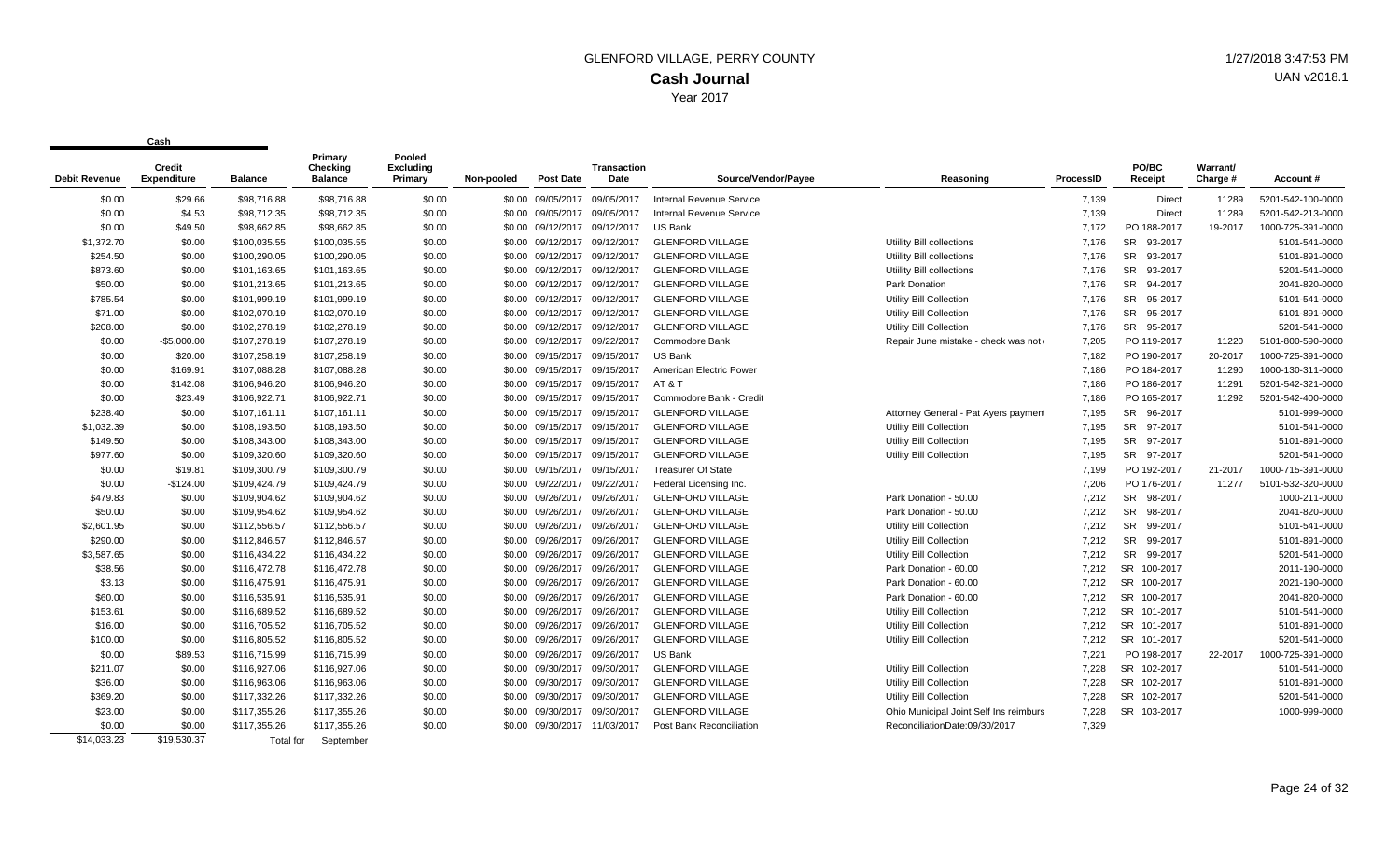|                                | Credit             |                | Primary<br>Checking | Pooled<br><b>Excluding</b> |            |                   | Transaction |                                      |                        |                  | PO/BC         | Warrant/ |                   |
|--------------------------------|--------------------|----------------|---------------------|----------------------------|------------|-------------------|-------------|--------------------------------------|------------------------|------------------|---------------|----------|-------------------|
| <b>Debit Revenue</b>           | <b>Expenditure</b> | <b>Balance</b> | <b>Balance</b>      | Primary                    | Non-pooled | <b>Post Date</b>  | Date        | Source/Vendor/Payee                  | Reasoning              | <b>ProcessID</b> | Receipt       | Charge # | Account #         |
| <b>Month Beginning Balance</b> |                    | \$117,355.26   | \$117,355.26        | \$0.00                     | \$0.00     |                   |             |                                      |                        |                  |               |          |                   |
| \$0.00                         | \$167.84           | \$117,187.42   | \$117,187.42        | \$0.00                     | \$0.00     | 10/03/2017        | 10/03/2017  | American Electric Power              |                        | 7.256            | PO 206-2017   | 1002     | 5101-535-311-0000 |
| \$0.00                         | \$65.17            | \$117,122.25   | \$117,122.25        | \$0.00                     | \$0.00     | 10/03/2017        | 10/03/2017  | American Electric Power              |                        | 7,256            | PO 206-2017   | 1002     | 2011-730-311-0000 |
| \$0.00                         | \$23.46            | \$117,098.79   | \$117,098.79        | \$0.00                     |            | \$0.00 10/03/2017 | 10/03/2017  | American Electric Power              |                        | 7,256            | PO 206-2017   | 1002     | 2021-650-311-0000 |
| \$0.00                         | \$41.03            | \$117,057.76   | \$117,057.76        | \$0.00                     | \$0.00     | 10/03/2017        | 10/03/2017  | American Electric Power              |                        | 7,256            | PO 206-2017   | 1002     | 2041-730-311-0000 |
| \$0.00                         | \$775.79           | \$116,281.97   | \$116,281.97        | \$0.00                     | \$0.00     | 10/03/2017        | 10/03/2017  | American Electric Power              |                        | 7,256            | PO 206-2017   | 1002     | 5201-543-311-0000 |
| \$0.00                         | \$110.77           | \$116.171.20   | \$116,171.20        | \$0.00                     |            | \$0.00 10/03/2017 | 10/03/2017  | AT&T                                 |                        | 7.256            | PO 200-2017   | 1003     | 5101-532-321-0000 |
| \$0.00                         | \$119.40           | \$116,051.80   | \$116,051.80        | \$0.00                     |            | \$0.00 10/03/2017 | 10/03/2017  | AT & T                               |                        | 7,256            | PO 200-2017   | 1003     | 5201-542-321-0000 |
| \$0.00                         | \$99.00            | \$115,952.80   | \$115,952.80        | \$0.00                     | \$0.00     | 10/03/2017        | 10/03/2017  | <b>Brian Butler</b>                  |                        | 7,256            | PO 193-2017   | 1004     | 1000-790-300-0000 |
| \$0.00                         | \$1,000.00         | \$114,952.80   | \$114,952.80        | \$0.00                     | \$0.00     | 10/03/2017        | 10/03/2017  | Thomas J. Coleman                    |                        | 7,256            | PO 203-2017   | 1005     | 5201-541-300-0000 |
| \$0.00                         | \$35.00            | \$114,917.80   | \$114,917.80        | \$0.00                     |            | \$0.00 10/03/2017 | 10/03/2017  | <b>Energy Cooperative</b>            |                        | 7,256            | PO 201-2017   | 1006     | 1000-730-313-0000 |
| \$0.00                         | \$600.00           | \$114,317.80   | \$114,317.80        | \$0.00                     | \$0.00     | 10/03/2017        | 10/03/2017  | <b>Brandon Fox</b>                   |                        | 7.256            | PO 204-2017   | 1007     | 5101-531-300-0000 |
| \$0.00                         | \$148.50           | \$114,169.30   | \$114,169.30        | \$0.00                     | \$0.00     | 10/03/2017        | 10/03/2017  | Isacc Wiles Burkholder & Teetor, LLC |                        | 7,256            | PO 194-2017   | 1008     | 1000-750-300-0000 |
| \$0.00                         | \$121.50           | \$114,047.80   | \$114,047.80        | \$0.00                     |            | \$0.00 10/03/2017 | 10/03/2017  | Isacc Wiles Burkholder & Teetor, LLC |                        | 7,256            | PO 205-2017   | 1008     | 1000-750-300-0000 |
| \$0.00                         | \$20.42            | \$114,027.38   | \$114,027.38        | \$0.00                     | \$0.00     | 10/03/2017        | 10/03/2017  | <b>MASI Environmental Services</b>   |                        | 7,256            | PO 185-2017   | 1009     | 5101-534-300-0000 |
| \$0.00                         | \$20.42            | \$114,006.96   | \$114,006.96        | \$0.00                     | \$0.00     | 10/03/2017        | 10/03/2017  | <b>MASI Environmental Services</b>   |                        | 7,256            | PO 191-2017   | 1009     | 5101-534-300-0000 |
| \$0.00                         | \$397.49           | \$113,609.47   | \$113,609.47        | \$0.00                     |            | \$0.00 10/03/2017 | 10/03/2017  | <b>MASI Environmental Services</b>   |                        | 7,256            | PO 195-2017   | 1009     | 5101-534-300-0000 |
| \$0.00                         | \$92.02            | \$113,517.45   | \$113,517.45        | \$0.00                     | \$0.00     | 10/03/2017        | 10/03/2017  | <b>MASI Environmental Services</b>   |                        | 7.256            | PO 191-2017   | 1009     | 5201-543-300-0000 |
| \$0.00                         | \$63.19            | \$113,454.26   | \$113,454.26        | \$0.00                     | \$0.00     | 10/03/2017        | 10/03/2017  | <b>MASI Environmental Services</b>   |                        | 7,256            | PO 199-2017   | 1009     | 5201-543-300-0000 |
| \$0.00                         | \$7.22             | \$113,447.04   | \$113,447.04        | \$0.00                     | \$0.00     | 10/03/2017        | 10/03/2017  | Leonard Sheppard                     |                        | 7,256            | PO 187-2017   | 1010     | 5101-532-322-0000 |
| \$0.00                         | \$45.67            | \$113,401.37   | \$113,401.37        | \$0.00                     |            | \$0.00 10/03/2017 | 10/03/2017  | Speedway LLC                         |                        | 7,256            | PO 161-2017   | 1011     | 2011-620-400-0000 |
| \$0.00                         | \$51.16            | \$113,350.21   | \$113,350.21        | \$0.00                     | \$0.00     | 10/03/2017        | 10/03/2017  | Speedway LLC                         |                        | 7,256            | PO 181-2017   | 1011     | 2011-620-400-0000 |
| \$0.00                         | \$800.00           | \$112,550.21   | \$112,550.21        | \$0.00                     | \$0.00     | 10/03/2017        | 10/03/2017  | Ultimate Enterprises Inc.            |                        | 7,256            | PO 183-2017   | 1012     | 2011-620-300-0000 |
| \$0.00                         | \$500.00           | \$112,050.21   | \$112,050.21        | \$0.00                     |            | \$0.00 10/03/2017 | 10/03/2017  | Ultimate Enterprises Inc.            |                        | 7,256            | PO 183-2017   | 1012     | 5101-535-300-0000 |
| \$0.00                         | \$700.00           | \$111,350.21   | \$111,350.21        | \$0.00                     | \$0.00     | 10/03/2017        | 10/03/2017  | Ultimate Enterprises Inc.            |                        | 7,256            | PO 183-2017   | 1012     | 5201-549-300-0000 |
| \$0.00                         | \$129.29           | \$111,220.92   | \$111,220.92        | \$0.00                     | \$0.00     | 10/03/2017        | 10/03/2017  | <b>Employee Payroll</b>              | <b>Payroll Posting</b> | 7,266            | <b>Direct</b> | 23-2017  | 1000-710-161-0000 |
| \$0.00                         | \$441.35           | \$110,779.57   | \$110,779.57        | \$0.00                     |            | \$0.00 10/03/2017 | 10/03/2017  | <b>Employee Payroll</b>              | Payroll Posting        | 7,266            | Direct        | 23-2017  | 1000-715-111-0000 |
| \$0.00                         | \$242.05           | \$110,537.52   | \$110,537.52        | \$0.00                     | \$0.00     | 10/03/2017        | 10/03/2017  | <b>Employee Payroll</b>              | <b>Payroll Posting</b> | 7,266            | Direct        | 23-2017  | 1000-725-121-0000 |
| \$0.00                         | \$282.39           | \$110,255.13   | \$110,255.13        | \$0.00                     | \$0.00     | 10/03/2017        | 10/03/2017  | <b>Employee Payroll</b>              | Payroll Posting        | 7,266            | <b>Direct</b> | 23-2017  | 5101-532-100-0000 |
| \$0.00                         | \$282.39           | \$109,972.74   | \$109,972.74        | \$0.00                     |            | \$0.00 10/03/2017 | 10/03/2017  | <b>Employee Payroll</b>              | <b>Payroll Posting</b> | 7,266            | Direct        | 23-2017  | 5201-542-100-0000 |
| \$0.00                         | \$36.70            | \$109,936.04   | \$109,936.04        | \$0.00                     | \$0.00     | 10/03/2017        | 10/03/2017  | <b>Internal Revenue Service</b>      |                        | 7,269            | Direct        | 1021     | 1000-715-111-0000 |
| \$0.00                         | \$29.75            | \$109,906.29   | \$109,906.29        | \$0.00                     | \$0.00     | 10/03/2017        | 10/03/2017  | <b>Internal Revenue Service</b>      |                        | 7,269            | Direct        | 1021     | 1000-715-212-0000 |
| \$0.00                         | \$6.95             | \$109,899.34   | \$109,899.34        | \$0.00                     | \$0.00     | 10/03/2017        | 10/03/2017  | Internal Revenue Service             |                        | 7,269            | Direct        | 1021     | 1000-715-213-0000 |
| \$0.00                         | \$25.42            | \$109,873.92   | \$109,873.92        | \$0.00                     |            | \$0.00 10/03/2017 | 10/03/2017  | <b>Internal Revenue Service</b>      |                        | 7,269            | <b>Direct</b> | 1021     | 1000-725-121-0000 |
| \$0.00                         | \$5.44             | \$109.868.48   | \$109,868.48        | \$0.00                     | \$0.00     | 10/03/2017        | 10/03/2017  | <b>Internal Revenue Service</b>      |                        | 7,269            | Direct        | 1021     | 1000-725-213-0000 |
| \$0.00                         | \$29.66            | \$109,838.82   | \$109,838.82        | \$0.00                     | \$0.00     | 10/03/2017        | 10/03/2017  | <b>Internal Revenue Service</b>      |                        | 7,269            | Direct        | 1021     | 5101-532-100-0000 |
| \$0.00                         | \$4.53             | \$109,834.29   | \$109,834.29        | \$0.00                     |            | \$0.00 10/03/2017 | 10/03/2017  | <b>Internal Revenue Service</b>      |                        | 7,269            | Direct        | 1021     | 5101-532-213-0000 |
| \$0.00                         | \$29.66            | \$109,804.63   | \$109,804.63        | \$0.00                     | \$0.00     | 10/03/2017        | 10/03/2017  | <b>Internal Revenue Service</b>      |                        | 7,269            | Direct        | 1021     | 5201-542-100-0000 |
| \$0.00                         | \$4.53             | \$109,800.10   | \$109,800.10        | \$0.00                     | \$0.00     | 10/03/2017        | 10/03/2017  | Internal Revenue Service             |                        | 7,269            | Direct        | 1021     | 5201-542-213-0000 |
| \$0.00                         | \$10.71            | \$109.789.39   | \$109,789.39        | \$0.00                     |            | \$0.00 10/03/2017 | 10/03/2017  | <b>Internal Revenue Service</b>      |                        | 7.269            | <b>Direct</b> | 1021     | 1000-710-161-0000 |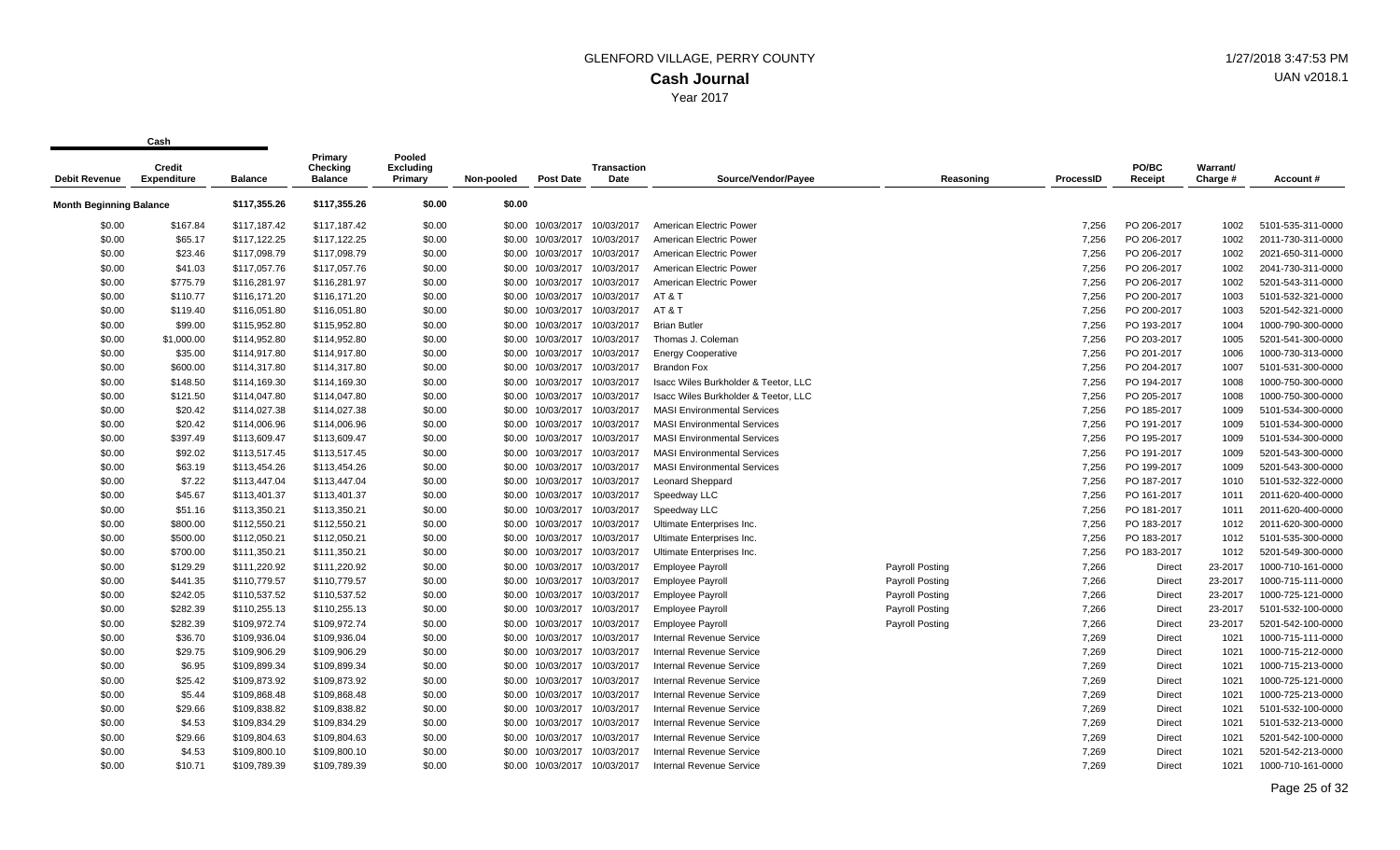| <b>Debit Revenue</b> | Credit<br><b>Expenditure</b> | <b>Balance</b> | Primary<br>Checking<br><b>Balance</b> | Pooled<br><b>Excluding</b><br>Primary | Non-pooled | <b>Post Date</b>             | <b>Transaction</b><br>Date   | Source/Vendor/Payee                     | Reasoning                            | ProcessID | PO/BC<br>Receipt      | Warrant/<br>Charge # | Account#          |
|----------------------|------------------------------|----------------|---------------------------------------|---------------------------------------|------------|------------------------------|------------------------------|-----------------------------------------|--------------------------------------|-----------|-----------------------|----------------------|-------------------|
| \$0.00               | \$8.68                       | \$109,780.71   | \$109,780.71                          | \$0.00                                |            | \$0.00 10/03/2017            | 10/03/2017                   | Internal Revenue Service                |                                      | 7,269     | Direct                | 1021                 | 1000-710-212-0000 |
| \$0.00               | \$2.03                       | \$109,778.68   | \$109,778.68                          | \$0.00                                |            | \$0.00 10/03/2017            | 10/03/2017                   | <b>Internal Revenue Service</b>         |                                      | 7,269     | Direct                | 1021                 | 1000-710-213-0000 |
| \$0.00               | \$1.77                       | \$109,776.91   | \$109,776.91                          | \$0.00                                |            | \$0.00 10/03/2017            | 10/03/2017                   | Ohio Department of Taxation             |                                      | 7,269     | Direct                | 1022                 | 1000-715-111-0000 |
| \$0.00               | \$7.59                       | \$109,769.32   | \$109,769.32                          | \$0.00                                |            | \$0.00 10/03/2017            | 10/03/2017                   | Ohio Department of Taxation             |                                      | 7,269     | Direct                | 1022                 | 1000-725-121-0000 |
| \$0.00               | \$8.85                       | \$109,760.47   | \$109,760.47                          | \$0.00                                |            | \$0.00 10/03/2017            | 10/03/2017                   | Ohio Department of Taxation             |                                      | 7,269     | <b>Direct</b>         | 1022                 | 5101-532-100-0000 |
| \$0.00               | \$8.85                       | \$109,751.62   | \$109,751.62                          | \$0.00                                |            | \$0.00 10/03/2017            | 10/03/2017                   | Ohio Department of Taxation             |                                      | 7,269     | <b>Direct</b>         | 1022                 | 5201-542-100-0000 |
| \$0.00               | \$30.00                      | \$109,721.62   | \$109,721.62                          | \$0.00                                |            | \$0.00 10/03/2017            | 10/03/2017                   | Ohio Public Employees Retirement System |                                      | 7,271     | <b>Direct</b>         | 1023                 | 1000-725-121-0000 |
| \$0.00               | \$46.66                      | \$109,674.96   | \$109,674.96                          | \$0.00                                |            | \$0.00 10/03/2017            | 10/03/2017                   | Ohio Public Employees Retirement System |                                      | 7,271     | Direct                | 1023                 | 1000-725-211-0000 |
| \$0.00               | \$35.00                      | \$109,639.96   | \$109,639.96                          | \$0.00                                |            | \$0.00 10/03/2017            | 10/03/2017                   | Ohio Public Employees Retirement System |                                      | 7,271     | Direct                | 1023                 | 5101-532-100-0000 |
| \$0.00               | \$46.67                      | \$109,593.29   | \$109,593.29                          | \$0.00                                | \$0.00     | 10/03/2017                   | 10/03/2017                   | Ohio Public Employees Retirement System |                                      | 7,271     | <b>Direct</b>         | 1023                 | 5101-532-211-0000 |
| \$0.00               | \$35.00                      | \$109,558.29   | \$109,558.29                          | \$0.00                                |            | \$0.00 10/03/2017            | 10/03/2017                   | Ohio Public Employees Retirement System |                                      | 7,271     | <b>Direct</b>         | 1023                 | 5201-542-100-0000 |
| \$0.00               | \$46.67                      | \$109,511.62   | \$109,511.62                          | \$0.00                                |            | \$0.00 10/03/2017            | 10/03/2017                   | Ohio Public Employees Retirement System |                                      | 7.271     | <b>Direct</b>         | 1023                 | 5201-542-211-0000 |
| \$0.00               | \$180.29                     | \$109,331.33   | \$109,331.33                          | \$0.00                                |            | \$0.00 10/10/2017            | 10/10/2017                   | American Electric Power                 |                                      | 7,284     | PO 209-2017           | 1024                 | 1000-130-311-0000 |
| \$0.00               | \$60.20                      | \$109,271.13   | \$109,271.13                          | \$0.00                                |            | \$0.00 10/10/2017            | 10/10/2017                   | Paul Currence                           |                                      | 7,284     | PO 207-2017           | 1025                 | 2011-630-400-0000 |
| \$0.00               | \$100.00                     | \$109,171.13   | \$109,171.13                          | \$0.00                                |            | \$0.00 10/10/2017 10/10/2017 |                              | Commodore Bank - Credit                 |                                      | 7,284     | PO 189-2017           | 1026                 | 1000-725-348-0000 |
| \$0.00               | \$47.70                      | \$109,123.43   | \$109,123.43                          | \$0.00                                |            | \$0.00 10/10/2017            | 10/10/2017                   | Commodore Bank - Credit                 |                                      | 7,284     | PO 208-2017           | 1026                 | 1000-725-391-0000 |
| \$0.00               | \$49.00                      | \$109,074.43   | \$109,074.43                          | \$0.00                                |            | \$0.00 10/10/2017            | 10/10/2017                   | Commodore Bank - Credit                 |                                      | 7.284     | PO 182-2017           | 1026                 | 5101-532-322-0000 |
| \$0.00               | \$2,813.92                   | \$106,260.51   | \$106,260.51                          | \$0.00                                |            | \$0.00 10/10/2017            | 10/10/2017                   | Northern Perry County Water             |                                      | 7.284     | PO 211-2017           | 1027                 | 5101-533-300-0000 |
| \$0.00               | \$189.41                     | \$106,071.10   | \$106,071.10                          | \$0.00                                |            |                              | \$0.00 10/13/2017 10/13/2017 | AT&T                                    |                                      | 7,290     | PO 212-2017           | 1028                 | 5201-542-321-0000 |
| \$0.00               | \$59.81                      | \$106,011.29   | \$106,011.29                          | \$0.00                                |            | \$0.00 10/13/2017            | 10/13/2017                   | Speedway LLC                            |                                      | 7,290     | PO 197-2017           | 1029                 | 2011-620-400-0000 |
| \$114.15             | \$0.00                       | \$106,125.44   | \$106,125.44                          | \$0.00                                |            | \$0.00 10/13/2017            | 10/13/2017                   | <b>GLENFORD VILLAGE</b>                 | Utility Bill Collection              | 7,295     | SR 104-2017           |                      | 5101-541-0000     |
| \$21.45              | \$0.00                       | \$106,146.89   | \$106,146.89                          | \$0.00                                |            | \$0.00 10/13/2017            | 10/13/2017                   | <b>GLENFORD VILLAGE</b>                 | Utility Bill Collection              | 7,295     | SR 104-2017           |                      | 5101-891-0000     |
| \$114.40             | \$0.00                       | \$106,261.29   | \$106,261.29                          | \$0.00                                |            | \$0.00 10/13/2017            | 10/13/2017                   | <b>GLENFORD VILLAGE</b>                 | Utility Bill Collection              | 7,295     | SR 104-2017           |                      | 5201-541-0000     |
| \$55.00              | \$0.00                       | \$106,316.29   | \$106,316.29                          | \$0.00                                |            | \$0.00 10/13/2017            | 10/13/2017                   | <b>GLENFORD VILLAGE</b>                 | Park Donations - 55.00               | 7,295     | SR 105-2017           |                      | 2041-820-0000     |
| \$5.70               | \$0.00                       | \$106,321.99   | \$106,321.99                          | \$0.00                                |            | \$0.00 10/13/2017            | 10/13/2017                   | <b>GLENFORD VILLAGE</b>                 | Park Donations - 55.00               | 7,295     | SR 105-2017           |                      | 5101-543-0000     |
| \$1,330.85           | \$0.00                       | \$107,652.84   | \$107,652.84                          | \$0.00                                |            | \$0.00 10/13/2017            | 10/13/2017                   | <b>GLENFORD VILLAGE</b>                 | Utility Bill Collection              | 7,295     | SR 106-2017           |                      | 5101-541-0000     |
| \$193.50             | \$0.00                       | \$107,846.34   | \$107,846.34                          | \$0.00                                | \$0.00     | 10/13/2017                   | 10/13/2017                   | <b>GLENFORD VILLAGE</b>                 | Utility Bill Collection              | 7,295     | SR 106-2017           |                      | 5101-891-0000     |
| \$1,170.00           | \$0.00                       | \$109,016.34   | \$109,016.34                          | \$0.00                                |            | \$0.00 10/13/2017            | 10/13/2017                   | <b>GLENFORD VILLAGE</b>                 | <b>Utility Bill Collection</b>       | 7,295     | SR 106-2017           |                      | 5201-541-0000     |
| \$1,215.90           | \$0.00                       | \$110,232.24   | \$110,232.24                          | \$0.00                                |            |                              | \$0.00 10/13/2017 10/13/2017 | <b>GLENFORD VILLAGE</b>                 | Utility Bill Collection              | 7,295     | SR 107-2017           |                      | 5101-541-0000     |
| \$173.66             | \$0.00                       | \$110,405.90   | \$110,405.90                          | \$0.00                                |            | \$0.00 10/13/2017            | 10/13/2017                   | <b>GLENFORD VILLAGE</b>                 | Utility Bill Collection              | 7,295     | SR 107-2017           |                      | 5101-891-0000     |
| \$1,328.80           | \$0.00                       | \$111,734.70   | \$111,734.70                          | \$0.00                                |            | \$0.00 10/13/2017            | 10/13/2017                   | <b>GLENFORD VILLAGE</b>                 | Utility Bill Collection              | 7,295     | SR 107-2017           |                      | 5201-541-0000     |
| \$393.77             | \$0.00                       | \$112,128.47   | \$112,128.47                          | \$0.00                                |            | \$0.00 10/28/2017            | 10/28/2017                   | <b>GLENFORD VILLAGE</b>                 | IRS Federal tax Reimbursment- Payrc  | 7,307     | SR 108-2017           |                      | 1000-999-0000     |
| \$182.95             | \$0.00                       | \$112,311.42   | \$112,311.42                          | \$0.00                                |            | \$0.00 10/28/2017            | 10/28/2017                   | <b>GLENFORD VILLAGE</b>                 | State of Ohio S&L Govt. Highway - ce | 7,307     | SR 109-2017           |                      | 2011-225-0000     |
| \$14.83              | \$0.00                       | \$112,326.25   | \$112,326.25                          | \$0.00                                |            | \$0.00 10/28/2017            | 10/28/2017                   | <b>GLENFORD VILLAGE</b>                 | State of Ohio S&L Govt. Highway - ce | 7.307     | <b>SR</b><br>109-2017 |                      | 2021-225-0000     |
| \$527.31             | \$0.00                       | \$112,853.56   | \$112,853.56                          | \$0.00                                |            | \$0.00 10/28/2017            | 10/28/2017                   | <b>GLENFORD VILLAGE</b>                 | Perry County Auditor - Local Governm | 7,307     | SR 110-2017           |                      | 1000-211-0000     |
| \$2,703.85           | \$0.00                       | \$115,557.41   | \$115,557.41                          | \$0.00                                |            | \$0.00 10/28/2017            | 10/28/2017                   | <b>GLENFORD VILLAGE</b>                 | <b>Utility Bill Collections</b>      | 7,307     | SR 111-2017           |                      | 5101-541-0000     |
| \$279.00             | \$0.00                       | \$115,836.41   | \$115,836.41                          | \$0.00                                | \$0.00     | 10/28/2017                   | 10/28/2017                   | <b>GLENFORD VILLAGE</b>                 | <b>Utility Bill Collections</b>      | 7,307     | SR 111-2017           |                      | 5101-891-0000     |
| \$2.680.83           | \$0.00                       | \$118,517.24   | \$118,517.24                          | \$0.00                                |            | \$0.00 10/28/2017            | 10/28/2017                   | <b>GLENFORD VILLAGE</b>                 | <b>Utility Bill Collections</b>      | 7,307     | SR 111-2017           |                      | 5201-541-0000     |
| \$209.27             | \$0.00                       | \$118,726.51   | \$118,726.51                          | \$0.00                                |            | \$0.00 10/28/2017            | 10/28/2017                   | <b>GLENFORD VILLAGE</b>                 | Utility Bill Collection              | 7.307     | SR 112-2017           |                      | 5101-541-0000     |
| \$31.00              | \$0.00                       | \$118,757.51   | \$118,757.51                          | \$0.00                                |            | \$0.00 10/28/2017            | 10/28/2017                   | <b>GLENFORD VILLAGE</b>                 | Utility Bill Collection              | 7.307     | SR 112-2017           |                      | 5101-891-0000     |
| \$57.20              | \$0.00                       | \$118,814.71   | \$118,814.71                          | \$0.00                                |            | \$0.00 10/28/2017            | 10/28/2017                   | <b>GLENFORD VILLAGE</b>                 | Utility Bill Collection              | 7.307     | SR 112-2017           |                      | 5201-541-0000     |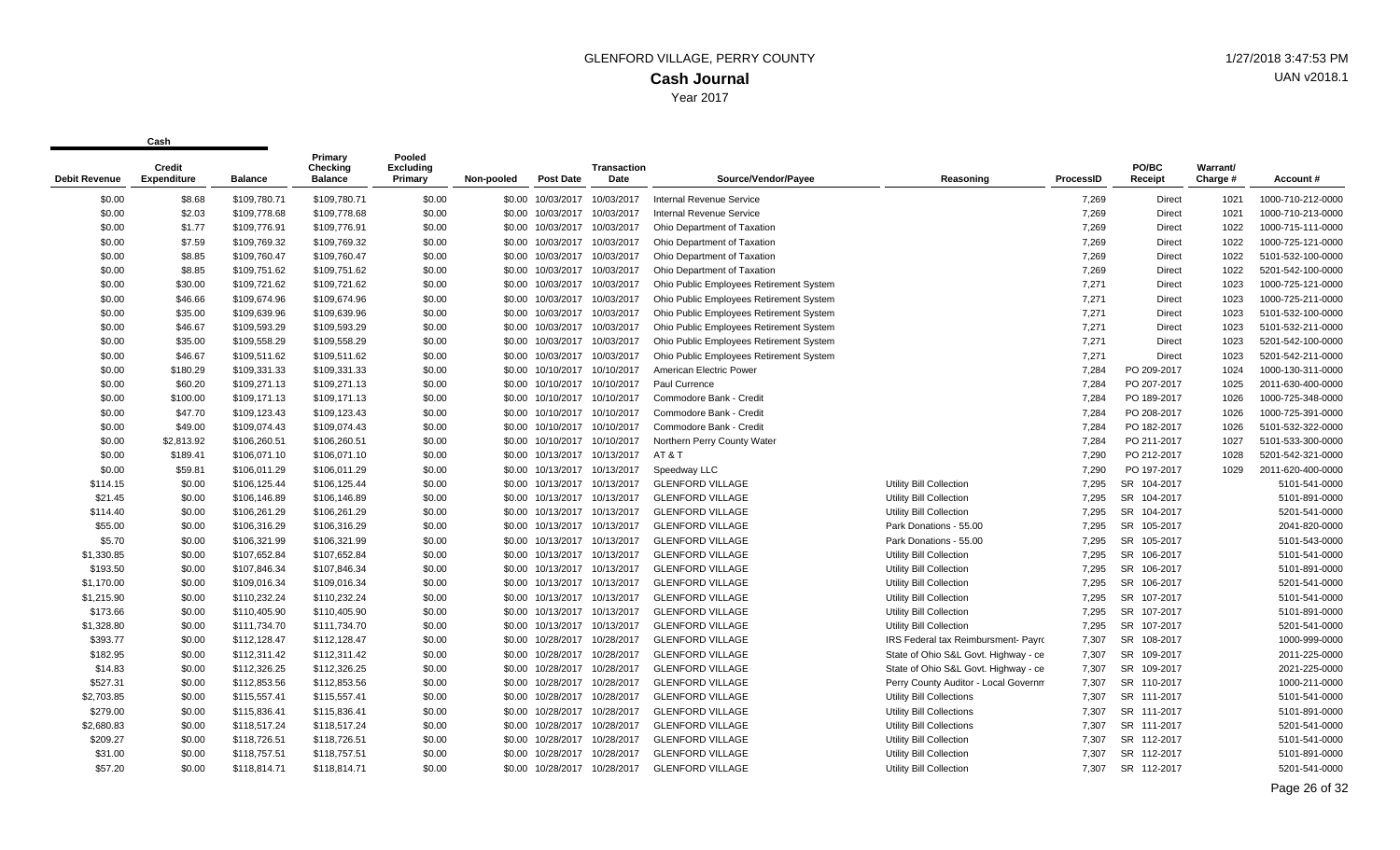| <b>Debit Revenue</b> | Credit<br>Expenditure | Balance      | Primary<br>Checking<br>Balance | Pooled<br><b>Excluding</b><br>Primary | Non-pooled | <b>Post Date</b>  | Transaction<br>Date | Source/Vendor/Payee      | Reasoning                            | <b>ProcessID</b> | <b>PO/BC</b><br>Receipt | Warrant/<br>Charge # | Account#          |
|----------------------|-----------------------|--------------|--------------------------------|---------------------------------------|------------|-------------------|---------------------|--------------------------|--------------------------------------|------------------|-------------------------|----------------------|-------------------|
|                      |                       |              |                                |                                       |            |                   |                     |                          |                                      |                  |                         |                      |                   |
| \$201.18             | \$0.00                | \$119.015.89 | \$119.015.89                   | \$0.00                                |            | \$0.00 10/28/2017 | 10/28/2017          | <b>GLENFORD VILLAGE</b>  | Ranck's Water Hauling - Bulk Water - | 7.307            | SR 113-2017             |                      | 2011-190-0000     |
| \$16.31              | \$0.00                | \$119.032.20 | \$119,032.20                   | \$0.00                                |            | \$0.00 10/28/2017 | 10/28/2017          | <b>GLENFORD VILLAGE</b>  | Ranck's Water Hauling - Bulk Water - | 7.307            | SR 113-2017             |                      | 2021-190-0000     |
| \$175.75             | \$0.00                | \$119,207.95 | \$119,207.95                   | \$0.00                                |            | \$0.00 10/28/2017 | 10/28/2017          | <b>GLENFORD VILLAGE</b>  | Ranck's Water Hauling - Bulk Water - | 7.307            | SR 113-2017             |                      | 5101-543-0000     |
| \$348.32             | \$0.00                | \$119,556.27 | \$119,556.27                   | \$0.00                                |            | \$0.00 10/28/2017 | 10/28/2017          | <b>GLENFORD VILLAGE</b>  | State of Ohio Gasoline Excise tax    | 7.307            | SR 114-2017             |                      | 2011-225-0000     |
| \$28.24              | \$0.00                | \$119.584.51 | \$119,584.51                   | \$0.00                                |            | \$0.00 10/28/2017 | 10/28/2017          | <b>GLENFORD VILLAGE</b>  | State of Ohio Gasoline Excise tax    | 7.307            | SR 114-2017             |                      | 2021-225-0000     |
| \$0.00               | \$114.35              | \$119,470.16 | \$119,470.16                   | \$0.00                                |            | \$0.00 10/28/2017 | 10/28/2017          | AT & T                   |                                      | 7,314            | PO 216-2017             | 1030                 | 5101-532-321-0000 |
| \$0.00               | \$34.66               | \$119,435.50 | \$119,435.50                   | \$0.00                                |            | \$0.00 10/28/2017 | 10/28/2017          | AT & T                   |                                      | 7,314            | PO 216-2017             | 1030                 | 5201-542-321-0000 |
| \$0.00               | \$84.74               | \$119,350.76 | \$119,350.76                   | \$0.00                                |            | \$0.00 10/28/2017 | 10/28/2017          | AT & T                   |                                      | 7.314            | PO 216-2017             | 1030                 | 5201-543-300-0000 |
| \$0.00               | \$0.00                | \$119,350.76 | \$119,350.76                   | \$0.00                                |            | \$0.00 10/31/2017 | 12/05/2017          | Post Bank Reconciliation | ReconciliationDate:10/31/2017        | 7,465            |                         |                      |                   |
| \$13,573.22          | \$11.577.72           | Total for    | October                        |                                       |            |                   |                     |                          |                                      |                  |                         |                      |                   |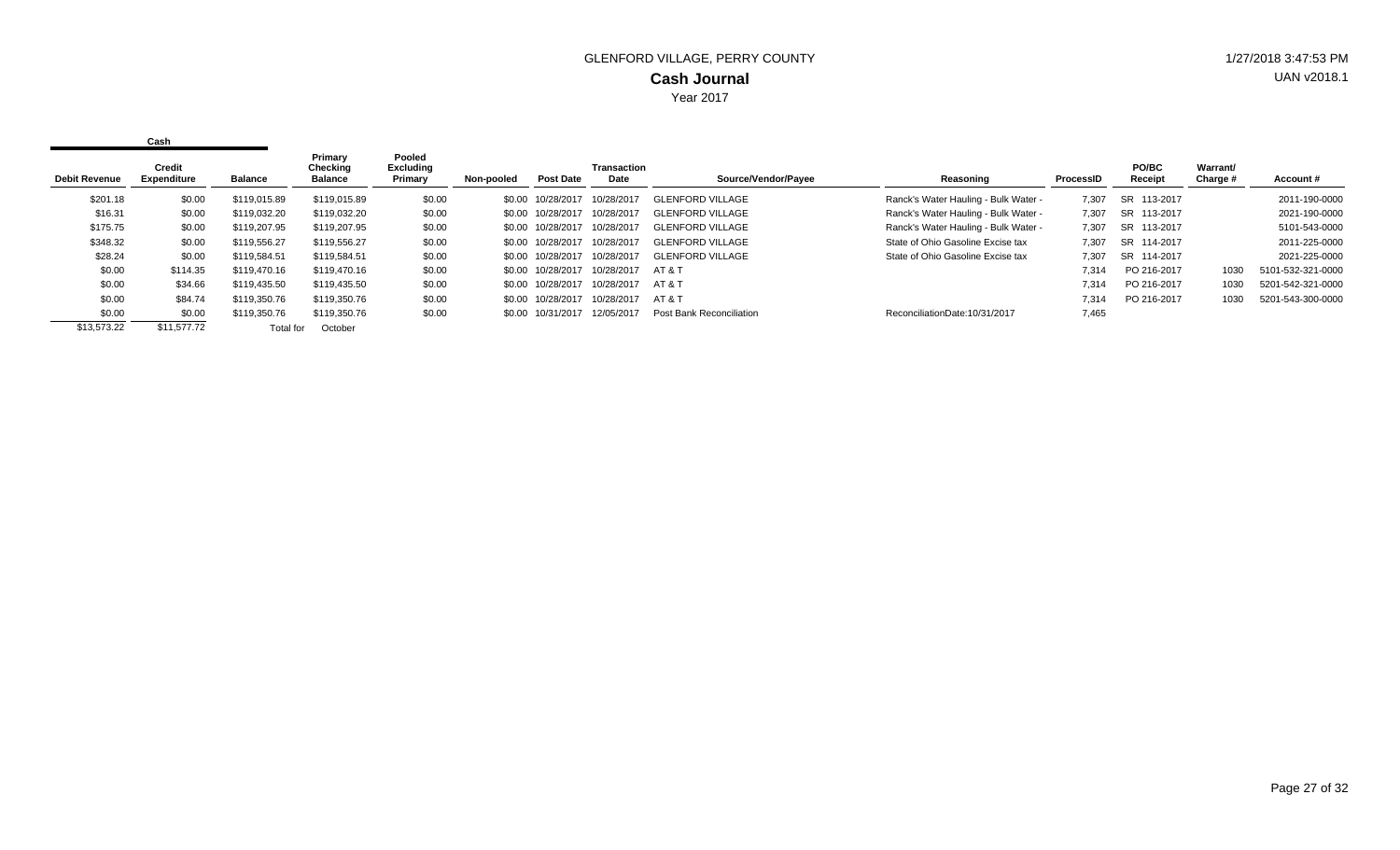| <b>Debit Revenue</b>           | Credit<br><b>Expenditure</b> | <b>Balance</b> | Primary<br>Checking<br><b>Balance</b> | Pooled<br><b>Excluding</b><br>Primary | Non-pooled | <b>Post Date</b>             | <b>Transaction</b><br>Date | Source/Vendor/Payee                     | Reasoning                            | <b>ProcessID</b> | PO/BC<br>Receipt | Warrant/<br>Charge # | Account#          |
|--------------------------------|------------------------------|----------------|---------------------------------------|---------------------------------------|------------|------------------------------|----------------------------|-----------------------------------------|--------------------------------------|------------------|------------------|----------------------|-------------------|
| <b>Month Beginning Balance</b> |                              | \$119,350.76   | \$119,350.76                          | \$0.00                                | \$0.00     |                              |                            |                                         |                                      |                  |                  |                      |                   |
|                                |                              |                |                                       |                                       |            |                              |                            |                                         |                                      |                  |                  |                      |                   |
| \$514.58                       | \$0.00                       | \$119,865.34   | \$119,865.34                          | \$0.00                                |            | \$0.00 11/03/2017            | 11/03/2017                 | <b>GLENFORD VILLAGE</b>                 | State of Ohio Highway Gas Tax - 514. | 7.332            | SR 115-2017      |                      | 2011-225-0000     |
| \$41.72                        | \$0.00                       | \$119,907.06   | \$119,907.06                          | \$0.00                                | \$0.00     | 11/03/2017                   | 11/03/2017                 | <b>GLENFORD VILLAGE</b>                 | State of Ohio Highway Gas Tax - 514. | 7,332            | SR 115-2017      |                      | 2021-225-0000     |
| \$0.00                         | \$20.00                      | \$119,887.06   | \$119,887.06                          | \$0.00                                |            | \$0.00 11/07/2017 11/07/2017 |                            | <b>US Bank</b>                          |                                      | 7,352            | PO 224-2017      | 24-2017              | 1000-725-391-0000 |
| \$0.00                         | \$120.19                     | \$119,766.87   | \$119,766.87                          | \$0.00                                | \$0.00     | 11/07/2017 11/07/2017        |                            | American Electric Power                 |                                      | 7.365            | PO 215-2017      | 1031                 | 2011-730-311-0000 |
| \$0.00                         | \$23.00                      | \$119,743.87   | \$119,743.87                          | \$0.00                                | \$0.00     | 11/07/2017 11/07/2017        |                            | American Electric Power                 |                                      | 7,365            | PO 215-2017      | 1031                 | 2021-650-311-0000 |
| \$0.00                         | \$39.52                      | \$119,704.35   | \$119,704.35                          | \$0.00                                |            | \$0.00 11/07/2017 11/07/2017 |                            | American Electric Power                 |                                      | 7,365            | PO 215-2017      | 1031                 | 2041-730-311-0000 |
| \$0.00                         | \$187.36                     | \$119,516.99   | \$119,516.99                          | \$0.00                                |            | \$0.00 11/07/2017 11/07/2017 |                            | American Electric Power                 |                                      | 7,365            | PO 223-2017      | 1031                 | 1000-130-311-0000 |
| \$0.00                         | \$179.78                     | \$119,337.21   | \$119,337.21                          | \$0.00                                | \$0.00     | 11/07/2017                   | 11/07/2017                 | American Electric Power                 |                                      | 7,365            | PO 215-2017      | 1031                 | 5101-535-311-0000 |
| \$0.00                         | \$773.93                     | \$118,563.28   | \$118,563.28                          | \$0.00                                | \$0.00     | 11/07/2017 11/07/2017        |                            | American Electric Power                 |                                      | 7,365            | PO 215-2017      | 1031                 | 5201-543-311-0000 |
| \$0.00                         | \$1,000.00                   | \$117,563.28   | \$117,563.28                          | \$0.00                                |            | \$0.00 11/07/2017 11/07/2017 |                            | Thomas J. Coleman                       |                                      | 7.365            | PO 225-2017      | 1032                 | 5201-541-300-0000 |
| \$0.00                         | \$262.24                     | \$117,301.04   | \$117,301.04                          | \$0.00                                |            | \$0.00 11/07/2017 11/07/2017 |                            | Core & Main                             |                                      | 7,365            | PO 219-2017      | 1033                 | 5101-535-400-0000 |
| \$0.00                         | \$56.00                      | \$117,245.04   | \$117,245.04                          | \$0.00                                | \$0.00     | 11/07/2017 11/07/2017        |                            | <b>Energy Cooperative</b>               |                                      | 7,365            | PO 220-2017      | 1034                 | 1000-730-313-0000 |
| \$0.00                         | \$600.00                     | \$116,645.04   | \$116,645.04                          | \$0.00                                |            | \$0.00 11/07/2017 11/07/2017 |                            | <b>Brandon Fox</b>                      |                                      | 7,365            | PO 226-2017      | 1035                 | 5101-531-300-0000 |
| \$0.00                         | \$54.00                      | \$116,591.04   | \$116,591.04                          | \$0.00                                | \$0.00     | 11/07/2017 11/07/2017        |                            | Isacc Wiles Burkholder & Teetor, LLC    |                                      | 7,365            | PO 227-2017      | 1036                 | 5101-532-300-0000 |
| \$0.00                         | \$34.47                      | \$116,556.57   | \$116,556.57                          | \$0.00                                | \$0.00     | 11/07/2017 11/07/2017        |                            | Linda Nicodemus                         |                                      | 7,365            | PO 218-2017      | 1037                 | 1000-725-252-0000 |
| \$0.00                         | \$20.42                      | \$116,536.15   | \$116,536.15                          | \$0.00                                |            | \$0.00 11/07/2017 11/07/2017 |                            | <b>MASI Environmental Services</b>      |                                      | 7,365            | PO 214-2017      | 1038                 | 5101-534-300-0000 |
| \$0.00                         | \$44.29                      | \$116,491.86   | \$116,491.86                          | \$0.00                                |            | \$0.00 11/07/2017 11/07/2017 |                            | <b>MASI Environmental Services</b>      |                                      | 7,365            | PO 210-2017      | 1038                 | 5201-543-300-0000 |
| \$0.00                         | \$155.21                     | \$116,336.65   | \$116,336.65                          | \$0.00                                | \$0.00     | 11/07/2017                   | 11/07/2017                 | <b>MASI Environmental Services</b>      |                                      | 7,365            | PO 214-2017      | 1038                 | 5201-543-300-0000 |
| \$0.00                         | \$63.19                      | \$116,273.46   | \$116,273.46                          | \$0.00                                |            | \$0.00 11/07/2017 11/07/2017 |                            | <b>MASI Environmental Services</b>      |                                      | 7,365            | PO 222-2017      | 1038                 | 5201-543-300-0000 |
| \$0.00                         | \$3,038.21                   | \$113,235.25   | \$113,235.25                          | \$0.00                                |            | \$0.00 11/07/2017 11/07/2017 |                            | Northern Perry County Water             |                                      | 7.365            | PO 217-2017      | 1039                 | 5101-533-300-0000 |
| \$0.00                         | \$13.50                      | \$113,221.75   | \$113,221.75                          | \$0.00                                |            | \$0.00 11/07/2017 11/07/2017 |                            | Tri-County Plumbing & Hardware          |                                      | 7,365            | PO 221-2017      | 1040                 | 2011-620-400-0000 |
| \$0.00                         | \$242.05                     | \$112,979.70   | \$112,979.70                          | \$0.00                                | \$0.00     | 11/07/2017 11/07/2017        |                            | Employee Payroll                        | Payroll Posting                      | 7,368            | Direct           | 25-2017              | 1000-725-121-0000 |
| \$0.00                         | \$282.39                     | \$112,697.31   | \$112,697.31                          | \$0.00                                |            | \$0.00 11/07/2017 11/07/2017 |                            | <b>Employee Payroll</b>                 | <b>Payroll Posting</b>               | 7,368            | <b>Direct</b>    | 25-2017              | 5101-532-100-0000 |
| \$0.00                         | \$282.39                     | \$112,414.92   | \$112,414.92                          | \$0.00                                | \$0.00     | 11/07/2017 11/07/2017        |                            | <b>Employee Payroll</b>                 | <b>Payroll Posting</b>               | 7,368            | Direct           | 25-2017              | 5201-542-100-0000 |
| \$0.00                         | \$30.00                      | \$112,384.92   | \$112,384.92                          | \$0.00                                | \$0.00     | 11/07/2017 11/07/2017        |                            | Ohio Public Employees Retirement System |                                      | 7,373            | Direct           | 1042                 | 1000-725-121-0000 |
| \$0.00                         | \$35.00                      | \$112,349.92   | \$112,349.92                          | \$0.00                                |            | \$0.00 11/07/2017 11/07/2017 |                            | Ohio Public Employees Retirement System |                                      | 7,373            | Direct           | 1042                 | 5101-532-100-0000 |
| \$0.00                         | \$35.00                      | \$112,314.92   | \$112,314.92                          | \$0.00                                |            | \$0.00 11/07/2017 11/07/2017 |                            | Ohio Public Employees Retirement System |                                      | 7,373            | Direct           | 1042                 | 5201-542-100-0000 |
| \$0.00                         | \$45.18                      | \$112,269.74   | \$112,269.74                          | \$0.00                                | \$0.00     | 11/07/2017 11/07/2017        |                            | Ohio Public Employees Retirement System |                                      | 7,373            | <b>Direct</b>    | 1042                 | 1000-725-211-0000 |
| \$0.00                         | \$46.67                      | \$112,223.07   | \$112,223.07                          | \$0.00                                |            | \$0.00 11/07/2017 11/07/2017 |                            | Ohio Public Employees Retirement System |                                      | 7,373            | Direct           | 1042                 | 5101-532-211-0000 |
| \$0.00                         | \$46.67                      | \$112,176.40   | \$112,176.40                          | \$0.00                                |            | \$0.00 11/07/2017 11/07/2017 |                            | Ohio Public Employees Retirement System |                                      | 7,373            | <b>Direct</b>    | 1042                 | 5201-542-211-0000 |
| \$0.00                         | \$25.42                      | \$112,150.98   | \$112,150.98                          | \$0.00                                |            | \$0.00 11/07/2017 11/07/2017 |                            | <b>Internal Revenue Service</b>         |                                      | 7,375            | Direct           | 1043                 | 1000-725-121-0000 |
| \$0.00                         | \$29.66                      | \$112,121.32   | \$112,121.32                          | \$0.00                                |            | \$0.00 11/07/2017 11/07/2017 |                            | <b>Internal Revenue Service</b>         |                                      | 7,375            | Direct           | 1043                 | 5101-532-100-0000 |
| \$0.00                         | \$5.44                       | \$112,115.88   | \$112,115.88                          | \$0.00                                |            | \$0.00 11/07/2017 11/07/2017 |                            | <b>Internal Revenue Service</b>         |                                      | 7,375            | Direct           | 1043                 | 1000-725-213-0000 |
| \$0.00                         | \$4.53                       | \$112,111.35   | \$112,111.35                          | \$0.00                                | \$0.00     | 11/07/2017 11/07/2017        |                            | Internal Revenue Service                |                                      | 7,375            | Direct           | 1043                 | 5101-532-213-0000 |
| \$0.00                         | \$29.66                      | \$112,081.69   | \$112,081.69                          | \$0.00                                | \$0.00     | 11/07/2017 11/07/2017        |                            | <b>Internal Revenue Service</b>         |                                      | 7,375            | Direct           | 1043                 | 5201-542-100-0000 |
| \$0.00                         | \$4.53                       | \$112,077.16   | \$112,077.16                          | \$0.00                                |            | \$0.00 11/07/2017 11/07/2017 |                            | <b>Internal Revenue Service</b>         |                                      | 7,375            | <b>Direct</b>    | 1043                 | 5201-542-213-0000 |
| \$0.00                         | \$168.83                     | \$111,908.33   | \$111,908.33                          | \$0.00                                |            | \$0.00 11/17/2017 11/17/2017 |                            | AT&T                                    |                                      | 7.388            | PO 228-2017      | 1044                 | 5201-542-321-0000 |
| \$0.00                         | \$393.77                     | \$111,514.56   | \$111,514.56                          | \$0.00                                | \$0.00     | 11/17/2017                   | 11/17/2017                 | <b>Internal Revenue Service</b>         |                                      | 7.388            | PO 232-2017      | 1045                 | 1000-745-341-0000 |
| \$636.49                       | \$0.00                       | \$112,151.05   | \$112,151.05                          | \$0.00                                |            | \$0.00 11/30/2017 12/01/2017 |                            | <b>GLENFORD VILLAGE</b>                 | <b>Utility Bill Collection</b>       | 7.403            | SR 116-2017      |                      | 5101-541-0000     |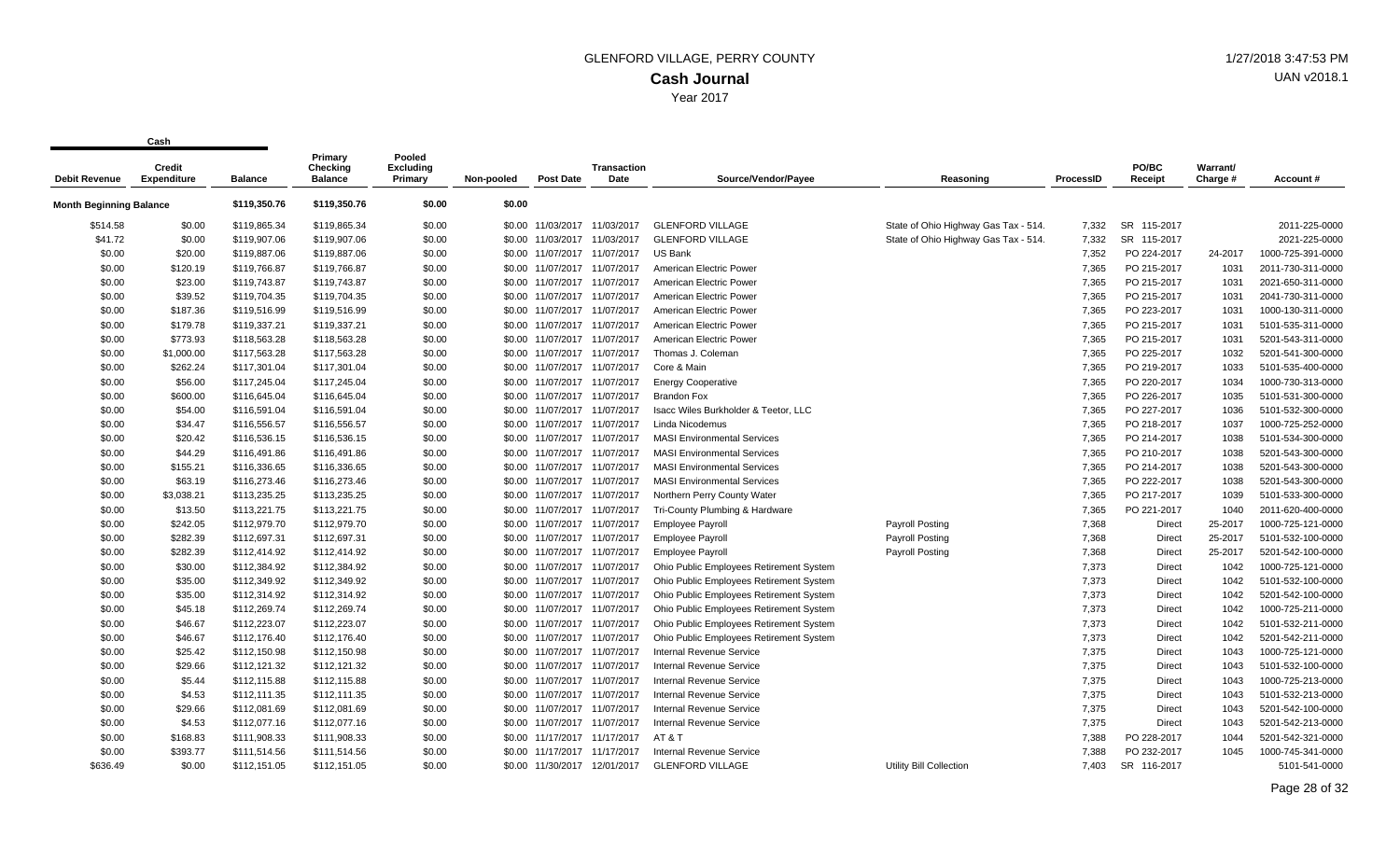| <b>Debit Revenue</b> | Credit<br><b>Expenditure</b><br>Balance |              | Primary<br>Checking<br><b>Balance</b> | Pooled<br>Excluding<br>Primary | Non-pooled | <b>Post Date</b>  | <b>Transaction</b><br>Date | Source/Vendor/Payee                      | Reasoning                     | ProcessID | PO/BC<br>Receipt      | Warrant/<br>Charge # | Account#      |
|----------------------|-----------------------------------------|--------------|---------------------------------------|--------------------------------|------------|-------------------|----------------------------|------------------------------------------|-------------------------------|-----------|-----------------------|----------------------|---------------|
| \$103.00             | \$0.00                                  | \$112,254.05 | \$112,254.05                          | \$0.00                         |            | \$0.00 11/30/2017 | 12/01/2017                 | <b>GLENFORD VILLAGE</b>                  | Utility Bill Collection       | 7,403     | SR 116-2017           |                      | 5101-891-0000 |
| \$988.07             | \$0.00                                  | \$113,242.12 | \$113,242.12                          | \$0.00                         |            | \$0.00 11/30/2017 | 12/01/2017                 | <b>GLENFORD VILLAGE</b>                  | Utility Bill Collection       | 7,403     | SR 116-2017           |                      | 5201-541-0000 |
| \$40.00              | \$0.00                                  | \$113,282.12 | \$113,282.12                          | \$0.00                         |            | \$0.00 11/30/2017 | 12/01/2017                 | <b>GLENFORD VILLAGE</b>                  | Park Contribution             | 7,403     | SR 117-2017           |                      | 2041-820-0000 |
| \$40.00              | \$0.00                                  | \$113,322.12 | \$113,322.12                          | \$0.00                         |            | \$0.00 11/30/2017 | 12/01/2017                 | <b>GLENFORD VILLAGE</b>                  | Park Contribution             | 7,403     | SR 118-2017           |                      | 2041-820-0000 |
| \$2,048.89           | \$0.00                                  | \$115,371.01 | \$115,371.01                          | \$0.00                         |            | \$0.00 11/30/2017 | 12/01/2017                 | <b>GLENFORD VILLAGE</b>                  | Utility Bill Collection       | 7,403     | SR.<br>119-2017       |                      | 5101-541-0000 |
| \$257.00             | \$0.00                                  | \$115,628.01 | \$115,628.01                          | \$0.00                         |            | \$0.00 11/30/2017 | 12/01/2017                 | <b>GLENFORD VILLAGE</b>                  | Utility Bill Collection       | 7,403     | <b>SR</b><br>119-2017 |                      | 5101-891-0000 |
| \$1,976.00           | \$0.00                                  | \$117,604.01 | \$117,604.01                          | \$0.00                         |            | \$0.00 11/30/2017 | 12/01/2017                 | <b>GLENFORD VILLAGE</b>                  | Utility Bill Collection       | 7,403     | SR 119-2017           |                      | 5201-541-0000 |
| \$1,247.25           | \$0.00                                  | \$118,851.26 | \$118,851.26                          | \$0.00                         |            | \$0.00 11/30/2017 | 12/01/2017                 | <b>GLENFORD VILLAGE</b>                  | Utility Bill Collection       | 7,403     | SR 120-2017           |                      | 5101-541-0000 |
| \$207.00             | \$0.00                                  | \$119,058.26 | \$119,058.26                          | \$0.00                         |            | \$0.00 11/30/2017 | 12/01/2017                 | <b>GLENFORD VILLAGE</b>                  | Utility Bill Collection       | 7,403     | SR 120-2017           |                      | 5101-891-0000 |
| \$1,336.60           | \$0.00                                  | \$120,394.86 | \$120,394.86                          | \$0.00                         |            | \$0.00 11/30/2017 | 12/01/2011                 | <b>GLENFORD VILLAGE</b>                  | Utility Bill Collection       | 7,403     | <b>SR</b><br>120-2017 |                      | 5201-541-0000 |
| \$104.01             | \$0.00                                  | \$120,498.87 | \$120,498.87                          | \$0.00                         |            | \$0.00 11/30/2017 | 12/01/2017                 | <b>GLENFORD VILLAGE</b>                  | Utility Bill Collection       | 7,403     | SR 121-2017           |                      | 5101-541-0000 |
| \$16.00              | \$0.00                                  | \$120,514.87 | \$120,514.87                          | \$0.00                         |            | \$0.00 11/30/2017 | 12/01/2017                 | <b>GLENFORD VILLAGE</b>                  | Utility Bill Collection       | 7,403     | <b>SR</b><br>121-2017 |                      | 5101-891-0000 |
| \$36.00              | \$0.00                                  | \$120,550.87 | \$120,550.87                          | \$0.00                         |            | \$0.00 11/30/2017 | 12/01/2017                 | Positive Adjustment for GLENFORD VILLAGE | Should be 140.01              | 7,408     | SR 121-2017           |                      | 5101-541-0000 |
| \$357.45             | \$0.00                                  | \$120,908.32 | \$120,908.32                          | \$0.00                         |            | \$0.00 11/30/2017 | 12/01/2017                 | <b>GLENFORD VILLAGE</b>                  | State of Ohio November EFT    | 7.426     | SR 124-2017           |                      | 1000-110-0000 |
| \$507.84             | \$0.00                                  | \$121,416.16 | \$121,416.16                          | \$0.00                         |            | \$0.00 11/30/2017 | 12/01/201                  | <b>GLENFORD VILLAGE</b>                  | State of Ohio November EFT    | 7,426     | SR 124-2017           |                      | 2011-225-0000 |
| \$41.18              | \$0.00                                  | \$121,457.34 | \$121,457.34                          | \$0.00                         |            | \$0.00 11/30/2017 | 12/01/2017                 | <b>GLENFORD VILLAGE</b>                  | State of Ohio November EFT    | 7.426     | SR 124-2017           |                      | 2021-225-0000 |
| \$0.00               | \$0.00                                  | \$121,457.34 | \$121,457.34                          | \$0.00                         |            | \$0.00 11/30/2017 | 12/08/2017                 | Post Bank Reconciliation                 | ReconciliationDate:11/30/2017 | 7,470     |                       |                      |               |
| \$10,499.08          | \$8,392.50                              | Total for    | November                              |                                |            |                   |                            |                                          |                               |           |                       |                      |               |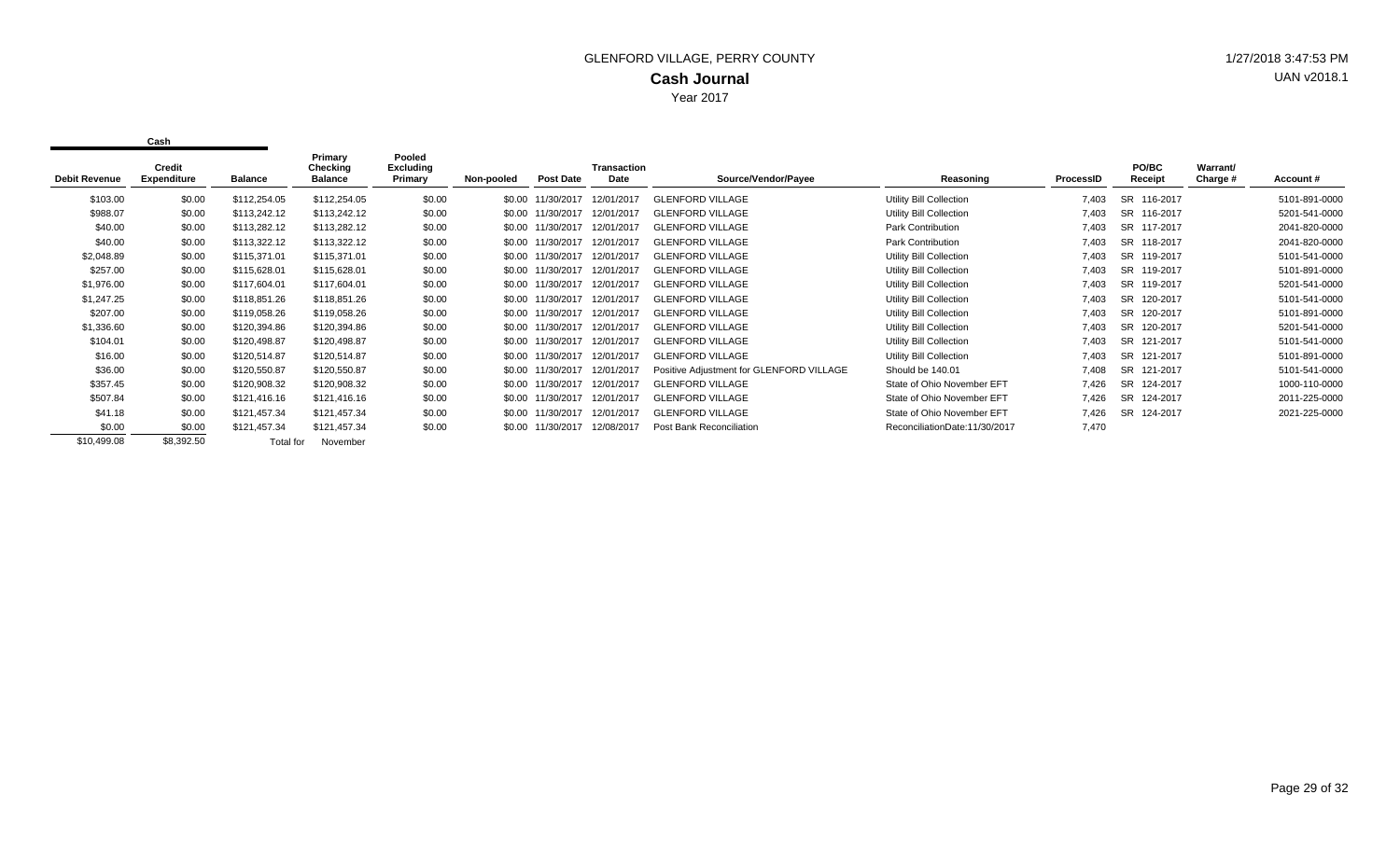|                                | <b>Credit</b>      |                | Primary<br>Checking | Pooled<br><b>Excluding</b> |            |                              | <b>Transaction</b> |                                         |                                       |           | PO/BC                 | Warrant/ |                   |
|--------------------------------|--------------------|----------------|---------------------|----------------------------|------------|------------------------------|--------------------|-----------------------------------------|---------------------------------------|-----------|-----------------------|----------|-------------------|
| <b>Debit Revenue</b>           | <b>Expenditure</b> | <b>Balance</b> | <b>Balance</b>      | Primary                    | Non-pooled | <b>Post Date</b>             | Date               | Source/Vendor/Payee                     | Reasoning                             | ProcessID | Receipt               | Charge # | Account#          |
| <b>Month Beginning Balance</b> |                    | \$121,457.34   | \$121,457.34        | \$0.00                     | \$0.00     |                              |                    |                                         |                                       |           |                       |          |                   |
| \$504.96                       | \$0.00             | \$121,962.30   | \$121,962.30        | \$0.00                     |            | \$0.00 12/01/2017            | 12/01/2017         | <b>GLENFORD VILLAGE</b>                 | Perry County Auditor                  | 7.405     | <b>SR</b><br>122-2017 |          | 1000-211-0000     |
| \$80.05                        | \$0.00             | \$122,042.35   | \$122,042.35        | \$0.00                     | \$0.00     | 12/01/2017                   | 12/01/2017         | <b>GLENFORD VILLAGE</b>                 | Perry County Auditor                  | 7.405     | <b>SR</b><br>122-2017 |          | 2011-190-0000     |
| \$6.49                         | \$0.00             | \$122,048.84   | \$122,048.84        | \$0.00                     |            | \$0.00 12/01/2017 12/01/2017 |                    | <b>GLENFORD VILLAGE</b>                 | Perry County Auditor                  | 7,405     | SR 122-2017           |          | 2021-190-0000     |
| \$1,803.78                     | \$0.00             | \$123,852.62   | \$123,852.62        | \$0.00                     |            | \$0.00 12/01/2017            | 12/01/2017         | <b>GLENFORD VILLAGE</b>                 | Utility Bill Collection               | 7,407     | SR 123-2017           |          | 5101-541-0000     |
| \$273.00                       | \$0.00             | \$124,125.62   | \$124,125.62        | \$0.00                     | \$0.00     | 12/01/2017                   | 12/01/2017         | <b>GLENFORD VILLAGE</b>                 | Utility Bill Collection               | 7,407     | SR<br>123-2017        |          | 5101-891-0000     |
| \$1,986.12                     | \$0.00             | \$126,111.74   | \$126,111.74        | \$0.00                     | \$0.00     | 12/01/2017                   | 12/01/2017         | <b>GLENFORD VILLAGE</b>                 | Utility Bill Collection               | 7.407     | SR 123-2017           |          | 5201-541-0000     |
| \$0.00                         | $-$1,000.00$       | \$127,111.74   | \$127,111.74        | \$0.00                     |            | \$0.00 12/05/2017            | 12/05/2017         | Thomas J. Coleman                       | Should have paid him out of the sewel | 7.438     | PO 138-2017           | 11228    | 5101-531-300-0000 |
| \$0.00                         | \$1,000.00         | \$126,111.74   | \$126,111.74        | \$0.00                     | \$0.00     | 12/05/2017                   | 12/05/2017         | Thomas J. Coleman                       | Should have paid him out of the sewel | 7,438     | PO 245-2017           | 11228    | 5201-541-300-0000 |
| \$0.00                         | \$1,000.00         | \$125,111.74   | \$125,111.74        | \$0.00                     | \$0.00     | 12/05/2017                   | 12/05/2017         | Thomas J. Coleman                       |                                       | 7,459     | PO 247-2017           | 1046     | 5201-541-300-0000 |
| \$0.00                         | \$600.00           | \$124,511.74   | \$124,511.74        | \$0.00                     | \$0.00     | 12/05/2017                   | 12/05/2017         | <b>Brandon Fox</b>                      |                                       | 7,459     | PO 246-2017           | 1047     | 5101-531-300-0000 |
| \$0.00                         | \$126.55           | \$124,385.19   | \$124,385.19        | \$0.00                     | \$0.00     | 12/05/2017                   | 12/05/2017         | American Electric Power                 |                                       | 7,459     | PO 234-2017           | 1048     | 2011-730-311-0000 |
| \$0.00                         | \$22.36            | \$124,362.83   | \$124,362.83        | \$0.00                     | \$0.00     | 12/05/2017                   | 12/05/2017         | American Electric Power                 |                                       | 7,459     | PO 234-2017           | 1048     | 2021-650-311-0000 |
| \$0.00                         | \$28.70            | \$124,334.13   | \$124,334.13        | \$0.00                     |            | \$0.00 12/05/2017            | 12/05/2017         | American Electric Power                 |                                       | 7,459     | PO 234-2017           | 1048     | 2041-730-311-0000 |
| \$0.00                         | \$155.17           | \$124,178.96   | \$124,178.96        | \$0.00                     |            | \$0.00 12/05/2017            | 12/05/2017         | American Electric Power                 |                                       | 7,459     | PO 234-2017           | 1048     | 5101-535-311-0000 |
| \$0.00                         | \$324.12           | \$123,854.84   | \$123,854.84        | \$0.00                     | \$0.00     | 12/05/2017                   | 12/05/2017         | American Electric Power                 |                                       | 7,459     | PO 234-2017           | 1048     | 5201-543-311-0000 |
| \$0.00                         | \$109.30           | \$123,745.54   | \$123,745.54        | \$0.00                     | \$0.00     | 12/05/2017                   | 12/05/2017         | AT&T                                    |                                       | 7,459     | PO 235-2017           | 1049     | 5101-532-321-0000 |
| \$0.00                         | \$72.24            | \$123,673.30   | \$123,673.30        | \$0.00                     |            | \$0.00 12/05/2017            | 12/05/2017         | AT & T                                  |                                       | 7,459     | PO 235-2017           | 1049     | 5201-542-321-0000 |
| \$0.00                         | \$168.00           | \$123,505.30   | \$123,505.30        | \$0.00                     | \$0.00     | 12/05/2017                   | 12/05/2017         | <b>Energy Cooperative</b>               |                                       | 7,459     | PO 243-2017           | 1050     | 1000-730-313-0000 |
| \$0.00                         | \$129.56           | \$123,375.74   | \$123,375.74        | \$0.00                     | \$0.00     | 12/05/2017                   | 12/05/2017         | <b>MASI Environmental Services</b>      |                                       | 7,459     | PO 230-2017           | 1051     | 5201-543-300-0000 |
| \$0.00                         | \$44.29            | \$123,331.45   | \$123,331.45        | \$0.00                     | \$0.00     | 12/05/2017                   | 12/05/2017         | <b>MASI Environmental Services</b>      |                                       | 7,459     | PO 233-2017           | 1051     | 5201-543-300-0000 |
| \$0.00                         | \$2,723.79         | \$120,607.66   | \$120,607.66        | \$0.00                     | \$0.00     | 12/05/2017                   | 12/05/2017         | Northern Perry County Water             |                                       | 7,459     | PO 244-2017           | 1052     | 5101-533-300-0000 |
| \$0.00                         | \$132.00           | \$120,475.66   | \$120,475.66        | \$0.00                     | \$0.00     | 12/05/2017                   | 12/05/2017         | Ohio Bureau of Workers Compensation     |                                       | 7,459     | PO 240-2017           | 1053     | 1000-725-225-0000 |
| \$0.00                         | \$225.00           | \$120,250.66   | \$120,250.66        | \$0.00                     |            | \$0.00 12/05/2017            | 12/05/2017         | <b>Ohio Municipal League</b>            |                                       | 7,459     | PO 239-2017           | 1054     | 1000-725-391-0000 |
| \$0.00                         | \$830.12           | \$119,420.54   | \$119,420.54        | \$0.00                     | \$0.00     | 12/05/2017                   | 12/05/2017         | Ohio Water Development Authority        |                                       | 7,459     | PO 238-2017           | 1055     | 5201-850-710-0000 |
| \$0.00                         | \$53.50            | \$119,367.04   | \$119,367.04        | \$0.00                     | \$0.00     | 12/05/2017                   | 12/05/2017         | <b>Sharon Phillips</b>                  |                                       | 7,459     | PO 236-2017           | 1056     | 1000-790-400-0000 |
| \$0.00                         | \$46.69            | \$119,320.35   | \$119,320.35        | \$0.00                     | \$0.00     | 12/05/2017                   | 12/05/2017         | Speedway LLC                            |                                       | 7,459     | PO 213-2017           | 1057     | 2011-620-400-0000 |
| \$0.00                         | \$52.57            | \$119,267.78   | \$119,267.78        | \$0.00                     |            | \$0.00 12/05/2017            | 12/05/2017         | Staples Credit Plan                     |                                       | 7,459     | PO 229-2017           | 1058     | 5101-532-400-0000 |
| \$0.00                         | \$144.00           | \$119,123.78   | \$119,123.78        | \$0.00                     | \$0.00     | 12/05/2017                   | 12/05/2017         | <b>Treasurer Of State</b>               |                                       | 7,459     | PO 241-2017           | 1059     | 1000-745-343-0000 |
| \$0.00                         | \$241.92           | \$118,881.86   | \$118,881.86        | \$0.00                     | \$0.00     | 12/05/2017                   | 12/05/2017         | <b>Treasurer Of State</b>               |                                       | 7,459     | PO 237-2017           | 1060     | 5101-531-391-0000 |
| \$0.00                         | \$15.84            | \$118,866.02   | \$118,866.02        | \$0.00                     |            | \$0.00 12/05/2017            | 12/05/2017         | Underwood's Inc.                        |                                       | 7,459     | PO 242-2017           | 1061     | 2011-620-400-0000 |
| \$0.00                         | \$126.45           | \$118,739.57   | \$118,739.57        | \$0.00                     | \$0.00     | 12/05/2017                   | 12/05/2017         | Wilkins Heating & Cooling               |                                       | 7,459     | PO 231-2017           | 1062     | 2011-730-431-0000 |
| \$0.00                         | \$242.05           | \$118,497.52   | \$118,497.52        | \$0.00                     | \$0.00     | 12/05/2017                   | 12/05/2017         | <b>Employee Payroll</b>                 | Payroll Posting                       | 7,462     | Direct                | 26-2017  | 1000-725-121-0000 |
| \$0.00                         | \$282.39           | \$118,215.13   | \$118,215.13        | \$0.00                     |            | \$0.00 12/05/2017            | 12/05/2017         | <b>Employee Payroll</b>                 | <b>Payroll Posting</b>                | 7,462     | <b>Direct</b>         | 26-2017  | 5101-532-100-0000 |
| \$0.00                         | \$282.39           | \$117,932.74   | \$117,932.74        | \$0.00                     |            | \$0.00 12/05/2017            | 12/05/2017         | <b>Employee Payroll</b>                 | Payroll Posting                       | 7,462     | Direct                | 26-2017  | 5201-542-100-0000 |
| \$0.00                         | \$30.00            | \$117,902.74   | \$117,902.74        | \$0.00                     | \$0.00     | 12/05/2017                   | 12/05/2017         | Ohio Public Employees Retirement System |                                       | 7,464     | Direct                | 1064     | 1000-725-121-0000 |
| \$0.00                         | \$47.66            | \$117,855.08   | \$117,855.08        | \$0.00                     | \$0.00     | 12/05/2017                   | 12/05/2017         | Ohio Public Employees Retirement System |                                       | 7,464     | Direct                | 1064     | 1000-725-211-0000 |
| \$0.00                         | \$35.00            | \$117,820.08   | \$117,820.08        | \$0.00                     | \$0.00     | 12/05/2017                   | 12/05/2017         | Ohio Public Employees Retirement System |                                       | 7,464     | Direct                | 1064     | 5101-532-100-0000 |
| \$0.00                         | \$46.67            | \$117,773.41   | \$117,773.41        | \$0.00                     | \$0.00     | 12/05/2017                   | 12/05/2017         | Ohio Public Employees Retirement System |                                       | 7,464     | Direct                | 1064     | 5101-532-211-0000 |
| \$0.00                         | \$35.00            | \$117,738.41   | \$117,738.41        | \$0.00                     | \$0.00     | 12/05/2017                   | 12/05/2017         | Ohio Public Employees Retirement System |                                       | 7.464     | <b>Direct</b>         | 1064     | 5201-542-100-0000 |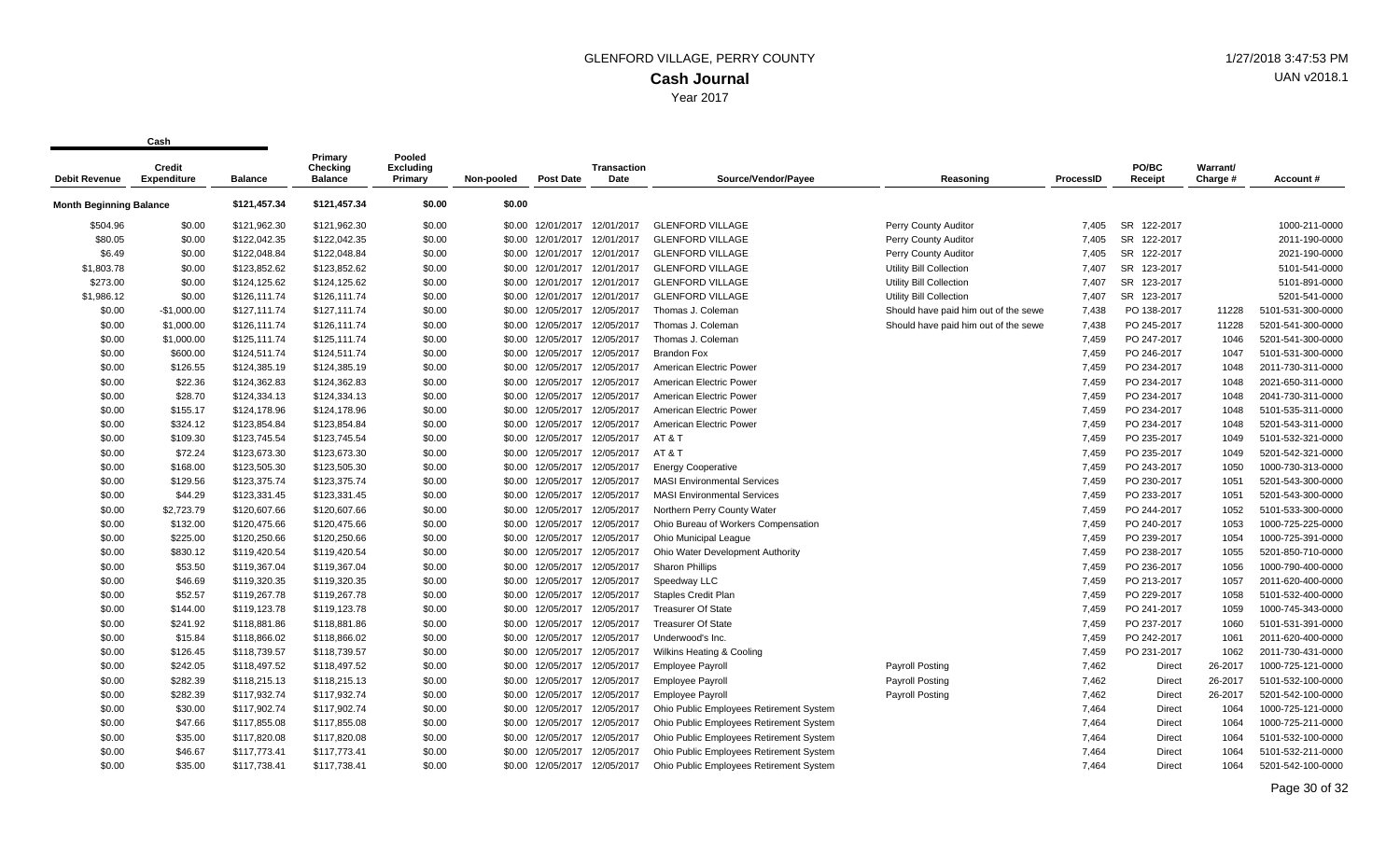| <b>Debit Revenue</b> | <b>Credit</b><br>Expenditure | <b>Balance</b> | Primary<br>Checking<br><b>Balance</b> | Pooled<br><b>Excluding</b><br>Primary | Non-pooled | <b>Post Date</b>             | <b>Transaction</b><br>Date | Source/Vendor/Pavee                          | Reasoning                            | ProcessID | PO/BC<br>Receipt      | Warrant/<br>Charge # | Account#          |
|----------------------|------------------------------|----------------|---------------------------------------|---------------------------------------|------------|------------------------------|----------------------------|----------------------------------------------|--------------------------------------|-----------|-----------------------|----------------------|-------------------|
| \$0.00               | \$46.67                      | \$117.691.74   | \$117,691.74                          | \$0.00                                |            | \$0.00 12/05/2017            | 12/05/2017                 | Ohio Public Employees Retirement System      |                                      | 7,464     | <b>Direct</b>         | 1064                 | 5201-542-211-0000 |
| \$0.00               | \$25.42                      | \$117,666.32   | \$117,666.32                          | \$0.00                                |            | \$0.00 12/05/2017            | 12/05/2017                 | Internal Revenue Service                     |                                      | 7.468     | <b>Direct</b>         | 27-2017              | 1000-725-121-0000 |
| \$0.00               | \$5.44                       | \$117,660.88   | \$117,660.88                          | \$0.00                                |            | \$0.00 12/05/2017            | 12/05/2017                 | <b>Internal Revenue Service</b>              |                                      | 7,468     | <b>Direct</b>         | 27-2017              | 1000-725-213-0000 |
| \$0.00               | \$29.66                      | \$117,631.22   | \$117,631.22                          | \$0.00                                |            | \$0.00 12/05/2017            | 12/05/2017                 | <b>Internal Revenue Service</b>              |                                      | 7.468     | <b>Direct</b>         | 27-2017              | 5101-532-100-0000 |
| \$0.00               | \$4.53                       | \$117,626.69   | \$117,626.69                          | \$0.00                                |            | \$0.00 12/05/2017            | 12/05/2017                 | Internal Revenue Service                     |                                      | 7,468     | <b>Direct</b>         | 27-2017              | 5101-532-213-0000 |
| \$0.00               | \$29.66                      | \$117,597.03   | \$117,597.03                          | \$0.00                                |            | \$0.00 12/05/2017            | 12/05/2017                 | <b>Internal Revenue Service</b>              |                                      | 7,468     | Direct                | 27-2017              | 5201-542-100-0000 |
| \$0.00               | \$4.53                       | \$117,592.50   | \$117,592.50                          | \$0.00                                | \$0.00     | 12/05/2017                   | 12/05/2017                 | Internal Revenue Service                     |                                      | 7.468     | Direct                | 27-2017              | 5201-542-213-0000 |
| \$0.00               | $-$20.00$                    | \$117,612.50   | \$117,612.50                          | \$0.00                                |            | \$0.00 12/08/2017            | 12/08/2017                 | US Bank                                      |                                      | 7,472     | PO 224-2017           | 24-2017              | 1000-725-391-0000 |
| \$914.11             | \$0.00                       | \$118,526.61   | \$118,526.61                          | \$0.00                                |            | \$0.00 12/08/2017 12/08/2017 |                            | <b>GLENFORD VILLAGE</b>                      | Utility Bill Collection              | 7,474     | <b>SR</b><br>125-2017 |                      | 5101-541-0000     |
| \$123.00             | \$0.00                       | \$118,649.61   | \$118,649.61                          | \$0.00                                |            | \$0.00 12/08/2017            | 12/08/2017                 | <b>GLENFORD VILLAGE</b>                      | <b>Utility Bill Collection</b>       | 7,474     | <b>SR</b><br>125-2017 |                      | 5101-891-0000     |
| \$342.77             | \$0.00                       | \$118,992.38   | \$118,992.38                          | \$0.00                                |            | \$0.00 12/08/2017            | 12/08/2017                 | <b>GLENFORD VILLAGE</b>                      | Utility Bill Collection              | 7.474     | SR 125-2017           |                      | 5201-541-0000     |
| \$0.00               | \$187.82                     | \$118,804.56   | \$118,804.56                          | \$0.00                                |            | \$0.00 12/19/2017            | 12/19/2017                 | American Electric Power                      |                                      | 7.500     | PO 249-2017           | 1065                 | 1000-130-311-0000 |
| \$0.00               | \$43.00                      | \$118,761.56   | \$118,761.56                          | \$0.00                                |            | \$0.00 12/19/2017            | 12/19/2017                 | AT & T                                       |                                      | 7,500     | PO 255-2017           | 1066                 | 5201-542-321-0000 |
| \$0.00               | \$168.83                     | \$118,592.73   | \$118,592.73                          | \$0.00                                |            | \$0.00 12/19/2017            | 12/19/2017                 | AT & T                                       |                                      | 7.500     | PO 251-2017           | 1066                 | 5201-542-321-0000 |
| \$0.00               | \$335.91                     | \$118,256.82   | \$118,256.82                          | \$0.00                                |            | \$0.00 12/19/2017            | 12/19/2017                 | Commodore Bank - Credit                      |                                      | 7,500     | PO 252-2017           | 1067                 | 2011-620-400-0000 |
| \$0.00               | \$20.42                      | \$118,236.40   | \$118,236.40                          | \$0.00                                |            |                              |                            | <b>MASI Environmental Services</b>           |                                      | 7,500     | PO 248-2017           | 1068                 | 5101-534-300-0000 |
| \$0.00               | \$88.58                      | \$118,147.82   | \$118,147.82                          | \$0.00                                |            | \$0.00 12/19/2017            | 12/19/201                  | <b>MASI Environmental Services</b>           |                                      | 7,500     | PO 248-2017           | 1068                 | 5201-543-300-0000 |
| \$0.00               | \$54.53                      | \$118,093.29   | \$118,093.29                          | \$0.00                                |            | \$0.00 12/19/2017            | 12/19/2017                 | <b>MASI Environmental Services</b>           |                                      | 7,500     | PO 250-2017           | 1068                 | 5201-543-300-0000 |
| \$2,099.56           | \$0.00                       | \$120,192.85   | \$120,192.85                          | \$0.00                                |            | \$0.00 12/22/2017 12/22/2017 |                            | <b>GLENFORD VILLAGE</b>                      | Utility Bill Collection              | 7,509     | SR 126-2017           |                      | 5101-541-0000     |
| \$287.00             | \$0.00                       | \$120,479.85   | \$120,479.85                          | \$0.00                                |            | \$0.00 12/22/2017            | 12/22/2017                 | <b>GLENFORD VILLAGE</b>                      | <b>Utility Bill Collection</b>       | 7.509     | <b>SR</b><br>126-2017 |                      | 5101-891-0000     |
| \$1,115.75           | \$0.00                       | \$121,595.60   | \$121.595.60                          | \$0.00                                |            | \$0.00 12/22/2017            | 12/22/2017                 | <b>GLENFORD VILLAGE</b>                      | <b>Utility Bill Collection</b>       | 7.509     | <b>SR</b><br>126-2017 |                      | 5201-541-0000     |
| \$690.16             | \$0.00                       | \$122,285.76   | \$122,285.76                          | \$0.00                                |            | \$0.00 12/22/2017            | 12/22/2017                 | <b>GLENFORD VILLAGE</b>                      | <b>Utility Bill Collection</b>       | 7,509     | <b>SR</b><br>127-2017 |                      | 5101-541-0000     |
| \$95.00              | \$0.00                       | \$122,380.76   | \$122,380.76                          | \$0.00                                |            | \$0.00 12/22/2017            | 12/22/2017                 | <b>GLENFORD VILLAGE</b>                      | Utility Bill Collection              | 7,509     | SR 127-2017           |                      | 5101-891-0000     |
| \$727.88             | \$0.00                       | \$123,108.64   | \$123,108.64                          | \$0.00                                |            | \$0.00 12/22/2017            | 12/22/2017                 | <b>GLENFORD VILLAGE</b>                      | <b>Utility Bill Collection</b>       | 7.509     | <b>SR</b><br>127-2017 |                      | 5201-541-0000     |
| \$483.78             | \$0.00                       | \$123,592.42   | \$123,592.42                          | \$0.00                                |            | \$0.00 12/22/2017            | 12/22/2017                 | <b>GLENFORD VILLAGE</b>                      | Perry County Auditor - Local Governm | 7.509     | SR 128-2017           |                      | 1000-211-0000     |
| \$1,364.18           | \$0.00                       | \$124,956.60   | \$124,956.60                          | \$0.00                                |            | \$0.00 12/22/2017            | 12/22/2017                 | <b>GLENFORD VILLAGE</b>                      | <b>Utility Bill Collection</b>       | 7.509     | <b>SR</b><br>129-2017 |                      | 5101-541-0000     |
| \$2,132.00           | \$0.00                       | \$127,088.60   | \$127,088.60                          | \$0.00                                |            | \$0.00 12/22/2017            | 12/22/2017                 | <b>GLENFORD VILLAGE</b>                      | <b>Utility Bill Collection</b>       | 7.509     | <b>SR</b><br>129-2017 |                      | 5201-541-0000     |
| \$130.00             | \$0.00                       | \$127,218.60   | \$127,218.60                          | \$0.00                                |            | \$0.00 12/22/2017            | 12/22/2017                 | <b>GLENFORD VILLAGE</b>                      | Utility Bill Collection              | 7.509     | <b>SR</b><br>129-2017 |                      | 5101-891-0000     |
| \$0.50               | \$0.00                       | \$127,219.10   | \$127,219.10                          | \$0.00                                |            | \$0.00 12/22/2017 12/22/2017 |                            | <b>GLENFORD VILLAGE</b>                      | Deposit Adjustment - Bank check wrot | 7,519     | SR 130-2017           |                      | 5101-541-0000     |
| \$292.98             | \$0.00                       | \$127,512.08   | \$127,512.08                          | \$0.00                                |            | \$0.00 12/28/2017            | 12/28/2017                 | <b>GLENFORD VILLAGE</b>                      | <b>Utility Bill Collections</b>      | 7,541     | SR 131-2017           |                      | 5101-541-0000     |
| \$64.00              | \$0.00                       | \$127,576.08   | \$127,576.08                          | \$0.00                                |            | \$0.00 12/28/2017            | 12/28/2017                 | <b>GLENFORD VILLAGE</b>                      | <b>Utility Bill Collections</b>      | 7.541     | <b>SR</b><br>131-2017 |                      | 5101-891-0000     |
| \$356.80             | \$0.00                       | \$127,932.88   | \$127,932.88                          | \$0.00                                |            | \$0.00 12/28/2017            | 12/28/2017                 | <b>GLENFORD VILLAGE</b>                      | <b>Utility Bill Collections</b>      | 7.541     | SR 131-2017           |                      | 5201-541-0000     |
| \$68.51              | \$0.00                       | \$128,001.39   | \$128,001.39                          | \$0.00                                |            | \$0.00 12/28/2017            | 12/28/2017                 | <b>GLENFORD VILLAGE</b>                      | Perry County Auditor - Motor Vehicle | 7.541     | <b>SR</b><br>132-2017 |                      | 2011-190-0000     |
| \$5.55               | \$0.00                       | \$128,006.94   | \$128,006.94                          | \$0.00                                |            | \$0.00 12/28/2017            | 12/28/201                  | <b>GLENFORD VILLAGE</b>                      | Perry County Auditor - Motor Vehicle | 7,541     | SR<br>132-2017        |                      | 2021-190-0000     |
| $-$27.35$            | \$0.00                       | \$127,979.59   | \$127,979.59                          | \$0.00                                | \$0.00     | 12/29/2017                   | 12/31/2017                 | Negative Adjust Receipt for GLENFORD VILLAGE | Jack And Karen Swinderman - Insuffie | 7,564     | <b>SR</b><br>131-2017 |                      | 5101-541-0000     |
| $-$5.00$             | \$0.00                       | \$127,974.59   | \$127,974.59                          | \$0.00                                |            | \$0.00 12/29/2017 12/31/2017 |                            | Negative Adjust Receipt for GLENFORD VILLAGE | Jack And Karen Swinderman - Insuffie | 7,564     | SR 131-2017           |                      | 5101-891-0000     |
| $-$52.00$            | \$0.00                       | \$127,922.59   | \$127,922.59                          | \$0.00                                |            | \$0.00 12/29/2017            | 12/31/2017                 | Negative Adjust Receipt for GLENFORD VILLAGE | Jack And Karen Swinderman - Insuffie | 7,564     | SR 131-2017           |                      | 5201-541-0000     |
| \$191.79             | \$0.00                       | \$128,114.38   | \$128,114.38                          | \$0.00                                | \$0.00     | 12/31/2017                   | 12/31/2017                 | <b>GLENFORD VILLAGE</b>                      | State of Ohio State & Local Gavt Hwy | 7.563     | SR<br>133-2017        |                      | 2011-225-0000     |
| \$15.55              | \$0.00                       | \$128,129.93   | \$128,129.93                          | \$0.00                                |            | \$0.00 12/31/2017            | 12/31/2017                 | <b>GLENFORD VILLAGE</b>                      | State of Ohio State & Local Gavt Hwy | 7,563     | SR 133-2017           |                      | 2021-225-0000     |
| \$343.60             | \$0.00                       | \$128,473.53   | \$128,473.53                          | \$0.00                                |            | \$0.00 12/31/2017            | 12/31/2017                 | <b>GLENFORD VILLAGE</b>                      | State of Ohio - Gasoline Excise Tax  | 7,563     | SR 134-2017           |                      | 2011-225-0000     |
| \$27.86              | \$0.00                       | \$128,501.39   | \$128,501.39                          | \$0.00                                |            | \$0.00 12/31/2017 12/31/2017 |                            | <b>GLENFORD VILLAGE</b>                      | State of Ohio - Gasoline Excise Tax  | 7,563     | SR 134-2017           |                      | 2021-225-0000     |
|                      |                              |                |                                       |                                       |            |                              |                            |                                              |                                      |           |                       |                      |                   |